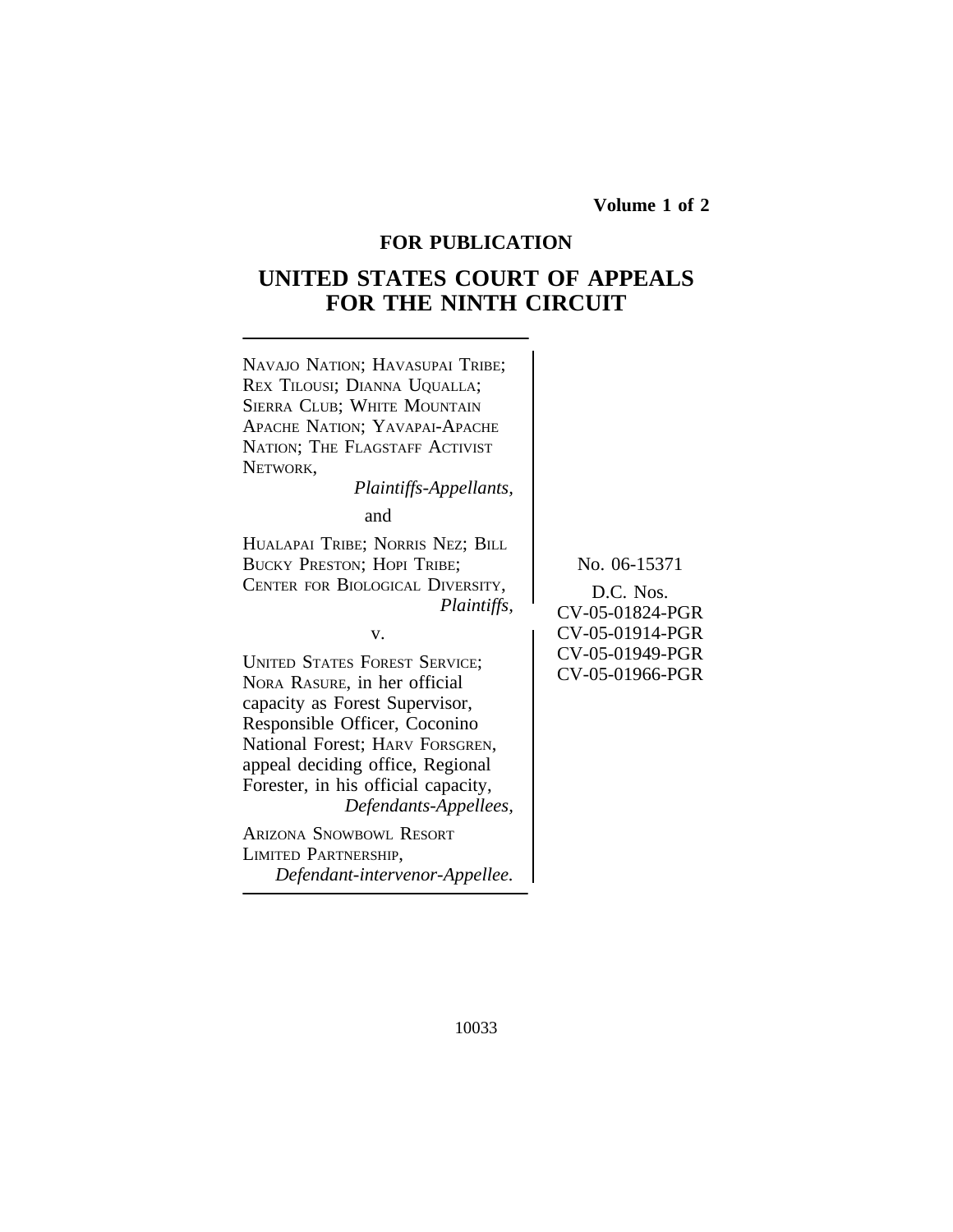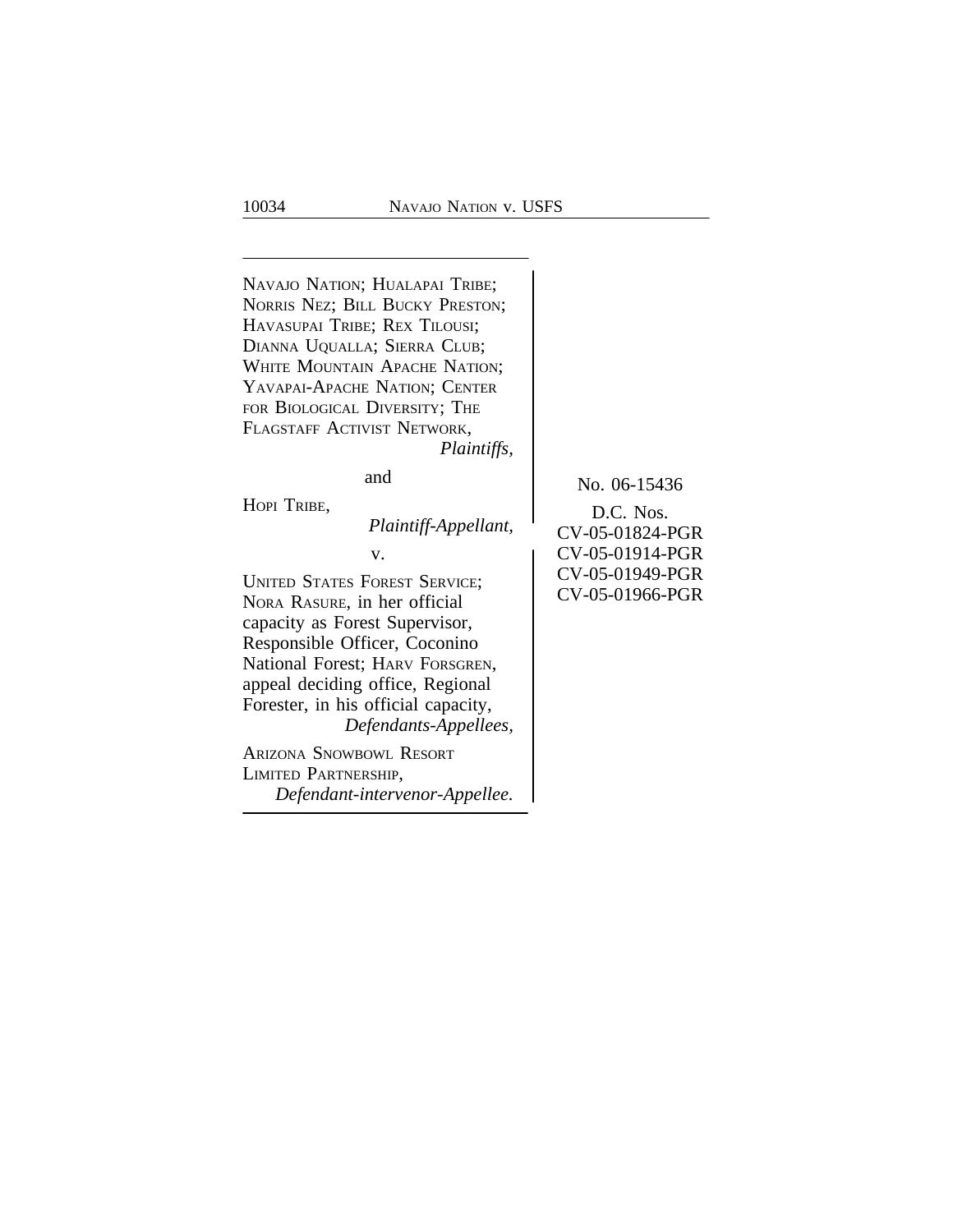<sup>H</sup>UALAPAI TRIBE; NORRIS NEZ; BILL BUCKY PRESTON, *Plaintiffs-Appellants,* v. UNITED STATES FOREST SERVICE; D.C. No.<br>
Nora Rasure, in her official<br>
capacity as Forest Supervisor, CV-05-01824-PGR Responsible Officer, Coconino | OPINION National Forest; HARV FORSGREN, appeal deciding office, Regional

Forester, in his official capacity,

No. 06-15455

Appeal from the United States District Court for the District of Arizona Paul G. Rosenblatt, District Judge, Presiding

*Defendants-Appellees.*

Argued and Submitted December 11, 2007—Pasadena, California

Filed August 8, 2008

Before: Alex Kozinski, Chief Judge, Harry Pregerson, Diarmuid F. O'Scannlain, Pamela Ann Rymer, Andrew J. Kleinfeld, Barry G. Silverman, William A. Fletcher, Raymond C. Fisher, Richard R. Clifton, Carlos T. Bea, and Sandra S. Ikuta, Circuit Judges.

> Opinion by Judge Bea; Dissent by Judge W. Fletcher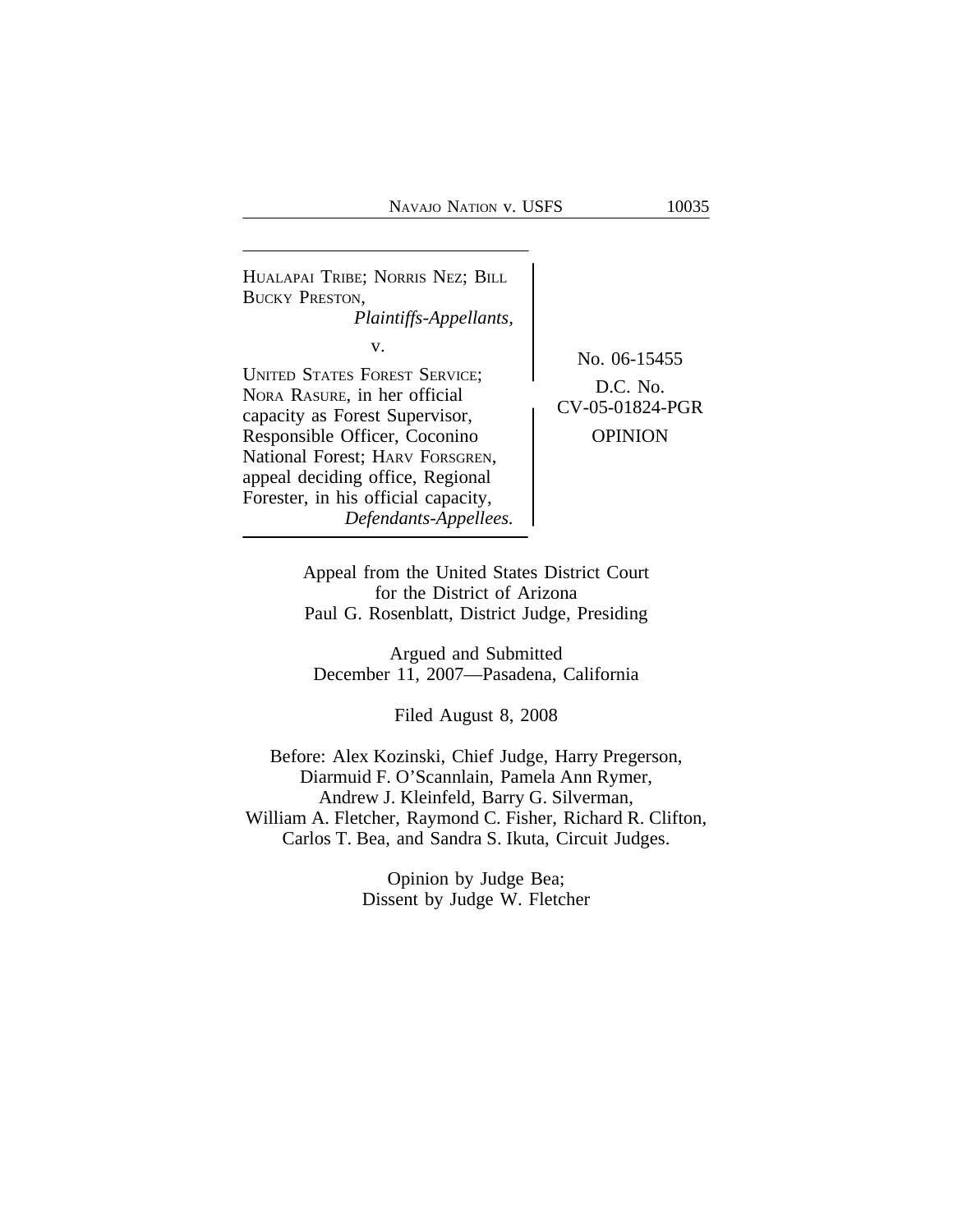#### **COUNSEL**

Howard M. Shanker (argued), Laura Lynn Berglan, The Shanker Law Firm, PLC, Tempe, Arizona; Jack F. Trope (argued), Association on American Indian Affairs, Rockville, Maryland; William C. Zukosky, DNA-People's Legal Services, Flagstaff, Arizona; Terence M. Gurley and Zackeree Kelin, DNA-People's Legal Services, Window Rock, Arizona; Lisa A. Reynolds, James E. Scarboro (argued), Arnold & Porter LLP, Denver, Colorado; Anthony S. Canty, Lynelle Kym Hartway, Office of General Counsel, The Hopi Tribe, Kykotsmovi, Arizona, for the plaintiffs-appellants.

Catherine E. Stetson (argued), Andrew L. Spielman, Hogan & Hartson LLP, Washington, DC; Janice M. Schneider, Bruce Babbitt, Latham & Watkins LLP, Washington, DC; Sue Ellen Wooldridge, Matthew J. McKeown, Andrew C. Mergen, Kathryn E. Kovacs, Lane M. McFadden (argued), United States Department of Justice, Environment & Natural Resources Division, Washington, DC; Philip A. Robbins, Paul G. Johnson, Michael J. O'Connor, John J. Egbert, Jennings, Strouss & Salmon, P.L.C., Phoenix, Arizona, for the defendants-appellees.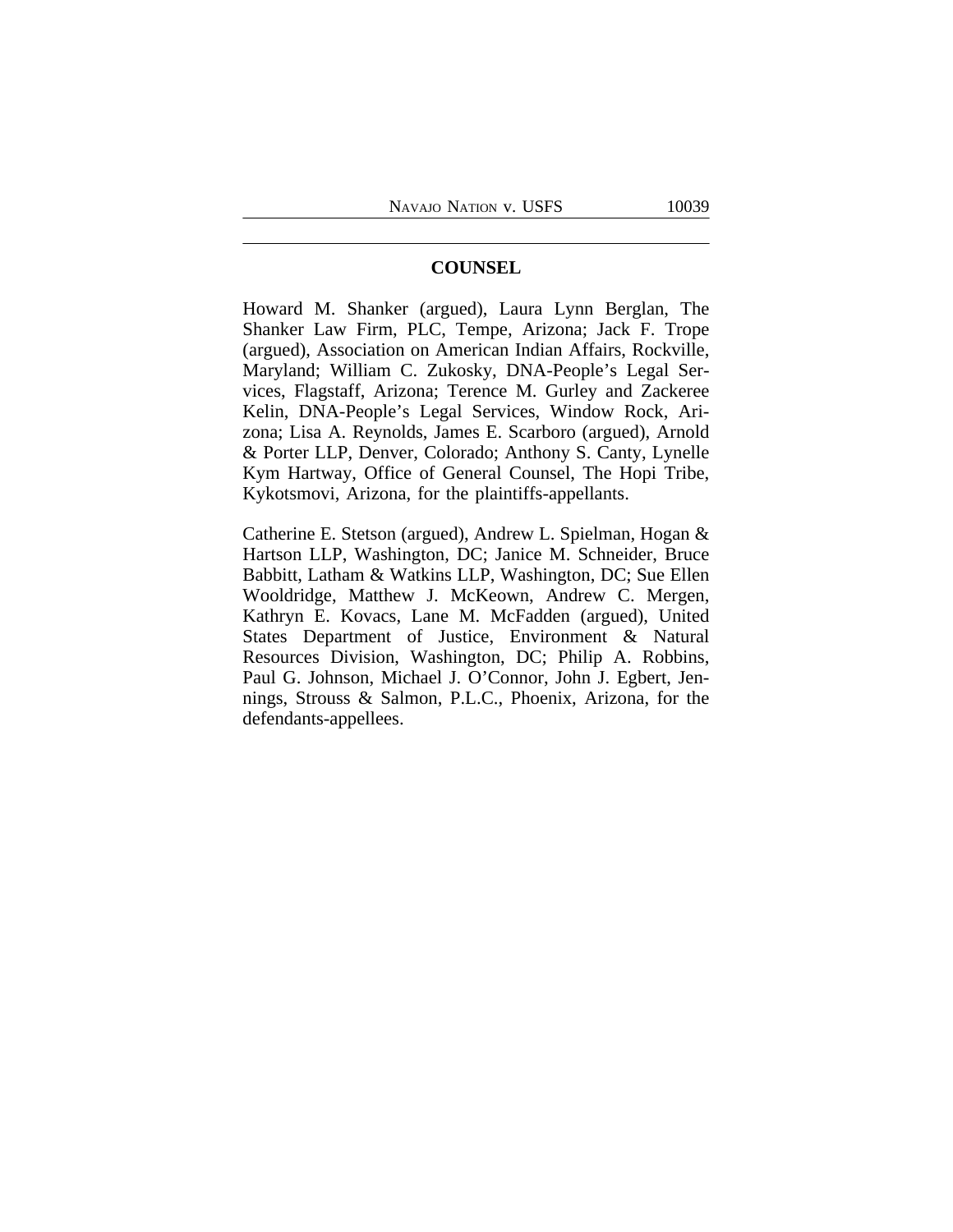Geraldine Link, National Ski Areas Association, Lakewood, Colorado; Ezekiel J. Williams, Jacy T. Rock, Faegre & Benson LLP, Denver, Colorado; Glenn E. Porzak, P. Fritz Holleman, Eli A. Feldman, Porzak Browning & Bushong LLP, Boulder, Colorado; for the National Ski Areas Association as Amicus Curiae in Support of the defendants-appellees.

William Perry Pendley, Mountain States Legal Foundation, Lakewood, Colorado; for the Mountain States Legal Foundation as Amicus Curiae in Support of the defendants-appellees.

#### **OPINION**

BEA, Circuit Judge:

In this case, American Indians ask us to prohibit the federal government from allowing the use of artificial snow for skiing on a portion of a public mountain sacred in their religion. At the heart of their claim is the planned use of recycled wastewater, which contains 0.0001% human waste, to make artificial snow.**<sup>1</sup>** The Plaintiffs claim the use of such snow on a sacred mountain desecrates the entire mountain, deprecates their religious ceremonies, and injures their religious sensibilities. We are called upon to decide whether this governmentapproved use of artificial snow on government-owned park land violates the Religious Freedom Restoration Act of 1993 ("RFRA"), 42 U.S.C. §§ 2000bb *et seq.*, the National Environmental Policy Act of 1969 ("NEPA"), 42 U.S.C. §§ 4321 *et seq.*, and the National Historic Preservation Act ("NHPA"), 16 U.S.C. §§ 470 *et seq.* We hold that it does not, and affirm the district court's denial of relief on all grounds.

<sup>&</sup>lt;sup>1</sup>It appears that some of the Plaintiffs would challenge any means of making artificial snow, even if no recycled wastewater were used. Panel Oral Argument (Sept. 14, 2006) at 12:25-12:45 (Hopi Plaintiffs).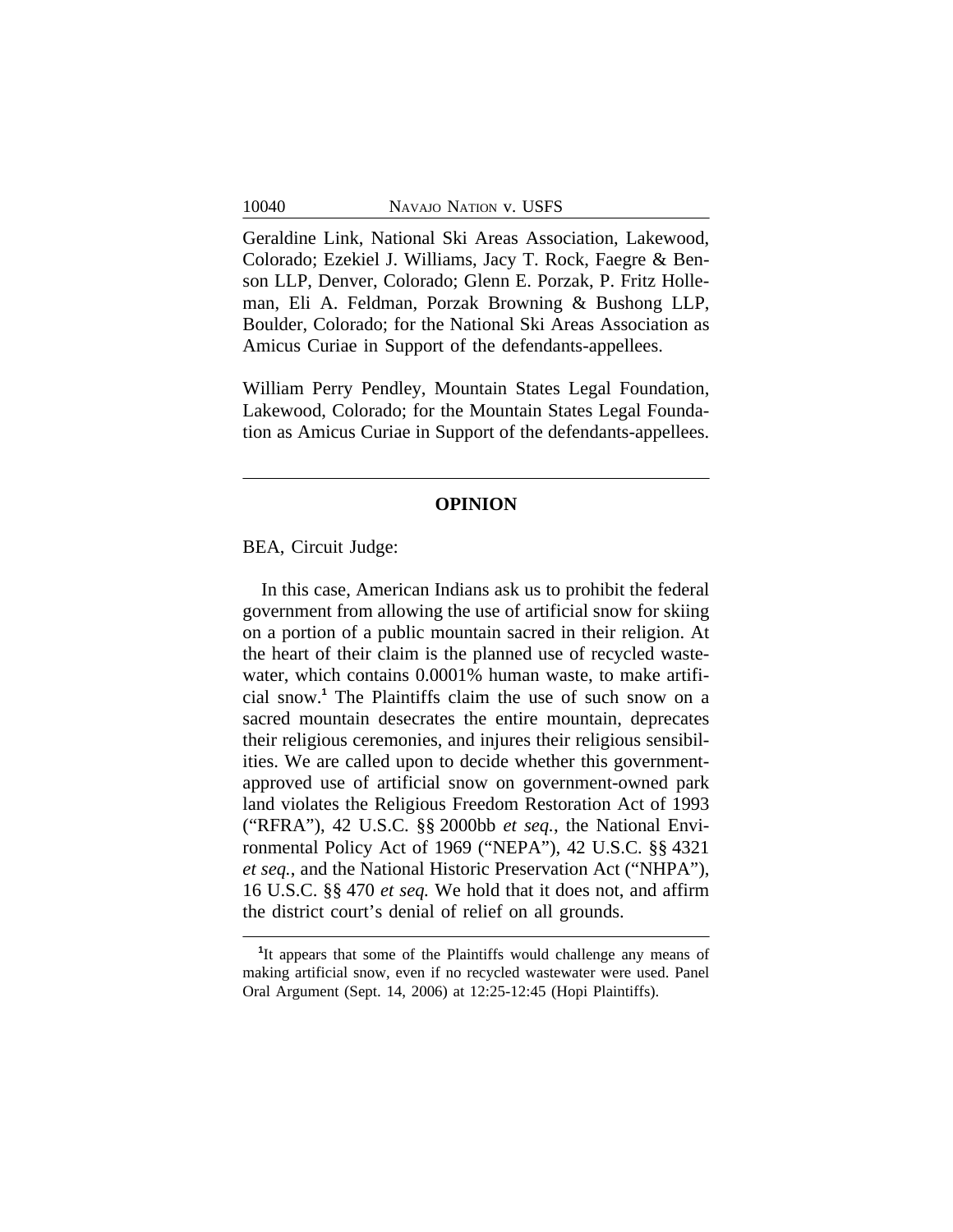#### \* \* \*

Plaintiff Indian tribes and their members consider the San Francisco Peaks in Northern Arizona to be sacred in their religion.**<sup>2</sup>** They contend that the use of recycled wastewater to make artificial snow for skiing on the Snowbowl, a ski area that covers approximately one percent of the San Francisco Peaks, will spiritually contaminate the entire mountain and devalue their religious exercises. The district court found the Plaintiffs' beliefs to be sincere; there is no basis to challenge that finding. The district court also found, however, that there are no plants, springs, natural resources, shrines with religious significance, or religious ceremonies that would be physically affected by the use of such artificial snow. No plants would be destroyed or stunted; no springs polluted; no places of worship made inaccessible, or liturgy modified. The Plaintiffs continue to have virtually unlimited access to the mountain, including the ski area, for religious and cultural purposes. On the mountain, they continue to pray, conduct their religious ceremonies, and collect plants for religious use.

Thus, the sole effect of the artificial snow is on the Plaintiffs' subjective spiritual experience. That is, the presence of the artificial snow on the Peaks is offensive to the Plaintiffs' feelings about their religion and will decrease the spiritual fulfillment Plaintiffs get from practicing their religion on the mountain. Nevertheless, a government action that decreases the spirituality, the fervor, or the satisfaction with which a

**<sup>2</sup>**The Plaintiffs-Appellants in this case are the Navajo Nation, the Hopi Tribe, the Havasupai Tribe, the Hualapai Tribe, the Yavapai-Apache Nation, the White Mountain Apache Nation, Bill Bucky Preston (a member of the Hopi Tribe), Norris Nez (a member of the Navajo Nation), Rex Tilousi (a member of the Havasupai Tribe), Dianna Uqualla (a member of the Havasupai Tribe), the Sierra Club, the Center for Biological Diversity, and the Flagstaff Activist Network.

The Defendants-Appellees are the United States Forest Service; Nora Rasure, the Forest Supervisor; Harv Forsgren, the Regional Forester; and Intervenor Arizona Snowbowl Resort Limited Partnership.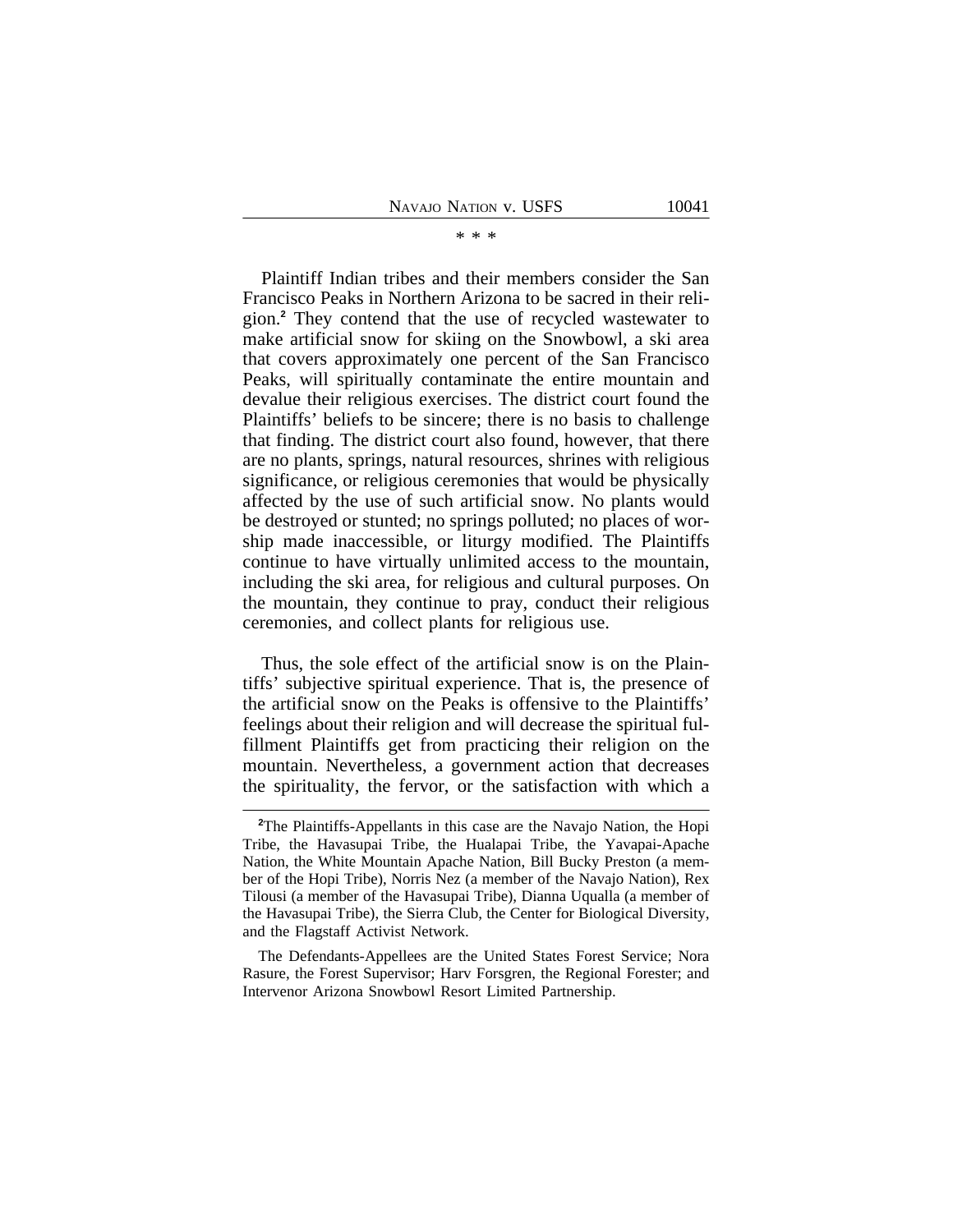believer practices his religion is not what Congress has labeled a "substantial burden"—a term of art chosen by Congress to be defined by reference to Supreme Court precedent —on the free exercise of religion. Where, as here, there is no showing the government has coerced the Plaintiffs to act contrary to their religious beliefs under the threat of sanctions, or conditioned a governmental benefit upon conduct that would violate the Plaintiffs' religious beliefs, there is no "substantial burden" on the exercise of their religion.

Were it otherwise, any action the federal government were to take, including action on its own land, would be subject to the personalized oversight of millions of citizens. Each citizen would hold an individual veto to prohibit the government action solely because it offends his religious beliefs, sensibilities, or tastes, or fails to satisfy his religious desires. Further, giving one religious sect a veto over the use of public park land would deprive others of the right to use what is, by definition, land that belongs to everyone.

"[W]e are a cosmopolitan nation made up of people of almost every conceivable religious preference." *Braunfeld v. Brown*, 366 U.S. 599, 606 (1961). Our nation recognizes and protects the expression of a great range of religious beliefs. Nevertheless, respecting religious credos is one thing; requiring the government to change its conduct to avoid any perceived slight to them is quite another. No matter how much we might wish the government to conform its conduct to our religious preferences, act in ways that do not offend our religious sensibilities, and take no action that decreases our spiritual fulfillment, no government—let alone a government that presides over a nation with as many religions as the United States of America—could function were it required to do so. *Lyng v. Nw. Indian Cemetery Protective Ass'n*, 485 U.S. 439, 452 (1988).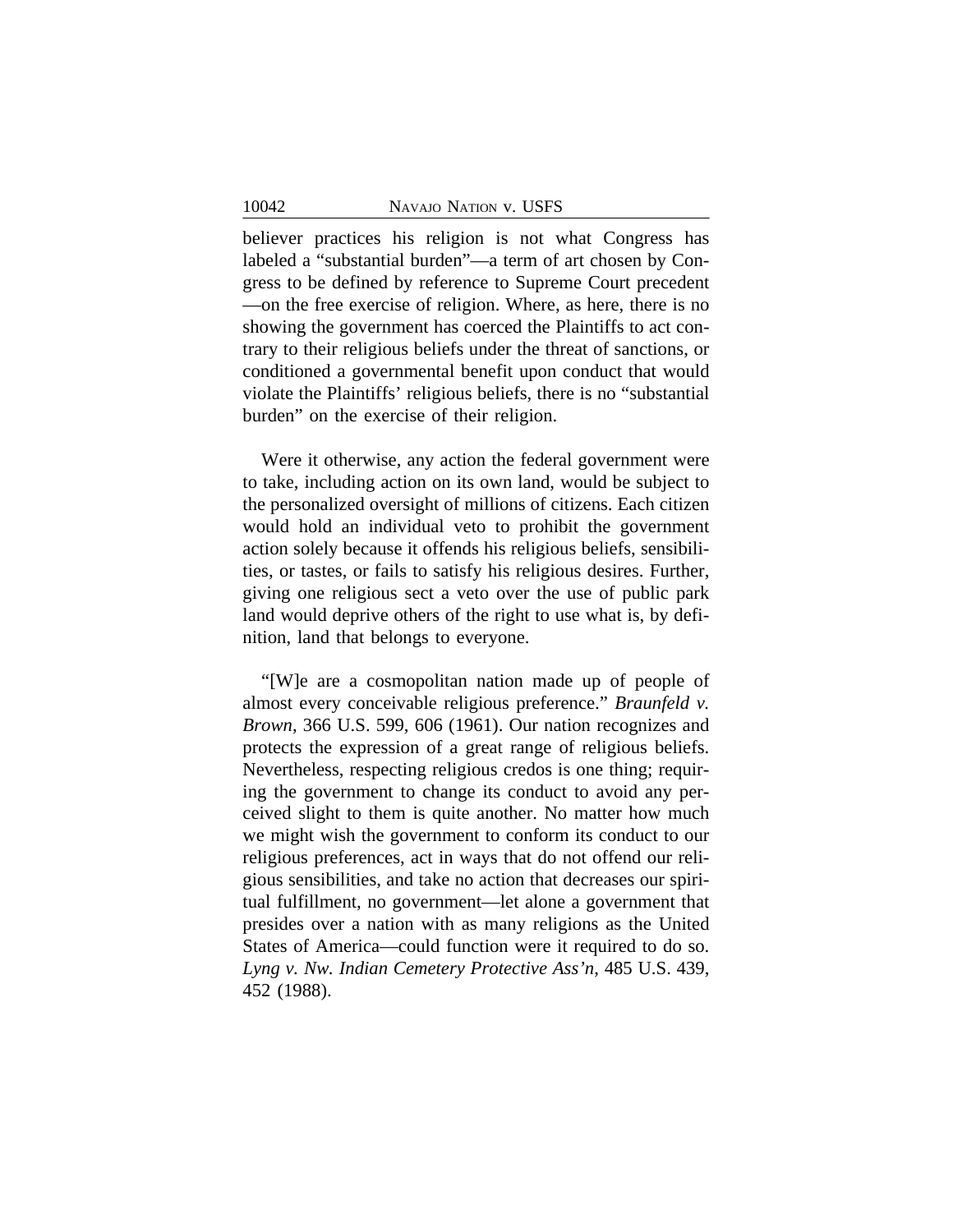#### **I. Factual and Procedural Background<sup>3</sup>**

The Snowbowl ski area ("the Snowbowl") is located on federally owned public land and operates under a special use permit issued by the United States Forest Service ("the Forest Service"). *Navajo Nation v. U.S. Forest Serv.*, 408 F. Supp. 2d 866, 883-84 (D. Ariz. 2006). Specifically, the Snowbowl is situated on Humphrey's Peak, the highest of the San Francisco Peaks ("the Peaks"), located within the Coconino National Forest in Northern Arizona. *Id.* at 869, 883. The Peaks cover about 74,000 acres. *Id.* at 883. The Snowbowl sits on 777 acres, or approximately one percent of the Peaks. *Id.* at 883-84.

The Forest Service designated the Snowbowl as a public recreation facility after finding the Snowbowl "represented an opportunity for the general public to access and enjoy public lands in a manner that the Forest Service could not otherwise offer in the form of a major facility anywhere in Arizona." *Id.* at 884. The Snowbowl has been in operation since the 1930s and is the only downhill ski area within the Coconino National Forest.**<sup>4</sup>** *Id.*

The Peaks have long-standing religious and cultural significance to Indian tribes. The tribes believe the Peaks are a living entity. *Id.* at 887. They conduct religious ceremonies, such as the Navajo Blessingway Ceremony, on the Peaks. *Id.* The

<sup>&</sup>lt;sup>3</sup>We find no clear error in the district court's findings of fact, so our statement of the facts is based on the district court opinion. The dissent cursorily asserts that "the majority misstates the evidence below," Dissent at 10077, but fails to cite any fact in the opinion that it claims to be misstated, or as to which the district court erred in its findings of fact.

**<sup>4</sup>** In addition to downhill skiing, many other activities are conducted on the Peaks: sheep and cattle grazing, timber harvesting, road building, mining, motorcross, mountain biking, horseback riding, hiking, and camping. *Navajo Nation*, 408 F. Supp. 2d at 884. Further, gas and electric transmission lines, water pipelines, and cellular towers are located on the Peaks. *Id.*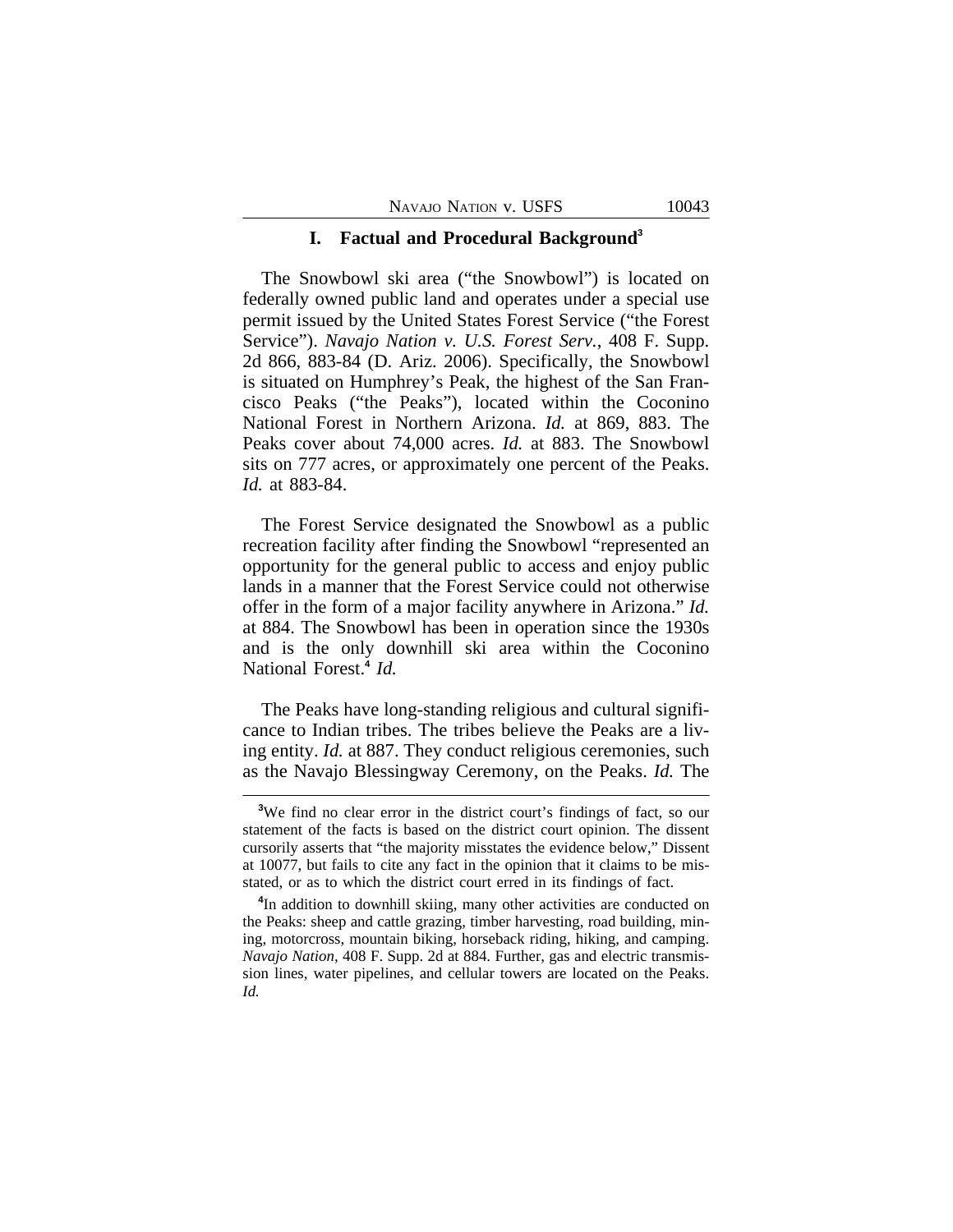tribes also collect plants, water, and other materials from the Peaks for medicinal bundles and tribal healing ceremonies. *Id.* According to the tribes, the presence of the Snowbowl desecrates for them the spirituality of the Peaks. *Id.* Certain Indian religious practitioners believe the desecration of the Peaks has caused many disasters, including the September 11, 2001 terrorist attacks, the Columbia Space Shuttle accident, and increases in natural disasters. *Id.*

This case is not the first time Indian tribes have challenged the operation of the Snowbowl. In 1981, before the enactment of RFRA, the tribes brought a challenge to the Forest Service's approval of a number of upgrades to the Snowbowl, including the installation of new lifts, slopes, and facilities. *See Wilson v. Block*, 708 F.2d 735, 739 (D.C. Cir. 1983).**<sup>5</sup>** The tribes asserted that the approved upgrades would "seriously impair their ability to pray and conduct ceremonies upon the Peaks" and to gather from the Peaks sacred objects necessary to their religious practices. *Id.* at 740. According to the tribes, this constituted an unconstitutional burden on the exercise of their religion under the Free Exercise Clause of the First Amendment. *Id.*

The D.C. Circuit in *Wilson* rejected the Indian tribes' challenge to the upgrades. *Id.* at 739-45. Although the court noted that the proposed upgrades would cause the Indians "spiritual disquiet," the upgrades did not impose a sufficient burden on the exercise of their religion: "Many government actions may offend religious believers, and may cast doubt upon the veracity of religious beliefs, but unless such actions penalize faith, they do not burden religion." *Id.* at 741-42. The Indian tribes have continued to conduct religious activities on the Peaks ever since. *Navajo Nation*, 408 F. Supp. 2d at 884.

**<sup>5</sup>**At the time *Wilson* was decided, artificial snow from recycled wastewater was not used on the Snowbowl and was thus not at issue.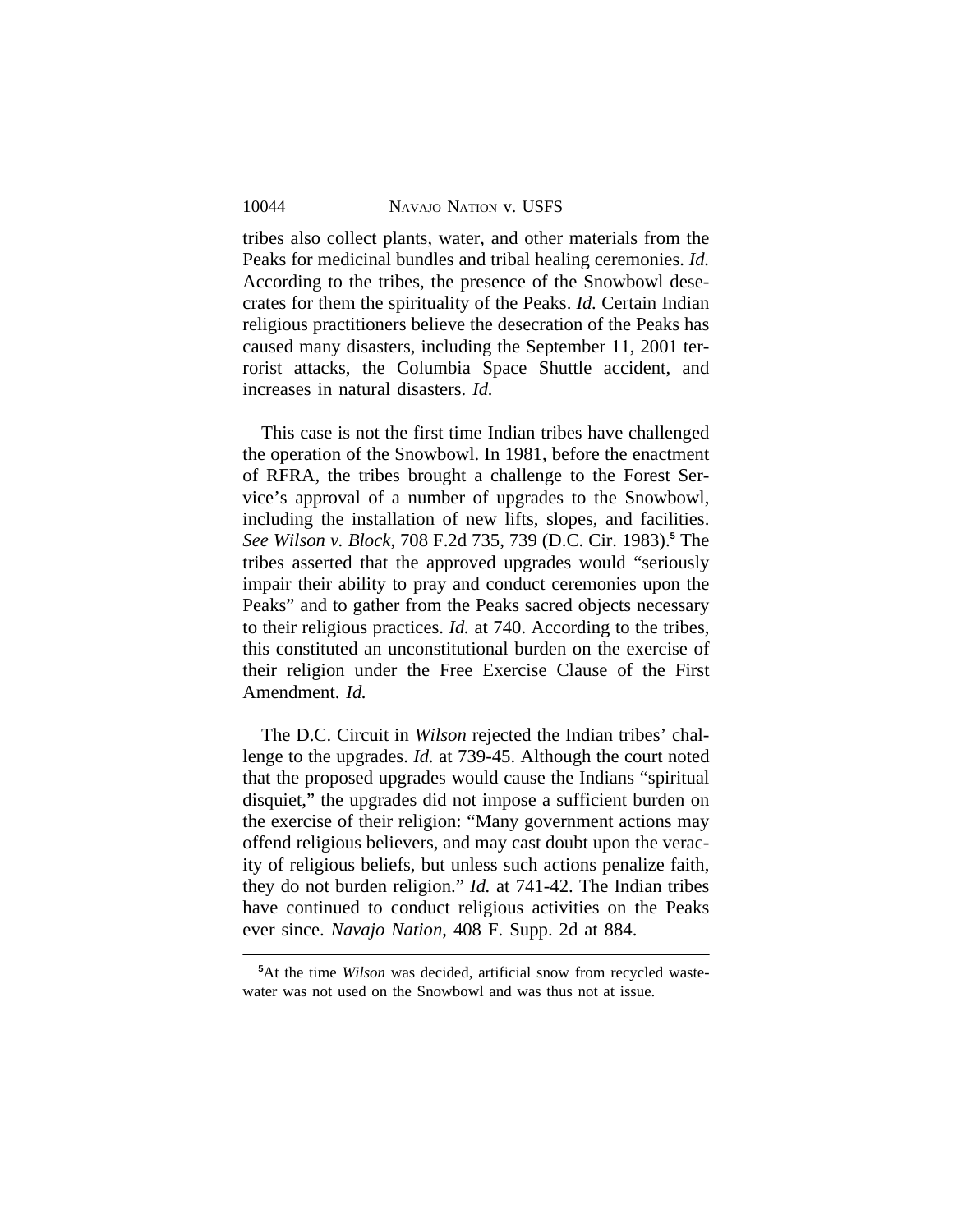|  | Navajo Nation v. USFS |  |  |  |
|--|-----------------------|--|--|--|
|--|-----------------------|--|--|--|

With this brief background, we turn to the Plaintiffs' challenge in this case. In 2002, the Snowbowl submitted a proposal to the Forest Service to upgrade its operations. *Id.* at 885. The proposal included a request for artificial snowmaking from recycled wastewater for use on the Snowbowl. *Id.* The Snowbowl had suffered highly variable snowfall for several years; this resulted in operating losses that threatened its ski operation. *Id.* at 884-85, 907. Indeed, the district court found that artificial snowmaking is "needed to maintain the viability of the Snowbowl as a public recreational resource." *Id.* at 907.

The recycled wastewater to be used for snowmaking is classified as "A+" by the Arizona Department of Environmental Quality ("ADEQ").**<sup>6</sup>** *Id.* at 887. A+ recycled wastewater is the highest quality of recycled wastewater recognized by Arizona law and may be safely and beneficially used for many purposes, including irrigating school ground landscapes and food crops. *See* Ariz. Admin. Code R18-11-309 tbl. A. Further, the ADEQ has specifically approved the use of recycled wastewater for snowmaking. *Id.*

In addition to being used to make snow, the recycled wastewater also will be used for fire suppression on the Peaks. *Navajo Nation*, 408 F. Supp. 2d at 886. The pipeline that will transport the recycled wastewater to the Snowbowl will be equipped with fire hydrants to provide water for fire suppression in rural residential areas and to fight forest fires. *Id.* Fur-

**<sup>6</sup>**The recycled wastewater that will be used at the Snowbowl "will undergo specific advanced treatment requirements, including tertiary treatment with disinfection. In addition, the reclaimed water will comply with specific monitoring requirements, including frequent microbiological testing to assure pathogens are removed, and reporting requirements." *Navajo Nation*, 408 F. Supp. 2d at 887. Further, the recycled wastewater will "comply with extensive treatment and monitoring requirements under three separate permit programs: the Arizona Pollutant Discharge Elimination System ("AZPDES") Permit, the Arizona Aquifer Protection Permit Program, and the Water Reuse Program." *Id.*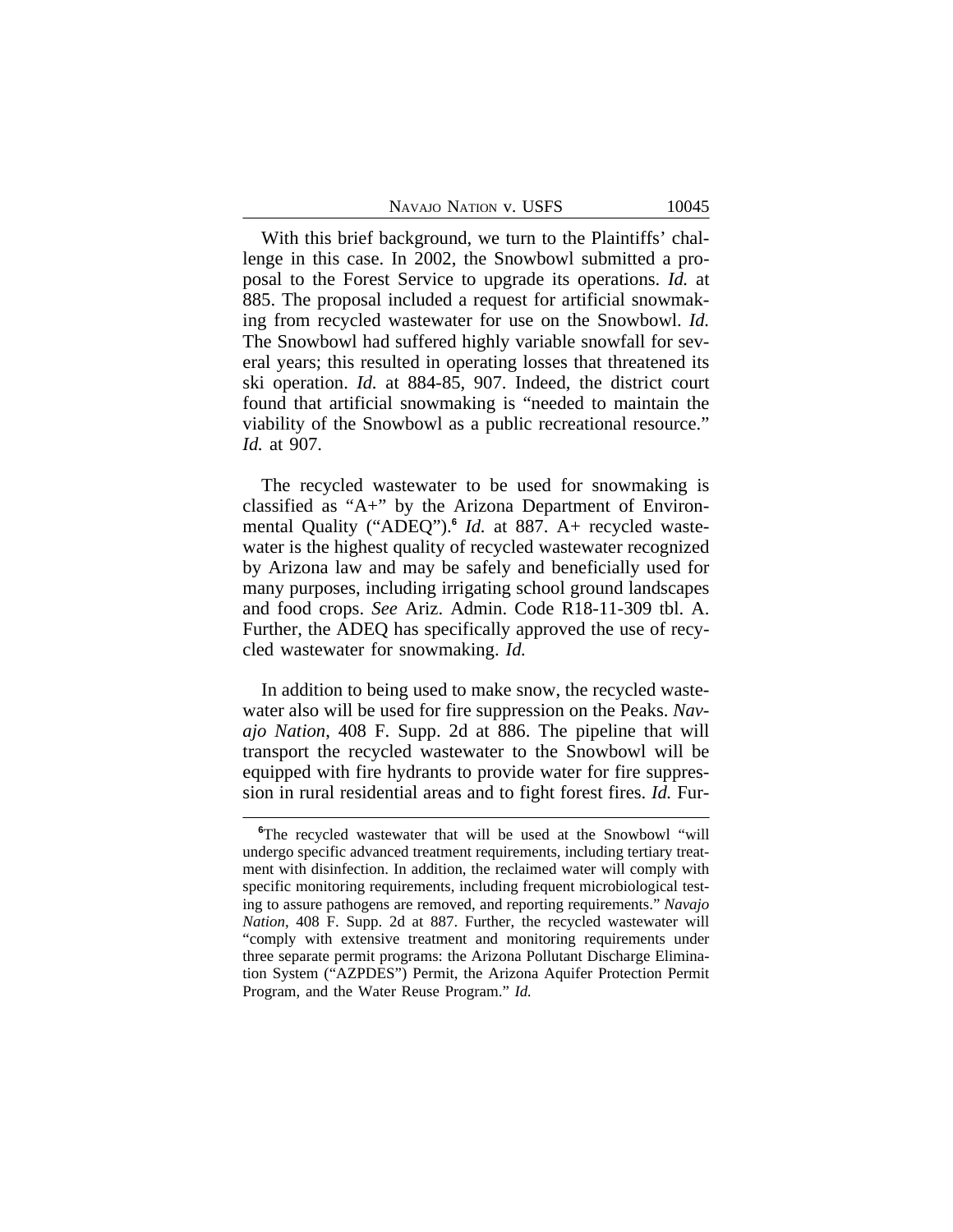ther, a reservoir of recycled wastewater will be kept on the Snowbowl for forest fire suppression. *Id.*

The Forest Service conducted an extensive review of the Snowbowl's proposal. As part of its review, the Forest Service made more than 500 contacts with Indian tribes, including between 40 and 50 meetings, to determine the potential impact of the proposal on the tribes.**<sup>7</sup>** *Id.* at 885. In a December 2004 Memorandum of Agreement, the Forest Service committed to, among other things: (1) continue to allow the tribes access to the Peaks, including the Snowbowl, for cultural and religious purposes; and (2) work with the tribes periodically to inspect the conditions of the religious and cultural sites on the Peaks and ensure the tribes' religious activities on the Peaks are uninterrupted. *Id.* at 900-01.

**<sup>7</sup>**Of course, the impact of the Snowbowl proposal on the American Indian tribes is not the only factor the Forest Service must consider in administering the Coconino National Forest. Congress has directed the Forest Service to manage the National Forests for "outdoor recreation, range, timber, watershed, and wildlife and fish purposes." 16 U.S.C. § 528. Additionally, the Forest Service must follow a number of other directives under federal laws and executive orders in administering the Coconino National Forest, including, but not limited to: NEPA; NHPA; the Endangered Species Act of 1973 ("ESA"), 16 U.S.C. § 1531 *et seq.*; the National Forest Ski Area Permit Act of 1986, 16 U.S.C. § 497b; the Wilderness Act, 16 U.S.C. § 1131 *et seq.*; and the Multiple-Use Sustained-Yield Act of 1960, 16 U.S.C. §§ 528 *et seq. Navajo Nation*, 408 F. Supp. 2d at 896.

The Forest Service's task is complicated by the number of sacred sites under its jurisdiction. In the Coconino National Forest alone, there are approximately a dozen mountains recognized as sacred by American Indian tribes. *Id.* at 897. The district court found the tribes hold other landscapes to be sacred as well, such as canyons and canyon systems, rivers and river drainages, lakes, discrete mesas and buttes, rock formations, shrines, gathering areas, pilgrimage routes, and prehistoric sites. *Id.* Within the Southwestern Region forest lands alone, there are between 40,000 and 50,000 prehistoric sites. *Id.* The district court also found the Navajo and the Hualapai Plaintiffs consider the entire Colorado River to be sacred. *Id.* at 897-98. New sacred areas are continuously being recognized by the Plaintiffs. *Id.* at 898.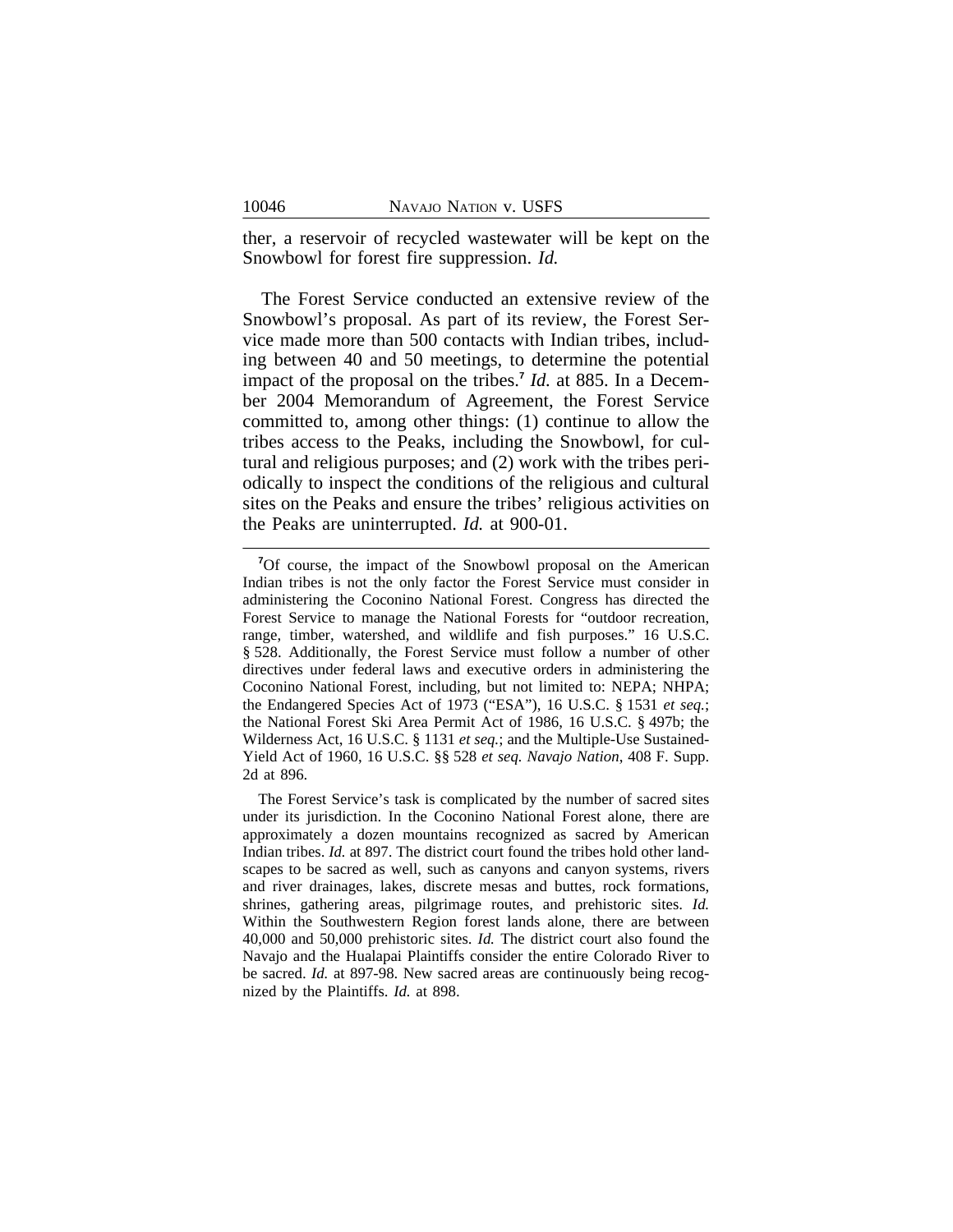|  | NAVAJO NATION V. USFS |  |  |
|--|-----------------------|--|--|
|--|-----------------------|--|--|

Following the review process, the Forest Supervisor approved the Snowbowl's proposal, including the use of recycled wastewater to make artificial snow, and issued a Final Environmental Impact Statement and a Record of Decision in February 2005. *Id.* at 885-86. The Plaintiffs appealed the Forest Supervisor's decision approving the Snowbowl's proposal to an administrative appeal board within the Forest Service. *Id.* In June 2005, the Forest Service issued its final administrative decision and affirmed the Forest Supervisor's approval of the proposed upgrades. *Id.* at 886.

After their unsuccessful administrative appeal, the Plaintiffs filed this action in federal district court. The Plaintiffs alleged that the Forest Service's authorization of the use of recycled wastewater on the Snowbowl violates: (1) RFRA; (2) NEPA; (3) NHPA; (4) ESA; (5) the Grand Canyon National Park Enlargement Act ("GCEA"), 16 U.S.C. § 228i; and (6) the National Forest Management Act of 1976 ("NFMA"), 16 U.S.C. §§ 1600 *et seq.*<sup>8</sup> *Id.* at 871. Following cross-motions for summary judgment, the district court denied the Plaintiffs' motions for summary judgment and granted the Defendants' motion for summary judgment on all claims, except the RFRA claim. *Id.* at 869, 908.

After an 11-day bench trial on the RFRA claim, the district court held that the proposed upgrades, including the use of recycled wastewater to make artificial snow on the Peaks, do not violate RFRA. *Id.* at 883, 907. The district court found that the upgrades did not bar the Plaintiffs' "access, use, or ritual practice on any part of the Peaks." *Id.* at 905. As a result, the court held that the Plaintiffs had failed to demonstrate the Snowbowl upgrade "coerces them into violating their religious beliefs or penalizes their religious activity," as required to establish a substantial burden on the exercise of their religion under RFRA. *Id.*

**<sup>8</sup>**On appeal, the Plaintiffs have abandoned their claims under the ESA, GCEA, and NFMA, leaving only the RFRA, NEPA, and NHPA claims.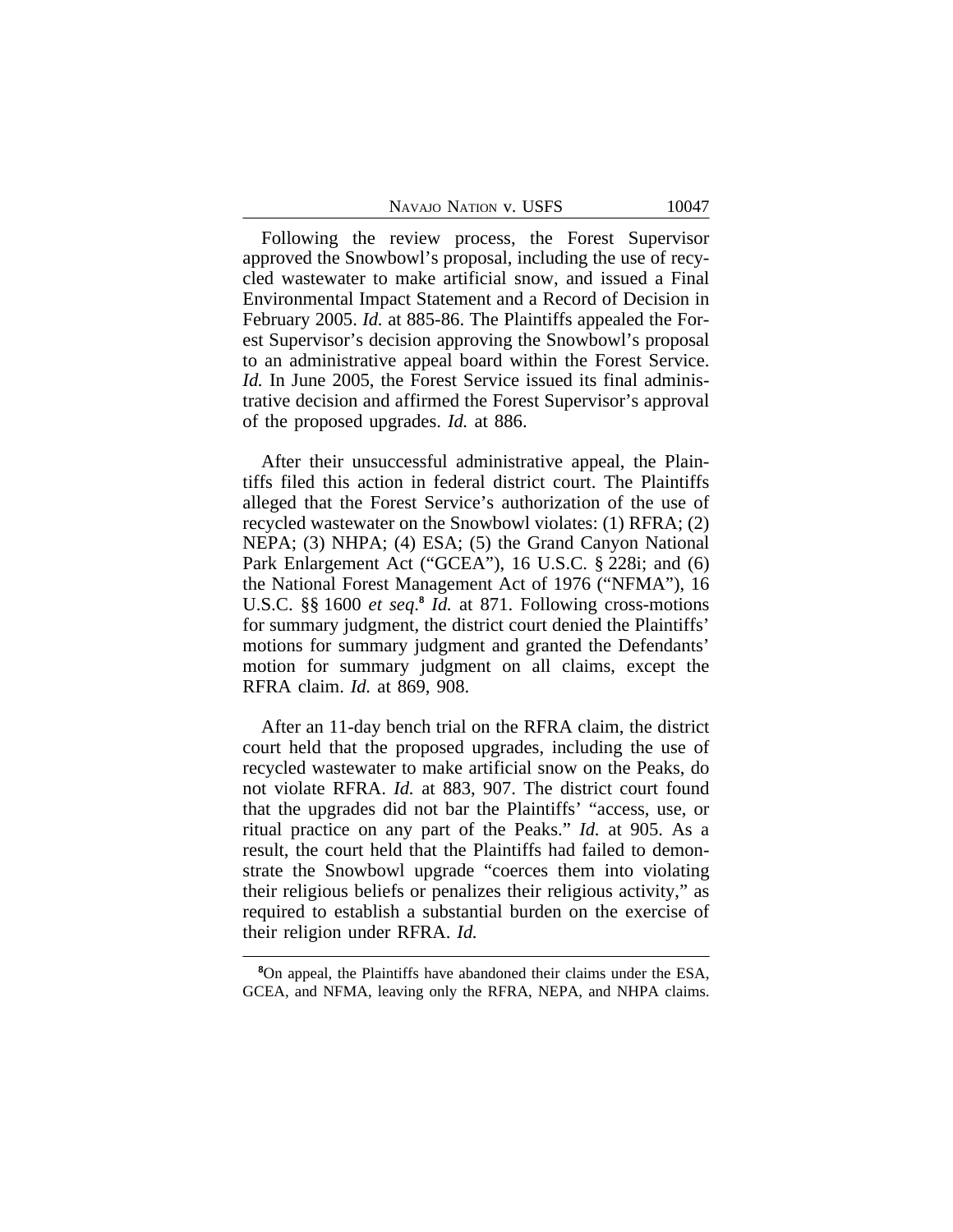A three-judge panel of this court reversed the district court in part, holding that the use of recycled wastewater on the Snowbowl violates RFRA, and in one respect, that the Forest Service failed to comply with NEPA. *See Navajo Nation v. U.S. Forest Serv.*, 479 F.3d 1024, 1029 (9th Cir. 2007). The panel affirmed the grant of summary judgment to the Defendants on four of five NEPA claims and the NHPA claim. *Id.* We took the case en banc to revisit the panel's decision and to clarify our circuit's interpretation of "substantial burden" under RFRA.

#### **II. Standard of Review**

We review *de novo* the district court's grant of summary judgment. *Muckleshoot Indian Tribe v. U.S. Forest Serv.*, 177 F.3d 800, 804 (9th Cir. 1999). We review the district court's conclusions of law following a bench trial *de novo* and its findings of fact for clear error. *Lentini v. Cal. Ctr. for the Arts, Escondido*, 370 F.3d 837, 843 (9th Cir. 2004).

#### **III. Religious Freedom Restoration Act of 1993**

Plaintiffs contend the use of artificial snow, made from recycled wastewater, on the Snowbowl imposes a substantial burden on the free exercise of their religion, in violation of the Religious Freedom Restoration Act of 1993 ("RFRA"), 42 U.S.C. §§ 2000bb *et seq*. We hold that the Plaintiffs have failed to establish a RFRA violation. The presence of recycled wastewater on the Peaks does not coerce the Plaintiffs to act contrary to their religious beliefs under the threat of sanctions, nor does it condition a governmental benefit upon conduct that would violate their religious beliefs, as required to establish a "substantial burden" on religious exercise under RFRA.**<sup>9</sup>**

<sup>&</sup>lt;sup>9</sup>The Defendants do not contend RFRA is inapplicable to the government's use and management of its own land, which is at issue in this case. Because this issue was not raised or briefed by the parties, we have no occasion to consider it. Therefore, we assume, without deciding, that RFRA applies to the government's use and management of its land, and conclude there is no RFRA violation in this case.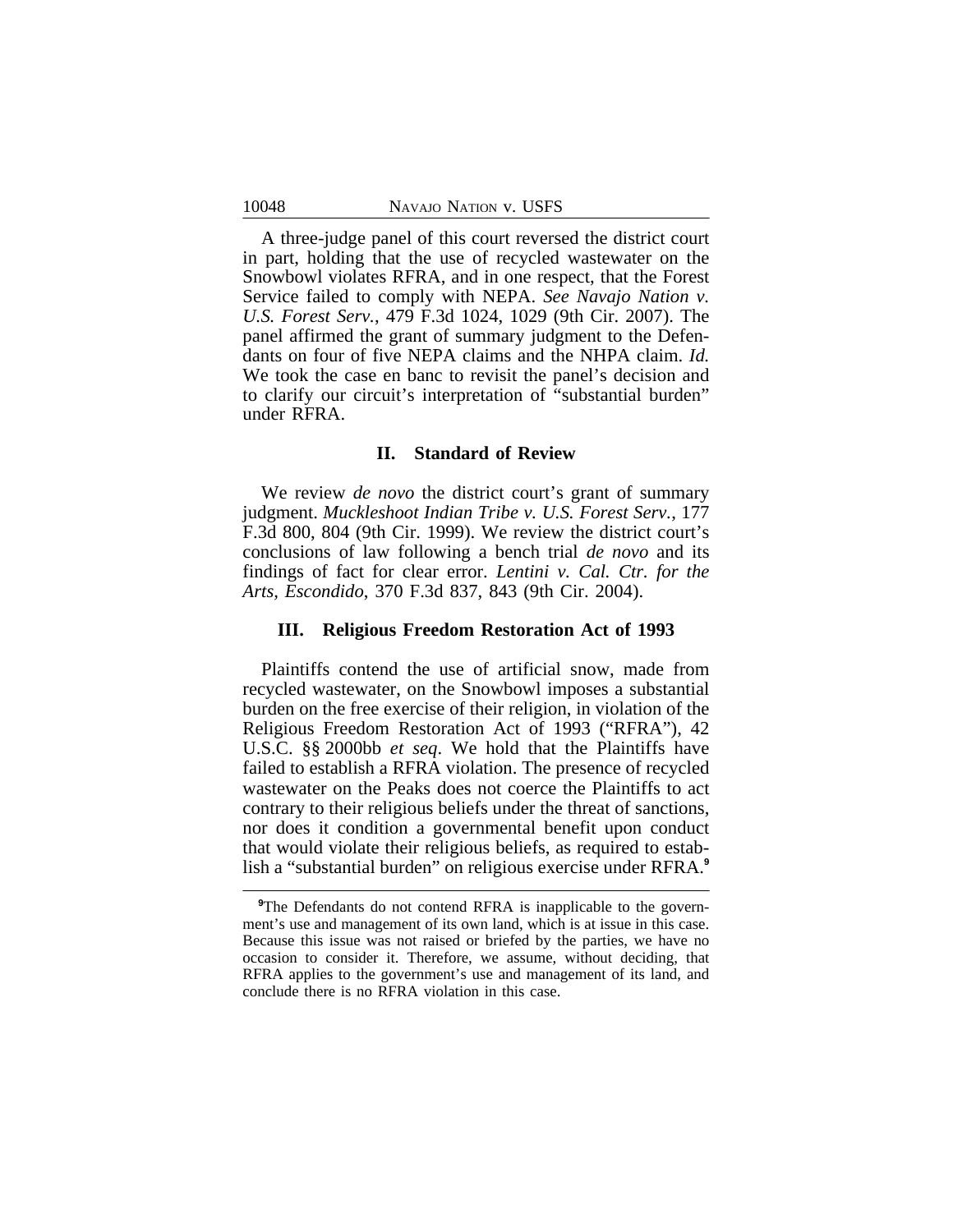| Navajo Nation v. USFS |  |  |
|-----------------------|--|--|
|-----------------------|--|--|

**[1]** RFRA was enacted in response to the Supreme Court's decision in *Employment Division v. Smith*, 494 U.S. 872 (1990).**10** In *Smith*, the Supreme Court held that the Free Exercise Clause does not bar the government from burdening the free exercise of religion with a "valid and neutral law of general applicability." *Id.* at 879 (citation and internal quotation marks omitted). Applying that standard, the *Smith* Court rejected the Free Exercise Clause claims of the plaintiffs, who were denied state unemployment compensation after being discharged from their jobs for ingesting peyote for religious purposes. *Id.* at 890.

**[2]** Congress found that in *Smith*, the "Supreme Court virtually eliminated the requirement that the government justify burdens on religious exercise imposed by laws neutral toward religion." 42 U.S.C. § 2000bb(a)(4). Congress further found that "laws 'neutral' toward religion may burden religious exercise as surely as laws intended to interfere with religious exercise." *Id.* § 2000bb(a)(2). With the enactment of RFRA, Congress created a cause of action for persons whose exercise of religion is substantially burdened by a government action, regardless of whether the burden results from a neutral law of general applicability. *See id.* § 2000bb-1. RFRA states, in relevant part:

(a) In general

Government shall not substantially burden a person's exercise of religion even if the burden results from a rule of general applicability, except as provided in subsection (b) of this section.

**<sup>10</sup>**In *City of Boerne v. Flores*, 521 U.S. 507 (1997), the Supreme Court invalidated RFRA as applied to the States and their subdivisions, holding RFRA exceeded Congress's powers under the Enforcement Clause of the Fourteenth Amendment. *Id.* at 532, 536. We have held that RFRA remains operative as to the federal government. *See Guam v. Guerrero*, 290 F.3d 1210, 1220-22 (9th Cir. 2002).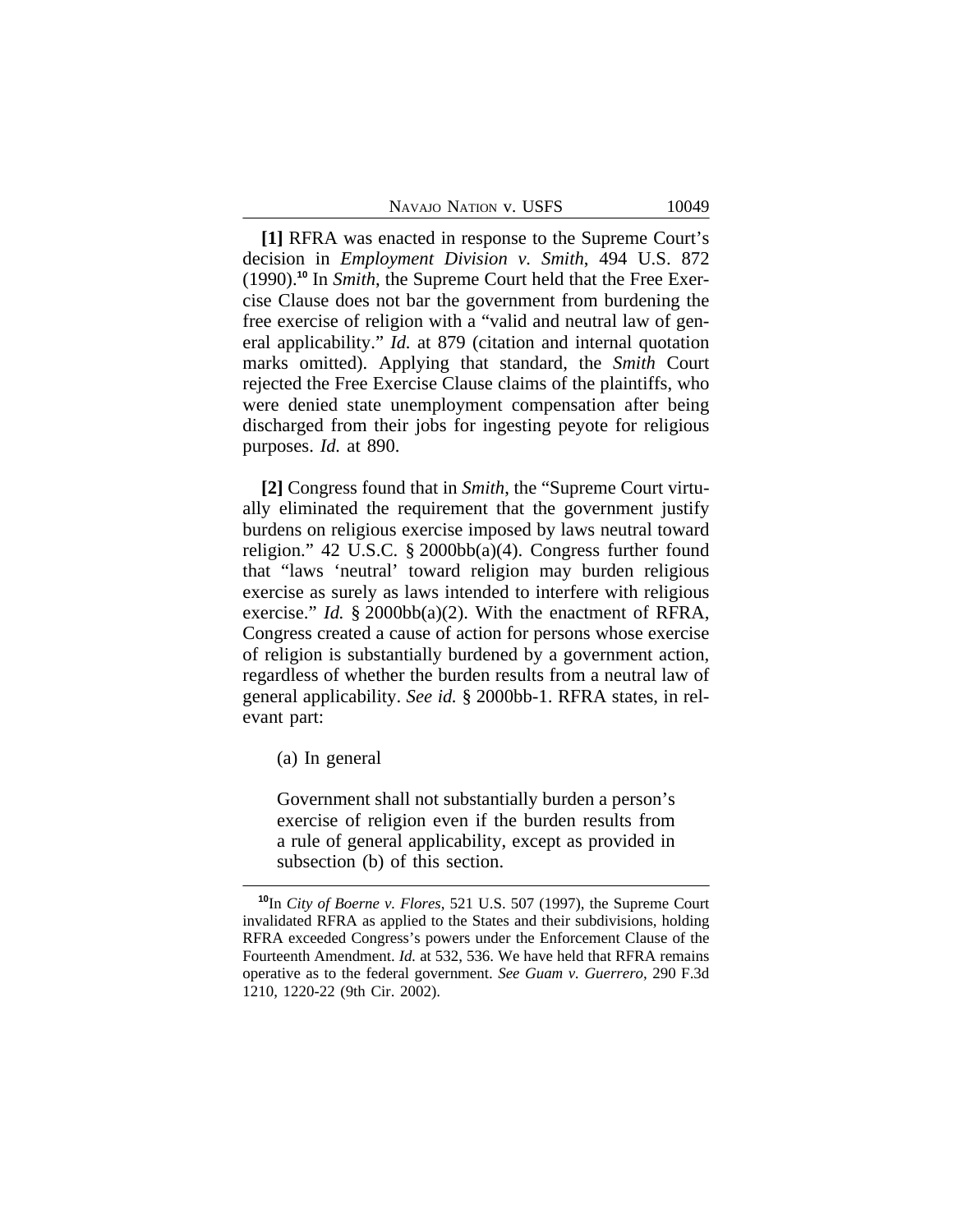#### (b) Exception

Government may substantially burden a person's exercise of religion only if it demonstrates that application of the burden to the person—

(1) is in furtherance of a compelling governmental interest; and

(2) is the least restrictive means of furthering that compelling governmental interest.

### *Id.*

**[3]** To establish a prima facie RFRA claim, a plaintiff must present evidence sufficient to allow a trier of fact rationally to find the existence of two elements. First, the activities the plaintiff claims are burdened by the government action must be an "exercise of religion." *See id.* § 2000bb-1(a). Second, the government action must "substantially burden" the plaintiff's exercise of religion. *See id.* If the plaintiff cannot prove either element, his RFRA claim fails. Conversely, should the plaintiff establish a substantial burden on his exercise of religion, the burden of persuasion shifts to the government to prove that the challenged government action is in furtherance of a "compelling governmental interest" and is implemented by "the least restrictive means." *See id.* § 2000bb-1(b). If the government cannot so prove, the court must find a RFRA violation.

We now turn to the application of these principles to the facts of this case. The first question is whether the activities Plaintiffs claim are burdened by the use of recycled wastewater on the Snowbowl constitute an "exercise of religion." RFRA defines "exercise of religion" as "any exercise of religion, whether or not compelled by, or central to, a system of religious belief." 42 U.S.C. § 2000bb-2(4); 42 U.S.C. § 2000cc-5(7)(A). The Defendants do not contest the district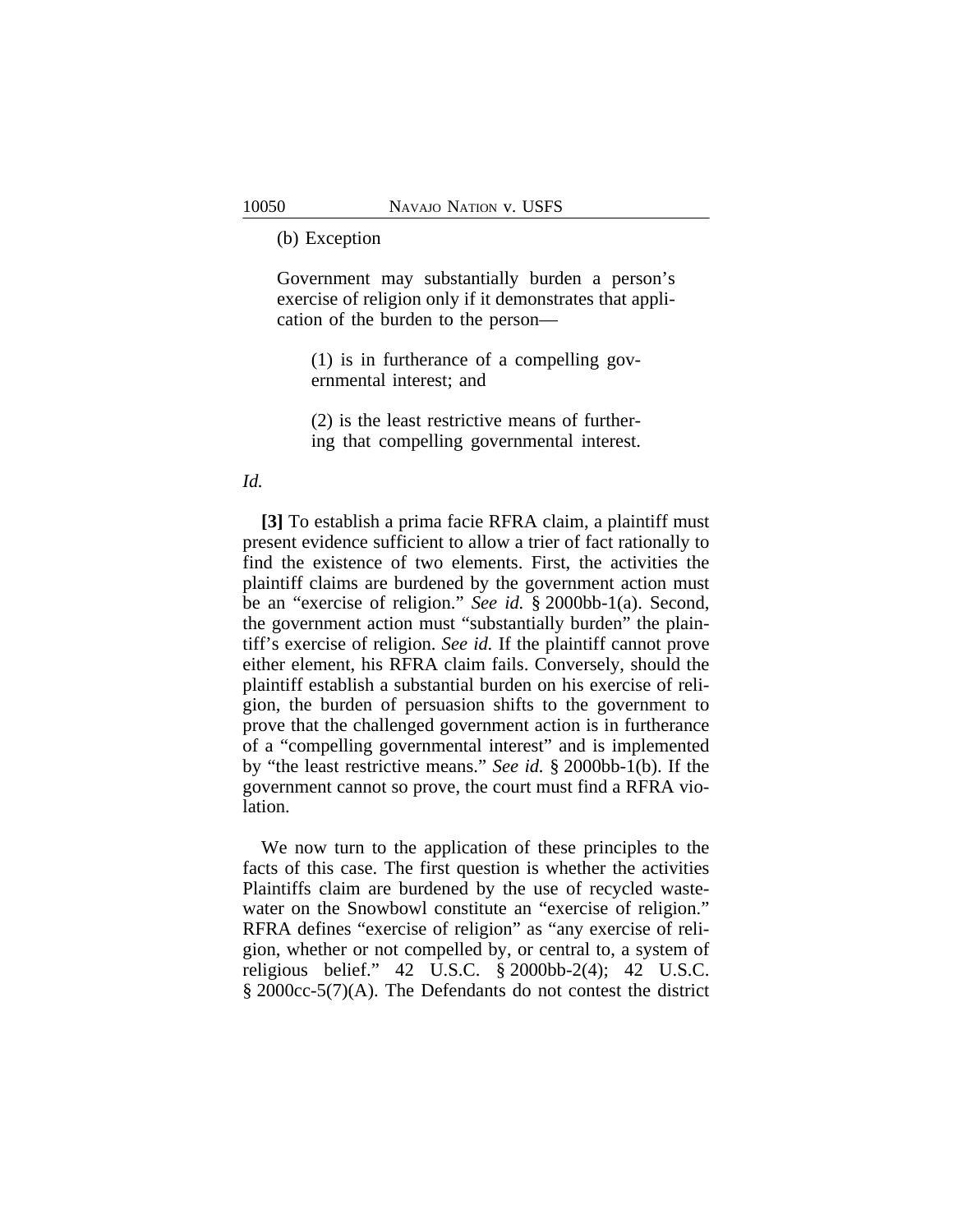court's holding that the Plaintiffs' religious beliefs are sincere and the Plaintiffs' religious activities on the Peaks constitute an "exercise of religion" within the meaning of RFRA.

**[4]** The crux of this case, then, is whether the use of recycled wastewater on the Snowbowl imposes a "substantial burden" on the exercise of the Plaintiffs' religion. RFRA does not specifically define "substantial burden." Fortunately, we are not required to interpret the term by our own lights. Rather, we are guided by the express language of RFRA and decades of Supreme Court precedent.

**[5]** Our interpretation begins, as it must, with the statutory language. RFRA's stated purpose is to "restore the compelling interest test as set forth in *Sherbert v. Verner*, 374 U.S. 398 (1963) and *Wisconsin v. Yoder*, 406 U.S. 205 (1972) and to guarantee its application in all cases where free exercise of religion is substantially burdened." 42 U.S.C. § 2000bb(b)(1). RFRA further states "the compelling interest test as set forth in . . . Federal court rulings [prior to *Smith*] is a workable test for striking sensible balances between religious liberty and competing prior governmental interests." *Id.* § 2000bb(a)(5).

Of course, the "compelling interest test" cited in the abovequoted RFRA provisions applies only if there is a substantial burden on the free exercise of religion. That is, the government is not required to prove a compelling interest for its action or that its action involves the least restrictive means to achieve its purpose, unless the plaintiff first proves the government action substantially burdens his exercise of religion. The same cases that set forth the compelling interest test also define what kind or level of burden on the exercise of religion is sufficient to invoke the compelling interest test. *See Hernandez v. Comm'r*, 490 U.S. 680, 699 (1989) (noting the "free exercise inquiry asks whether government has placed a substantial burden" on the free exercise of religion (citing *Yoder*

**A.**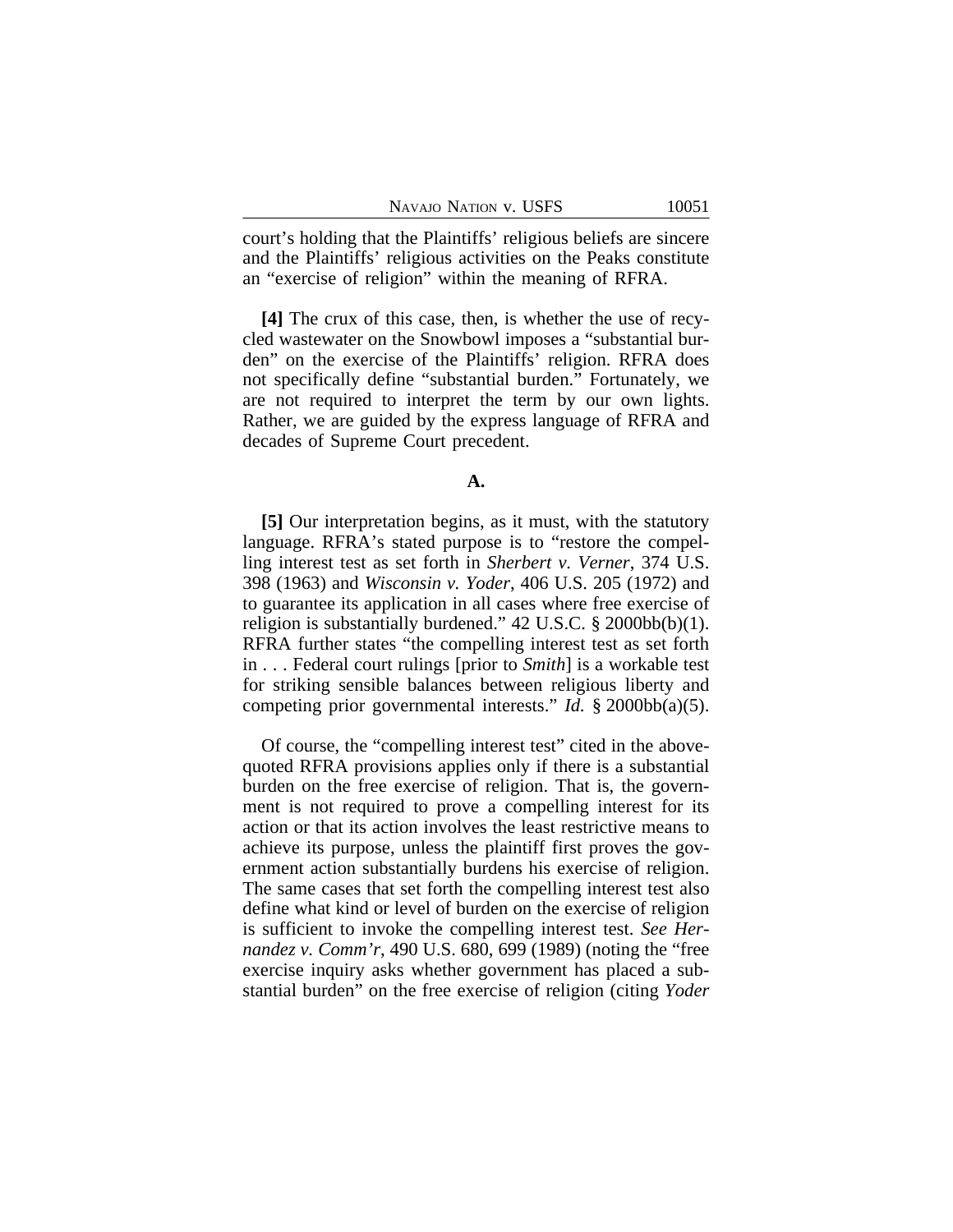and other pre-*Smith* decisions)). Therefore, the cases that RFRA expressly adopted and restored—*Sherbert*, *Yoder*, and federal court rulings prior to *Smith*—also control the "substantial burden" inquiry.

It is to those decisions we now turn.

#### **B.**

In *Sherbert*, a Seventh-day Adventist was fired by her South Carolina employer because she refused to work on Saturdays, her faith's day of rest. *Sherbert*, 374 U.S. at 399. Sherbert filed a claim for unemployment compensation benefits with the South Carolina Employment Security Commission, which denied her claim, finding she had failed to accept work without good cause. *Id.* at 399-401. The Supreme Court held South Carolina could not, under the Free Exercise Clause, condition unemployment compensation so as to deny benefits to Sherbert because of the exercise of her faith. Such a condition unconstitutionally forced Sherbert "to choose between following the precepts of her religion and forfeiting benefits, on the one hand, and abandoning one of the precepts of her religion in order to accept work, on the other hand." *Id.* at 404.**<sup>11</sup>**

In *Yoder*, defendants, who were members of the Amish religion, were convicted of violating a Wisconsin law that required their children to attend school until the children

**<sup>11</sup>**As the Supreme Court later elaborated:

Where the state conditions receipt of an important benefit upon conduct proscribed by a religious faith, or where it denies such a benefit because of conduct mandated by religious belief, thereby putting substantial pressure on an adherent to modify his behavior and to violate his beliefs, a *burden* upon religion exists. While the compulsion may be indirect, the infringement upon free exercise is nonetheless *substantial*.

*Thomas v. Review Bd. of Ind. Employment Sec. Div.*, 450 U.S. 707, 717-18 (1981) (emphasis added) (discussing *Sherbert*).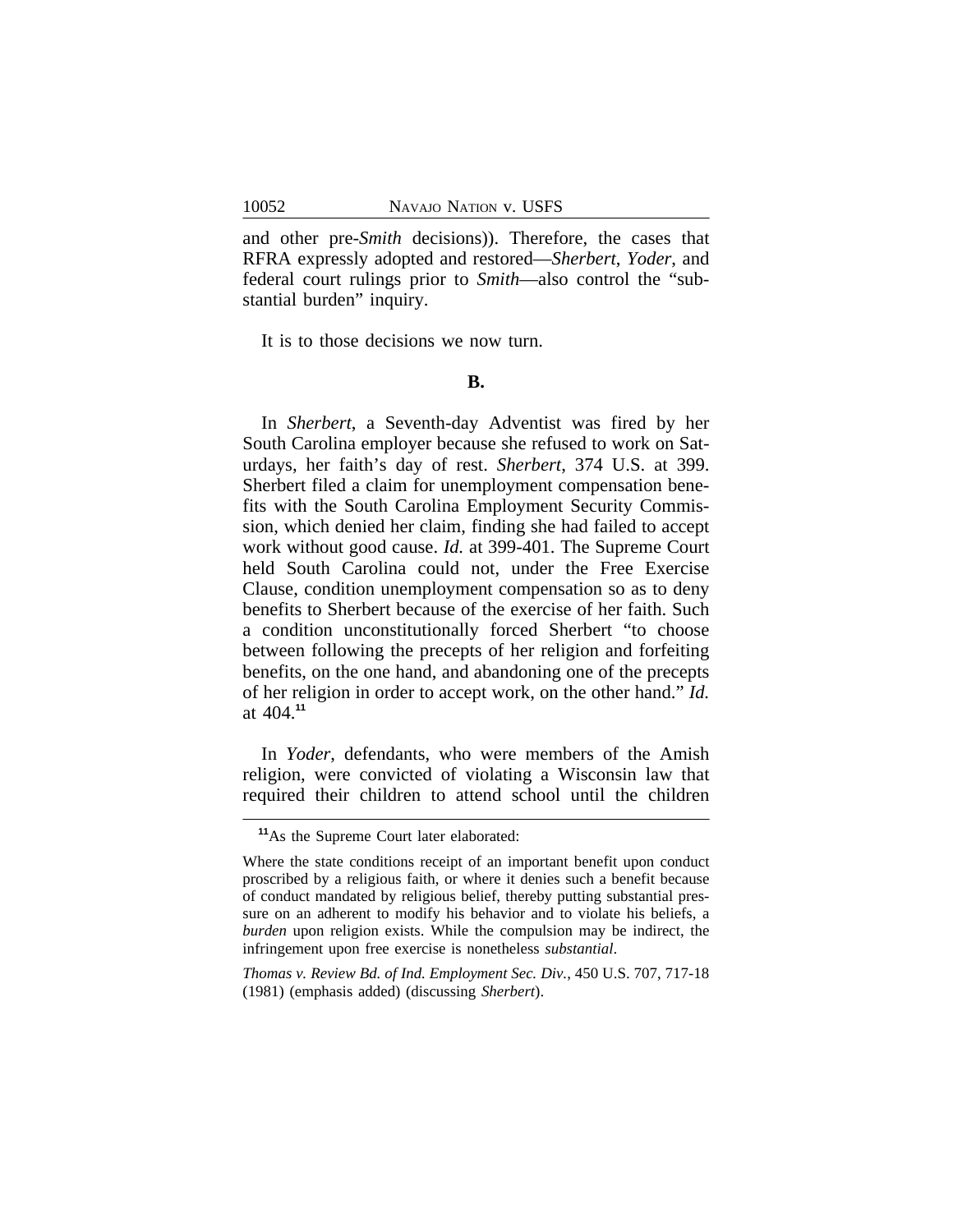NAVAJO NATION V. USFS 10053

reached the age of sixteen, under the threat of criminal sanctions for the parents. *Yoder*, 406 U.S. at 207-08. The defendants sincerely believed their children's attendance in high school was "contrary to the Amish religion and way of life." *Id.* at 209. The Supreme Court reversed the defendants' convictions, holding the application of the compulsory schoolattendance law to the defendants "unduly burden[ed]" the exercise of their religion, in violation of the Free Exercise Clause. *Id.* at 207, 220. According to the Court, the Wisconsin law "affirmatively compel[led the defendants], under threat of criminal sanction, to perform acts undeniably at odds with fundamental tenets of their religious beliefs." *Id.* at 218.

**[6]** The Supreme Court's decisions in *Sherbert* and *Yoder*, relied upon and incorporated by Congress into RFRA, lead to the following conclusion: Under RFRA, a "substantial burden" is imposed only when individuals are forced to choose between following the tenets of their religion and receiving a governmental benefit (*Sherbert*) or coerced to act contrary to their religious beliefs by the threat of civil or criminal sanctions (*Yoder*). Any burden imposed on the exercise of religion short of that described by *Sherbert* and *Yoder* is not a "substantial burden" within the meaning of RFRA, and does not require the application of the compelling interest test set forth in those two cases.

**[7]** Applying *Sherbert* and *Yoder*, there is no "substantial burden" on the Plaintiffs' exercise of religion in this case. The use of recycled wastewater on a ski area that covers one percent of the Peaks does not force the Plaintiffs to choose between following the tenets of their religion and receiving a governmental benefit, as in *Sherbert*. The use of recycled wastewater to make artificial snow also does not coerce the Plaintiffs to act contrary to their religion under the threat of civil or criminal sanctions, as in *Yoder*. The Plaintiffs are not fined or penalized in any way for practicing their religion on the Peaks or on the Snowbowl. Quite the contrary: the Forest Service "has guaranteed that religious practitioners would still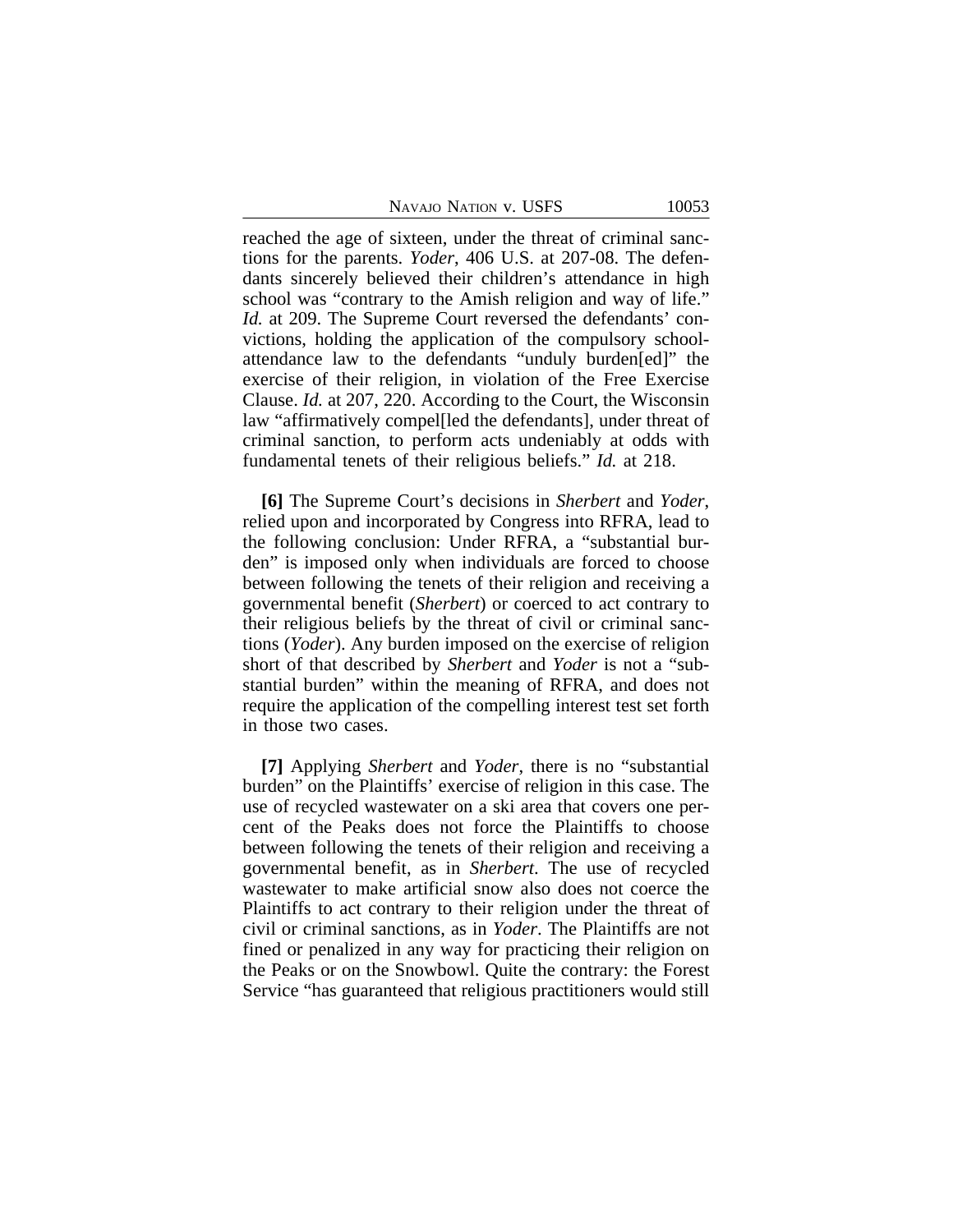have access to the Snowbowl" and the rest of the Peaks for religious purposes. *Navajo Nation*, 408 F. Supp. 2d at 905.

**[8]** The only effect of the proposed upgrades is on the Plaintiffs' subjective, emotional religious experience. That is, the presence of recycled wastewater on the Peaks is offensive to the Plaintiffs' religious sensibilities. To plaintiffs, it will spiritually desecrate a sacred mountain and will decrease the spiritual fulfillment they get from practicing their religion on the mountain. Nevertheless, under Supreme Court precedent, the diminishment of spiritual fulfillment—serious though it may be—is not a "substantial burden" on the free exercise of religion.**<sup>12</sup>**

Rather, the sole question is whether a government action that affects only subjective spiritual fulfillment "substantially burdens" the exercise of religion. For all of the rich complexity that describes the profound integration of man and mountain into one, the burden of the recycled wastewater can only be expressed by the Plaintiffs as damaged spiritual feelings. Under Supreme Court precedent, government action that diminishes subjective spiritual fulfillment does not "substantially burden" religion.

Indeed, the Supreme Court in *Yoder* drew the same distinction between objective and subjective effect on religious exercise that the dissent criticizes us for drawing today: "Nor is the impact of the compulsoryattendance law confined to grave interference with important Amish religious tenets from a *subjective* point of view. It carries with it precisely the kind of *objective* danger to the free exercise of religion that the First

**<sup>12</sup>**The dissent's assertion that we misunderstand the "nature of religious belief and practice" is misplaced. *See* Dissent at 10104. One need not study the writings of Sir Francis Bacon, *id.* at 10076, or William James, *id.* at 10105, to understand "religious exercise invariably, and centrally, involves a 'subjective spiritual experience.' " *Id.* at 10105. We agree with the dissent that spiritual fulfillment is a central part of religious exercise. We also note that the Indians' conception of their lives as intertwined with particular mountains, rivers, and trees, which are divine parts of their being, is very well explained in the dissent. Nevertheless, the question in this case is not whether a subjective spiritual experience constitutes an "exercise of religion" under RFRA. That question is undisputed: The Indians' religious activities on the Peaks, including the spiritual fulfillment they derive from such religious activities, are an "exercise of religion."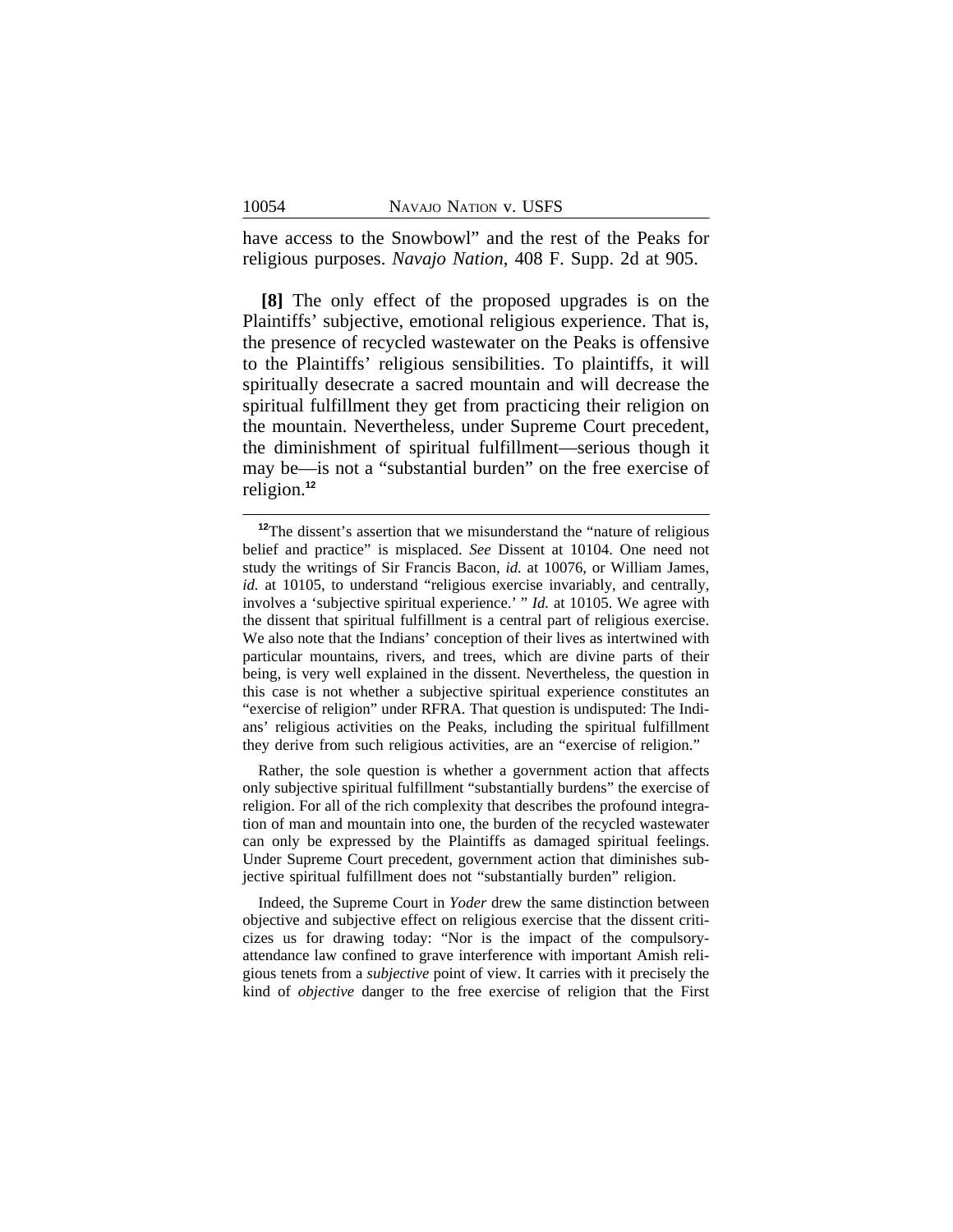NAVAJO NATION V. USFS 10055

The Supreme Court's decision in *Lyng v. Northwest Indian Cemetery Protective Ass'n*, 485 U.S. 439 (1988), is on point. In *Lyng*, Indian tribes challenged the Forest Service's approval of plans to construct a logging road in the Chimney Rock area of the Six Rivers National Forest in California. *Id.* at 442. The tribes contended the construction would interfere with their free exercise of religion by disturbing a sacred area. *Id.* at 442-43. The area was an "integral and indispensible part" of the tribes' religious practices, and a Forest Service study concluded the construction "would cause serious and irreparable damage to the sacred areas." *Id.* at 442 (citations and internal quotation marks omitted).

The Supreme Court rejected the Indian tribes' Free Exer-

Amendment was designed to prevent." *Yoder*, 406 U.S. at 218 (emphasis added). Contrary to the dissent's assertions, in *Yoder*, it was not the effect of the high school's secular education on the children's subjective religious sensibilities that constituted the undue burden on the free exercise of religion. Rather, the undue burden was the penalty of criminal sanctions on the parents for refusing to enroll their children in such school. *See Lyng*, 485 U.S. at 457 ("[T]here is nothing whatsoever in the *Yoder* opinion to support the proposition that the 'impact' on the Amish religion would have been constitutionally problematic if the statute at issue had not been coercive in nature."); *Yoder*, 406 U.S. at 218 ("The impact of the compulsory-attendance law on respondents' practice of the Amish religion is not only severe, but inescapable, for the Wisconsin law affirmatively compels them, under threat of criminal sanction, to perform acts undeniably at odds with fundamental tenets of their religious beliefs."). Likewise, in *Sherbert*, the protected interest was the receipt of unemployment benefits and not, as the dissent contends, the right to take religious rest on Saturday. *See Sherbert*, 374 U.S. at 410 ("This holding . . . reaffirms a principle that . . . no State may exclude . . . the members of any . . . faith, because of their faith, or lack of it, from receiving the benefits of public welfare legislation." (citations and internal quotation marks omitted)). The *Sherbert* Court certainly did not hold public employers were required not to work their Seventh-day Adventist employees on Saturdays, or not to fire them if they refused to work on Saturdays. Hence, the protected interest was not a mandatory day off, but the money from unemployment benefits that voluntarily taking the day off would otherwise forfeit.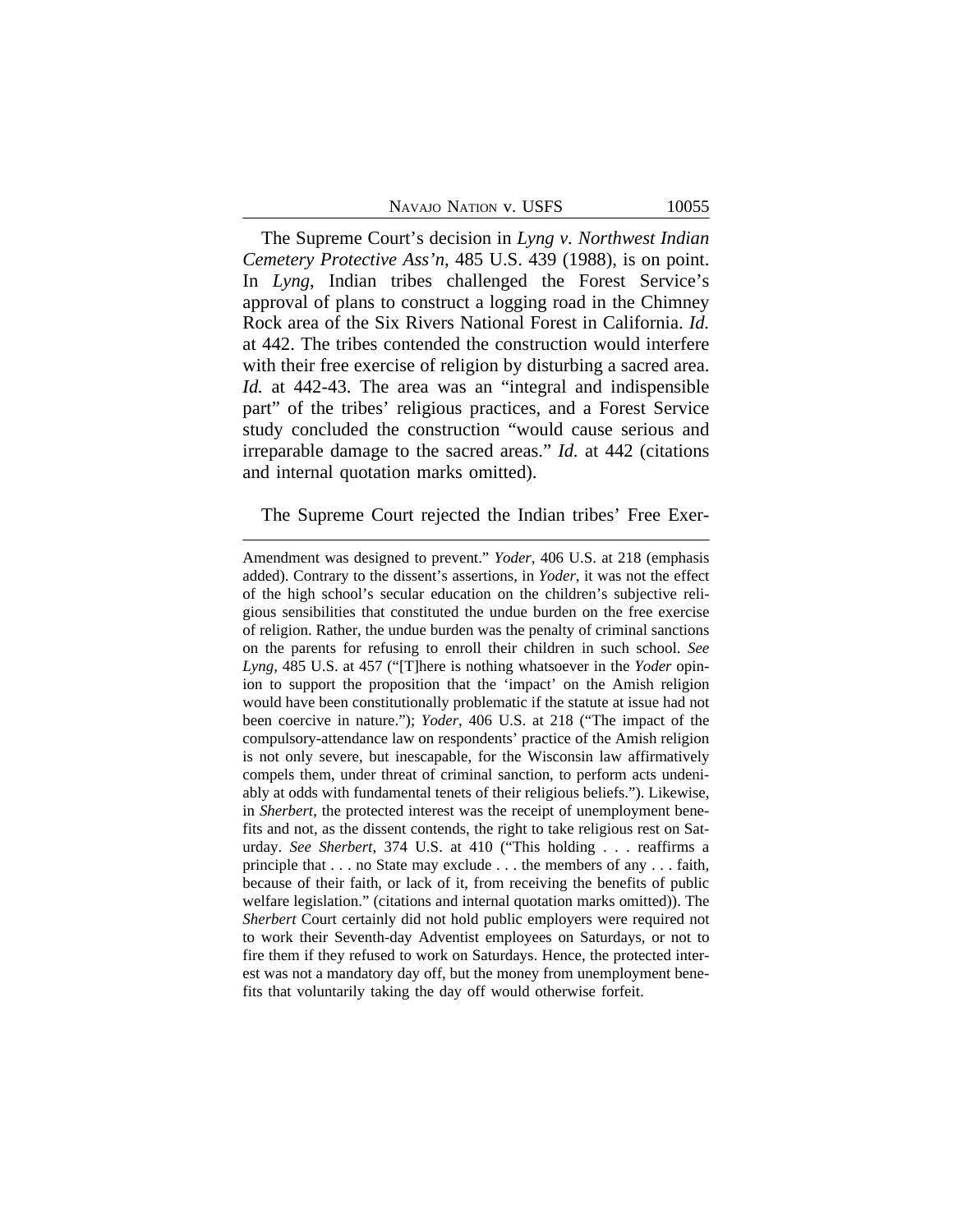cise Clause challenge.**<sup>13</sup>** The Court held the government plan, which would "diminish the sacredness" of the land to Indians and "interfere significantly" with their ability to practice their religion, did not impose a burden "heavy enough" to violate the Free Exercise Clause. *Id.* at 447-49.**<sup>14</sup>** The plaintiffs were not "coerced by the Government's action into violating their religious beliefs" (as in *Yoder*) nor did the "governmental action penalize religious activity by denying [the plaintiffs] an equal share of the rights, benefits, and privileges enjoyed by other citizens" (as in *Sherbert*). *See id.* at 449.

The *Lyng* Court, with language equally applicable to this case, further stated:

The Government does not dispute, and we have no reason to doubt, that the logging and road-building

**<sup>13</sup>**That *Lyng* was a Free Exercise Clause, not RFRA, challenge is of no material consequence. Congress expressly instructed the courts to look to pre-*Smith* Free Exercise Clause cases, which include *Lyng*, to interpret RFRA. *See* 42 U.S.C. § 2000bb(a)(5) ("[T]he compelling interest test as set forth in . . . Federal court rulings [prior to *Smith*] is a workable test for striking sensible balances between religious liberty and competing prior governmental interests.").

**<sup>14</sup>**Our dissenting colleague is therefore incorrect in his assertion that "*Lyng* did not hold that the road at issue would cause no 'substantial burden' on religious exercise." *See* Dissent at 10092. Although *Lyng* did not use the precise phrase "substantial burden," it squarely held the government plan did not impose a "burden . . . heavy enough" on religious exercise to trigger the compelling interest test: "It is undisputed that the Indian respondents' beliefs are sincere and that the Government's proposed actions will have severe adverse effects on the practice of their religion. Those respondents contend that the burden on their religious practices is heavy enough to violate the Free Exercise Clause unless the Government can demonstrate a compelling need [in its project.] We disagree." *Lyng*, 485 U.S. at 447. Thus, *Lyng* declined to require the government to show a compelling interest *because* the burden on the exercise of the Indians' religion was not "heavy enough"—not, as the dissent asserts, *despite* the presence of a substantial burden on the exercise of their religion. *See* Dissent at 10092.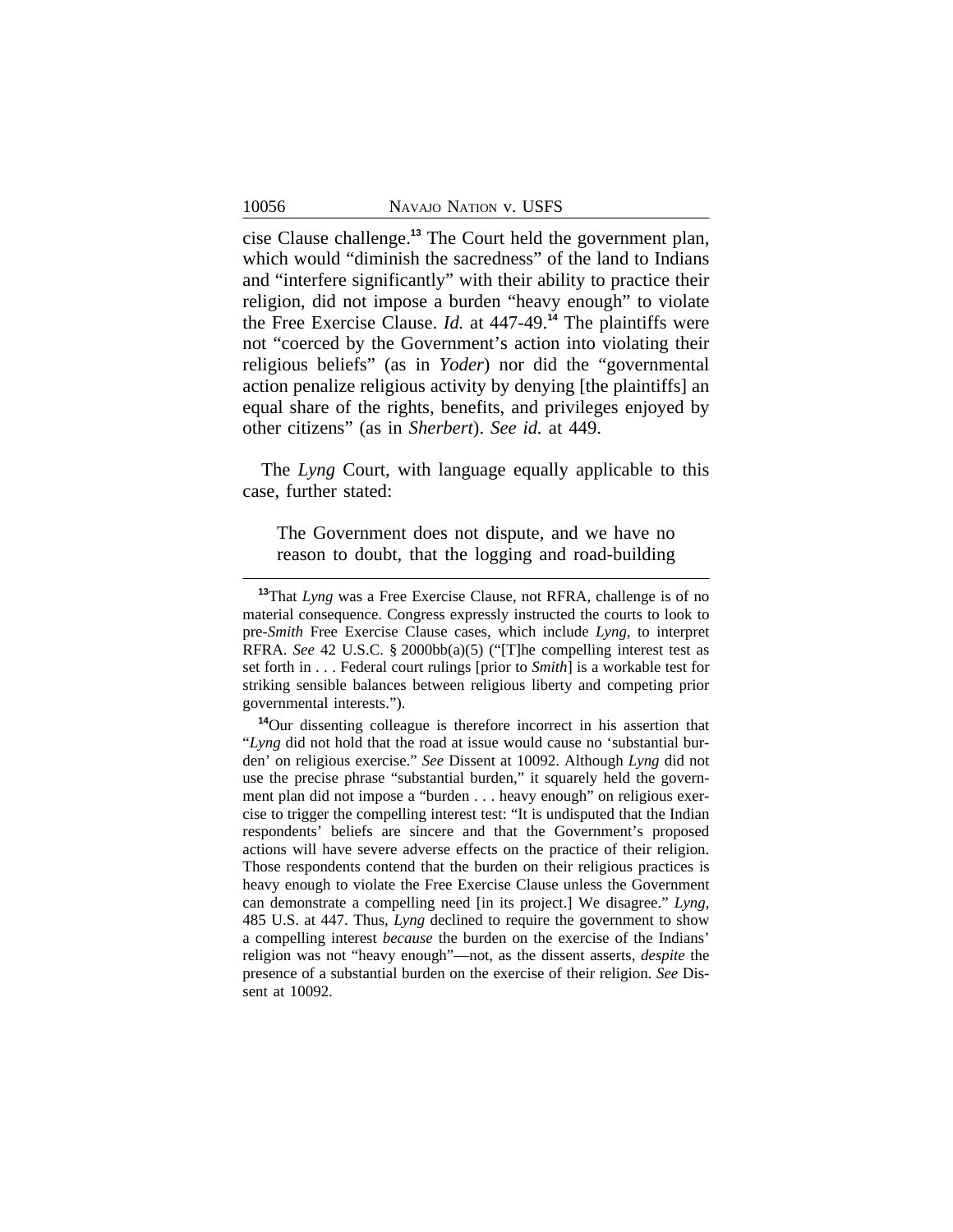projects at issue in this case could have devastating effects on traditional Indian religious practices.

\* \* \*

Even if we assume that . . . the [logging] road will "virtually destroy the . . . Indians' ability to practice their religion," the Constitution simply does not provide a principle that could justify upholding [the plaintiffs'] legal claims. However much we might wish that it were otherwise, government simply could not operate if it were required to satisfy every citizen's religious needs and desires. A broad range of government activities—from social welfare programs to foreign aid to conservation projects—will always be considered essential to the spiritual wellbeing of some citizens, often on the basis of sincerely held religious beliefs. Others will find the very same activities deeply offensive, and perhaps incompatible with their own search for spiritual fulfillment and with the tenets of their religion.

\* \* \*

No disrespect for these practices is implied when one notes that such beliefs could easily require *de facto* beneficial ownership of some rather spacious tracts of public property.

\* \* \*

The Constitution does not permit government to discriminate against religions that treat particular physical sites as sacred, and a law prohibiting the Indian respondents from visiting the Chimney Rock area would raise a different set of constitutional questions. *Whatever rights the Indians may have to the use of the area, however, those rights do not divest*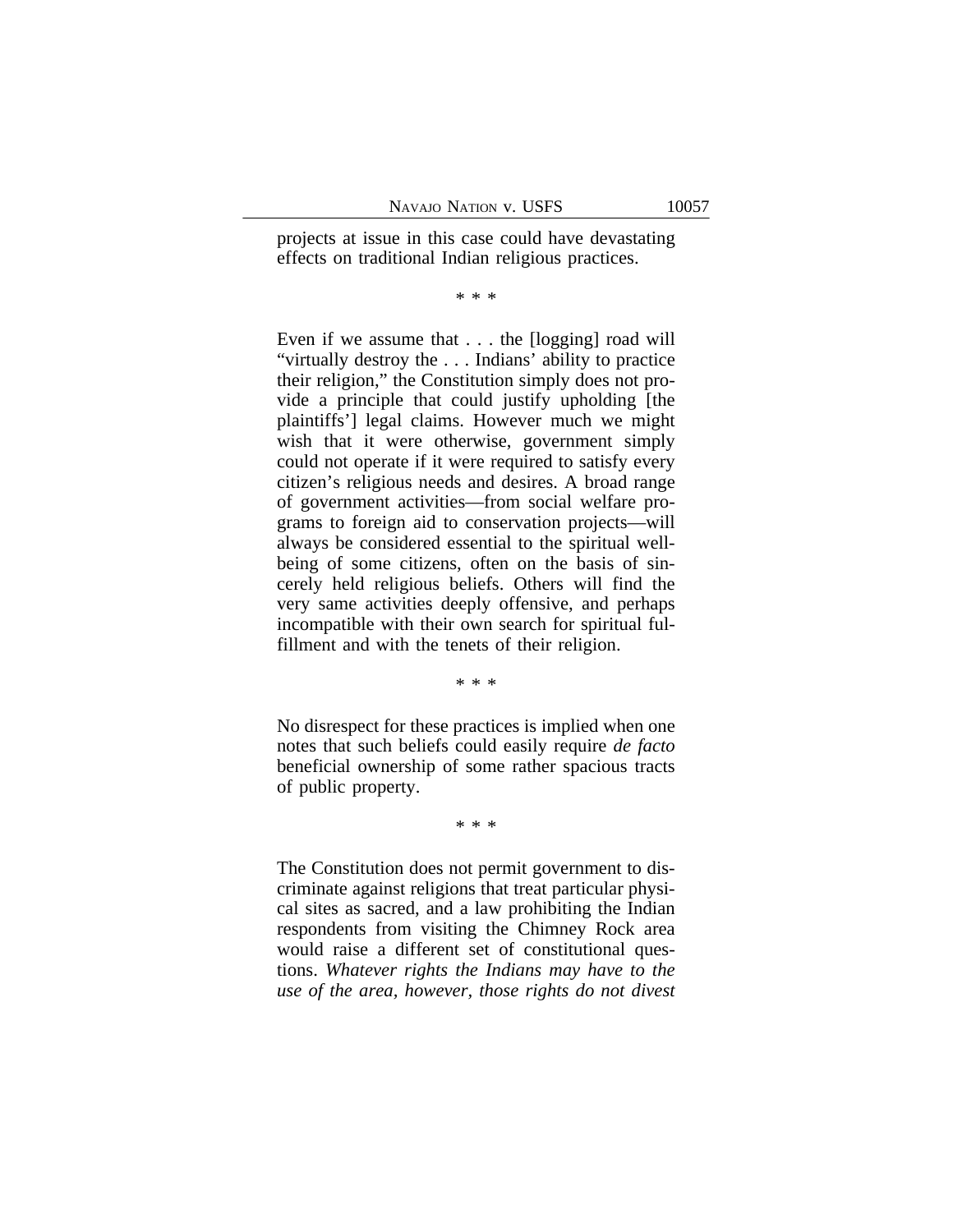*the Government of its right to use what is, after all, its land.* 

*Id.* at 451-53 (citation omitted) (last emphasis added).

Like the Indians in *Lyng*, the Plaintiffs here challenge a government-sanctioned project, conducted on the government's own land, on the basis that the project will diminish their spiritual fulfillment. Even were we to assume, as did the Supreme Court in *Lyng*, that the government action in this case will "virtually destroy the . . . Indians' ability to practice their religion," there is nothing to distinguish the roadbuilding project in *Lyng* from the use of recycled wastewater on the Peaks. We simply cannot uphold the Plaintiffs' claims of interference with their faith and, at the same time, remain faithful to *Lyng*'s dictates.

According to the Plaintiffs, *Lyng* is not controlling in this RFRA case because the *Lyng* Court refused to apply the *Sherbert* test that was expressly adopted in RFRA. Hopi Br. at 40. In support, the Plaintiffs cite the Supreme Court's statement in *Smith* that *Lyng* "declined to apply *Sherbert* analysis to the Government's logging and road construction activities on lands used for religious purposes by several Native American Tribes." *Smith*, 494 U.S. at 883. This contention is unpersuasive.

"The *Sherbert* analysis" to which the Supreme Court referred in the quoted sentence from *Smith* is the *Sherbert* "compelling interest" test. *See id.* (noting that in recent cases, including *Lyng*, the Court had upheld the application of a valid and neutral law "regardless of whether it was necessary to effectuate a compelling interest" under *Sherbert*). But the *Sherbert* compelling interest test is triggered only when there is a cognizable burden on the free exercise of religion. *Lyng* declined to apply the compelling interest test from *Sherbert*, not because *Lyng* purported to overrule or reject *Sherbert*'s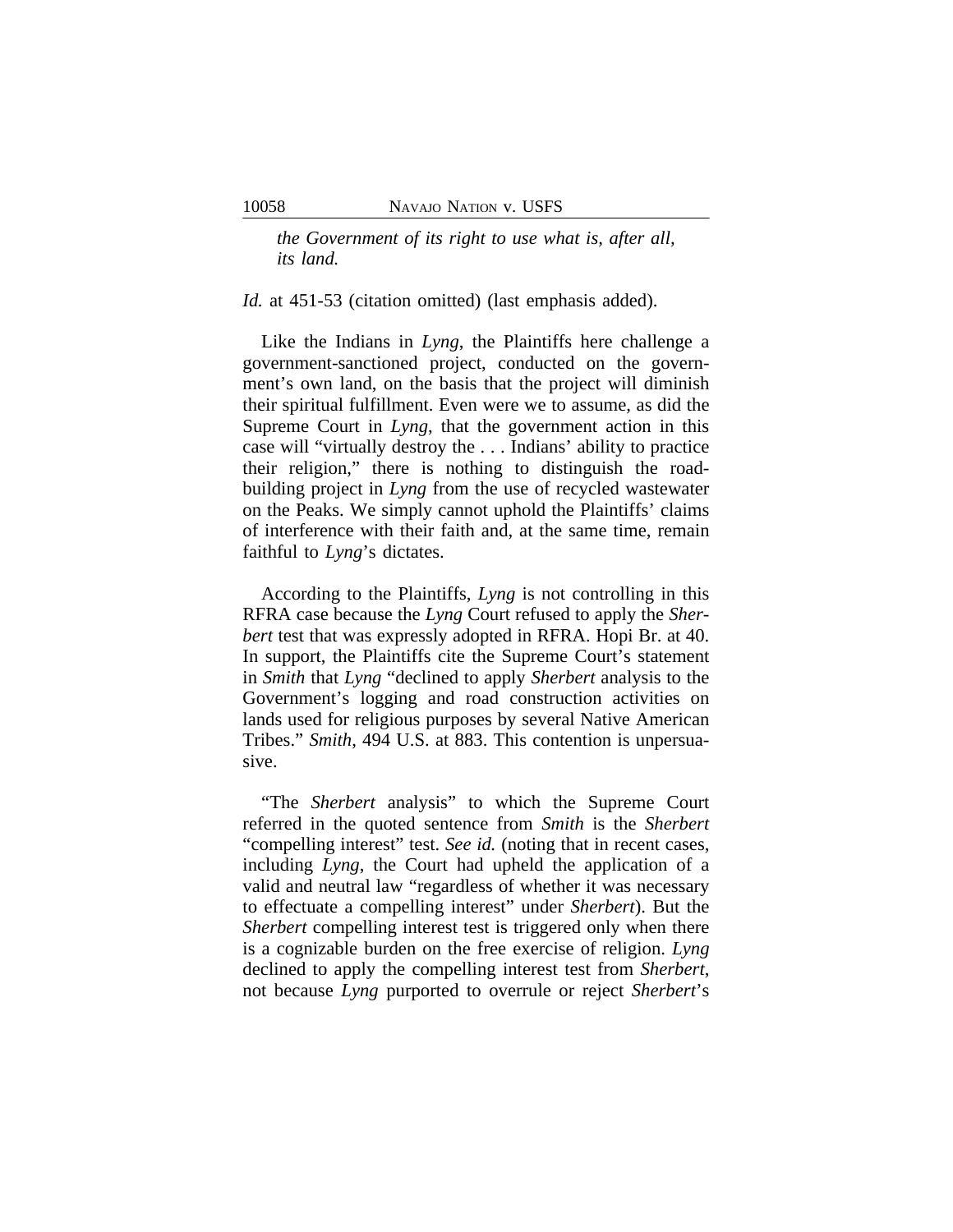analysis, but because the burden on the exercise of religion that was present in *Sherbert* was missing in *Lyng*.

The *Lyng* Court held the government's road-building project in that case, unlike in *Sherbert*, did not deny the Plaintiffs "an equal share of the rights, benefits, and privileges enjoyed by other citizens." *Lyng*, 485 U.S. at 449. In *Sherbert*, the plaintiff could not get unemployment compensation, available to all other South Carolinians. In *Lyng*, all park users, including the Indians, could use the new road and the lands to which it led. Because the government action did not "burden" the exercise of the Indians' religion, the *Lyng* Court had no occasion to require the government to present a compelling interest for its road-building. Thus, *Lyng* is consistent with the *Sherbert* standard codified in RFRA and forecloses the Plaintiffs' RFRA claims in this case.

Finally, the Supreme Court's pre-*Smith* decision in *Bowen v. Roy*, 476 U.S. 693 (1986), is also on point. In *Bowen*, the parents of an American Indian child brought a Free Exercise Clause challenge to the statutory requirement to obtain a Social Security Number for their daughter in order to receive certain welfare benefits. *Id.* at 695-96. The plaintiffs believed the government's use of a Social Security Number would " 'rob the spirit' of [their] daughter and prevent her from attaining greater spiritual power." *Id.* at 696. The *Bowen* Court rejected the plaintiffs' Free Exercise Clause claims and stated:

Never to our knowledge has the Court interpreted the First Amendment to require the Government *itself* to behave in ways that the individual believes will further his or her spiritual development or that of his or her family. The Free Exercise Clause simply cannot be understood to require the Government to conduct its own internal affairs in ways that comport with the religious beliefs of particular citizens. Just as the Government may not insist that [the plaintiffs]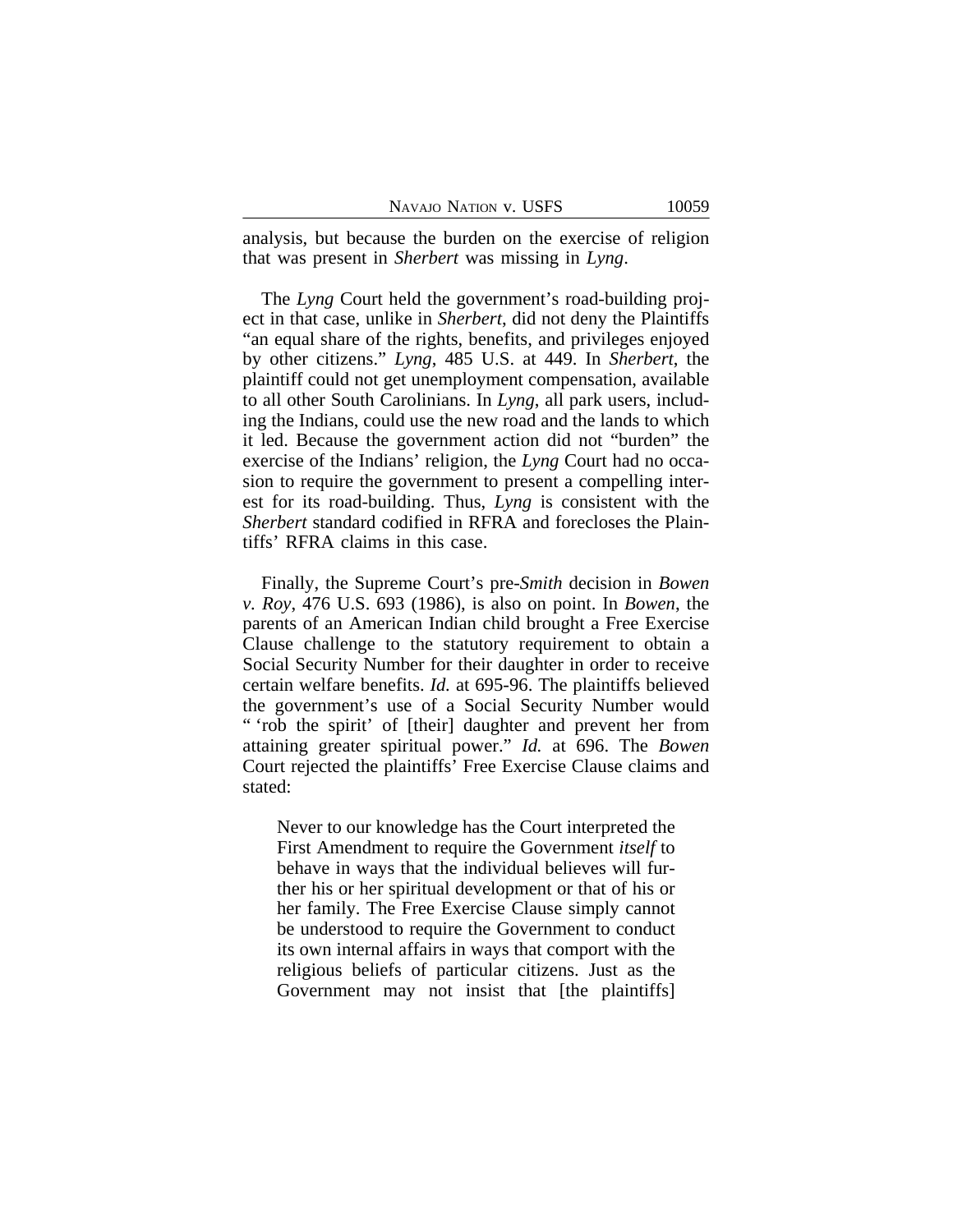engage in any set form of religious observance, so [the plaintiffs] may not demand that the Government join in their chosen religious practices by refraining from using a number to identify their daughter. "[T]he Free Exercise Clause is written in terms of what the government cannot do to the individual, not in terms of what the individual can extract from the government."

## *Id.* at 699-700 (quoting *Sherbert*, 374 U.S. at 412 (Douglas, J., concurring)) (emphasis in original).

The plaintiffs in *Bowen* could not force the government to alter its internal management procedures to identify their daughter by her name, even though they believed the use of a Social Security Number would prevent her from attaining greater spiritual power. It necessarily follows that the Plaintiffs in this case, despite their sincere belief that the use of recycled wastewater on the Peaks will spiritually desecrate a sacred mountain, cannot dictate the decisions that the government makes in managing "what is, after all, *its* land." *See Lyng*, 485 U.S. at 453 (emphasis in original).**<sup>15</sup>**

The dissent contends that our substantial burden standard is inconsistent with *Mockaitis v. Harcleroad*, 104 F.3d 1522 (9th Cir. 1997). In *Mockai-*

**<sup>15</sup>**Our circuit's RFRA jurisprudence is consistent with the Supreme Court's pre-*Smith* precedent examined in this section. In *Guam v. Guerrero*, 290 F.3d 1210 (9th Cir. 2002), we held that a Guam statute criminalizing the importation of marijuana did not substantially burden the practice of Rastafarianism under RFRA, even though "marijuana use is sacramental in the practice of that religion." *Id.* at 1212-13, 1222-23. After noting "RFRA re-establishes the *Sherbert* standard," we defined "substantial burden" as " 'substantial pressure on an adherent to modify his behavior and to violate his beliefs,' including when, if enforced, it 'results in the choice to the individual of either abandoning his religious principle or facing criminal prosecution.' " *Id.* at 1218, 1222 (citation omitted) (quoting *Thomas*, 450 U.S. at 718; *Braunfeld*, 366 U.S. at 605). Applying this test, we held that the Guam statute did not substantially burden Guerrero's free exercise rights, because Rastafarianism does not require the importation, as distinguished from simple possession, of marijuana. *Id.* at 1223.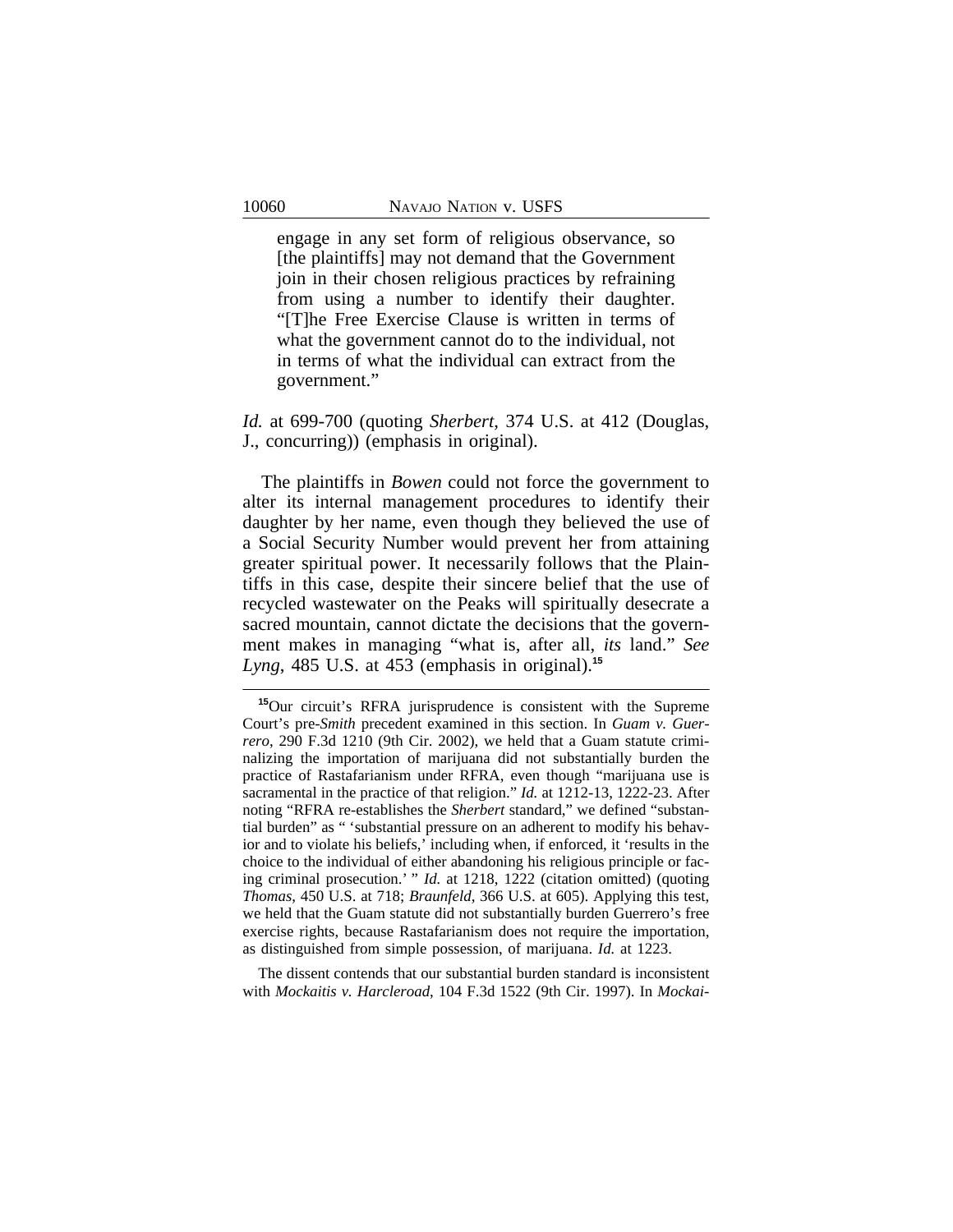For six principal reasons, the Plaintiffs and the dissent would have us depart from the Supreme Court's pre*-Smith* jurisprudence in interpreting RFRA. We decline to do so and will address each of their contentions in turn.

First, the dissent asserts our interpretation of "substantial burden" is inconsistent with the dictionary definition of that term. Dissent at 10086-87. According to the dissent, "[b]ecause Congress did not define 'substantial burden,' either directly or by reference to pre-*Smith* case law, we should define . . . that term according to its ordinary meaning." *Id.* at 10089.

But here, Congress expressly referred to and restored a body of Supreme Court case law that defines what constitutes a substantial burden on the exercise of religion (i.e., *Sherbert*, *Yoder*, and other pre-*Smith* cases). *See* 42 U.S.C. §§ 2000bb(a)(4)-(5); 2000bb(b)(1).**<sup>16</sup>** Thus, we must look to

**<sup>16</sup>**The dissent would limit the significance of Congress's citation of *Sherbert* and *Yoder* strictly to the content of what constitutes a compelling interest, not also when that test should be applied. But both *Sherbert* and *Yoder* use the same compelling interest test. If that is all Congress intended by the citation of the two cases, its citation of *Yoder* was redundant and superfluous. We "must interpret statutes as a whole, giving effect to each word and making every effort not to interpret a provision in a man-

# **C.**

*tis*, this court held that state prison officials substantially burden a Catholic priest's religious exercise under RFRA, when the officials intrude into the Sacrament of Penance by recording a confession from an inmate to a priest. *Id.* at 1530-31. *Mockaitis* cannot serve as precedent here for two reasons. First, its holding has been invalidated by the Supreme Court's decision in *City of Boerne*, where the Court found RFRA unconstitutional as applied to the States and their subdivisions. *See City of Boerne*, 521 U.S. at 532, 536. Second, we find *Mockaitis* unhelpful in formulating the substantial burden test. *Mockaitis* did not define substantial burden, let alone analyze the substantial burden standard under the *Sherbert*/*Yoder* framework restored in RFRA, nor did the decision attempt to explain why such framework should not apply to define substantial burden.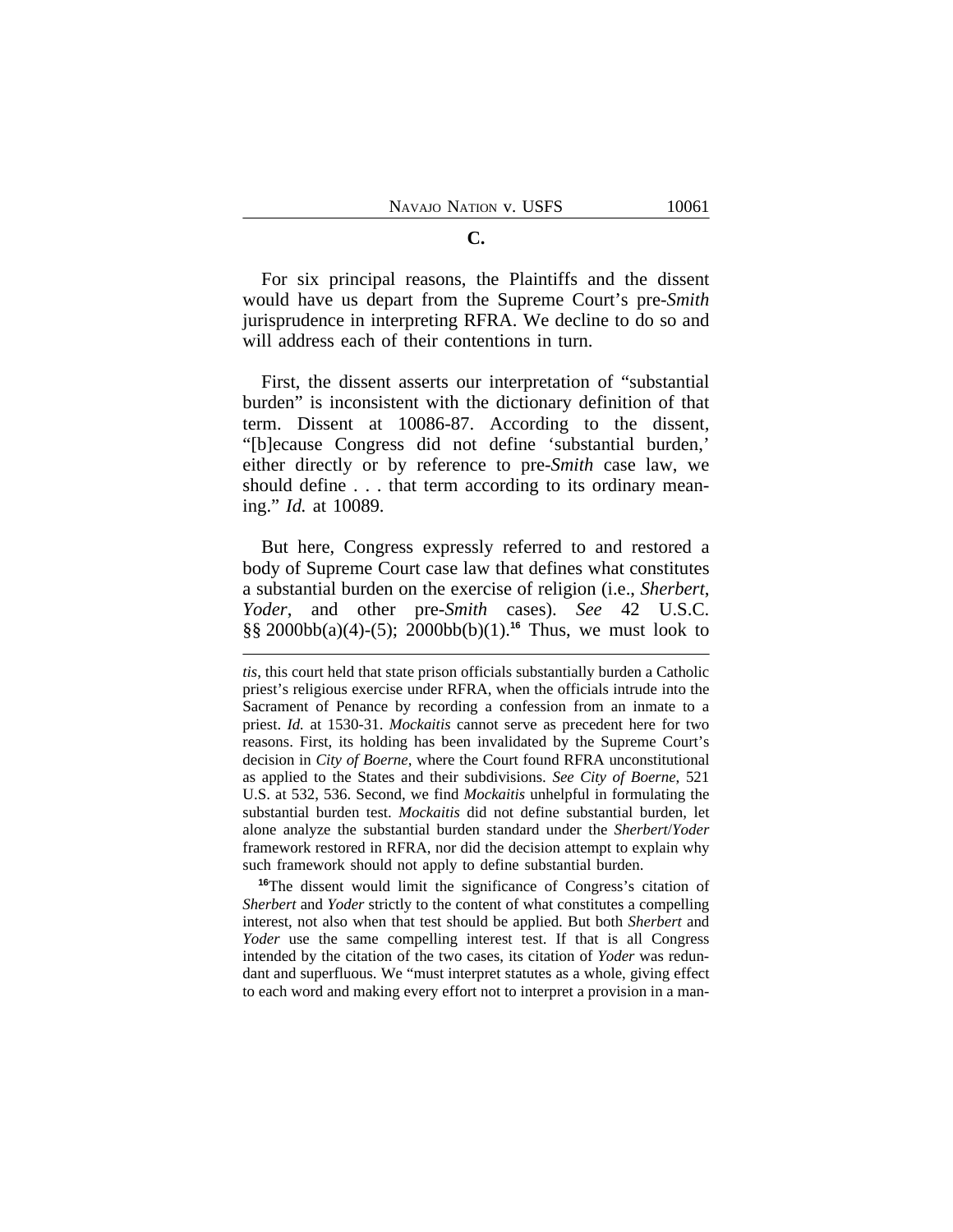those cases in interpreting the meaning of "substantial burden." Further, the dissent's approach overlooks a wellestablished canon of statutory interpretation. Where a statute does not expressly define a term of settled meaning, "courts interpreting the statute must infer, unless the statute otherwise dictates, that Congress means to incorporate the established meaning of th[at] ter[m]." *See NLRB v. Town & Country Elec., Inc.*, 516 U.S. 85, 94 (1995) (citations and internal quotation marks omitted) (alterations in original). Here, Congress incorporated into RFRA a term of art—substantial burden previously used in numerous Supreme Court cases in applying the Free Exercise Clause. The dissent would have us ignore this Supreme Court precedent and, instead, invent a new definition for "substantial burden" by reference to a dictionary. Dissent at 10086-87. This we cannot do. Rather, we must presume Congress meant to incorporate into RFRA the definition of "substantial burden" used by the Supreme Court.

Second, the dissent asserts that our definition of "substantial burden" is "restrictive" and cannot be found in *Sherbert*, *Yoder*, or any other pre-*Smith* case. Dissent at 10089-93.**<sup>17</sup>** The

ner that renders other provisions of the same statute inconsistent, meaningless or superfluous." *Boise Cascade Corp. v. EPA*, 942 F.2d 1427, 1432 (9th Cir. 1991). Hence, we apply the two separate and distinct substantial burden standards in *Sherbert* and *Yoder* to determine when the compelling interest test is invoked.

**<sup>17</sup>**Relatedly, the dissent states "*Sherbert* and *Yoder* used the word 'burden,' but nowhere defined, or even used, the phrase 'substantial burden.' " Dissent at 10090-91. The dissent is correct that neither *Sherbert* nor *Yoder* used the precise term "substantial burden." *Sherbert* held that a "burden" on the free exercise of religion requires the government to show a compelling interest, *Sherbert*, 374 U.S. at 403, and *Yoder* held that an "undu[e] burden[ ]" on the free exercise of religion does the same, *Yoder*, 406 U.S. at 220. For our purposes, however, this distinction is immaterial. Later Supreme Court cases have cited *Yoder* and other pre-*Smith* decisions for the proposition that only a "substantial burden" on the free exercise of religion triggers the compelling interest test. *See Hernandez*, 490 U.S. at 699 (noting the "free exercise inquiry asks whether government has placed a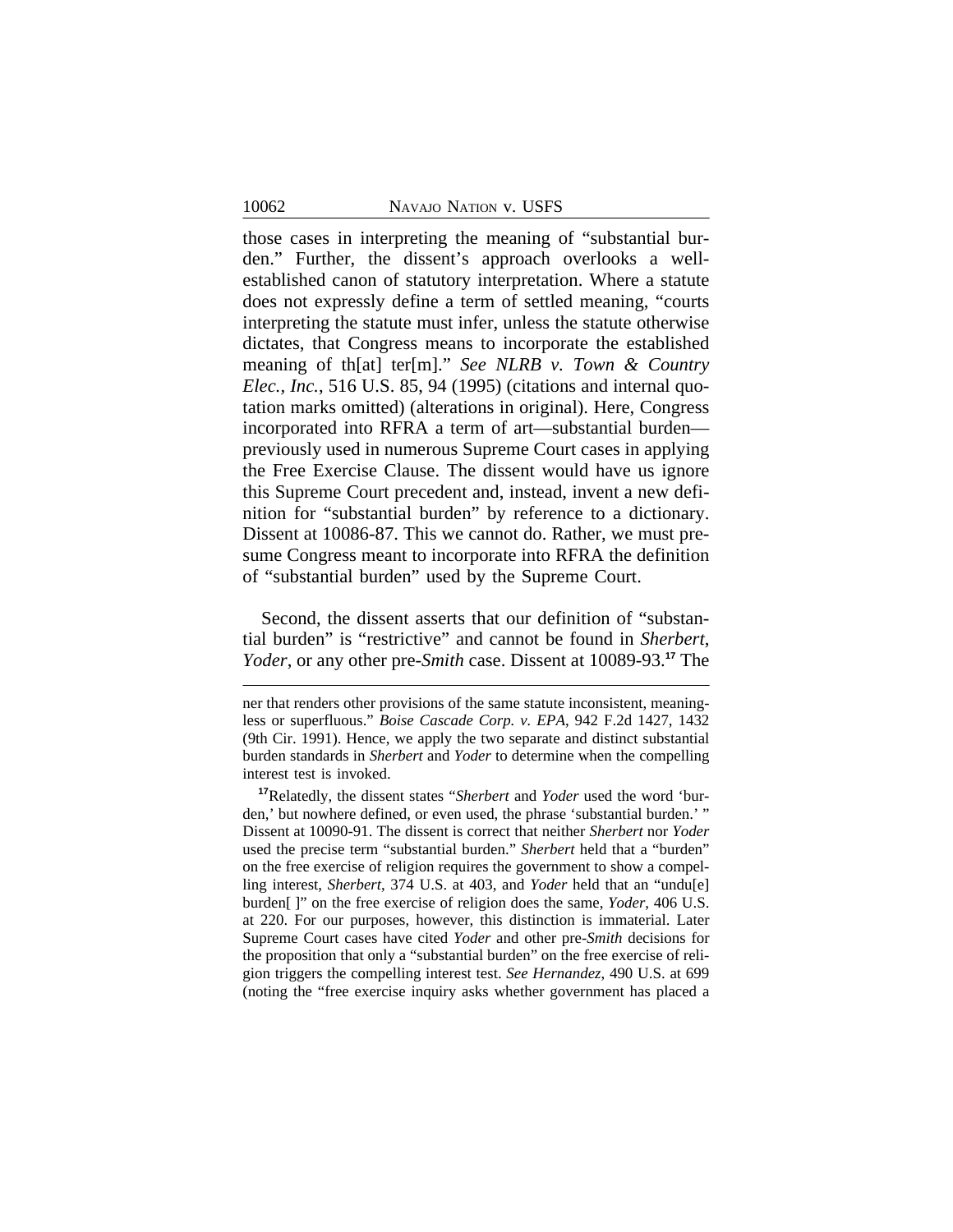dissent contends it is "clear that RFRA protects against burdens that, while imposed by a different mechanism than those in *Sherbert* and *Yoder*, are also 'substantial.' " *Id.* at 10093.

**[9]** For this purportedly "clear" proposition, the dissent cites no authority. That is, the dissent cannot point to a single Supreme Court case where the Court found a substantial burden on the free exercise of religion outside the *Sherbert*/*Yoder* framework. The reason is simple: There is none. In the pre-*Smith* cases adopted in RFRA, the Supreme Court has found a substantial burden on the exercise of religion *only* when the burden fell within the *Sherbert*/*Yoder* framework. *See Sherbert*, 374 U.S. at 403-06; *Yoder*, 406 U.S. at 207, 220; *Thomas*, 450 U.S. at 717-18 (applying *Sherbert*); *Hobbie v. Unemployment Appeals Comm'n of Fla.*, 480 U.S. 136, 140-45 (1987) (applying *Sherbert*); *Frazee v. Ill. Dep't. of Employment Sec.*, 489 U.S. 829, 832-35 (1989) (applying *Sherbert*). Because Congress expressly restored pre-*Smith* cases in RFRA, we cannot conclude RFRA's "substantial burden" standard expands beyond the pre-*Smith* cases to cover government actions never recognized by the Supreme Court to constitute a substantial burden on religious exercise.**<sup>18</sup>**

**<sup>18</sup>**For the same reason, the dissent is incorrect in its assertion that "[h]ad Congress wished to establish the standard employed by the majority, it could easily have stated that 'Government shall not, *through the imposition of a penalty or denial of a benefit*, substantially burden a person's exercise of religion.' " *See* Dissent at 10087 (emphasis in original). The addition of the italicized text would have been superfluous, because the cases Congress restored in RFRA recognize a substantial burden on the exercise of religion only when individuals are forced to choose between following the tenets of their religion and receiving a governmental benefit (*Sherbert*) or coerced to act contrary to their religious beliefs by the threat of civil or criminal sanctions (*Yoder*).

substantial burden" on the exercise of religion "and, if so, whether a compelling governmental interest justifies the burden" (citing *Yoder* and other pre-*Smith* decisions)); *see also Jimmy Swaggart Ministries v. Bd. of Equalization of Cal.*, 493 U.S. 378, 384-85 (1990). Where the Supreme Court has equated the content of "substantial burden" to "burden" and "undue burden," we must do the same.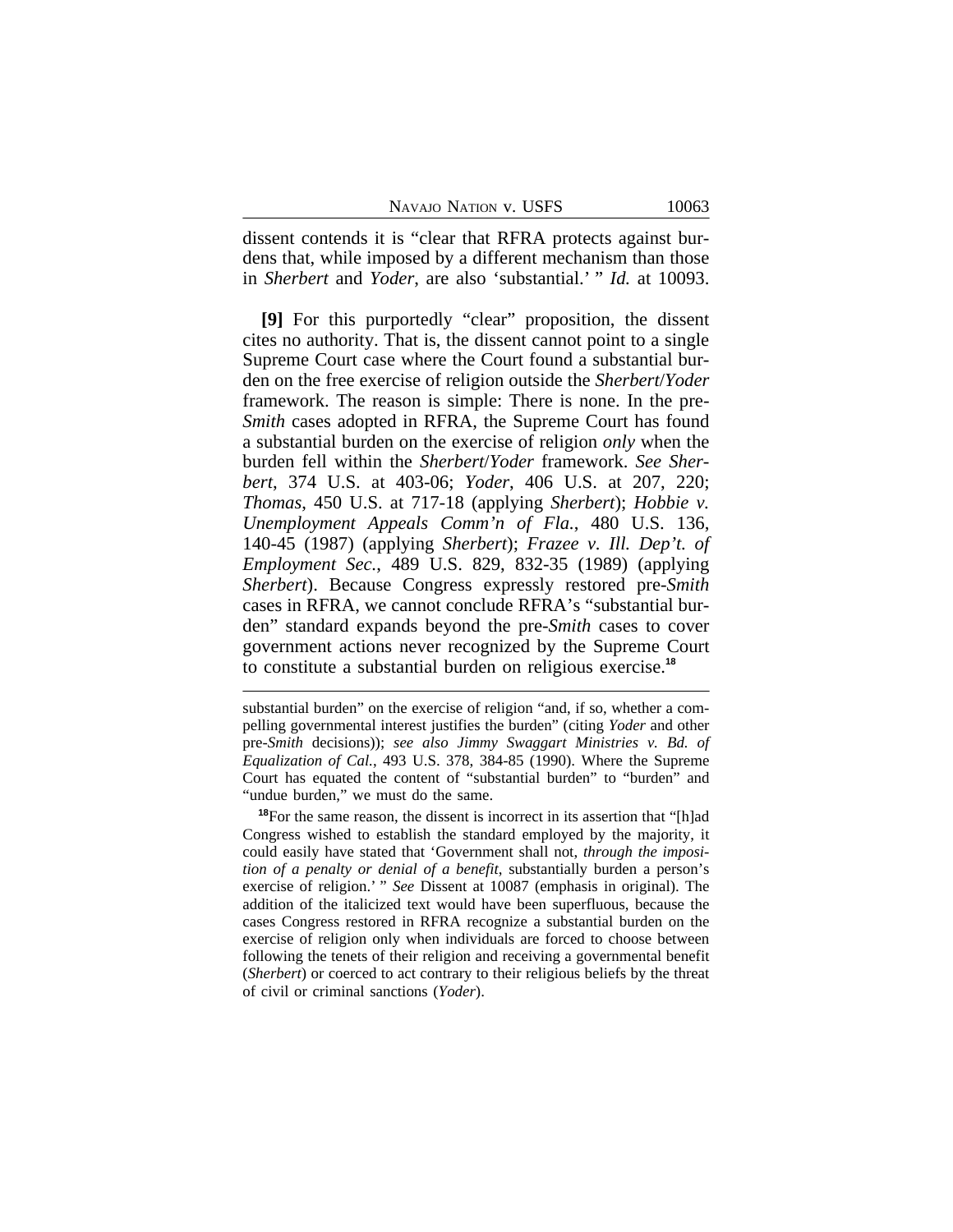#### 10064 NAVAJO NATION v. USFS

Third, the Plaintiffs assert RFRA's compelling interest test includes a "least restrictive means" requirement, which " 'was not used in the pre-*Smith* jurisprudence RFRA purported to codify.' " Hopi Br. at 31 (quoting *City of Boerne*, 521 U.S. at 535); *see also* Dissent at 10083. The Plaintiffs note that, whereas the government must establish only a compelling interest to withstand a Free Exercise Clause challenge, the government must establish both a compelling interest *and* the least restrictive means to withstand a RFRA challenge. That is true enough, but it puts the cart before the horse. The additional statutory requirement of a least restrictive means is triggered only by a finding that a substantial burden exists; that is the sole and threshold issue in this case. Absent a substantial burden, the government need not establish a compelling interest, much less prove it has adopted the least restrictive means.

Fourth, the Plaintiffs contend RFRA goes beyond the constitutional language that "forbids the 'prohibiting' of the free exercise of religion and uses the broader verb 'burden': a government may burden religion only on the terms set out by the new statute." Hopi Br. at 31-32 (quoting *United States v. Bauer*, 84 F.3d 1549, 1558 (9th Cir. 1996)); *see also* Dissent at 10083. This contention ignores the Supreme Court's repeated practice of concluding a government action "prohibits" the free exercise of religion by determining whether the action places a "burden" on the exercise of religion.**<sup>19</sup>** Thus, the difference in the language of the Free Exercise Clause ("prohibit") and the language of RFRA ("burden") does not affect what constitutes a "burden" on the exercise of religion, under the very cases cited by RFRA as embodying the congressionally desired rule of decision.

**<sup>19</sup>***See Yoder*, 406 U.S. at 220 ("A regulation neutral on its face may, in its application, nonetheless offend the constitutional requirement for governmental neutrality if it unduly *burdens* the free exercise of religion." (emphasis added)); *Sherbert*, 374 U.S. at 403 ("We turn first to the question whether the disqualification for benefits imposes any *burden* on the free exercise of appellant's religion." (emphasis added)).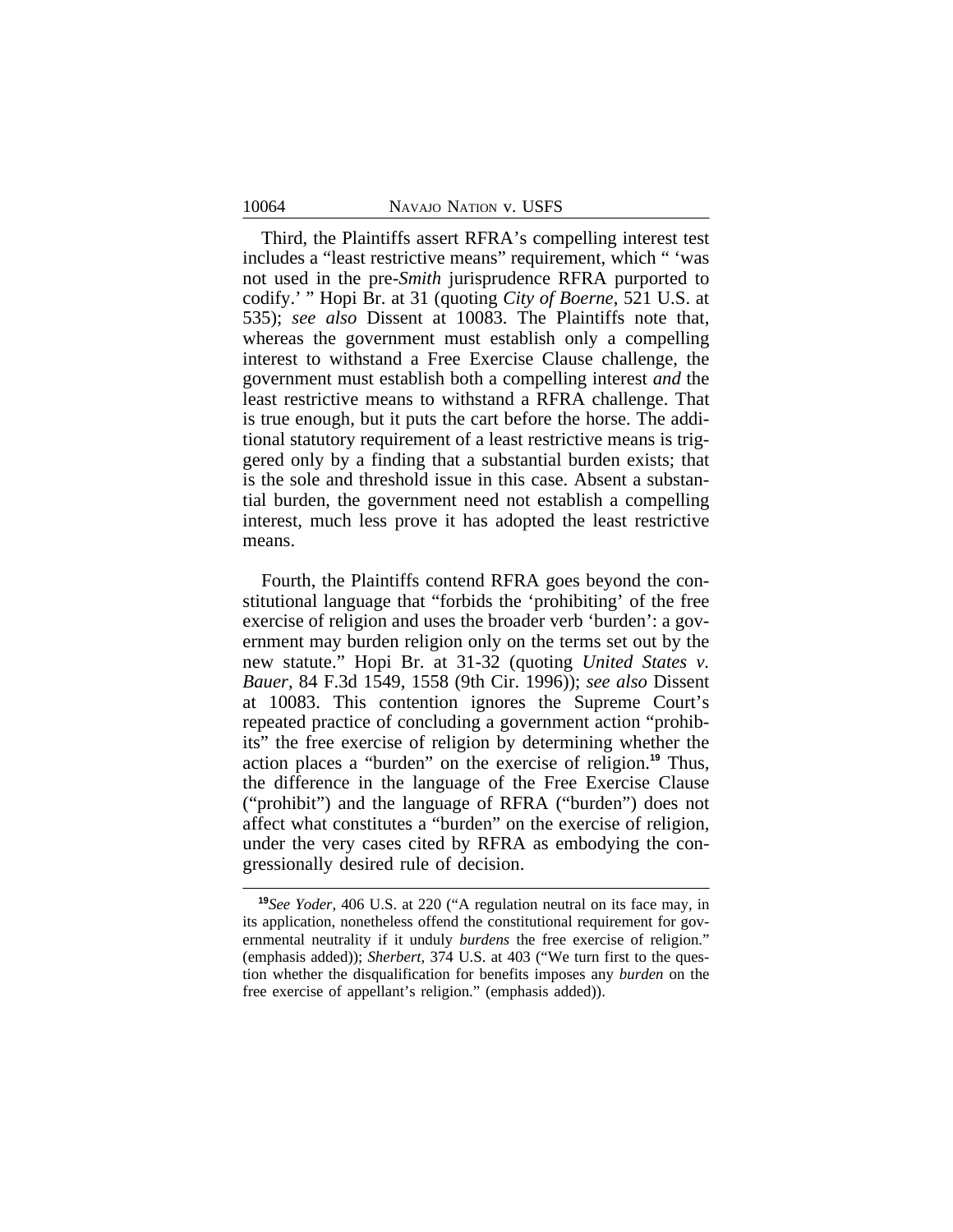|  | Navajo Nation v. USFS |  |  |  |
|--|-----------------------|--|--|--|
|--|-----------------------|--|--|--|

Fifth, the Plaintiffs assert Congress expanded RFRA's definition of "exercise of religion" with the enactment of the Religious Land Use and Institutionalized Persons Act of 2000 ("RLUIPA"), 42 U.S.C. §§ 2000cc *et seq*. Navajo Br. at 29; *see also* Dissent at 10083-84. Prior to RLUIPA's enactment, "exercise of religion" under RFRA meant "the exercise of religion under the First Amendment to the Constitution." 42 U.S.C. § 2000bb-2(4) (1994). The Free Exercise Clause of the First Amendment protects only "the observation of a *central* religious belief or practice." *Hernandez*, 490 U.S. at 699 (emphasis added).**<sup>20</sup>** RLUIPA, however, amended RFRA's definition of "exercise of religion" to include "any exercise of religion, whether or not compelled by, or central to, a system of religious belief." 42 U.S.C. § 2000bb-2(4); 42 U.S.C.  $$2000cc-5(7)(A).$ 

The Plaintiffs' assertion conflates two distinct questions under RFRA: (1) what constitutes an "exercise of religion" and (2) what amounts to a "substantial burden" on the exercise of that religion. The first question, that the Plaintiffs' activities are an "exercise of religion," is undisputed in this case. Of course, that question has no bearing on the second, "substantial burden," question. RFRA's amended definition of "exercise of religion" merely expands the scope of what may not be substantially burdened from "central tenets" of a religion to "any exercise of religion." It does not change what level or kind of interference constitutes a "substantial burden" upon such religious exercise.

**<sup>20</sup>**Nevertheless, the *Hernandez* Court also cautioned: "It is not within the judicial ken to question the centrality of particular beliefs or practices to a faith." *Hernandez*, 490 U.S. at 699; *see also Smith*, 494 U.S. at 887 ("What principle of law or logic can be brought to bear to contradict a believer's assertion that a particular act is 'central' to his personal faith?"). In light of the Supreme Court's disapproval of "the centrality test," we have held the sincerity of a religious belief, not its centrality to a faith, determines whether the Free Exercise Clause applies. *Shakur v. Schriro*, 514 F.3d 878, 884-85 (9th Cir. 2008).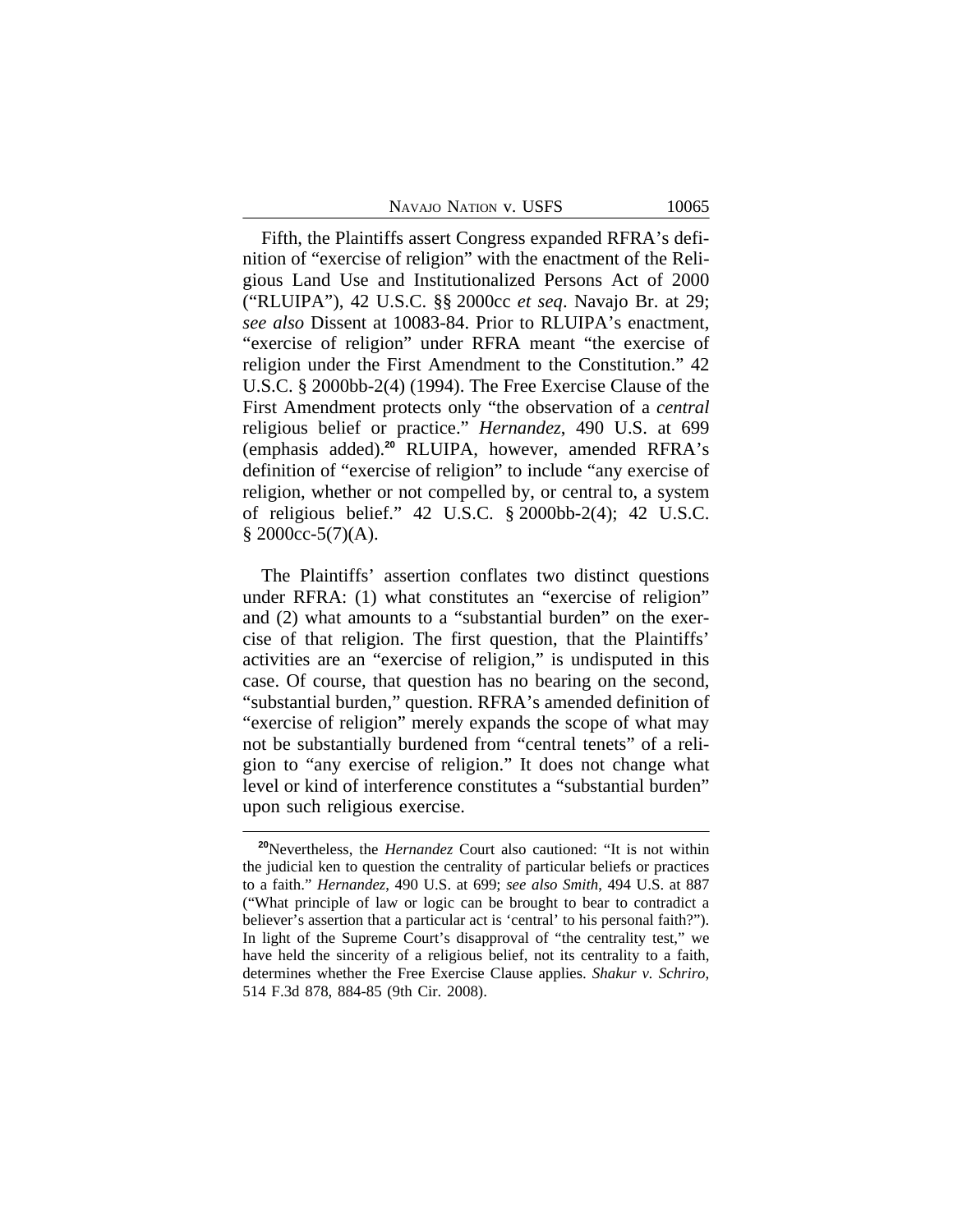Finally, the dissent attempts to justify its expansive interpretation of RFRA on the basis that RFRA applies "in all cases" where the free exercise of religion is burdened, whereas pre-*Smith* jurisprudence excluded entire classes of cases from scrutiny under the compelling interest test, e.g., prison and military regulations. Dissent at 10084. But no one disputes that RFRA applies here; it is not an issue. That RFRA applies to classes of cases in which the First Amendment's compelling interest test is inapplicable is irrelevant. This observation does not define what constitutes a "substantial burden" and, therefore, does not speak to the threshold question whether a "substantial burden" exists.

In sum, Congress's statutory command in RFRA to restore the Supreme Court's pre-*Smith* jurisprudence is crystal clear, and neither the dissent nor the Plaintiffs have offered any valid reason for departing from that jurisprudence in interpreting RFRA.

#### **D.**

**[10]** In support of their RFRA claims, the Plaintiffs rely on two of our RLUIPA decisions. For two reasons, RLUIPA is inapplicable to this case. First, RLUIPA, by its terms, prohibits only state and local governments from applying regulations that govern land use or institutionalized persons to impose a "substantial burden" on the exercise of religion. *See* 42 U.S.C. §§ 2000cc; 2000cc-1; 2000cc-5(4)(A). Subject to two exceptions not relevant here,**<sup>21</sup>** RLUIPA does not apply to a federal government action, which is the only issue in this case. *See id.* § 2000cc-5(4). Second, even for state and local governments, RLUIPA applies only to government land-use regulations of private land—such as zoning laws—not to the government's management of its own land. *See id.* § 2000cc-

**<sup>21</sup>**Sections 2000cc-2(b) (burden of persuasion) and 2000cc-3 (rules of construction) apply also to the federal government. *See* 42 U.S.C. § 2000cc-5(4)(B).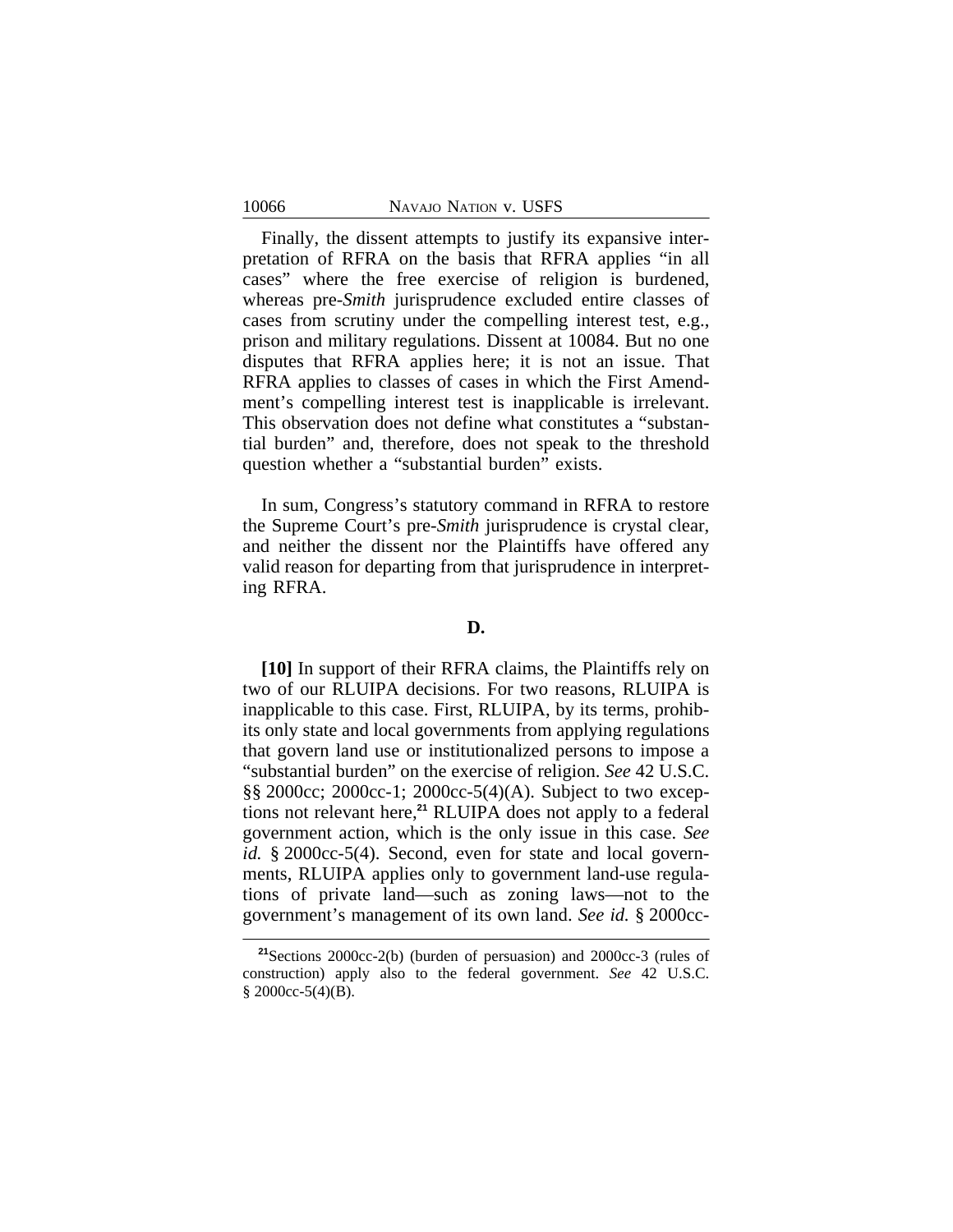5(5)*.* **22** Nonetheless, even were we to assume the same "substantial burden" standard applies in RLUIPA and RFRA actions, the two RLUIPA cases cited by the Plaintiffs do not support their RFRA claims.**<sup>23</sup>**

First, in *Warsoldier v. Woodford*, 418 F.3d 989 (9th Cir. 2005), an American Indian inmate brought a RLUIPA challenge against a prison policy requiring all male inmates to maintain their hair no longer than three inches. *Id.* at 991-92. Warsoldier refused to comply with the policy because of his "sincere religious belief that he may cut his hair only upon the death of a loved one," and was punished by confinement to his cell, the imposition of additional duty hours, and revocation of certain privileges. *Id.* at 991-92. We held the prison policy imposed a substantial burden on Warsoldier's exercise of his religion because it coerced him to violate his religious beliefs under the threat of punishment. *Id.* at 995-96.

*Warsoldier* is a straightforward application of the Supreme Court's decisions in *Sherbert* and *Yoder*. As in *Sherbert* and *Yoder*, Warsoldier was coerced to act contrary to his religious beliefs by the threat of sanctions (i.e., confinement to his cell and the imposition of additional duty hours), and forced to choose between following the tenets of his religion and receiving a governmental benefit (i.e., by the revocation of certain privileges in prison). In contrast, and as analyzed above, the Plaintiffs in this case cannot show the use of recycled wastewater coerces them to violate their religious beliefs under the threat of sanctions, or conditions a government benefit upon conduct that would violate their religious beliefs.

**<sup>22</sup>**RLUIPA defines a "land use regulation" as "a *zoning or landmarking law* . . . that limits or restricts a claimant's use or development of land . . ., *if the claimant has an ownership, leasehold, easement, servitude, or other property interest in the regulated land*." 42 U.S.C. § 2000cc-5(5) (emphasis added).

**<sup>23</sup>**Because RLUIPA is inapplicable to this case, we express no opinion as to the standards to be applied in RLUIPA actions.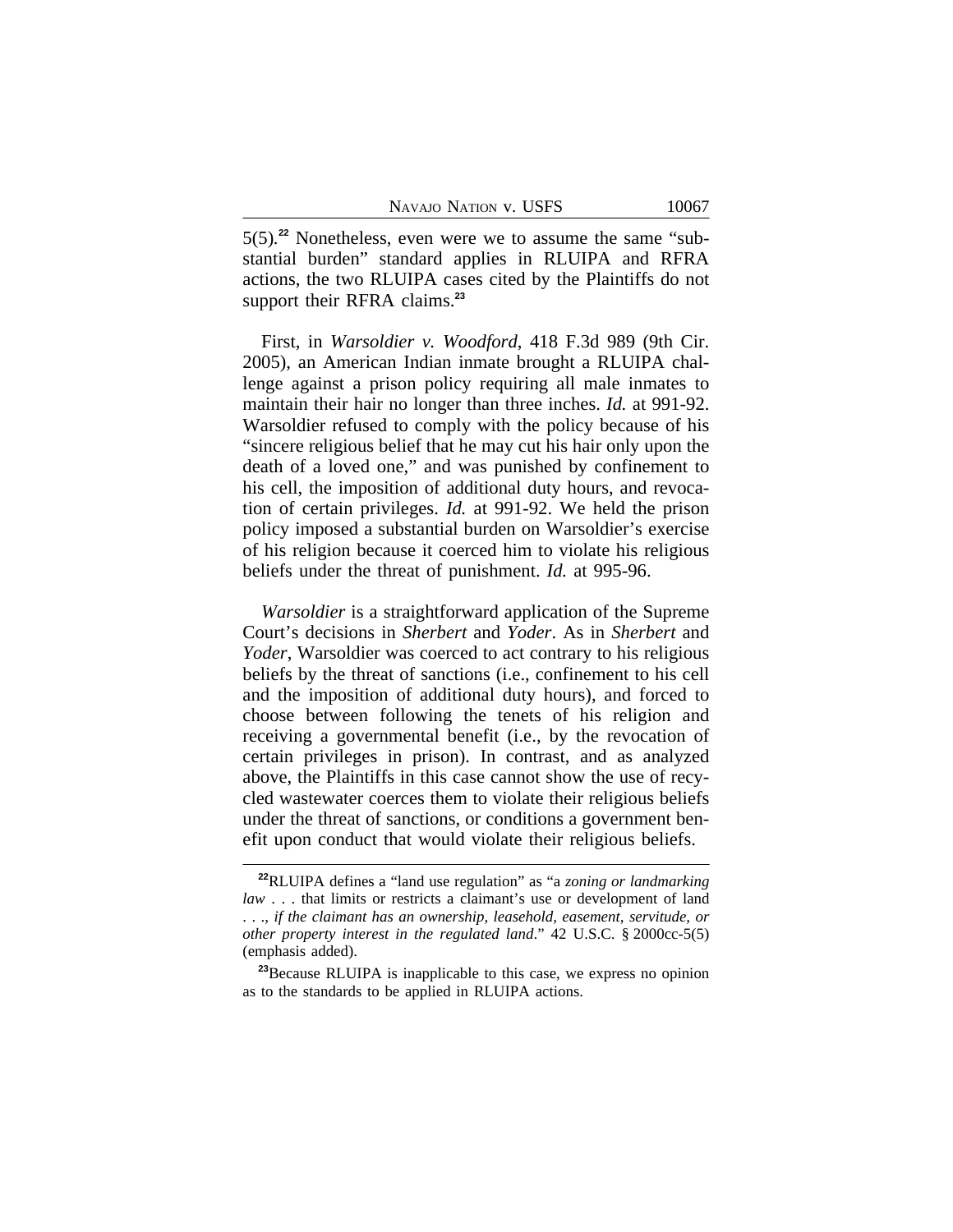Second, the Plaintiffs rely on our statement in *San Jose Christian College v. City of Morgan Hill*, 360 F.3d 1024 (9th Cir. 2004), that, under RLUIPA, a "substantial burden" on a religious exercise must be "a significantly great restriction or onus upon such exercise." *Id.* at 1034. The Plaintiffs contend the use of recycled wastewater on the Peaks imposes a "significantly great restriction or onus" on the exercise of their religion.

**[11]** *San Jose Christian College*'s statement of the "substantial burden" test does not support the Plaintiffs' RFRA claims in this case. That "substantial burden" means a "significantly great restriction or onus" says nothing about what kind or level of restriction is "significantly great." **<sup>24</sup>** Instead, the "substantial burden" question must be answered by reference

**<sup>24</sup>**The RLUIPA case cited by the dissent, *Shakur*, 514 F.3d 878, is not to the contrary. Dissent at 10094, 10099-10101. In *Shakur*, we held that a triable issue of fact existed as to whether prison officials' denial of Halal meat to Shakur, a Muslim inmate, imposed a "substantial burden" on his religious exercise. *Shakur*, 514 F.3d at 888-89. The prison offered Kosher meat meals to Jewish inmates, but denied Halal meat meals to Shakur. *Id.* at 883, 891. The alternative, vegetarian diet exacerbated Shakur's hiatal hernia and caused excessive gas that "interfere[d] with the ritual purity *required* for his Islamic worship." *Id.* at 888 (emphasis added). Contrary to the dissent's assertions, Dissent at 10099-10100, both meal choices provided to Shakur in prison were "unacceptable" to his religion—the non-Halal meat meals were forbidden by his religion and the Halal vegetarian meals interfered with the ritual purity required for his religious activities. *Shakur*, 514 F.3d at 889 (internal quotation marks omitted). Like the Seventh-day Adventist in *Sherbert*, who could obtain unemployment benefits only by working on Saturdays and thereby violating her religious tenets, Shakur could have a meal in prison and avoid starvation only if he violated his religious beliefs. Relying on *Sherbert* and *Thomas*, we held that there was a triable issue of fact as to whether the prison policy imposed a substantial burden on Shakur's religious exercise, because the policy conditioned a governmental benefit to which Shakur was otherwise entitled—a meal in prison—upon conduct that would violate Shakur's religious beliefs. *Id.* Thus, *Shakur* is a straightforward application of the *Sherbert* test and is consistent with the substantial burden standard we adopt today.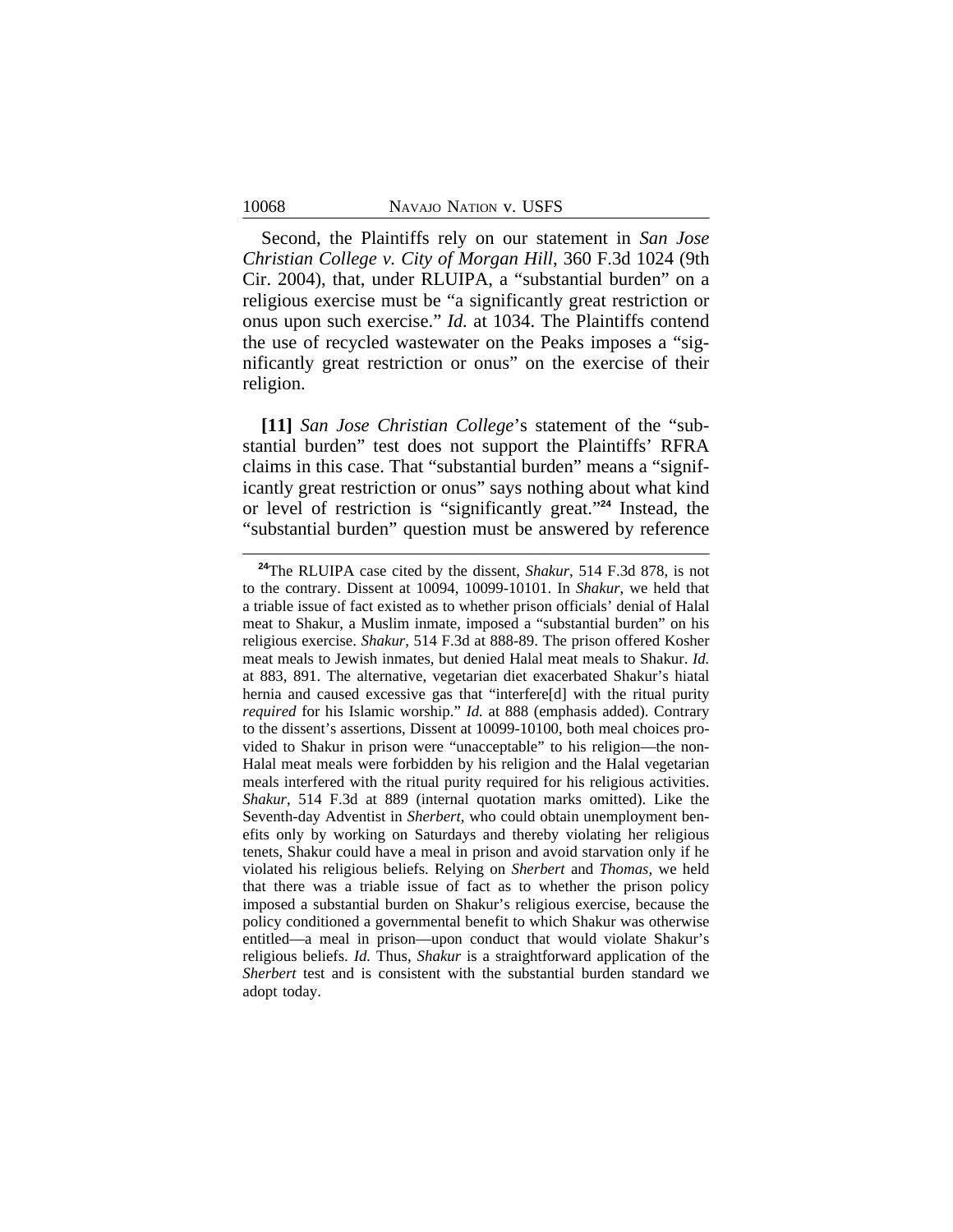NAVAJO NATION V. USFS 10069

to the Supreme Court's pre-*Smith* jurisprudence, including *Sherbert* and *Yoder*, that RFRA expressly adopted. Under that precedent, the Plaintiffs have failed to show a "substantial burden" on the exercise of their religion, and thus failed to establish a prima facie RFRA claim. Accordingly, we affirm the district court's entry of judgment for the Defendants on the RFRA claim.**<sup>25</sup>**

#### **IV. National Environmental Policy Act of 1969**

Plaintiffs contend the district court erred in granting summary judgment to the Defendants on five claims under the National Environmental Policy Act of 1969 ("NEPA"), 42 U.S.C. §§ 4321 *et seq*. We adopt the parts of the original three-judge panel opinion affirming the district court's grant of summary judgment to the Defendants on the following four NEPA claims: (1) the Final Environmental Impact Statement

**<sup>25</sup>**As a last resort, the dissent invokes provocative soundbites, accusing us of "effectively read[ing] American Indians out of RFRA." Dissent at 10137. The dissent contends "the strength of the Indians' argument in this case could be seen more easily by the majority if another religion were at issue." *Id.* at 10105. In support, the dissent notes the use of artificial snow on the Peaks is no different than the government "permitt[ing] only" baptismal water contaminated with recycled wastewater for Christians or "permitt[ing] only" non-Kosher food for Orthodox Jews. *Id.* at 10105-06.

Putting aside the Equal Protection Clause violation that may arise from a law targeting only Christians or only Jews, the dissent's examples are clearly distinguishable. When a law "permits only" recycled wastewater to carry out baptisms or "permits only" non-Kosher food for Orthodox Jews, the government compels religious adherents to engage in activities repugnant to their religious beliefs under the penalty of sanctions. Such government compulsion is specifically prohibited by the Supreme Court's decision in *Yoder*. A law permitting Indians to use only recycled wastewater in their religious or healing ceremonies would likewise constitute a substantial burden on their religious exercise. But there is no such law in this case. When the government allows the use of recycled wastewater on a ski area, it does not compel the Plaintiffs to act contrary to their religious tenets. The Plaintiffs remain free to use natural water in their religious or healing ceremonies and otherwise practice their religion using whatever resources they may choose.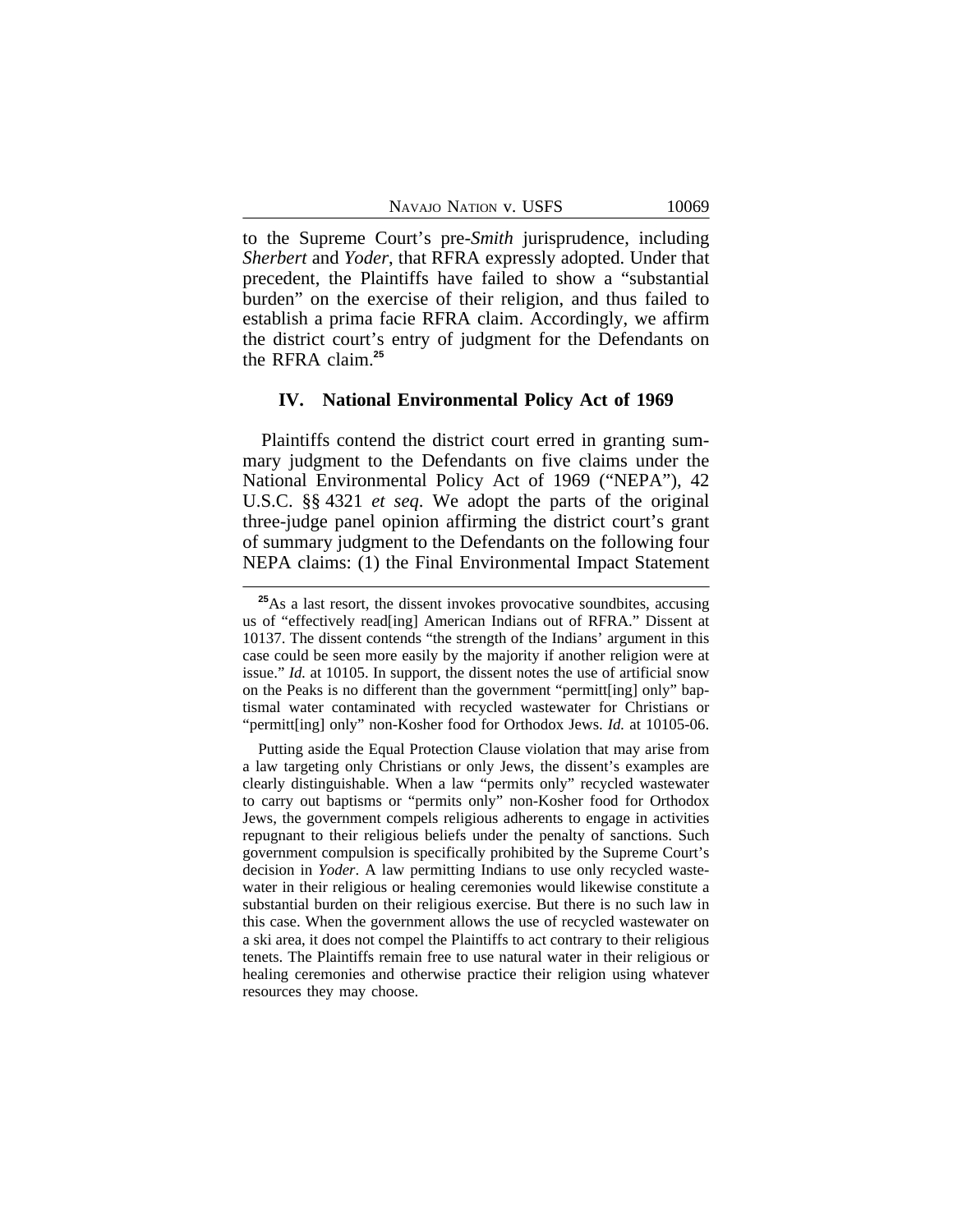("FEIS") failed to consider a reasonable range of alternatives to the use of recycled wastewater; (2) the FEIS failed to discuss and consider the scientific viewpoint of Dr. Paul Torrence; (3) the FEIS failed adequately to consider the environmental impact of diverting the recycled wastewater from Flagstaff's regional aquifer; and (4) the FEIS failed adequately to consider the social and cultural impacts of the Snowbowl upgrades on the Hopi people. *See Navajo Nation*, 479 F.3d at 1054-59.

The remaining NEPA claim, which is raised only by the Navajo Plaintiffs, is that the FEIS failed adequately to consider the risks posed by human ingestion of artificial snow. The Navajo Plaintiffs' complaint did not include this NEPA claim or the factual allegations upon which the claim rests. The Navajo Plaintiffs raised this claim for the first time in their motion for summary judgment. In their opposition to the Navajo Plaintiffs' summary judgment motion, the Defendants contended the Navajo Plaintiffs had failed to raise this NEPA claim in their complaint. In response, the Navajo Plaintiffs moved to amend their complaint to add a distinct and new NEPA cause of action claiming for the first time that the FEIS failed to consider the risks posed by human ingestion of artificial snow. The district court denied the Navajo Plaintiffs' motion to amend and did not address this NEPA claim on the merits. *Navajo Nation*, 408 F. Supp. 2d at 908. The Navajo Plaintiffs failed to appeal the district court's denial of their motion to amend, and therefore, the district court's denial of said motion is not before us.

Further, on this appeal, the Navajo Plaintiffs do not explain why their complaint is otherwise sufficient to state this NEPA claim—despite the Defendants' assertions that the Navajo Plaintiffs failed to plead this NEPA claim.**26** Indeed, the Nav-

<sup>&</sup>lt;sup>26</sup>The dissent quotes a sentence from the Navajo Plaintiffs' reply brief that cursorily states this NEPA claim was " 'properly pled' " in the district court. Dissent at 10130 (quoting Navajo Reply Br. at 23). Nevertheless,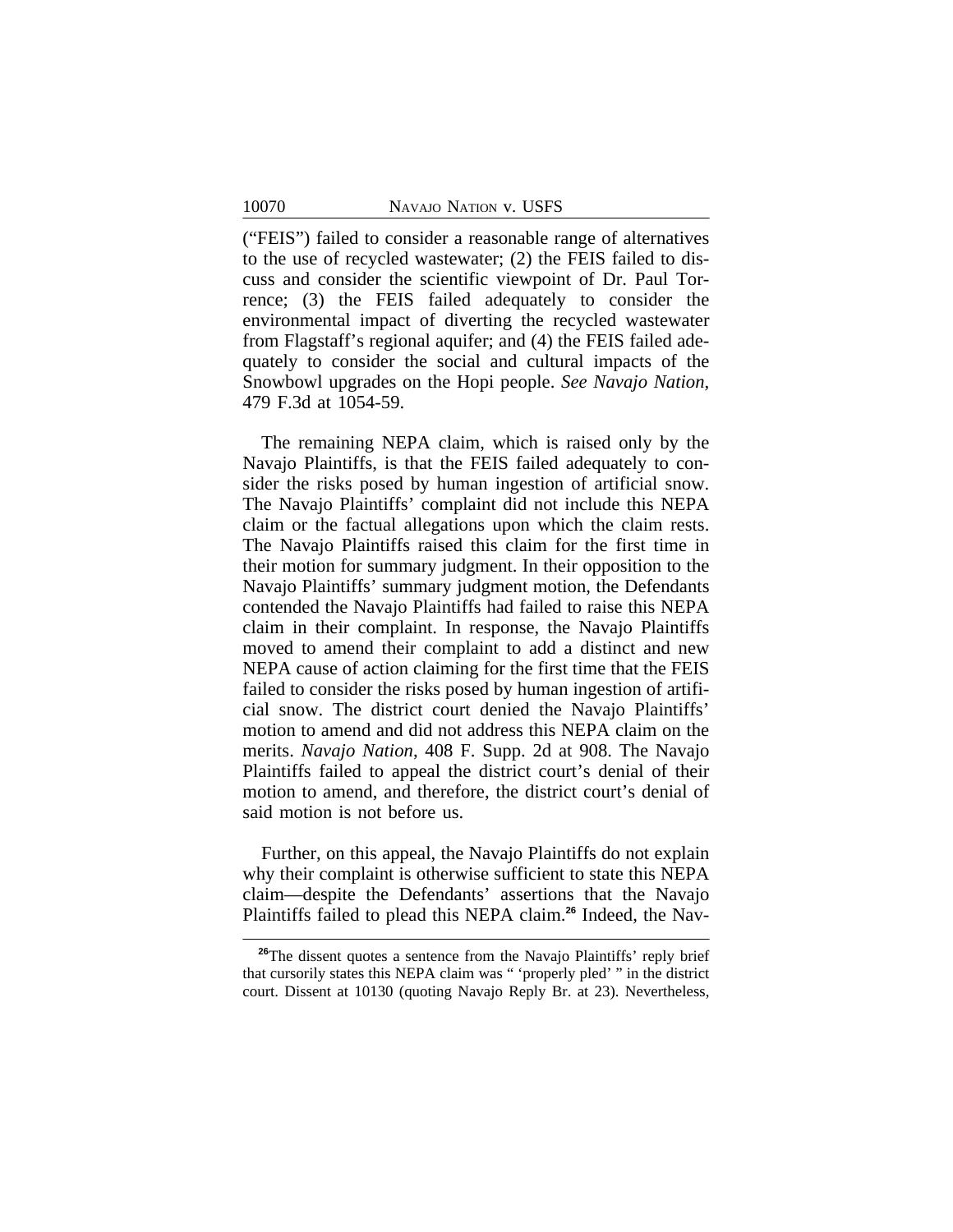NAVAJO NATION V. USFS 10071

ajo Plaintiffs concede "the specific allegations at issue were not included" in their complaint. Navajo Reply Br. at 23-24. Rather, the Navajo Plaintiffs assert this NEPA claim was adequately presented to the district court because the claim "was briefed at summary judgment by all parties and presented at oral argument [to the district court]." *Id.* at 24. Nevertheless, our precedents make clear that where, as here, the complaint does not include the necessary factual allegations to state a claim, raising such claim in a summary judgment motion is insufficient to present the claim to the district court. *See, e.g.*, *Wasco Prods., Inc. v. Southwall Techs., Inc.*, 435 F.3d 989, 992 (9th Cir. 2006) (" 'Simply put, summary judgment is not a procedural second chance to flesh out inadequate pleadings.' "); *Pickern v. Pier 1 Imports (U.S.), Inc.*, 457 F.3d 963, 968-69 (9th Cir. 2006) (holding that the complaint did not satisfy the notice pleading requirements of Federal Rule of Civil Procedure 8(a) because the complaint "gave the [defendants] no notice of the specific factual allegations presented for the first time in [the plaintiff's] opposition to summary judgment").<sup>27</sup> Because the Navajo Plaintiffs failed sufficiently to present this NEPA claim to the district court and also failed

<sup>27</sup>The dissent notes that the Navajo Plaintiffs raised the issue of human ingestion of artificial snow during the preparation of the FEIS and in the administrative appeal. Dissent at 10127-29. This, of course, is irrelevant to the question whether this claim was presented to the *district court*. A party may raise a claim at the administrative proceedings, but forego that claim on judicial review. Further, presenting a claim during the administrative proceedings does not put the defendants on notice that such claim will also be raised before the district court.

the Navajo Plaintiffs' reply brief does not state what words in the complaint are sufficient to plead this NEPA claim, nor does the brief cite any case or rule that makes it so. It is well-established that a bare assertion in an appellate brief, with no supporting argument, is insufficient to preserve a claim on appeal. *See Dennis v. BEH-1, LLC*, 520 F.3d 1066, 1069 n.1 (9th Cir. 2008). The dissent's advocacy of why the Navajo Plaintiffs' complaint satisfies the notice pleading requirements of Federal Rule of Civil Procedure 8(a) is the dissent's own invention and disregards the rule that we do not manufacture arguments for an appellant. *See id.*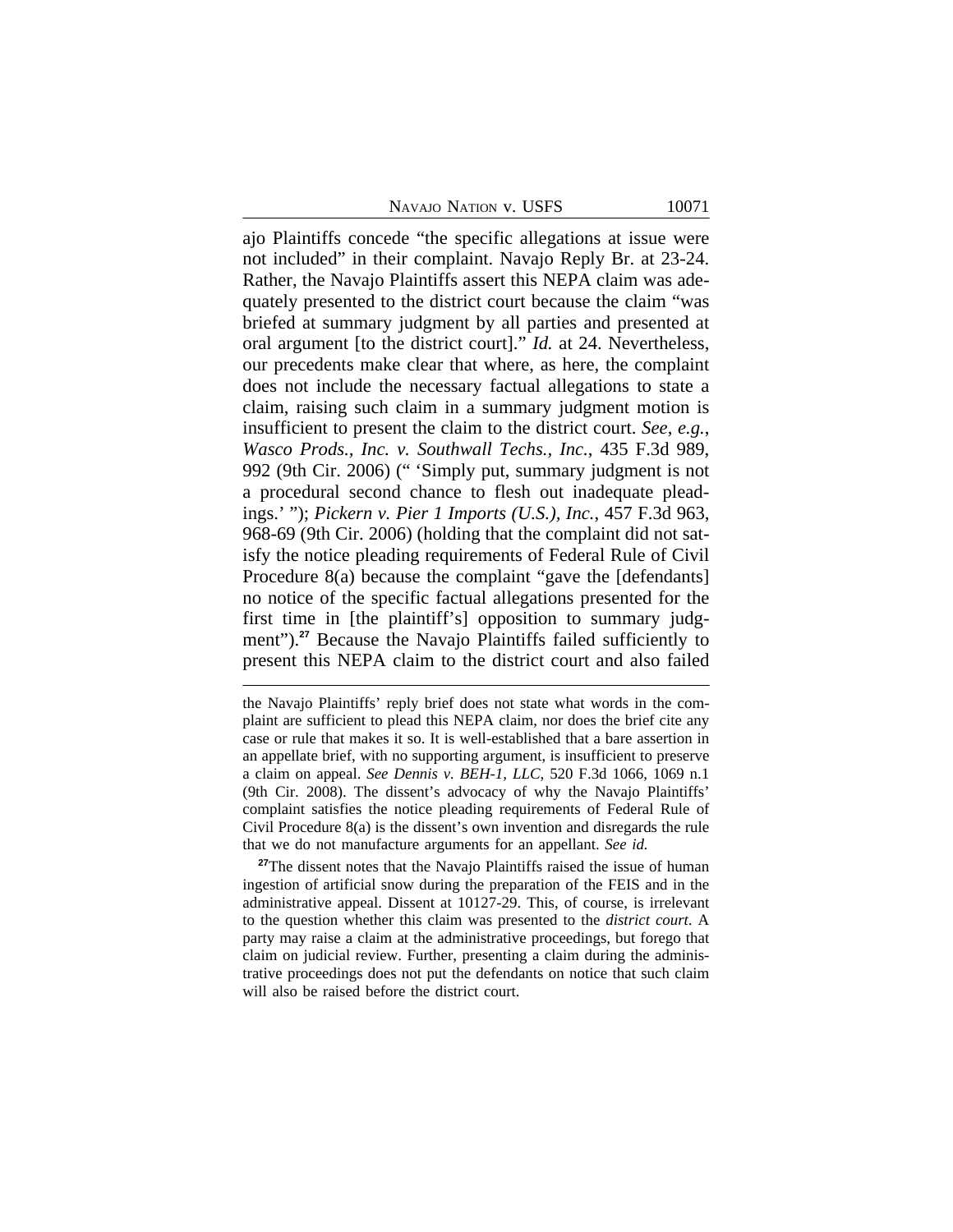to appeal the district court's denial of their motion to amend the complaint to add this NEPA claim, the claim is waived on appeal. *See O'Guinn v. Lovelock Corr. Ctr.*, 502 F.3d 1056, 1063 n.3 (9th Cir. 2007).

**[12]** Accordingly, we affirm the district court's grant of summary judgment to the Defendants on all NEPA claims.

# **V. National Historic Preservation Act**

**[13]** Finally, the Plaintiffs contend the district court erred in granting summary judgment to the Defendants on their claim under the National Historic Preservation Act ("NHPA"), 16 U.S.C. §§ 470 *et seq*. We adopt the part of the original three-judge panel opinion affirming the district court's grant of summary judgment to the Defendants on the NHPA claim. *See Navajo Nation*, 479 F.3d at 1059-60.

# **VI. Conclusion**

We affirm the district court's entry of judgment in favor of the Defendants on the RFRA claim, and the district court's grant of summary judgment to the Defendants on the NEPA and the NHPA claims.

# **AFFIRMED.**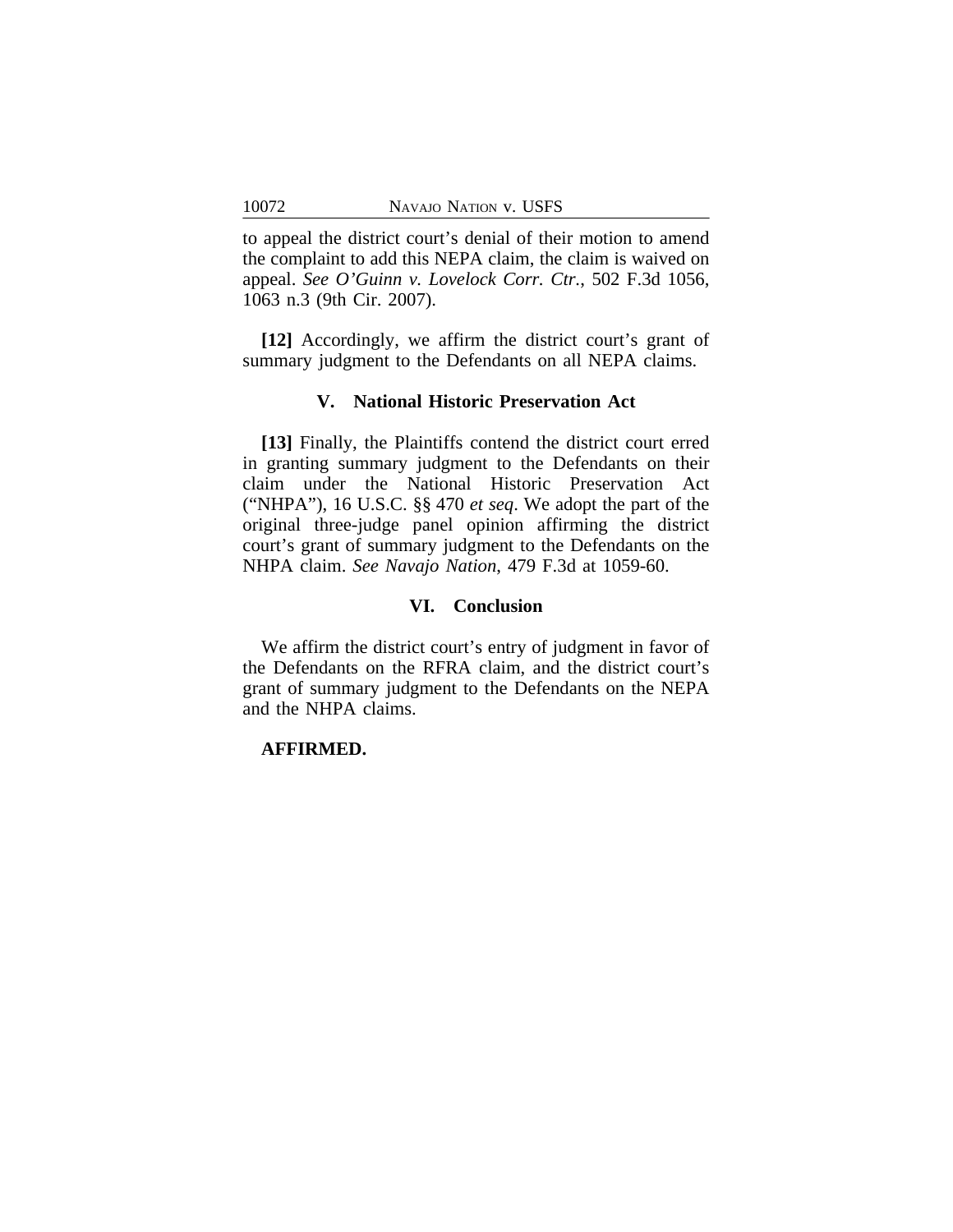NAVAJO NATION V. USFS 10073

**Volume 2 of 2**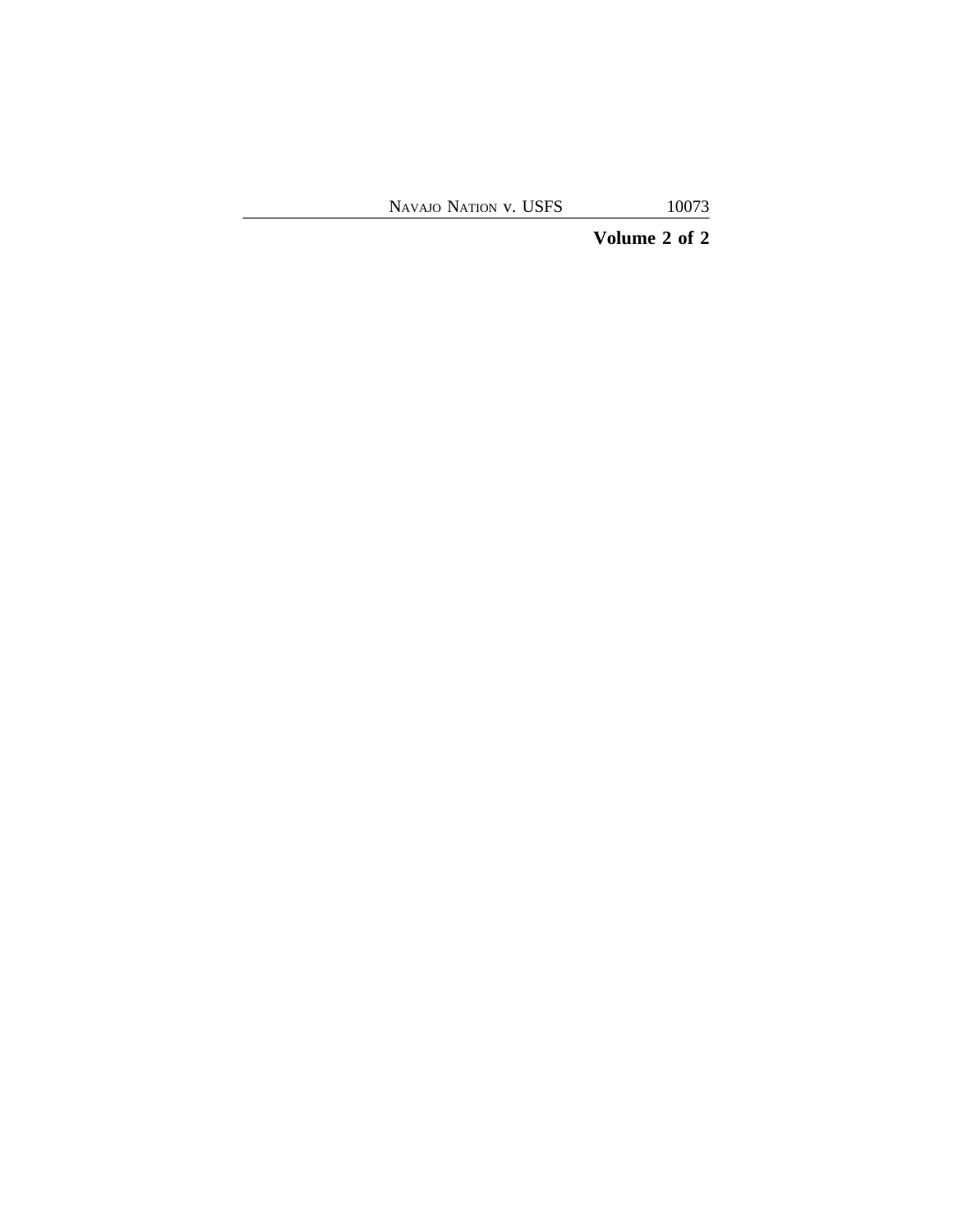W. FLETCHER, Circuit Judge, dissenting, joined by Judge Pregerson and Judge Fisher:

The en banc majority today holds that using treated sewage effluent to make artificial snow on the most sacred mountain of southwestern Indian tribes does not violate the Religious Freedom Restoration Act ("RFRA"). It also holds that a supposed pleading mistake prevents the tribes from arguing under the National Environmental Protection Act ("NEPA") that the Forest Service failed to consider the likelihood that children and others would ingest snow made from the effluent. I dissent from both holdings.

I. Religious Freedom Restoration Act

[D]ivers great learned men have been heretical, whilst they have sought to fly up to the secrets of the Deity by the waxen wings of the senses.

> - Sir Francis Bacon, *Of the Proficience and Advancement of Learning, Divine and Human* (Book I, 1605).

The majority holds that spraying 1.5 million gallons per day of treated sewage effluent on the most sacred mountain of southwestern Indian tribes does not "substantially burden" their "exercise of religion" in violation of RFRA. According to the majority, "no plants, springs, natural resources, shrines with religious significance, or religious ceremonies . . . would be physically affected" by the use of the treated sewage effluent. Maj. op. at 10041. According to the majority, the "sole effect" of the dumping of the treated sewage effluent is on the Indians' "subjective spiritual experience." *Id.* at 10041. The majority holds:

[T]he presence of the artificial snow on the Peaks is offensive to the Plaintiffs' mental and emotional feelings about their religion and will decrease the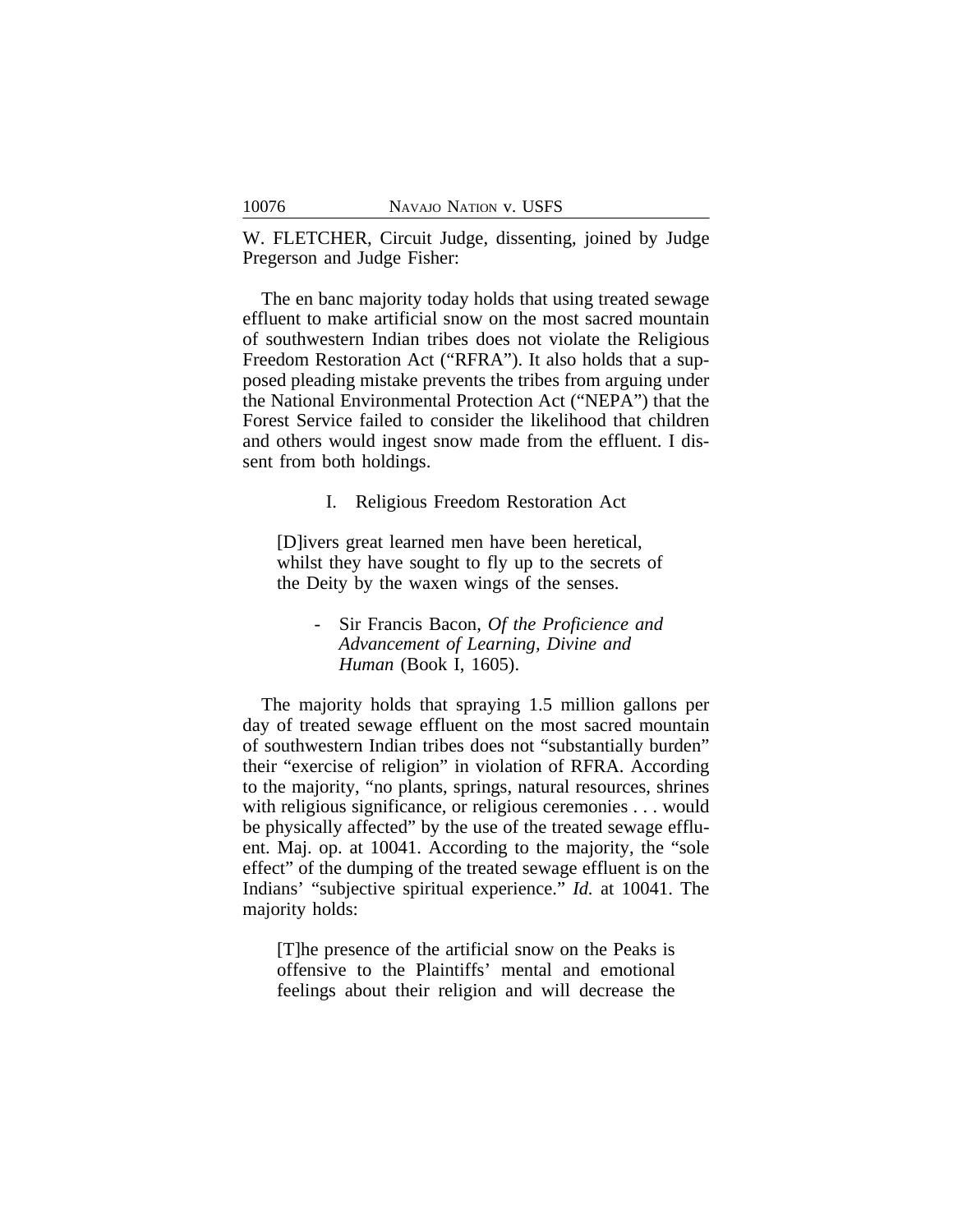spiritual fulfillment Plaintiffs get from practicing their religion on the mountain. Nevertheless, a government action that decreases the spirituality, the fervor, or the satisfaction with which a believer practices his religion is not what Congress has labeled a "substantial burden" . . . on the free exercise of religion. Where, as here, there is no showing the government has coerced the Plaintiffs to act contrary to their religious beliefs under the threat of sanctions, or conditioned a governmental benefit upon conduct that would violate the Plaintiffs' religious beliefs, there is no "substantial burden" on the exercise of their religion.

*Id.* In so holding, the majority misstates the evidence below, misstates the law under RFRA, and misunderstands the very nature of religion.

## A. Background

The San Francisco Peaks in northern Arizona have longstanding religious significance to numerous Indian tribes of the American Southwest. Humphrey's Peak, Agassiz Peak, Doyle Peak, and Fremont Peak form a single large mountain commonly known as the San Francisco Peaks, or simply the Peaks. Humphrey's Peak is the highest point in Arizona.

The Peaks lie within the 1.8 million acres of the Coconino National Forest. In 1984, Congress designated 18,960 acres of the Peaks as the Kachina Peaks Wilderness. The Forest Service has identified the Peaks as eligible for inclusion in the National Register of Historic Places and as a "traditional cultural property." The Service has described the Peaks as "a landmark upon the horizon, as viewed from the traditional or ancestral lands of the Hopi, Zuni, Acoma, Navajo, Apache, Yavapai, Hualapai, Havasupai, and Paiute."

The Forest Service has acknowledged that the Peaks are sacred to at least thirteen formally recognized Indian tribes,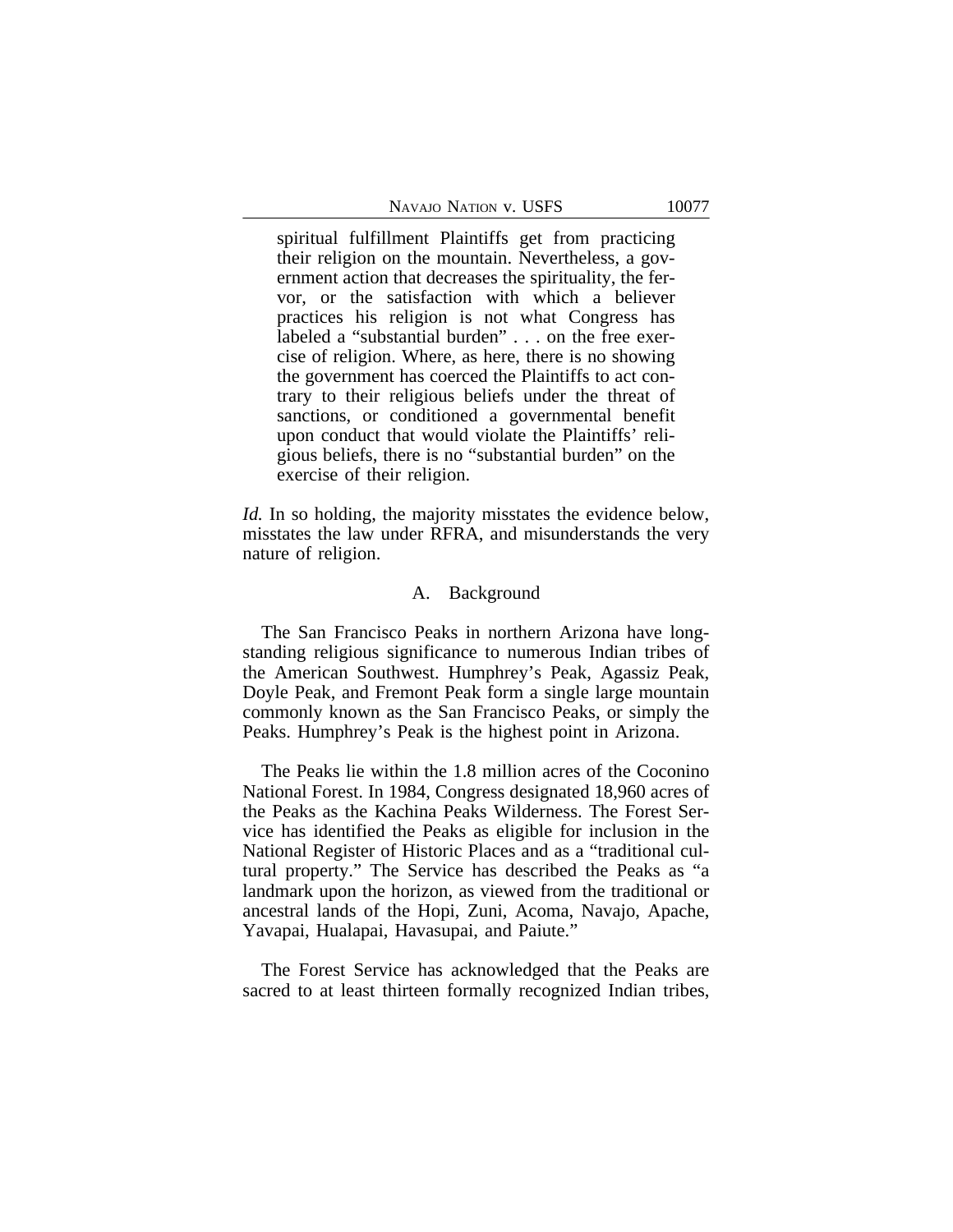and that this religious significance is of centuries' duration. There are differences among these tribes' religious beliefs and practices associated with the Peaks, but there are important commonalities. As the Service has noted, many of the tribes share beliefs that water, soil, plants, and animals from the Peaks have spiritual and medicinal properties; that the Peaks and everything on them form an indivisible living entity; that the Peaks are home to deities and other spirit beings; that tribal members can communicate with higher powers through prayers and songs focused on the Peaks; and that the tribes have a duty to protect the Peaks.

The Arizona Snowbowl is a ski area on Humphrey's Peak, the most sacred of the San Francisco Peaks. Organized skiing has existed at the Arizona Snowbowl since 1938. In 1977, the then-owner of the Snowbowl requested authorization to clear 120 acres of new ski runs and to do other development. In 1979, after preparing an Environmental Impact Statement, the Forest Service authorized the clearing of 50 of the 120 requested acres, the construction of a new lodge, and some additional development. An association of Navajo medicine men, the Hopi tribe, and two nearby ranch owners brought suit under, *inter alia*, the Free Exercise Clause of the First Amendment and NEPA. The D.C. Circuit upheld the Forest Service's decision. *Wilson v. Block*, 708 F.2d 735 (D.C. Cir. 1983). In *Wilson*, the court applied only the First Amendment, for RFRA did not yet exist. The then-proposed expansion of the Snowbowl did not involve any use of treated sewage effluent.

Until now, the Snowbowl has always depended on natural snowfall. In dry years, the operating season is short, with few skiable days and few skiers. The driest year in recent memory was 2001-02, when there were 87 inches of snow, 4 skiable days, and 2,857 skiers. Another dry year was 1995-96, when there were 113 inches of snow, 25 skiable days, and 20,312 skiers. By contrast, in wet years, there are many skiable days and many skiers. For example, in 1991-92, there were 360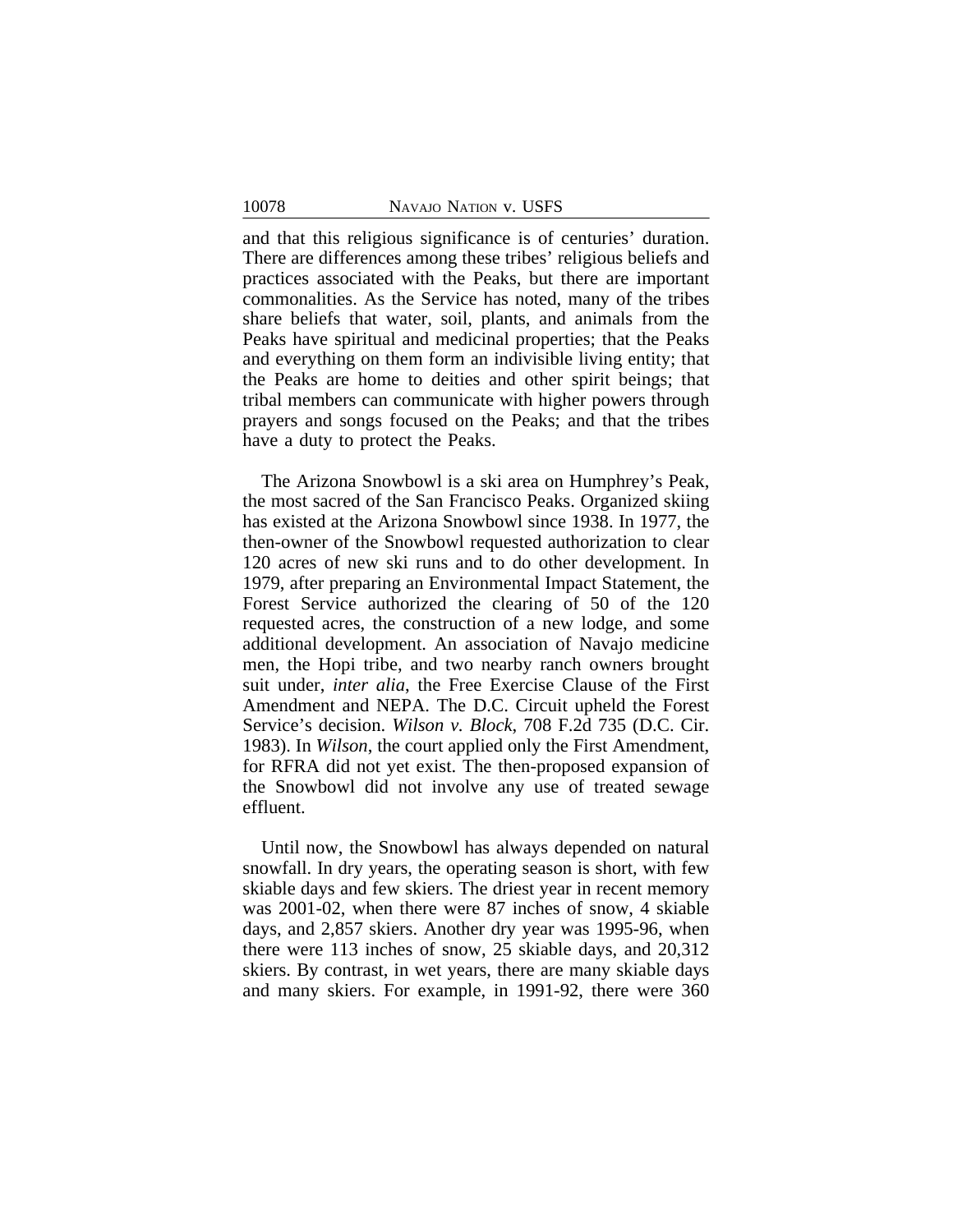inches of snow, 134 skiable days, and 173,000 skiers; in 1992-93, there were 460 inches of snow, 130 skiable days, and 180,062 skiers; in 1997-98, there were 330 inches of snow, 115 skiable days, and 173,862 skiers; and in 2004-05, there were 460 inches of snow, 139 skiable days, and 191,317 skiers.

ASR, the current owner, purchased the Snowbowl in 1992 for \$4 million, with full knowledge of weather conditions in northern Arizona. In September 2002, ASR submitted a development proposal to the Forest Service. In February 2005, the Forest Service issued a Final Environmental Impact Statement ("FEIS") and Record of Decision ("ROD"). The ROD approved the development alternative preferred by ASR, which included a proposal to make artificial snow using treated sewage effluent.

Under the alternative approved in the ROD, the City of Flagstaff would provide the Snowbowl with up to 1.5 million gallons per day of its treated sewage effluent — euphemistically called "reclaimed water" — from November through February. A 14.8-mile pipeline would be built between Flagstaff and the Snowbowl to carry the treated effluent. The Snowbowl would be the first ski resort in the nation to make artificial snow entirely from undiluted treated sewage effluent.

Before treatment, raw sewage consists of waste discharged into Flagstaff's sewers by households, businesses, hospitals, and industries. The FEIS describes the treatment performed by Flagstaff:

In the primary treatment stage, solids settle out as sludge . . . . Scum and odors are also removed . . . . Wastewater is then gravity-fed for secondary treatment through the aeration/denitrification process, where biological digestion of waste occurs . . . . in which a two-stage anoxic/aerobic process removes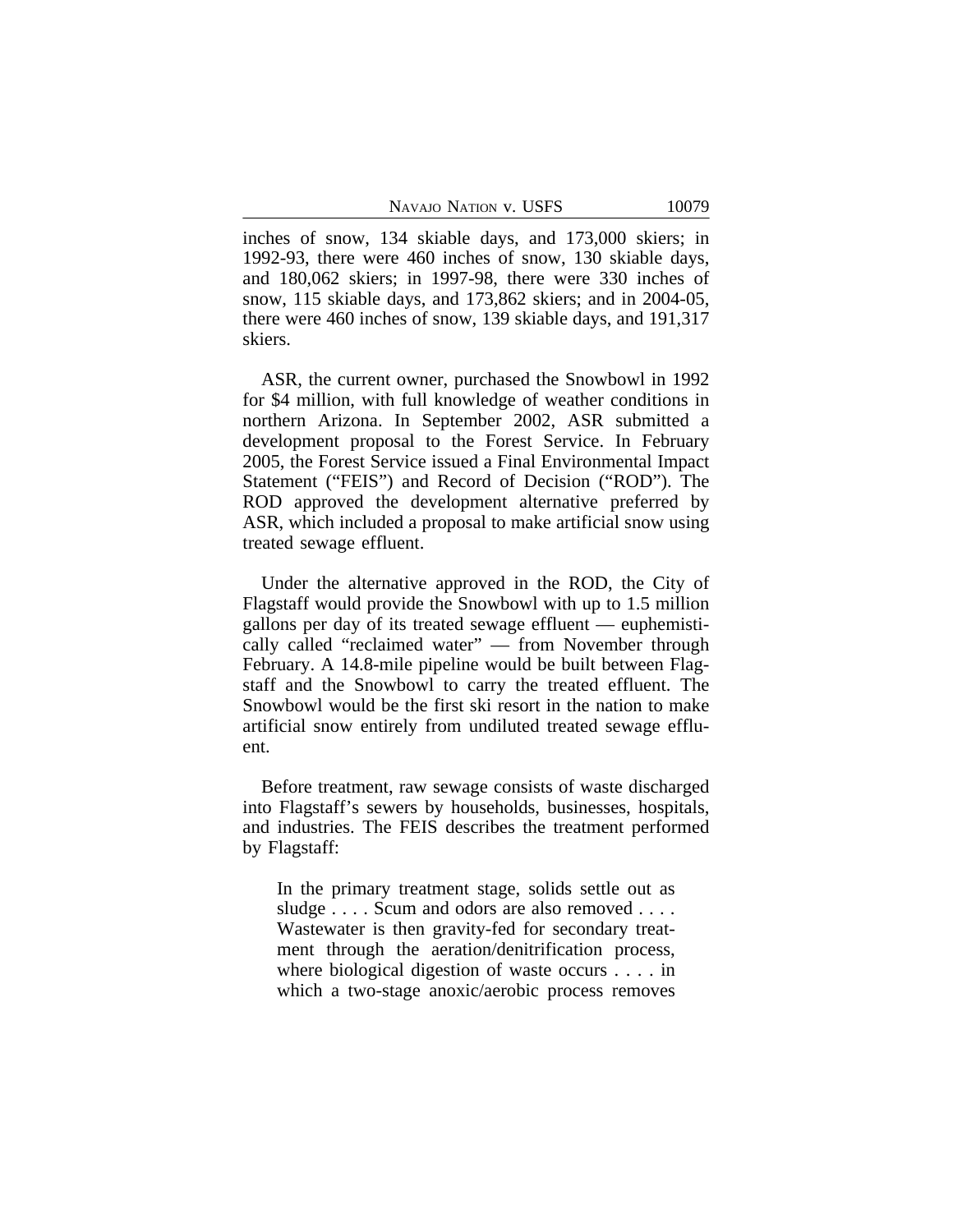nitrogen, suspended solids, and [digestible organic matter] from the wastewater. The secondary clarifiers remove the by-products generated by this biological process, recycle microorganisms back into the process from return activated sludge, and separate the solids from the waste system. The waste sludge is sent to [a different plant] for treatment. The water for reuse then passes through the final sand and anthracite filters prior to disinfection by ultraviolet light radiation. . . . Water supplied for reuse is further treated with a hypochlorite solution to assure that residual disinfection is maintained . . . .

The effluent that emerges after treatment by Flagstaff satisfies the requirements of Arizona law for "reclaimed water." However, as the FEIS explains, the treatment does not produce pure water:

Fecal coliform bacteria, which are used as an indicator of microbial pathogens, are typically found at concentrations ranging from  $10^5$  to  $10^7$  colonyforming units per 100 milliliters (CFU/100 ml) in untreated wastewater. Advanced wastewater treatment may remove as much as 99.9999+ percent of the fecal coliform bacteria; however, the resulting effluent has detectable levels of enteric bacteria, viruses, and protazoa, including Cryptosporidium and Giardia.

Under Arizona law, the treated sewage effluent must be free of "detectable fecal coliform organisms" in only "four of the last seven daily reclaimed water samples." Ariz. Admin. Code § R18-11-303 $(B)(2)(a)$ . The FEIS acknowledges that the treated sewage effluent also contains "many unidentified and unregulated residual organic contaminants." Treated sewage effluent may be used for many things, including irrigation and flushing toilets, but the Arizona Department of Environ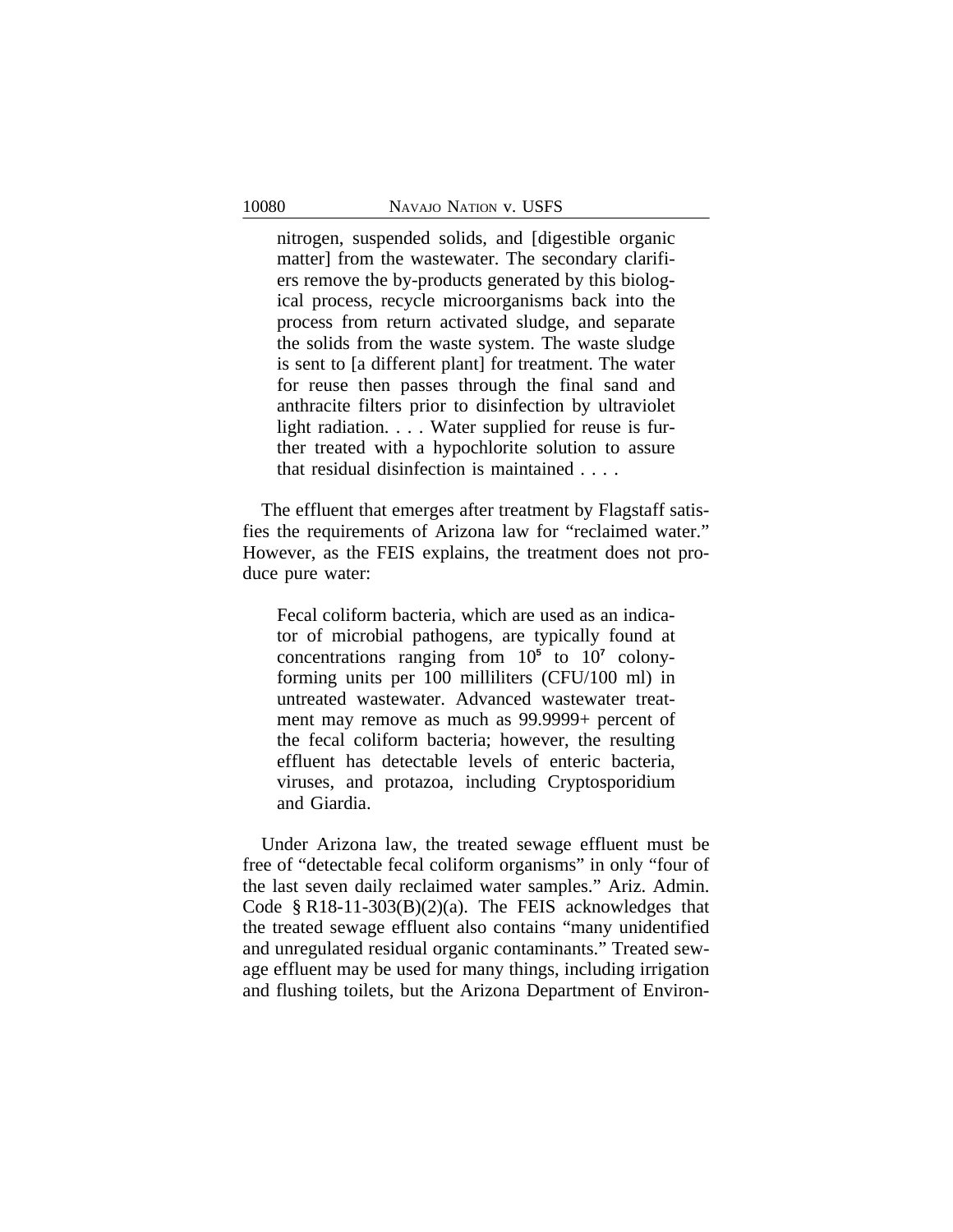mental Quality ("ADEQ") requires that precautions be taken to avoid ingestion by humans.

Under the alternative approved in the ROD, treated sewage effluent would be sprayed on 205.3 acres of Humphrey's Peak during the ski season. In November and December, the Snowbowl would use the effluent to build a base layer of artificial snow. The Snowbowl would then make more snow from the effluent depending on the amount of natural snowfall. The Snowbowl would also construct a reservoir on the mountain with a surface area of 1.9 acres to hold treated sewage effluent. The stored effluent would allow snowmaking to continue after Flagstaff cuts off the supply at the end of February.

## B. Religious Freedom Restoration Act

Under the Religious Freedom Restoration Act of 1993 ("RFRA"), the federal government may not "substantially burden a person's exercise of religion even if the burden results from a rule of general applicability, except as provided in subsection (b)." 42 U.S.C. § 2000bb-1(a). "Exercise of religion" is defined to include "any exercise of religion, whether or not compelled by, or central to, a system of religious belief." 42 U.S.C. §§ 2000bb-2(4), 2000cc-5(7)(A). Subsection (b) of § 2000bb-1 provides, "Government may substantially burden a person's exercise of religion only if it demonstrates that application of the burden to the person — (1) is in furtherance of a compelling governmental interest; and (2) is the least restrictive means of furthering that compelling governmental interest."

These provisions of RFRA were prompted by two Supreme Court decisions. RFRA was originally adopted in response to *Employment Division, Department of Human Resources of Oregon v. Smith*, 494 U.S. 872 (1990). In *Smith*, an Oregon statute denied unemployment benefits to drug users, including Indians who used peyote in religious ceremonies. *Id.* at 890. The Court held that the Free Exercise Clause of the First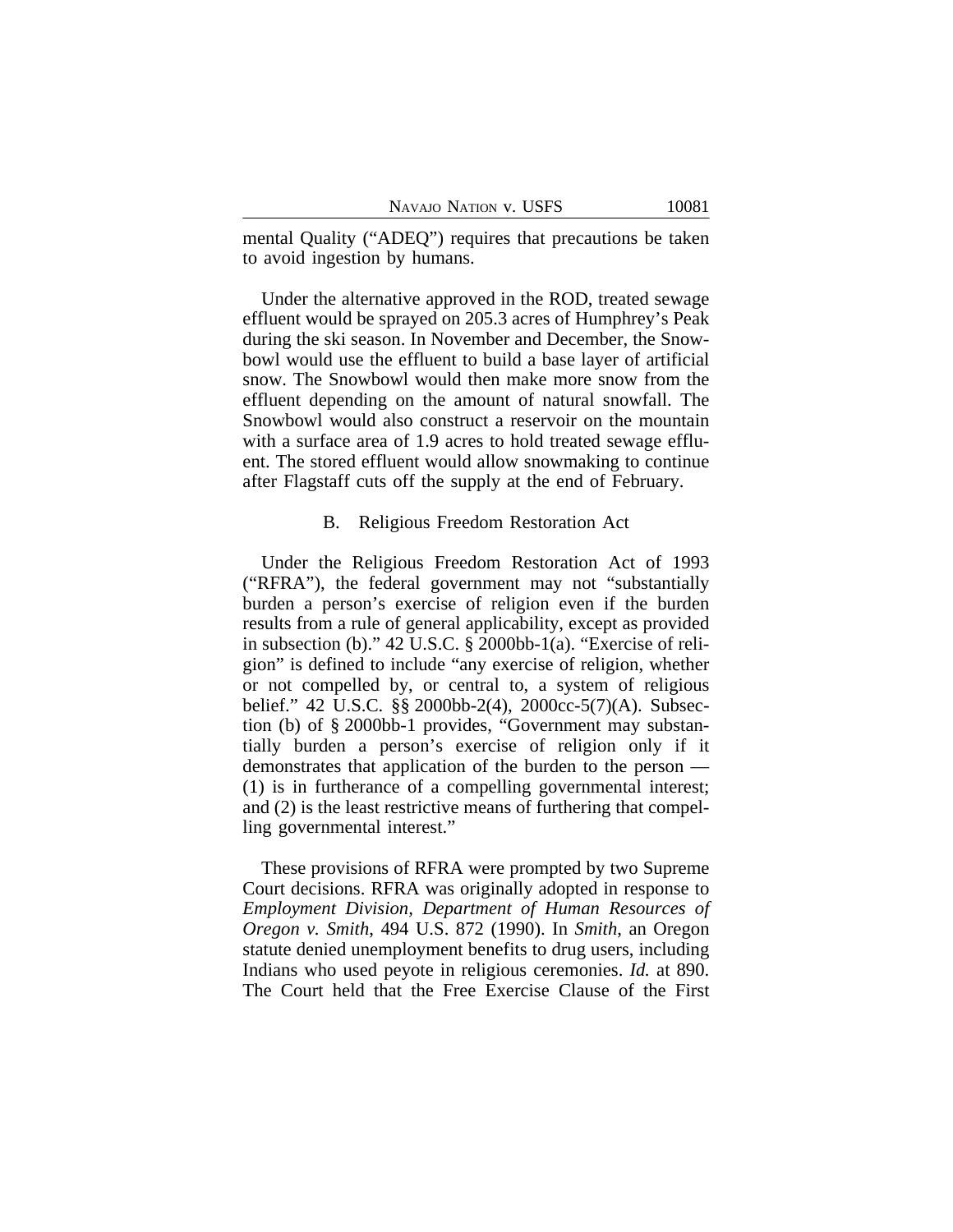Amendment does not prohibit burdens on religious practices if they are imposed by laws of general applicability such as the Oregon statute. Characterizing its prior cases striking down generally applicable laws as "hybrid" decisions invoking multiple constitutional interests, the Court refused to subject facially neutral regulations to strict scrutiny when challenged solely under the First Amendment. *Id*. at 881-82, 885-86. However, the Court acknowledged that although the Constitution does not require a "compelling government interest" test in such a case, Congress could impose one. *Id.* at 890.

In RFRA, enacted three years later, Congress made formal findings that the Court's decision in *Smith* "virtually eliminated the requirement that the government justify burdens on religious exercise imposed by laws neutral toward religion," and that "the compelling interest test as set forth in prior Federal court rulings is a workable test for striking sensible balances between religious liberty and competing prior governmental interests." Pub. L. No. 103-141, § 2(a), 107 Stat. 1488, 1488 (1993) (codified at 42 U.S.C. § 2000bb(a)). Congress declared that the purposes of RFRA were "to provide a claim or defense to persons whose religious exercise is substantially burdened by government" and "to restore the compelling interest test as set forth in *Sherbert v. Verner*, 374 U.S. 398 (1963), and *Wisconsin v. Yoder*, 406 U.S. 205 (1972), and to guarantee its application in all cases where free exercise of religion is substantially burdened." *Id*. § 2(b), 107 Stat. at 1488 (codified at 42 U.S.C. § 2000bb(b)). In this initial version of RFRA, adopted in 1993, Congress defined "exercise of religion" as "exercise of religion under the First Amendment to the Constitution." *Id.* § 5, 107 Stat. at 1489 (codified at 42 U.S.C. § 2000bb-2(4) (1994) (repealed)).

In 1997, in *City of Boerne v. Flores*, 521 U.S. 507 (1997), the Supreme Court held RFRA unconstitutional as applied to state and local governments because it exceeded Congress's authority under § 5 of the Fourteenth Amendment. *Id*. at 529,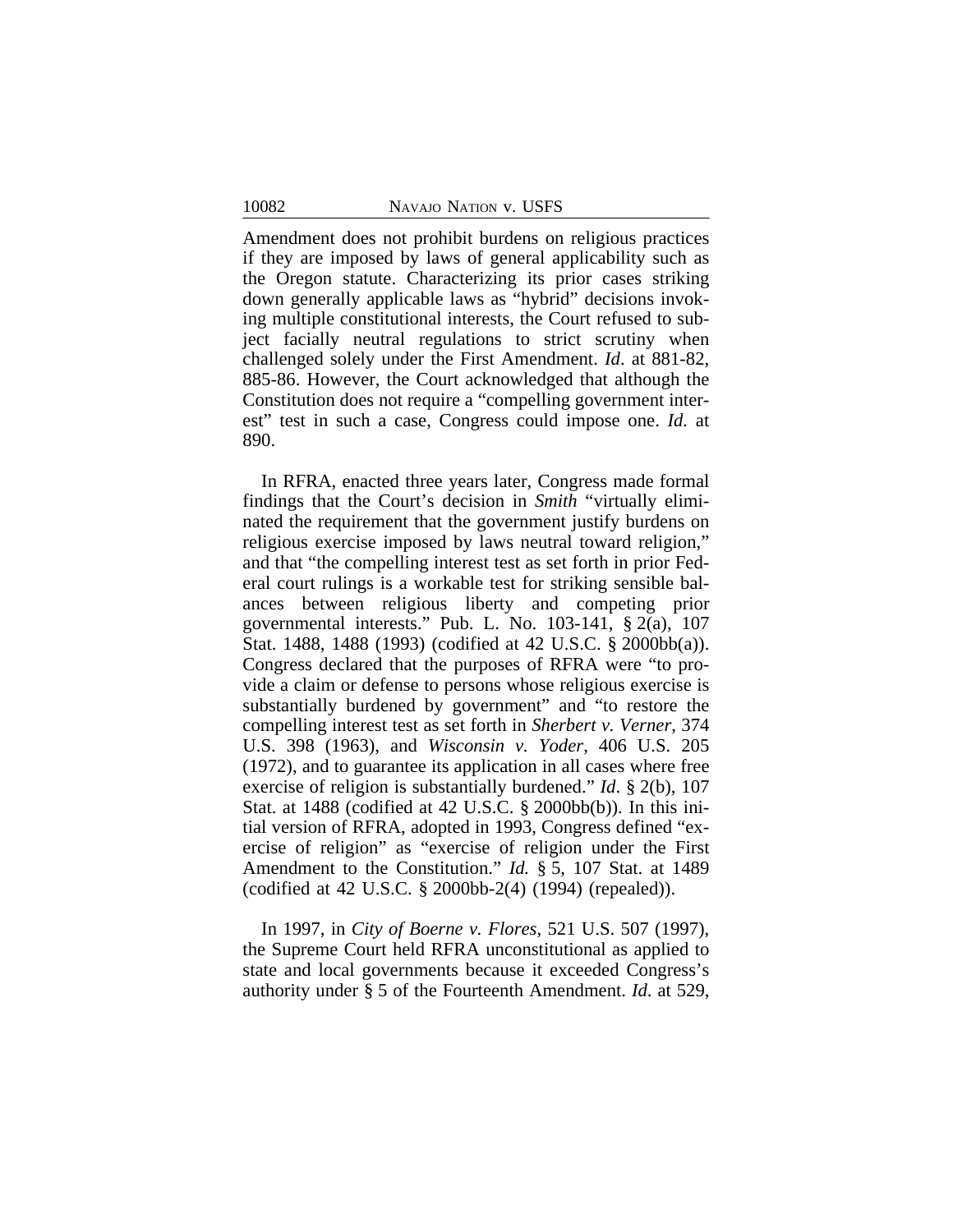NAVAJO NATION V. USFS 10083

534-35. The Court did not, however, invalidate RFRA as applied to the federal government. *See Guam v. Guerrero*, 290 F.3d 1210, 1220-21 (9th Cir. 2002). Three years later, in response to *City of Boerne*, Congress enacted the Religious Land Use and Institutionalized Persons Act of 2000 ("RLUIPA"). Pub. L. No. 106-274, 114 Stat. 803 (codified at 42 U.S.C. §§ 2000cc *et seq.*). RLUIPA replaced RFRA's original First Amendment definition of "exercise of religion" with the broader statutory definition quoted above. RLUIPA §§ 7- 8, 114 Stat. at 806-07. Under RFRA after its amendment by RLUIPA, "exercise of religion" is defined to include "any exercise of religion, whether or not compelled by, or central to, a system of religious belief." 42 U.S.C. § 2000bb-2(4),  $2000cc-5(7)(A)$ .

In several ways, RFRA provides greater protection for religious practices than did the Supreme Court's pre-*Smith* cases, which were based solely on the First Amendment. First, RFRA "goes beyond the constitutional language that forbids the 'prohibiting' of the free exercise of religion and uses the broader verb 'burden.' " *United States v. Bauer*, 84 F.3d 1549, 1558 (9th Cir. 1996) (as amended). *Cf*. U.S. Const. amend. 1 ("Congress shall make no law . . . prohibiting the free exercise [of religion]."); *Lyng v. Nw. Indian Cemetery Protective Ass'n*, 485 U.S. 439, 451 (1988) ("The crucial word in the constitutional text is 'prohibit' . . . .").

Second, as the Supreme Court noted in *City of Boerne*, RFRA provides greater protection than did the First Amendment under the pre-*Smith* cases because "the Act imposes in every case a least restrictive means requirement — a requirement that was not used in the pre*-Smith* jurisprudence RFRA purported to codify." 521 U.S. at 535.

Third, in passing RLUIPA in 2000, Congress amended RFRA's definition of "exercise of religion." Under the amended definition — "any exercise of religion, whether or not compelled by, or central to, a system of religious belief"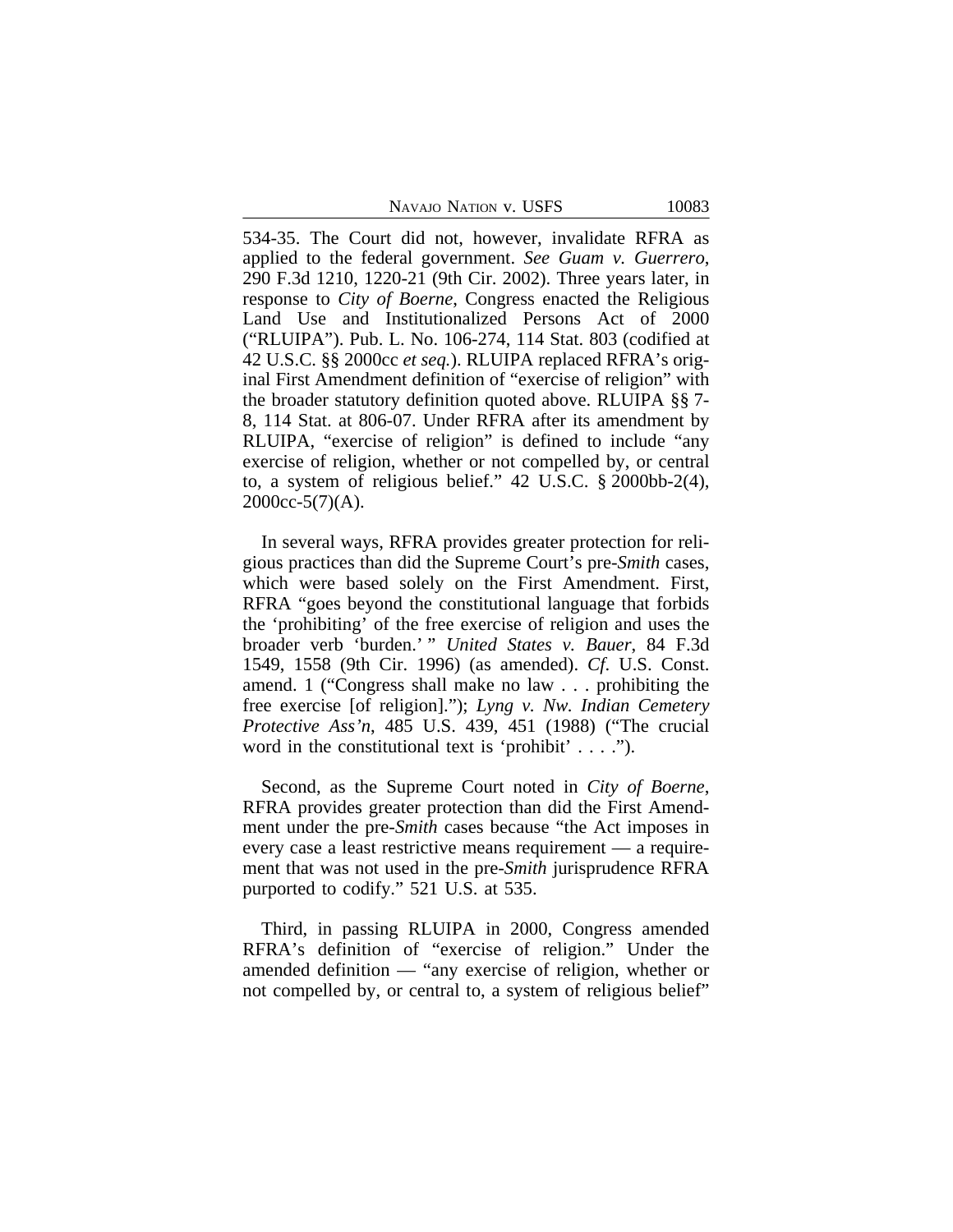— RFRA now protects a broader range of conduct than was protected under the Supreme Court's interpretation of "exercise of religion" under the First Amendment. *See Guru Nanak Sikh Soc'y v. County of Sutter*, 456 F.3d 978, 995 n.21 (9th Cir. 2006) (noting same). After 2000, RFRA plaintiffs must still prove that the burden on their religious exercise is "substantial," but the difficulty of showing a substantial burden is decreased because a broader range of religious exercise is now protected under RFRA. That is, some governmental actions were not previously considered burdens because they burdened non-protected religious exercise. Given the new broader definition of statutorily protected "exercise of religion," those actions have now become burdens within the meaning of RFRA.

Finally, and perhaps most important, RFRA provides broader protection because it applies *Sherbert* and *Yoder*'s compelling interest test "in all cases" where the exercise of religion is substantially burdened. 42 U.S.C. § 2000bb(b). Prior to *Smith*, the Court had refused to apply the compelling interest analysis in various contexts, exempting entire classes of free exercise cases from such heightened scrutiny. *See, e.g.*, *Lyng*, 485 U.S. at 454; *O'Lone v. Estate of Shabazz*, 482 U.S. 342, 349 (1987); *Goldman v. Weinberger,* 475 U.S. 503, 507- 08 (1986); *see also Smith*, 494 U.S. at 883 ("In recent years, we have abstained from applying the *Sherbert* test (outside the unemployment compensation field) at all."). RFRA rejected the categorical barriers to strict scrutiny employed in those cases.

C. The Majority's Misstatements of the Law under RFRA

The majority misstates the law under RFRA in three ways. First, it concludes that a "substantial burden" on the "exercise of religion" under RFRA occurs only when the government "has coerced the Plaintiffs to act contrary to their religious beliefs under threat of sanctions, or conditioned a governmental benefit upon conduct that would violate the Plaintiffs' reli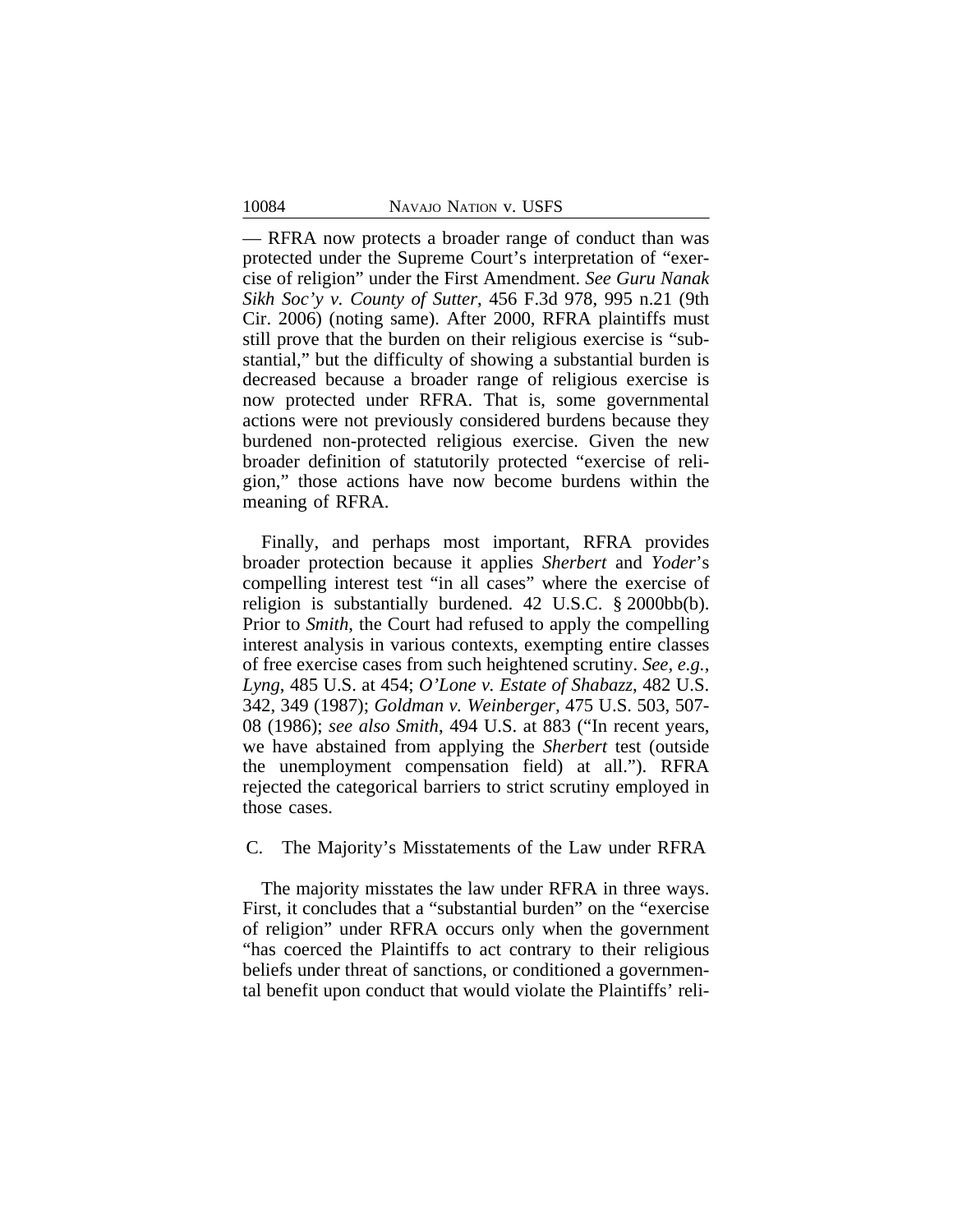gious beliefs." Maj. op. at 10042. Second, it ignores the impact of RLUIPA, and cases interpreting RLUIPA, on the definition of a "substantial burden" on the "exercise of religion" in RFRA. Third, it treats as an open question whether RFRA applies to the federal government's use of its own land. I discuss these misstatements in turn.

1. Definition of "Substantial Burden"

Neither RFRA nor RLUIPA defines "substantial burden." **1** RFRA states,

The purposes of [RFRA] are —

(1) to restore the compelling interest test as set forth in *Sherbert v. Verner*, 374 U.S. 398 (1963) and *Wisconsin v. Yoder*, 406 U.S. 205 (1972) and to guarantee its application in all cases where free exercise of religion is substantially burdened; and

(2) to provide a claim or defense to persons whose religious freedom is substantially burdened by government.

42 U.S.C. § 2000bb(b). The majority uses this statutory text to conclude that the purpose of RFRA was to "restore" a de facto "substantial burden" test supposedly employed in *Sherbert* and *Yoder*. In the hands of the majority, that test is extremely restrictive, allowing a finding of "substantial burden" only in those cases where the burden is imposed by the same mechanisms as in those two cases. In the majority's words, "Where . . . there is no showing the government has coerced the Plaintiffs to act contrary to their religious beliefs under threat of sanctions, or conditioned a governmental ben-

**<sup>1</sup>**Although the majority opinion uses the noun phrase "substantial burden," RFRA employs the verb phrase "substantially burden." Because the distinction is not material, I use the terms interchangeably.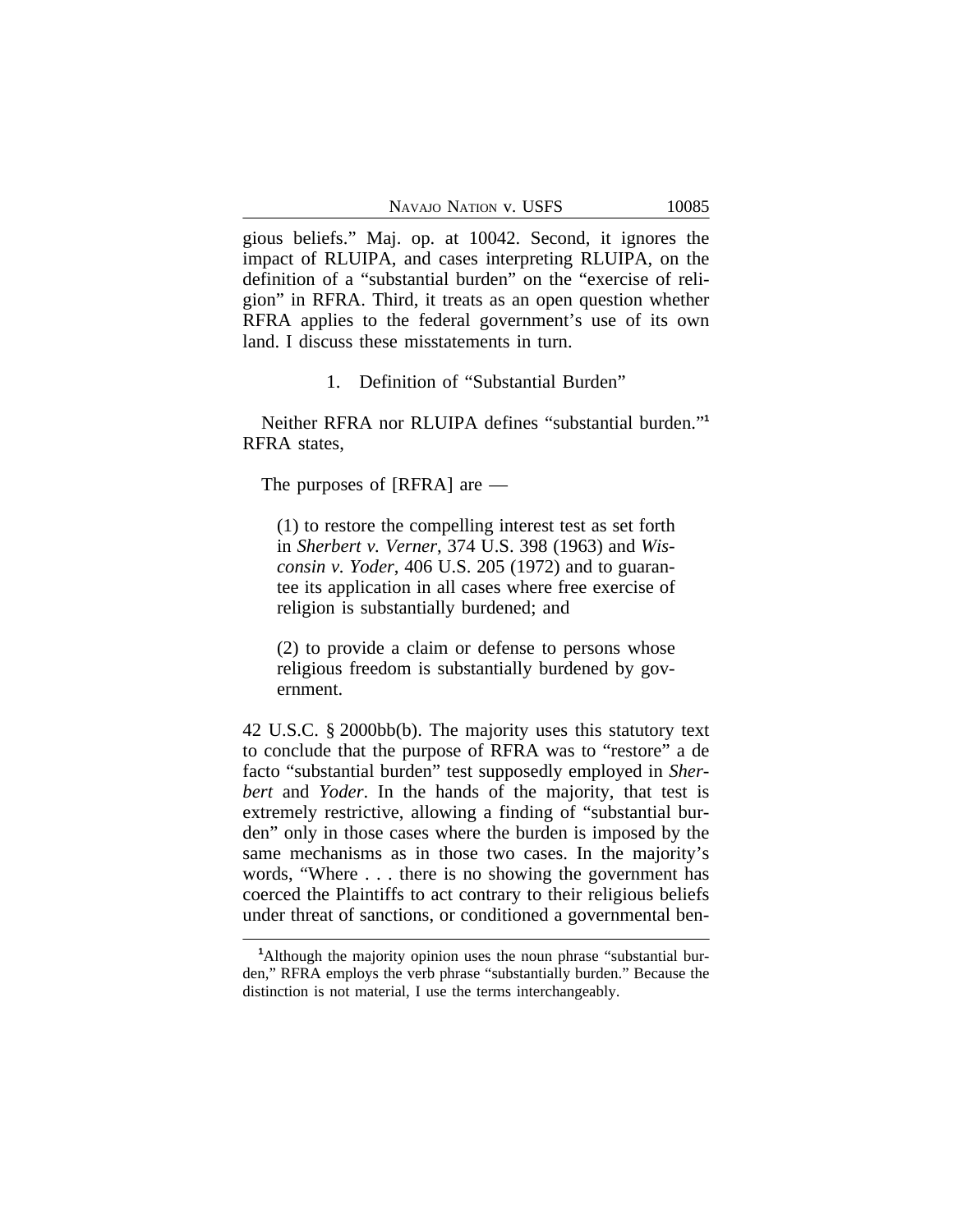efit upon conduct that would violate the Plaintiffs' religious beliefs, there is no 'substantial burden' on the exercise of their religion." Maj. op. at 10042.

For six reasons, the majority is wrong in looking to *Sherbert* and *Yoder* for an exhaustive definition of what constitutes a "substantial burden." First, the majority's approach is inconsistent with the plain meaning of the phrase "substantial burden." Second, RFRA does not incorporate any pre-RFRA definition of "substantial burden." Third, even if RFRA did incorporate a pre-RFRA definition of "substantial burden," *Sherbert*, *Yoder*, and other pre-RFRA Supreme Court cases did not use the term in the restrictive manner employed by the majority. That is, the cases on which the majority relies did not state that interferences with the exercise of religion constituted a "substantial burden" only when imposed through the two mechanisms used in *Sherbert* and *Yoder*. Fourth, the purpose of RFRA was to expand rather than to contract protection for the exercise of religion. If a disruption of religious practices can qualify as a "substantial burden" under RFRA only when it is imposed by the same mechanisms as in *Sherbert* and *Yoder,* RFRA would permit interferences with religion that it was surely intended to prevent. Fifth, the majority's approach overrules fourteen years of contrary circuit precedent. Sixth, the majority's approach is inconsistent with our cases applying RLUIPA. The Supreme Court has instructed us that RLUIPA employs the same analytic framework and standard as RFRA. I consider these reasons in turn.

### a. Substantial Burden on the Exercise of Religion

The majority contends that the phrase "substantial burden" refers only to burdens that are created by two mechanisms the imposition of a penalty, or the denial of a government benefit. But the phrase "substantial burden" has a plain and ordinary meaning that does not depend on the presence of a penalty or deprivation of benefit. A "burden" is "[s]omething that hinders or oppresses." Black's Law Dictionary (8th ed.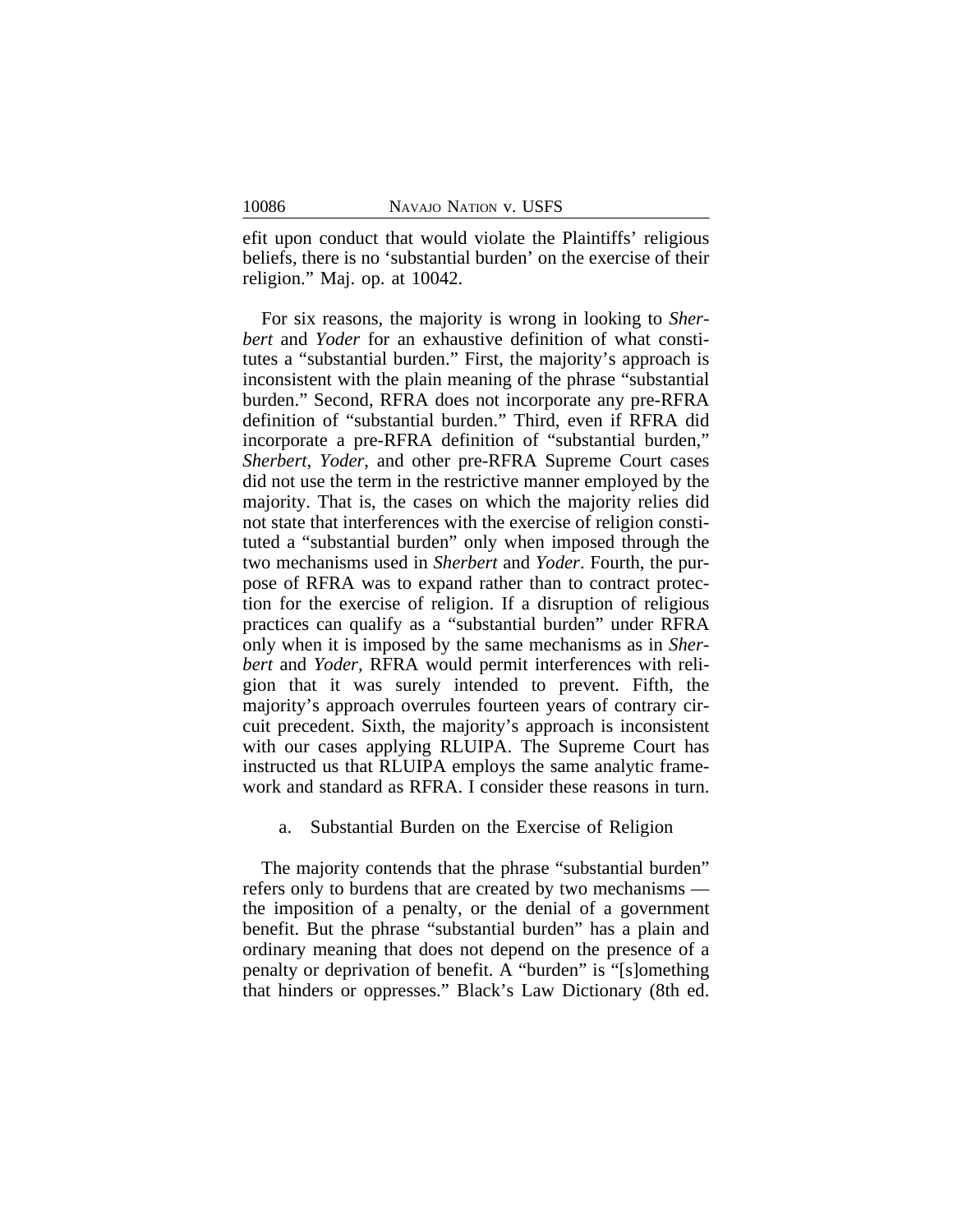NAVAJO NATION V. USFS 10087

2004). A burden is "substantial" if it is "[c]onsiderable in importance, value, degree, amount, or extent." American Heritage Dictionary (4th ed. 2000). In RFRA, the phrase "substantial burden" modifies the phrase "exercise of religion." Thus, RFRA prohibits government action that "hinders or oppresses" the exercise of religion "to a considerable degree." *See also San Jose Christian College v. City of Morgan Hill*, 360 F.3d 1024, 1034 (9th Cir. 2004) (using dictionary definitions to define "substantial burden" under RLUIPA and concluding that "for a land use regulation to impose a 'substantial burden' it must be 'oppressive' to a 'significantly great' extent.").

The text of RFRA does not describe a particular *mechanism* by which religion cannot be burdened. Rather, RFRA prohibits government action with a particular *effect* on religious exercise. This prohibition is categorical: "Government shall not substantially burden a person's exercise of religion . . . ." 42 U.S.C. § 2000bb-1(a). Had Congress wished to establish the standard employed by the majority, it could easily have stated that "Government shall not, *through the imposition of a penalty or denial of a benefit*, substantially burden a person's exercise of religion . . . ." It did not do so. The majority is correct that such text would have been unnecessary if RFRA had incorporated previous Supreme Court case law that defined the phrase "substantial burden" as a term of art referring only to the imposition of a penalty or denial of a benefit. Maj. op. at 10061-62. However, as explained below, Congress did not "restore" any technical definition of "substantial burden" found in pre-RFRA case law, let alone "restore" the definition the majority now reads into RFRA.

# b. "Restoring" *Sherbert* and *Yoder*

The text of RFRA explicitly states that the purpose of the statute is "to restore the *compelling interest test* as set forth in [*Sherbert* and *Yoder*]." 42 U.S.C. § 2000bb(b) (emphasis added). The text refers separately to "substantially burden"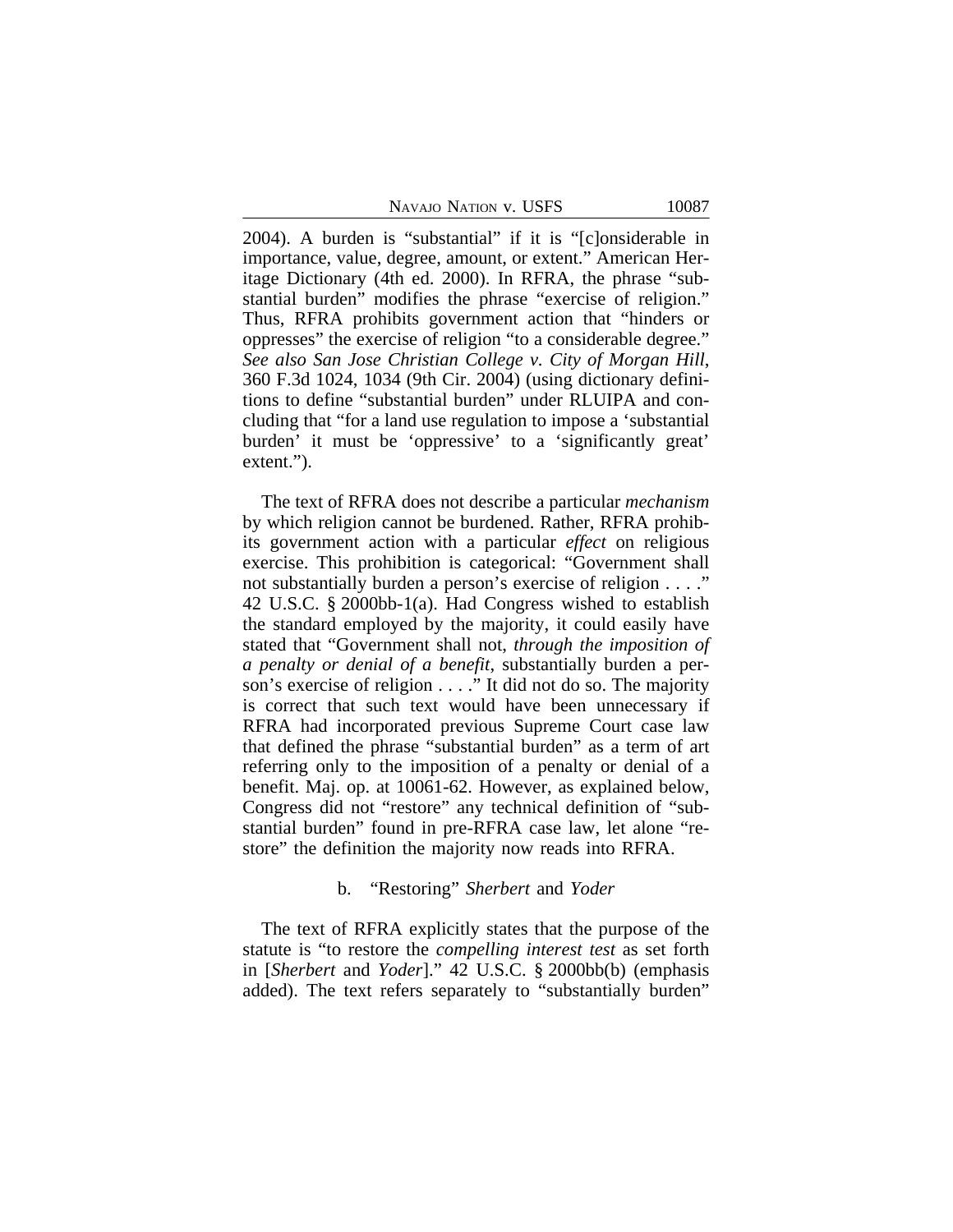and the "exercise of religion," but it says nothing about "restoring" the definition of these terms as used in *Sherbert* and *Yoder*.

In the years after *Sherbert* and *Yoder*, the Supreme Court applied the "compelling interest test" to fewer and fewer Free Exercise claims under the First Amendment. For example, in *Goldman,* 475 U.S. at 505, 507-08, the Court conceded that a military regulation banning civilian "headgear" implicated the First Amendment rights of an Orthodox Jew who sought to wear a yarmulke, but then upheld the regulation after minimal scrutiny due to the "great deference [owed] the professional judgment of military authorities concerning the relative importance of a particular military interest." In *O'Lone*, 482 U.S. at 349, the Court refused to require that prison regulations be justified by a compelling interest, instead demanding only that they be "reasonably related to legitimate penological interests." *See also Bowen v. Roy*, 476 U.S. 693, 707 (1986) (Burger, J., for plurality) (compelling interest test not applicable in enforcing "facially neutral and uniformly applicable requirement for the administration of welfare programs"); *Lyng*, 485 U.S. at 454 (compelling interest test not applicable where government interferes with religious exercise through "the use of its own land").

In other cases, the Court purported to apply the compelling interest test, but in fact applied a watered-down version of the scrutiny employed in *Sherbert* and *Yoder*. Rather than demanding, as it had in *Sherbert* and *Yoder,* that the particular governmental interest at stake be compelling, the Court accepted extremely general definitions of the government's interest. For example, in *United States v. Lee*, 455 U.S. 252 (1982), the Court balanced an individual's interest in a religious exemption from social security taxes against the "broad public interest in maintaining a sound tax system." *Id.* at 260. Likewise, the plurality in *Roy* balanced an individual's objection to the provision of a social security number against the government's general interest in "preventing fraud in [govern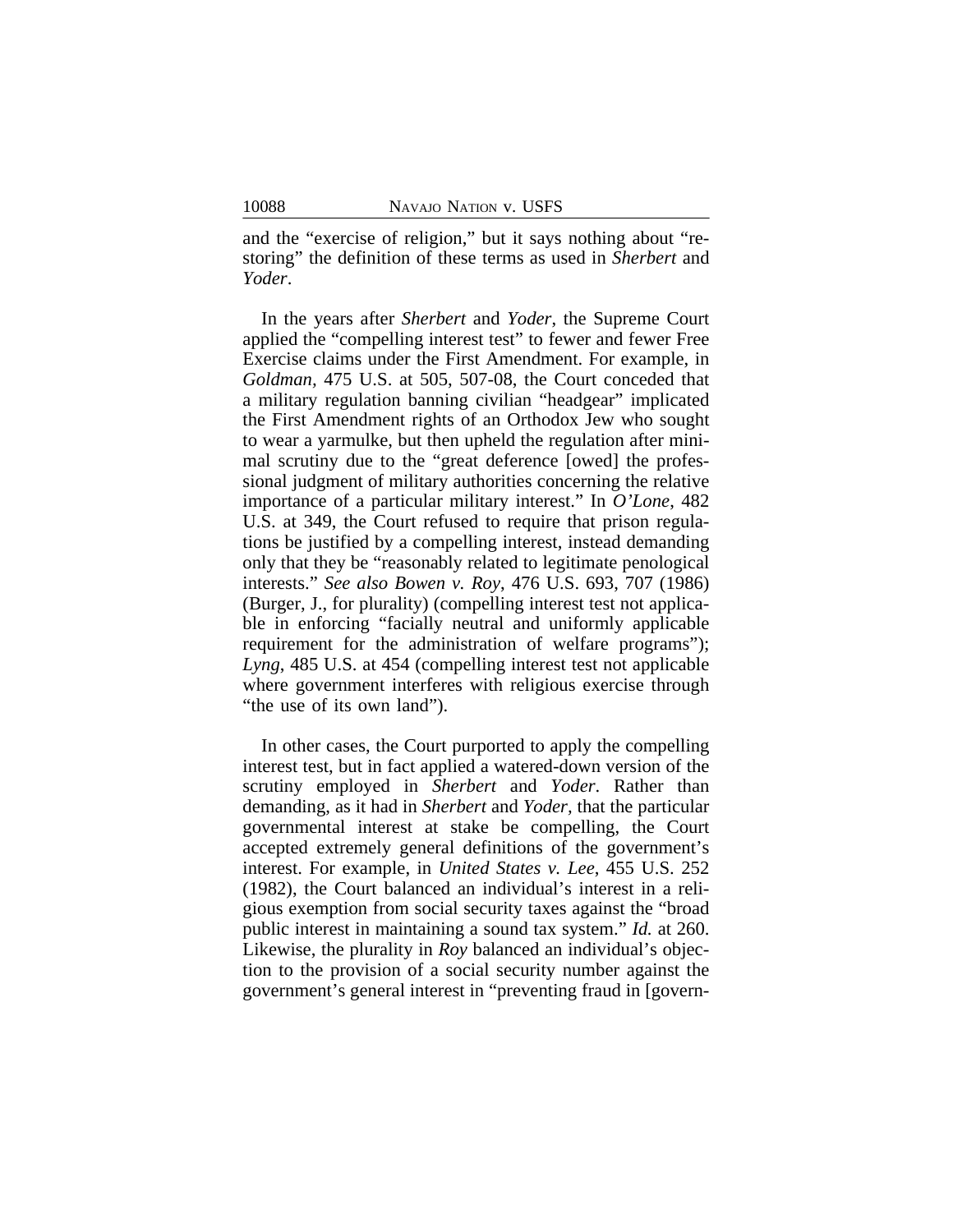NAVAJO NATION V. USFS 10089

ment] benefits programs." 476 U.S. at 709; *see also* David B. Tillotson, *Free Exercise in the 1980s: A Rollback of Protections*, 24 U.S.F. L. Rev. 505, 520 (1990) ("The Court has either defined the Government's interest so broadly that no individual's interest could possibly outweigh it or, more recently, has . . . simply refused to weigh individual challenges to uniformly applicable and neutral statutes against any government interest, notwithstanding *Sherbert*.").

*Smith*, in which the Court refused to apply the compelling governmental interest test to a generally applicable law burdening the exercise of religion, was the last straw. In direct response, Congress enacted RFRA, directing the federal courts to "restore" the "compelling interest test" that had been applied in *Sherbert* and *Yoder* "in all cases where free exercise of religion is substantially burdened." 42 U.S.C. § 2000bb(b). That is, by restoring the "compelling interest test," Congress restored the application of strict scrutiny, as applied in *Sherbert* and *Yoder*, to all government actions substantially burdening religion, and rejected the restrictive approach to free exercise claims taken in *Lyng*, *Roy*, *Goldman*, *O'Lone*, and *Lee*. But this directive does not specify what government actions substantially burden religion, thereby triggering the compelling interest test. RFRA did not "restore" any definition of "substantial burden." Because Congress did not define "substantial burden," either directly or by reference to pre-*Smith* case law, we should define (and in fact have defined) that term according to its ordinary meaning.

c. "Substantial Burden" Test Not Used in *Sherbert*, *Yoder*, and Other Pre-RFRA Cases To Rule Out Certain Burdens

According to the majority, pre-RFRA cases used the term "burden" or "substantial burden" to refer exclusively to burdens on religion imposed by only two particular types of government action. According to the majority, a "substantial burden" under RFRA can only be caused by government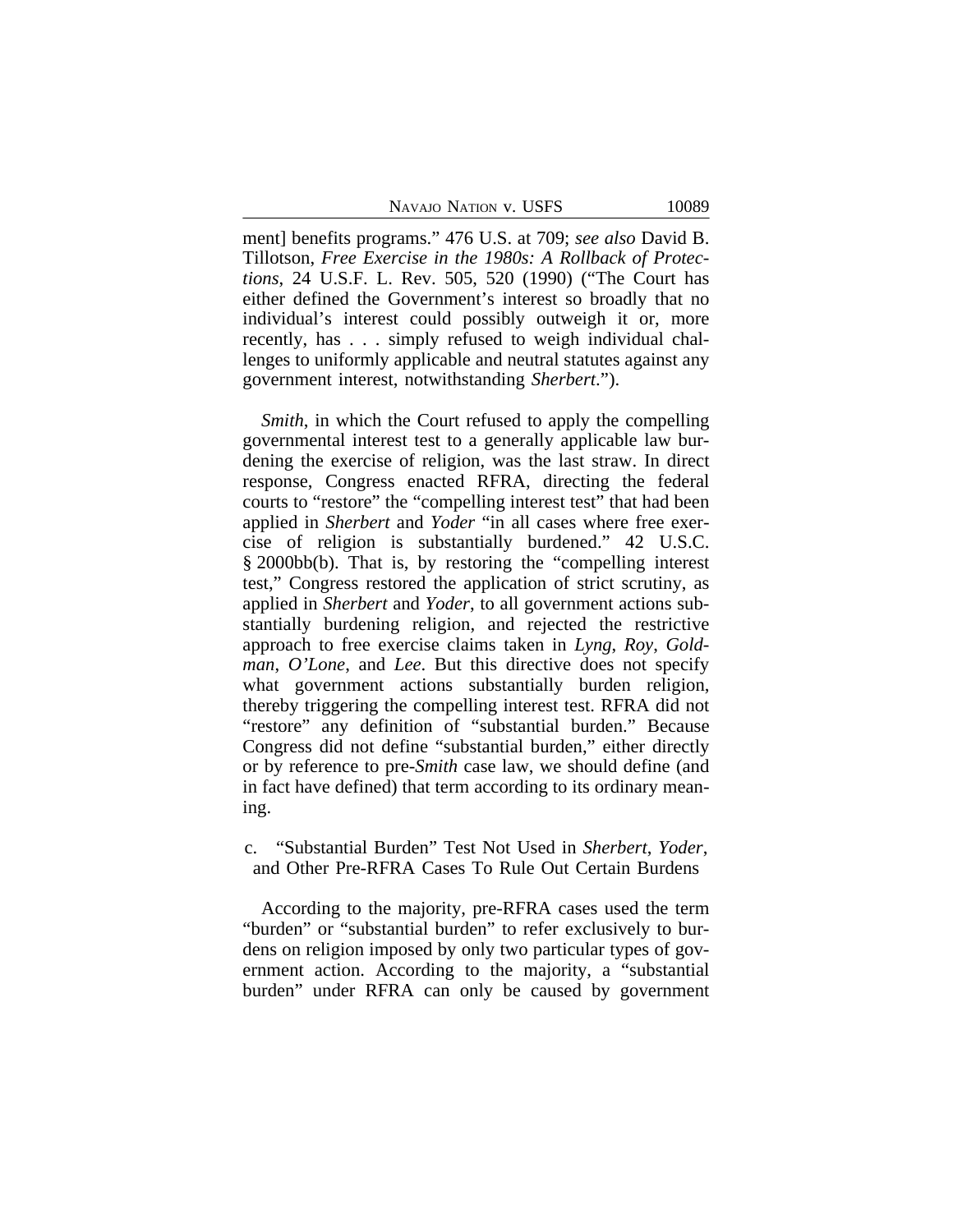action that either "coerce[s an individual] to act contrary to their religious beliefs under threat of sanctions, or condition[s] a governmental benefit upon conduct that would violate [an individual's] religious beliefs." Maj. op. at 10042. This restrictive definition of "substantial burden" cannot be found in *Sherbert*, *Yoder*, or any other case prior to the passage of RFRA.

In *Sherbert*, 374 U.S. 398, the Court held that a Seventhday Adventist could not be denied unemployment benefits based on her refusal to work on Saturdays. Without using the phrase "substantial burden," the Court concluded that a requirement that the plaintiff work on Saturdays, on pain of being fired if she refused, "force[d] her to choose between following the precepts of her religion and forfeiting benefits, on the one hand, and abandoning one of the precepts of her religion in order to accept work, on the other hand." *Id.* at 404. The Court compared such an imposition to a governmental fine: "Governmental imposition of such a choice puts the same kind of burden upon the free exercise of religion as would a fine imposed against appellant for her Saturday worship." *Id.* The Court therefore mandated that the requirement be justified by a "compelling state interest." *Id.* at 406-09.

In *Yoder*, 406 U.S. 205, the Court held that Amish children could not be required to attend school up to the age of sixteen, on penalty of criminal sanctions against their parents if they did not attend. Without using the phrase "substantial burden," the Court concluded that a requirement that children attend school, on pain of criminal punishment of their parents if they did not, "would gravely endanger if not destroy the free exercise of respondents' religious beliefs." *Id.* at 219. The Court therefore required, as it had in *Sherbert*, that the requirement be justified by a "compelling state interest." *Id.* at 221-29.

Neither *Sherbert* nor *Yoder* used the majority's substantial burden test as the trigger for the application of the compelling interest test. The Court in *Sherbert* and *Yoder* used the word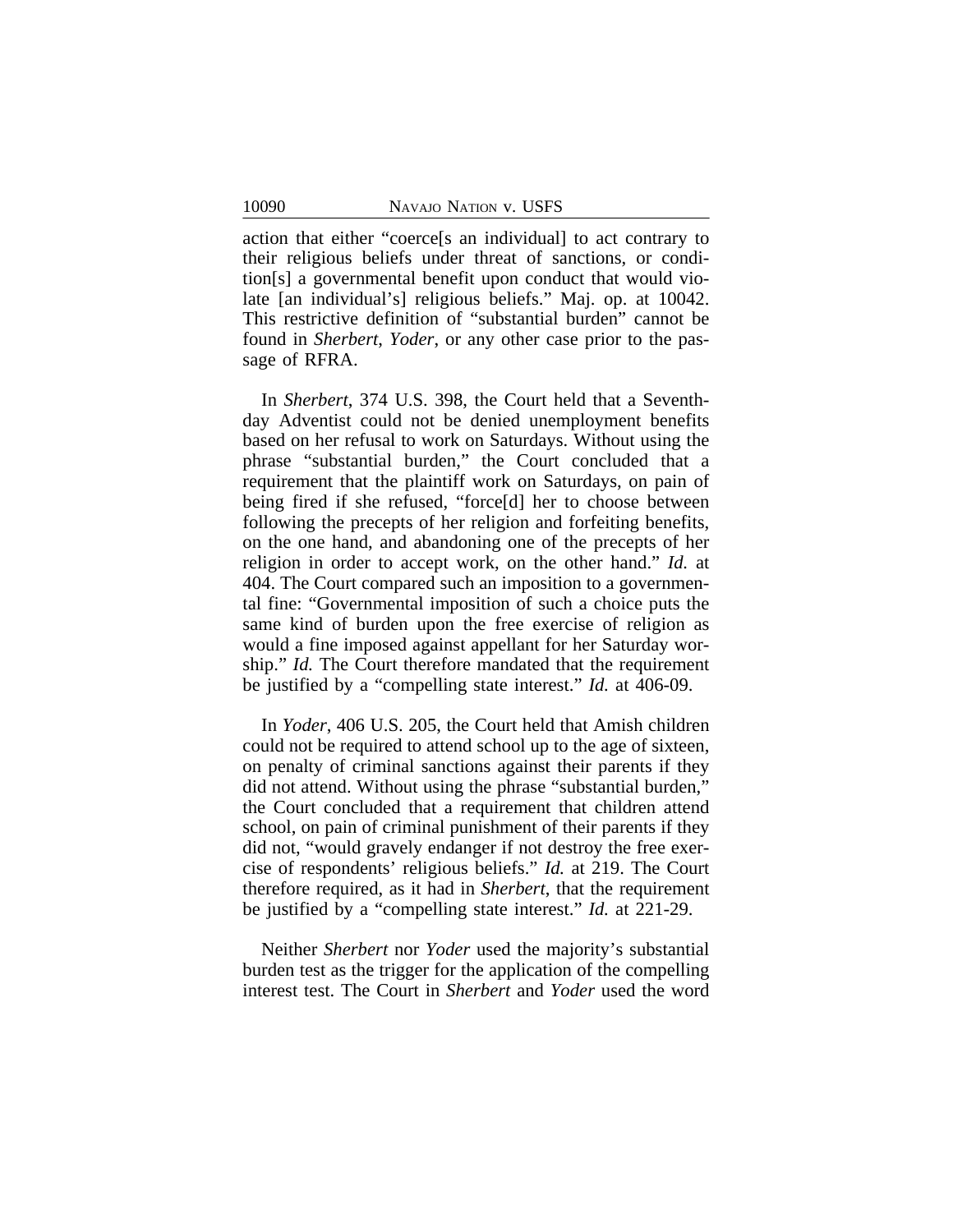NAVAJO NATION V. USFS 10091

"burden," but nowhere defined, or even used, the phrase "substantial burden." After holding that the exercise of religion was burdened in each case, the Court simply did not opine on what other impositions on free exercise would, or would not, constitute a burden. That is, *Sherbert* and *Yoder* held that certain interferences with religious exercise trigger the compelling interest test. But neither case suggested that religious exercise can be "burdened," or "substantially burdened," *only* by the two types of interference considered in those cases. The phrase "substantial burden" is a creation of later cases which sometimes use *Sherbert* or *Yoder* as part of a string citation. *See*, *e.g.*, *Hernandez v. Commissioner of Internal Revenue*, 490 U.S. 680, 699 (1989). Neither *Sherbert* nor *Yoder*, nor any of the later cases, uses the restrictive definition of "substantial burden" invented by the majority today.

Nor do other pre-RFRA cases supply the majority's restrictive definition of "substantial burden." The majority relies heavily on *Lyng*, 485 U.S. 439, which relies in turn on *Roy*, 476 U.S. 693. In *Lyng*, tribal members challenged the construction of a proposed road on government land in the Chimney Rock area of the Six Rivers National Forest as infringing their rights under the Free Exercise Clause of the First Amendment. 485 U.S. at 442-42. The Court began its analysis by reiterating the holding of *Roy* that "[t]he Free Exercise Clause simply cannot be understood to require the Government to conduct its own internal affairs in ways that comport with the religious beliefs of particular citizens." 485 U.S. at 448 (quoting *Roy*, 476 U.S. at 699-700). The Court then reasoned:

In both [*Lyng* and *Roy*], the challenged Government action would *interfere significantly* with private persons' ability to pursue spiritual fulfillment according to their own religious beliefs. In neither case, however, would the affected individuals be *coerced* by the Government's action into violating their religious beliefs; nor would either governmental action *penal-*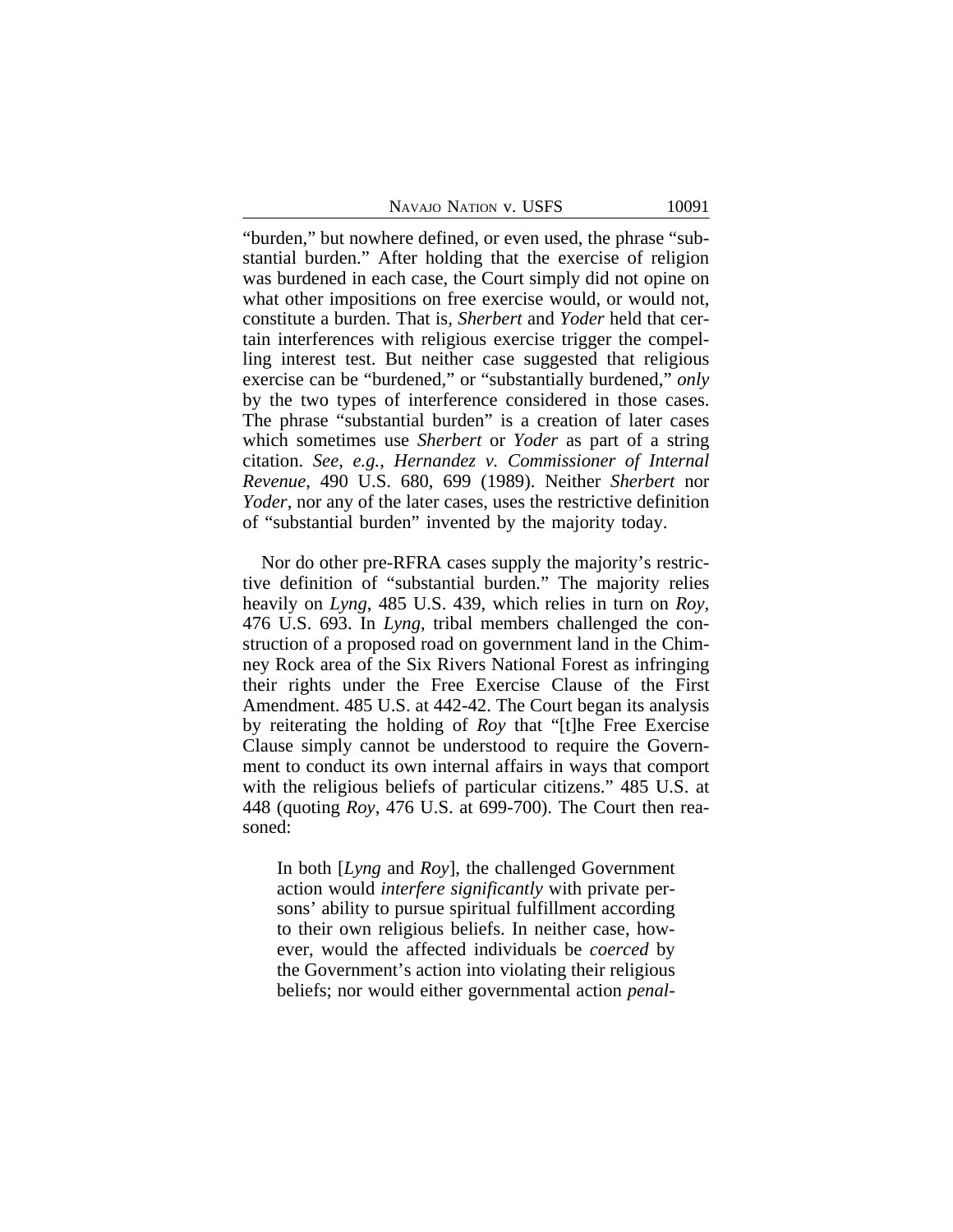*ize* religious activity by denying any person an equal share of the rights, benefits, and privileges enjoyed by other citizens.

*Id.* at 449 (emphases added). The Court concluded that only "coercion" of the sort found in *Sherbert* and *Yoder* would trigger strict scrutiny because, "[t]he crucial word in the constitutional text is 'prohibit.' " *Id.* at 451.

Justice Brennan dissented from the majority's refusal to apply heightened scrutiny, emphasizing that the First Amendment "is directed against any form of governmental action that frustrates or inhibits religious practice." *Id.* at 459 (Brennan J., dissenting). In response, the *Lyng* majority conceded that the proposed road would have "severe adverse effects on the practice of [plaintiffs'] religion." *Id.* at 447. But the Court went out of its way to reject Justice Brennan's contention that the First Amendment is directed at governmental action that frustrates or inhibits religious practice. It responded, "The Constitution . . . says no such thing. Rather, it states: 'Congress shall make no law . . . *prohibiting* the free exercise [of religion].' " *Id.* at 456-57 (quoting *id.* at 459; U.S. Const. amend. I) (emphasis and alterations in original).

*Lyng* did not hold that the road at issue would cause no "substantial burden" on religious exercise. The Court in *Lyng* never used the phrase "substantial burden." Rather, *Lyng* held that government action that did not coerce religious practices or attach a penalty to religious belief was insufficient to trigger the compelling interest test *despite* the presence of a significant burden on religion. The Court explicitly recognized this in *Smith* when it wrote, "In [*Lyng*], we declined to apply *Sherbert* analysis to the Government's logging and road construction activities on lands used for religious purposes by several Native American Tribes, even though it was undisputed that the activities '*could have devastating effects on traditional Indian religious practices*.' " *Smith*, 494 U.S. at 883 (quoting *Lyng*, 485 U.S. at 451) (emphasis added).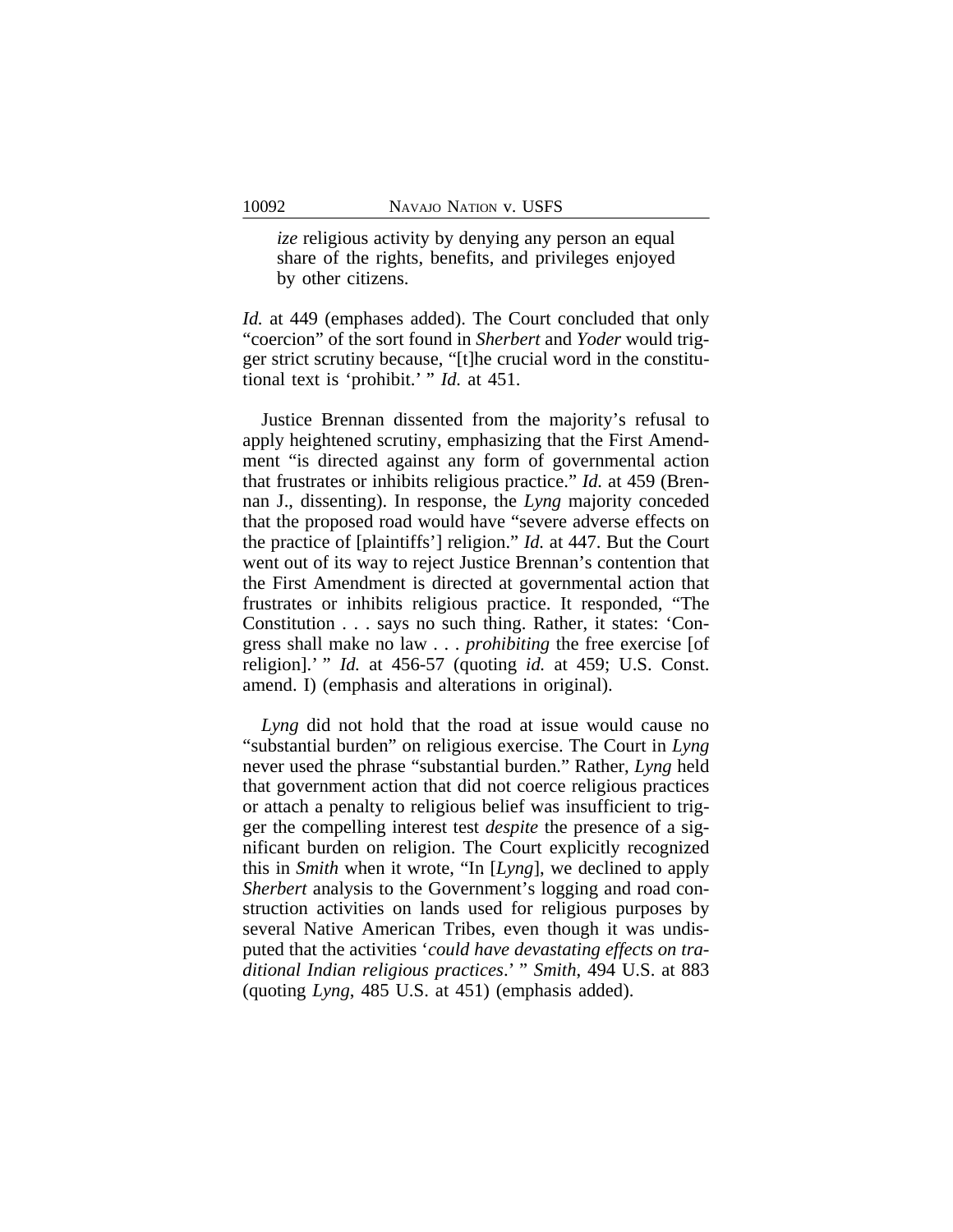|  | Navajo Nation v. USFS |  |  |  |
|--|-----------------------|--|--|--|
|--|-----------------------|--|--|--|

The majority's attempt to read *Lyng* into RFRA is not just flawed. It is perverse. In refusing to apply the compelling interest test to the "severe adverse effects on the practice of [plaintiffs'] religion" in *Lyng*, the Court reasoned that the protections of the First Amendment "cannot depend on measuring the effects of a governmental action on a religious objector's spiritual development." 485 U.S. at 447, 451. The Court directly incorporated this reasoning into *Smith*. *See* 494 U.S. at 885. Congress then rejected this very reasoning when it restored the application of strict scrutiny "in all cases where free exercise of religion is substantially burdened." 42 U.S.C.  $§ 2000bb(b).$ 

In sum, it is clear that the interferences with the free exercise of religion that existed in *Sherbert* and *Yoder* qualify, to use the terminology of RFRA, as a "substantial burden." But the text, purpose, and enactment history of RFRA make equally clear that RFRA protects against burdens that, while imposed by a different mechanism than those in *Sherbert* and *Yoder*, are also "substantial."

## d. Purpose of RFRA

The express purpose of RFRA was to reject the restrictive approach to the Free Exercise Clause that culminated in *Smith* and to restore the application of strict judicial scrutiny "in all cases where free exercise of religion is substantially burdened." 42 U.S.C. § 2000bb(b). The majority's approach is fundamentally at odds with this purpose.

As should be clear, RFRA creates a legally protected interest in *the exercise of religion.* The protected interest in *Sherbert* was the right to take religious rest on Saturday, not the right to receive unemployment insurance. The protected interest in *Yoder* was the right to avoid secular indoctrination, not, as the majority contends, the right to avoid criminal punishment. See Maj. Op. at 10054-55 n.12.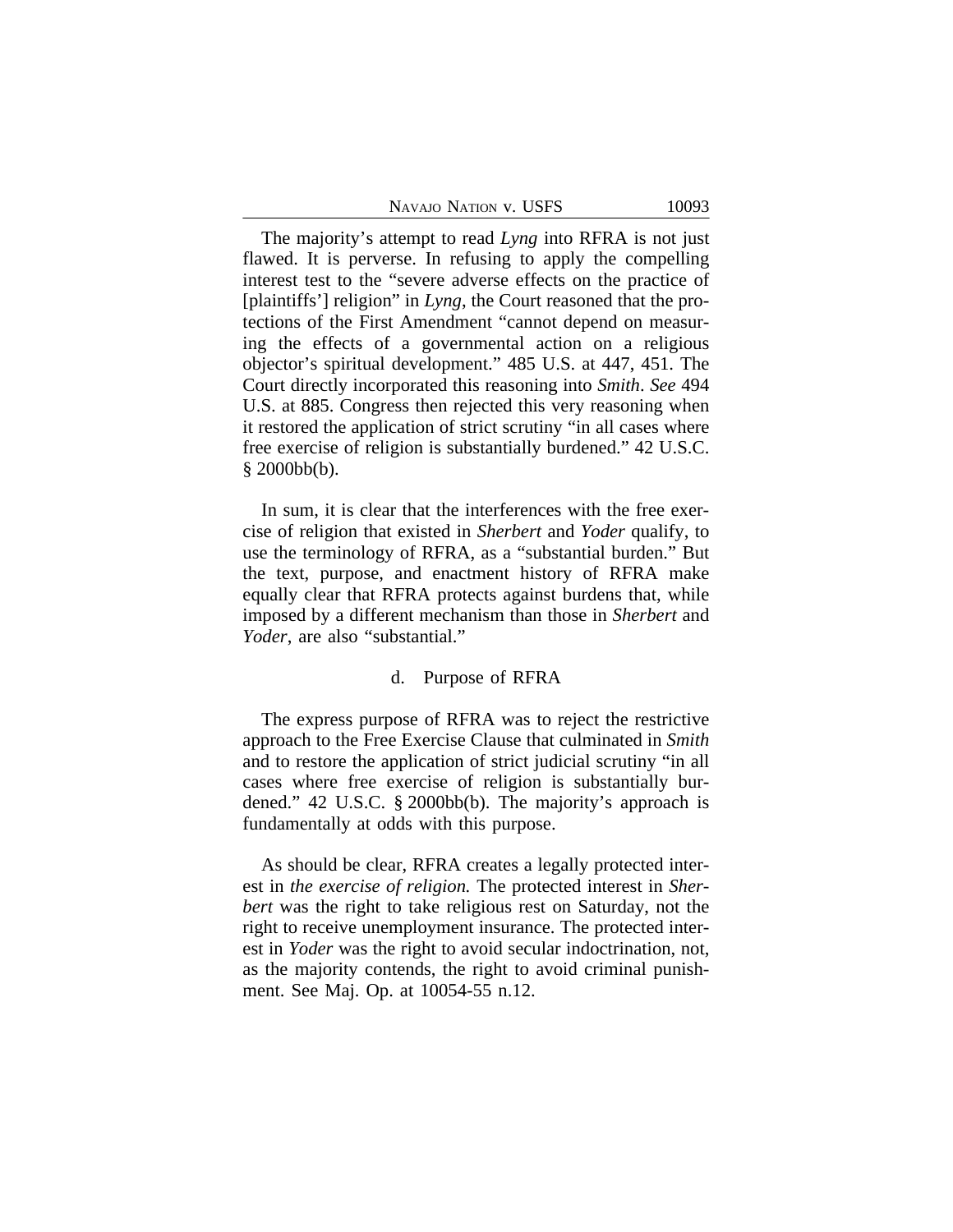#### 10094 NAVAJO NATION v. USFS

Such interests in religious exercise can be severely burdened by government actions that do not deny a benefit or impose a penalty. For example, a court would surely hold that the government had imposed a "substantial burden" on the "exercise of religion" if it purchased by eminent domain every Catholic church in the country. Similarly, a court would surely hold that the Forest Service had imposed a "substantial burden" on the Indians' "exercise of religion" if it paved over the entirety of the San Francisco Peaks. We have already held that prison officials substantially burden religious exercise if they record the confessions of Catholic inmates, or refuse to provide Halal meat meals to a Muslim prisoner. *See Mockaitis v. Harcleroad*, 104 F.3d 1522, 1531 (9th Cir. 1997) ("A substantial burden is imposed on . . . free exercise of religion . . . by the intrusion into the Sacrament of Penance by officials of the state."); *Shakur v. Schriro*, 514 F.3d 878, 888-89 (9th Cir. 2008) (holding that failure of prison officials to provide Muslim prisoner with Halal or Kosher meat diet could constitute substantial burden on religious exercise under RLUIPA); *see also Lovelace v. Lee*, 472 F.3d 174, 198-99 (4th Cir. 2006) (holding that prisoner's right to religious diet under RLUIPA is clearly established for purposes of qualified immunity).

However, the majority's restrictive definition of "substantial burden" places such injuries entirely outside the coverage of RFRA because they are imposed through different mechanisms than those employed in *Sherbert* and *Yoder.* The majority cannot plausibly justify this result by arguing that the complete destruction of a religious shrine or place of worship, violation of a sacrament, or denial of a religious diet are less "substantial" restrictions on religious exercise than those caused by the denial of unemployment benefits. Rather, the majority refuses to apply strict scrutiny to these substantial injuries because, in its view, "a government that presides over a nation with as many religions as the United States of America [could not] function were it required to do so." *See* Maj. op. at 10042.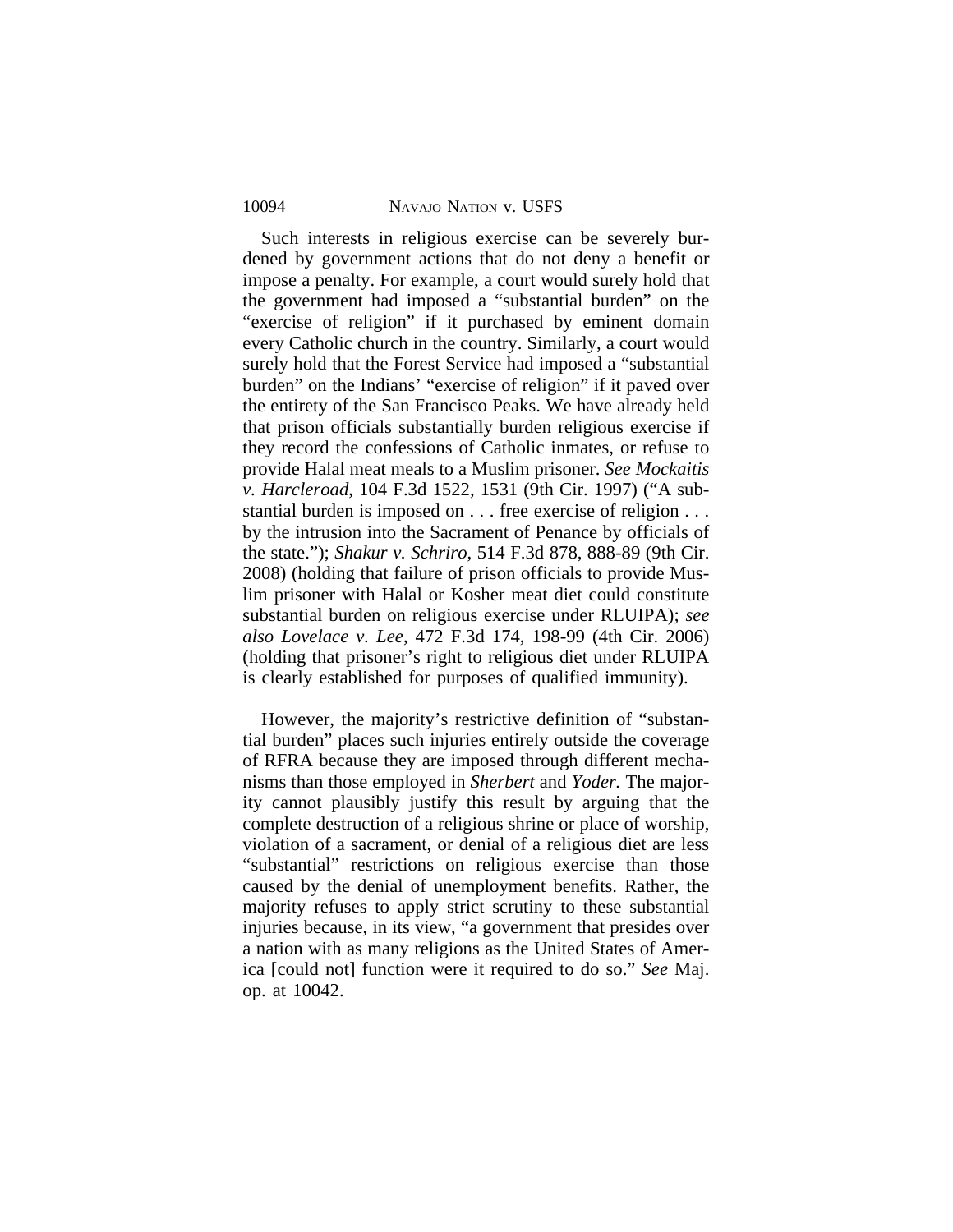|  | Navajo Nation v. USFS |  |  |  |
|--|-----------------------|--|--|--|
|--|-----------------------|--|--|--|

This proposition was explicitly rejected by RFRA, which directs courts to apply the compelling governmental interest test "in all cases" where there is a "substantial burden" on the "exercise of religion." *See* RFRA § 2000bb(a)(5) (stating that "the compelling interest test . . . is a workable test for striking sensible balances between religious liberty and competing prior governmental interests"). It has also been explicitly rejected by the Supreme Court. *See Gonzales v. O Centro Espirita Beneficente Uniao do Vegetal*, 546 U.S. 418, 430 (2006) (rejecting the government's argument that the Controlled Substances Act "cannot function . . . if subjected to judicial exemptions" because "RFRA, and the strict scrutiny test it adopted, contemplate an inquiry more focused than the Government's categorical approach"); *id.* at 1215 ("Here the Government's uniformity argument rests not so much on the particular statutory program at issue as on slippery slope concerns that could be invoked in response to any RFRA claim . . ."). The majority's approach thus places beyond judicial scrutiny many burdens on religious exercise that RFRA was intended to prevent, and does so based on "slippery slope" arguments that the Supreme Court has instructed us to reject.

## e. This Circuit's RFRA Precedents

As I have described above, the majority's narrow definition of "substantial burden" conflicts with RFRA's text and purpose. The majority's approach also conflicts with our prior application of RFRA in this circuit.

We first addressed the definition of "substantial burden" under RFRA in *Bryant v. Gomez*, 46 F.3d 948 (9th Cir. 1995). We stated that a "substantial burden" exists where:

[A] governmental [action] burdens the adherent's practice of his or her religion . . . by preventing him or her from engaging in [religious] conduct *or having a religious experience . . .* . This interference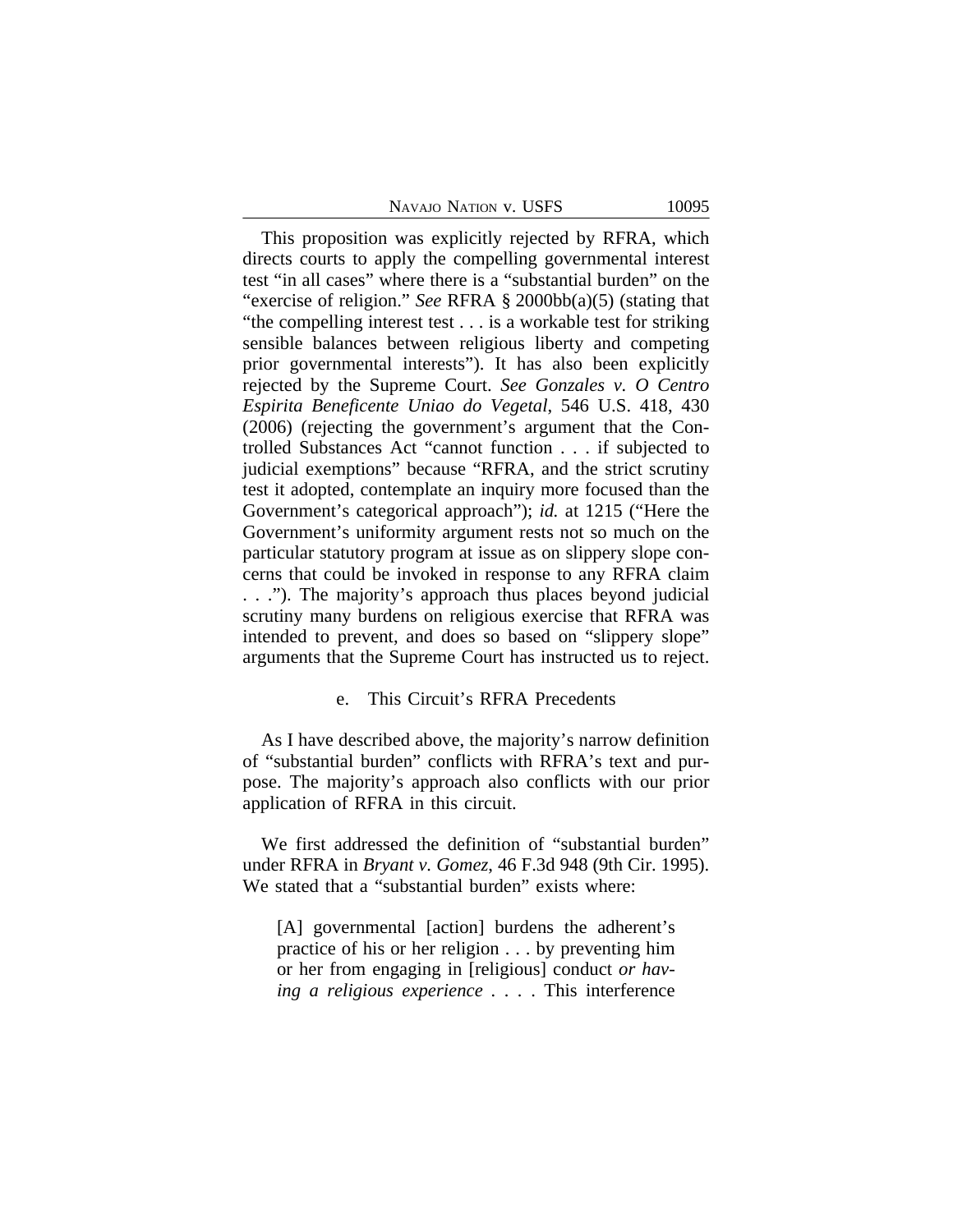must be more than an inconvenience; the burden must be substantial.

*Id.* at 949 (*quoting Graham v. C.I.R.*, 822 F.2d 844, 850-51 (9th Cir. 1987)) (second, third, and fifth alterations in *Bryant*) (emphasis added). Since *Bryant*, we have repeatedly refused to adopt the conclusion of the majority that "a 'substantial burden' is imposed only when individuals are forced to choose between following the tenets of their religion and receiving a governmental benefit . . . or coerced to act contrary to their religious beliefs by the threat of civil or criminal sanctions." Maj. op. at 10053. *See, e.g.*, *Worldwide Church of God v. Philadelphia Church of God, Inc.,* 227 F.3d 1110, 1121 (9th Cir. 2000) (substantial burden where government "prevent[s] [plaintiff] from engaging in [religious] conduct or having a religious experience" and is "more than an inconvenience") (quoting *Goehring v. Brophy*, 94 F.3d 1294, 1299 (9th Cir. 1996); and *Bryant*, 46 F.3d at 949); *Stefanow v. McFadden,* 103 F.3d 1466, 1471 (9th Cir. 1996) (same). We have noted that "[a] statute burdens the free exercise of religion if it 'put[s] substantial pressure on an adherent to modify his behavior and to violate his beliefs,' *including* when, if enforced, it 'results in the choice to the individual of either abandoning his religious principle or facing criminal prosecution.' " *Guam v. Guerrero*, 290 F.3d 1210, 1222 (9th Cir. 2002) (emphasis added) (quoting *Thomas v. Review Bd. of Ind. Employment Sec. Div.*, 450 U.S. 707, 718 (1981); *and Braunfeld v. Brown*, 366 U.S. 599, 605 (1961)). However, nothing in our opinions suggests that the government can substantially burden religion *only* by applying a penalty or withholding a benefit based on religion.

In fact, we have held precisely the opposite. In *Mockaitis*, a district attorney for Lane County, Oregon, with the assistance of officials at the Lane County Jail, recorded the confession of a detained murder suspect to a Catholic priest. 104 F.3d at 1524-26. The prisoner and the priest learned of the taping only after it occurred. *Id.* at 1526. Although the pris-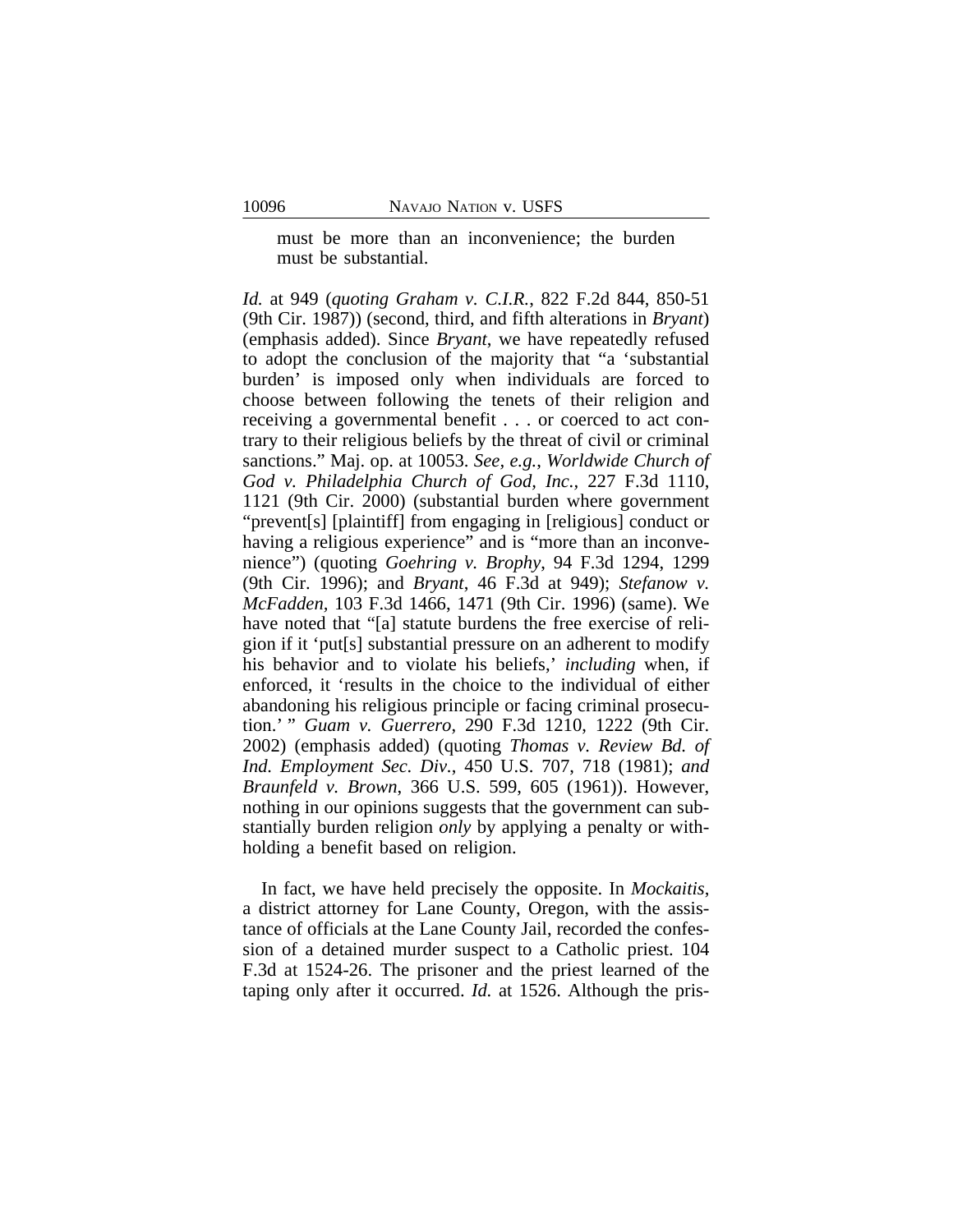oner did not seek suppression of the tape, the priest, together with the Archbishop of Portland, sought an injunction under RFRA barring future taping. *Id.* at 1526-1527. We concluded the initial taping violated RFRA and held that an injunction was warranted because,

A *substantial burden* is imposed on [the Archbishop's] free exercise of religion as the responsible head of the archdiocese of Portland by the intrusion into the Sacrament of Penance by officials of the state, an intrusion defended in this case by an assistant attorney-general of the state as not contrary to any law. Archbishop George has justifiable grounds for fearing that without a declaratory judgment and an injunction in this case the administration of the Sacrament of Penance for which he is responsible in his archdiocese will be made odious in jails by the intrusion of law enforcement officers.

*Id.* at 1531 (emphasis added). *Mockaitis* was not only correctly decided. It is also flatly inconsistent with the majority opinion.

The majority does not dispute that *Mockaitis* is inconsistent with its approach today, but instead argues that *Mockaitis* "cannot serve as precedent" for two reasons. Maj. op. at 10060-61 n.15. First, the Majority notes that *City of Boerne*, 521 U.S. at 532, overruled our application of RFRA to a state subdivision in *Mockaitis.* But the federalism holding of *City of Boerne*, 521 U.S. at 532, was entirely unrelated to our definition of "substantial burden." We do not normally discard our prior view of the law simply because it was expressed in a case that is overruled on unrelated grounds. To the contrary, this circuit has cited cases that have been "overruled on other grounds" in 1,508 opinions. *Mockaitis* continues to demonstrate that we have previously refused to adopt the majority's restrictive definition of "substantial burden."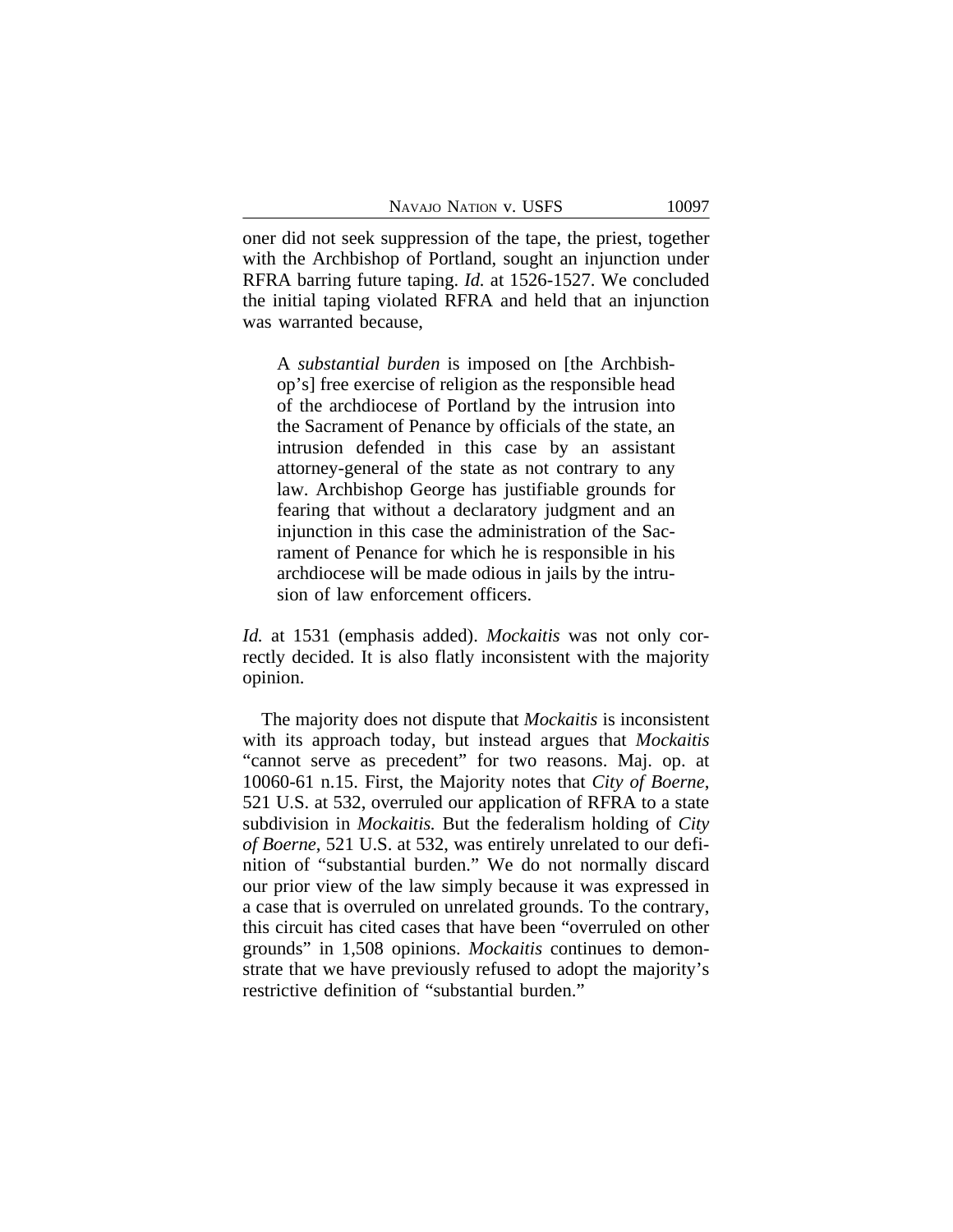#### 10098 NAVAJO NATION v. USFS

Second, the majority finds *Mockaitis* "unhelpful" because it "did not define substantial burden, let alone analyze the substantial burden standard under the *Sherbert*/*Yoder* framework restored in RFRA, [or] attempt to explain why such framework should not apply to define substantial burden." Maj. op. at 10061 n.15. As I have explained above, RFRA did not employ the term "substantial burden" as a term of art limiting the application of RFRA to burdens caused by the precise mechanisms at issue in *Sherbert* and *Yoder.* In rejecting this argument, the majority dismisses *Mockaitis* precisely because it proves my point. That is, because *Mockaitis* does not treat "substantial burden" as a term of art limited to burdens caused by the precise mechanisms at issue in *Sherbert* and *Yoder*, the majority must perforce reject it. The conflict between *Mocktaitis* and the majority's approach today reflects the novelty of today's opinion, not any shortcomings of *Mocakaitis*.

Notably absent from the majority's opinion is any explanation of why the result reached in *Mockaitis* is incorrect. Under the majority's approach, it is clear that governmental eavesdropping on a prisoner's confession to his priest would not impose a substantial burden on the prisoner or priest under RFRA. This cannot be the law.

## f. This Circuit's RLUIPA Precedents

Our cases interpreting the definition of "substantial burden" under RLUIPA have applied a similar definition to the definition employed in *Bryant*, 46 F.3d at 949. In applying RLUIPA, we have stated that "for a land use regulation to impose a 'substantial burden,' it must be 'oppressive' to a 'significantly great' extent. That is, a 'substantial burden' on 'religious exercise' must impose a significantly great restriction or onus upon such exercise." *Warsoldier v. Woodford*, 418 F.3d 989, 995 (9th Cir. 2005) (quoting *San Jose Christian College*, 360 F.3d at 1034). In other words, we have defined "substantial burden" according to the *effect* of a government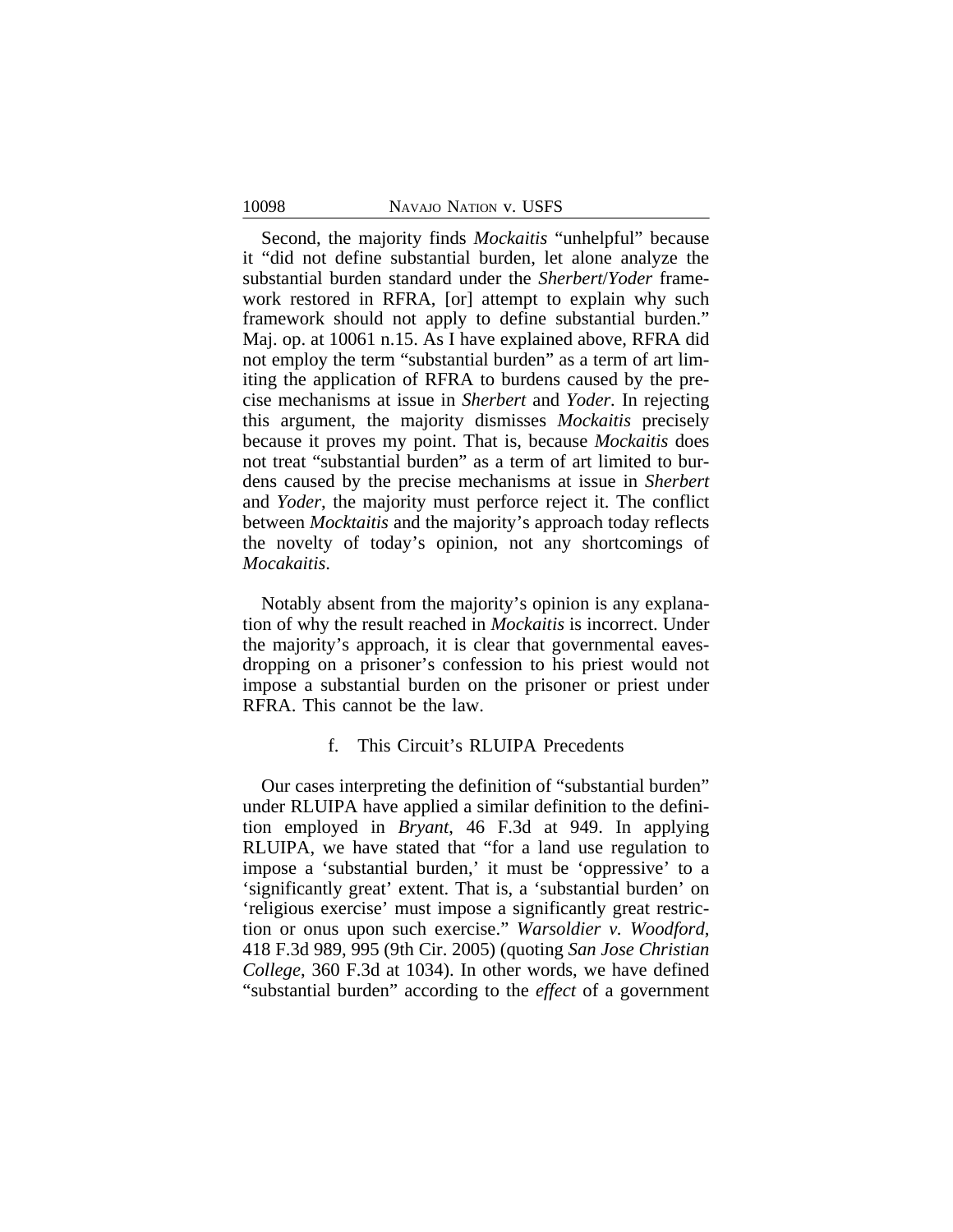action on religious exercise rather than particular mechanisms by which this effect is achieved.

Moreover, we recently held that a substantial burden could exist under RLUIPA in a case that involved no imposition of a penalty or deprivation of a benefit. In *Shakur*, 514 F.3d 878, a Muslim inmate brought a RLUIPA challenge alleging that the Arizona Department of Corrections substantially burdened his exercise of religion by refusing to provide him with a Halal or Kosher meat diet. *Id.* at 888-89. The imposition on Shakur was in fact relatively mild because the prison provided him with a vegetarian diet as an alternative to the ordinary meat diet. *Id.* at 888, 891. Nonetheless, we found that Shakur had asserted a cognizable substantial burden under RLUIPA when he alleged that the vegetarian diet he was forced to eat for lack of Halal meat gave him indigestion, thereby disrupting his religious practices. *Id.* at 888. Because the Arizona Department of Corrections had not imposed any penalty or withheld any benefit from Shakur based on his exercise of religion, *Shakur* is, like *Mockaitis,* flatly inconsistent with the majority opinion.

In attempting to distinguish *Shakur*, the majority again refuses to accept the implications of its own rule. The majority claims that *Shakur* is a "straightforward application of the *Sherbert* test" because "the policy conditioned a governmental benefit to which Shakur was otherwise entitled—a meal in prison—upon conduct that would violate Shakur's religious beliefs." Maj. op. at 10068 n.24. However, like *Mockaitis, Shakur* applied the ordinary meaning of the phrase "substantial burden," which is inconsistent with the majority's newly minted "*Sherbert* test." In *Sherbert*, a Seventh-day Adventist was denied unemployment benefits after she was fired for refusing to work on Saturdays because, according to the state, she had "fail[ed], without good cause, to accept suitable work when offered." 374 U.S. at 399-400 (internal quotation marks omitted). In other words, the plaintiff in *Sherbert* was denied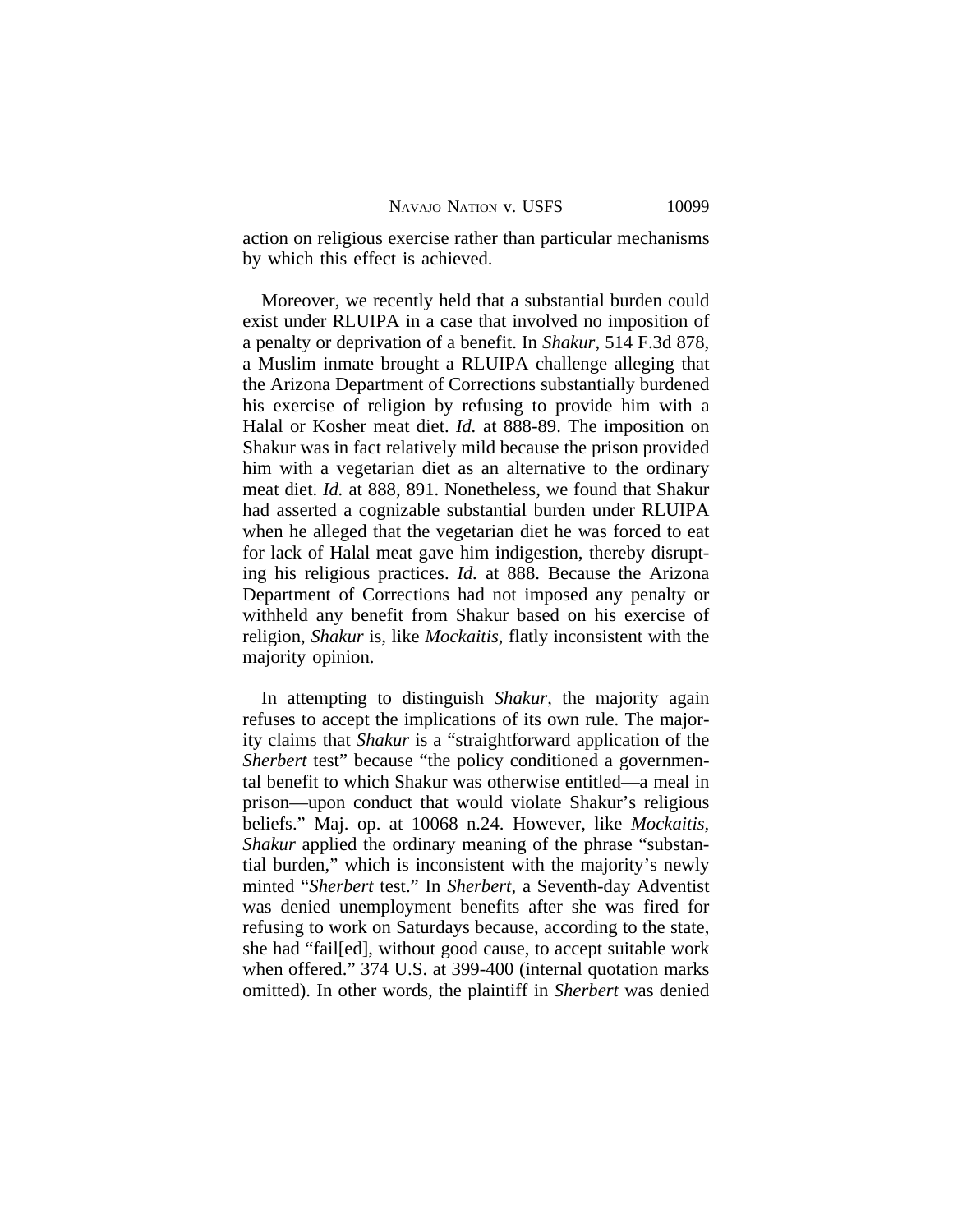a government benefit, to which she was otherwise entitled, because of her religious observance.

Contrary to the majority's assertions, the inmate in *Shakur* was not denied any government benefit to which he was otherwise entitled because of his religious observance. Shakur had a legal interest in *some* meal in prison, but he was never denied this interest as a consequence of his religious observance. Eating the vegetarian meals provided by the prison was permitted by Shakur's religion. Shakur had no legal interest in Halal meat meals, except to the extent the government's failure to provide them interfered with his subjective religious experience. Nonetheless, we held that the failure of the prison to provide Halal meat meals could constitute a substantial burden on Shakur's religious exercise because the vegetarian meals allegedly "exacerbate[d] [Shakur's] hiatal hernia and cause[d] excessive gas that interfere[d] with the ritual purity required for [Shakur's] Islamic worship." *Id.* at 889. That is, although the government had in no way penalized Shakur's exercise of his religion by denying a benefit to which he was otherwise entitled, we held that RFRA may impose an affirmative duty on prison officials to provide Halal meat meals where the failure to do so harms the inmate's sense of "ritual" purity." *Id.* 

The provision of special meals is a government action that benefits an inmate. But this is true of virtually any religious accommodation. Thus, *Shakur* can only be explained as consistent with the majority's rule if the mere accommodation of religion is a governmental benefit. But such a broad rule cannot support the majority's conclusion in this case. Under such a definition, the Forest Service offers the Indians in this case a "government benefit" in the form of access to their sacred land and ritual materials. The Forest Service's failure to offer spiritually pure sites and materials is the equivalent of prison officials failing to offer religiously pure meals. In short, in denying the Indians' claims, the majority contends that the phrase "substantial burden" applies only where the govern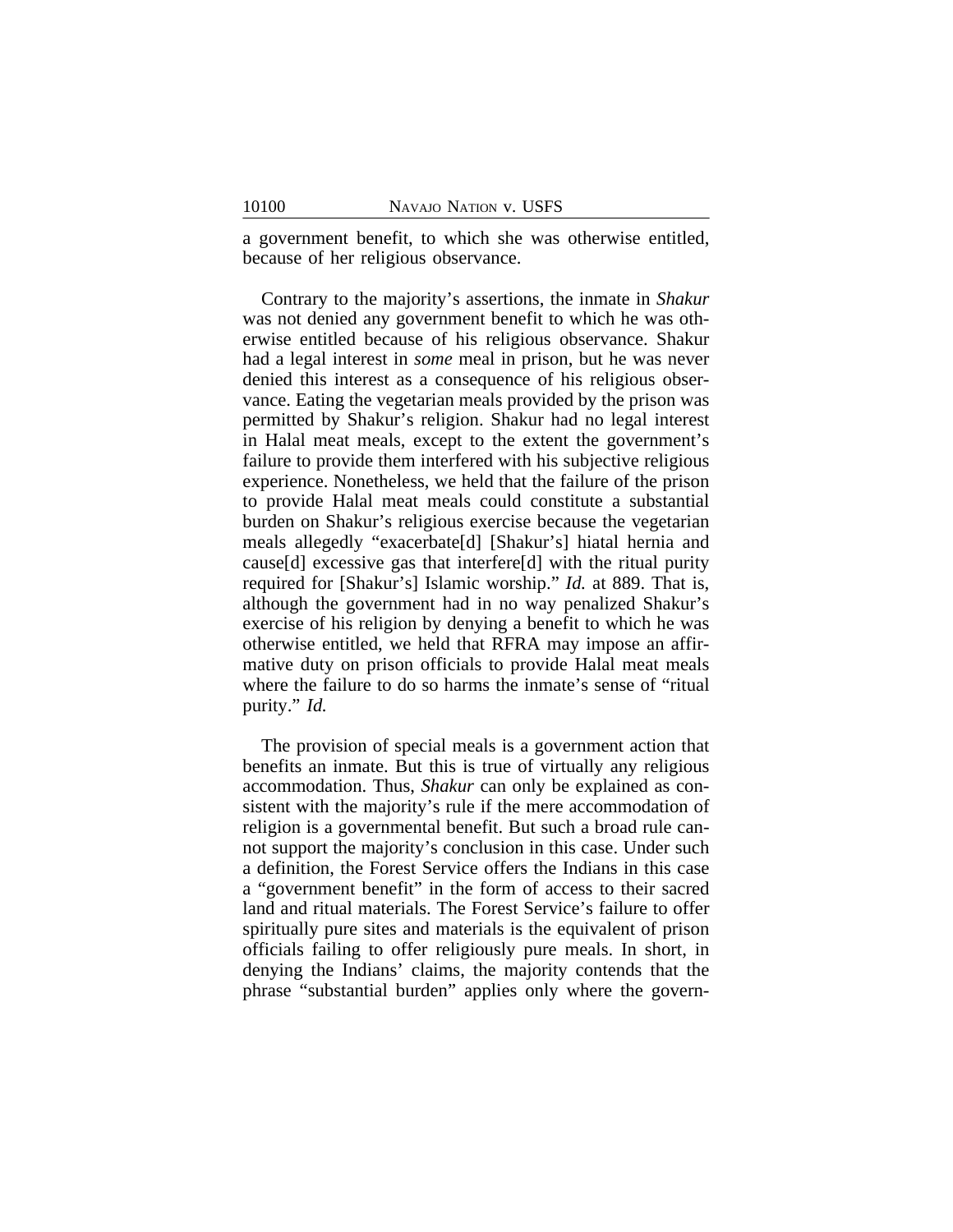NAVAJO NATION V. USFS 10101

ment imposes sanctions or "condition[s] a governmental benefit upon conduct that would violate the Plaintiffs' religious beliefs." The majority then abandons this definition in its attempts to distinguish *Shakur*, which did not involve the conditioning of government benefits on conduct that would violate religious beliefs. The need for such semantic contortions only highlights the degree to which the majority's rule is inconsistent with our prior case law and fails to capture the meaning of the term "substantial burden."

## 2. The Applicability of RLUIPA

The majority's second misstatement is that RLUIPA does not apply to suits brought under RFRA. It writes:

For two reasons, RLUIPA is inapplicable to this case. First, RLUIPA, by its terms, prohibits only state and local governments from applying regulations that govern land use or institutionalized persons to impose a "substantial burden" on the exercise of religion. . . . Subject to two exceptions not relevant here, RLUIPA does not apply to a federal government action, which is not at issue in this case. . . . Second, even for state and local governments, RLUIPA applies only to government land-use regulations of private land, not to the government's management of its own land.

Maj. op. at 10066. From this, the majority concludes that RLUIPA cases finding a "substantial burden" on the exercise of religion are irrelevant to RFRA cases.

It is true that much of RLUIPA applies specifically to state and local zoning decisions and to actions by prison officials. But it is demonstrably *not* true that RLUIPA is "inapplicable to this case," and that cases decided under RLUIPA may be disregarded in RFRA cases. Not only did RLUIPA amend the definition of "exercise of religion" contained in RFRA,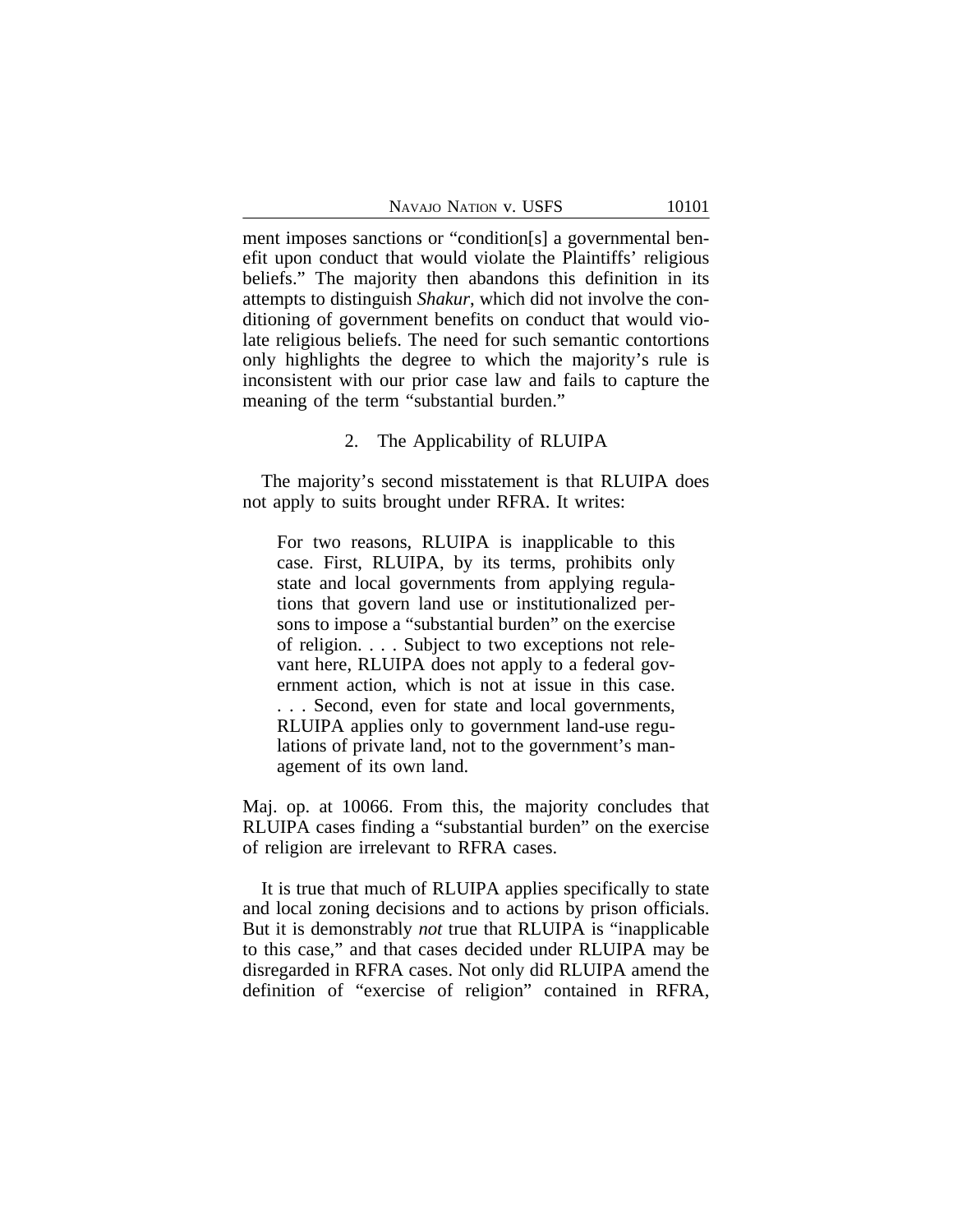RLUIPA also applies the same "substantial burden" test that is applied in RFRA cases.

Prior to the passage of RLUIPA in 2000, RFRA provided that "the term 'exercise of religion' means the exercise of religion under the First Amendment to the Constitution." Pub. L. No. 103-141, § 5, 107 Stat. at 1489 (codified at 42 U.S.C. § 2000bb-2(4) (1994) (repealed)). RLUIPA changed the definition of "exercise of religion" in RFRA. RLUIPA §§ 7-8, 114 Stat. at 806-07. As a result of RLUIPA, 42 U.S.C. § 2000bb-2 now provides, "*As used in this chapter* — . . . (4) the term 'exercise of religion' means religious exercise, *as defined in section 2000cc-5 of this title.*" (emphasis added). The "chapter" to which 2000bb-2 refers is Chapter 21B of Title 42. Chapter 21B is the codification of the Religious Freedom Restoration Act. Section 2000cc-5, to which § 2000bb-2 refers, provides, "The term 'religious exercise' includes any exercise of religion, whether or not compelled by, or central to, a system of religious belief."

RFRA and RLUIPA not only share the same definition of "exercise of religion," they also share the same analytic framework and terminology. Under both statutes, the imposition of a "substantial burden" on a person's "exercise of religion" may be justified only by a compelling governmental interest and a showing that such interest is furthered by the least restrictive means. *See* 42 U.S.C. § 2000bb-1(b) (RFRA); 42 U.S.C. § 2000cc-1(a)(1-2) (RLUIPA). The Supreme Court has explicitly stated that "the Religious Land Use and Institutionalized Persons Act of 2000 . . . allows federal and state prisoners to seek religious accommodation *pursuant to the same standard* as set forth in RFRA[.]" *O Centro*, 546 U.S. at 436 (emphasis added). Because RFRA and RLUIPA cases share the same analytic framework and terminology and are, in the words of the Court in *O Centro*, governed by the "same standard," RLUIPA cases are necessarily applicable to RFRA cases.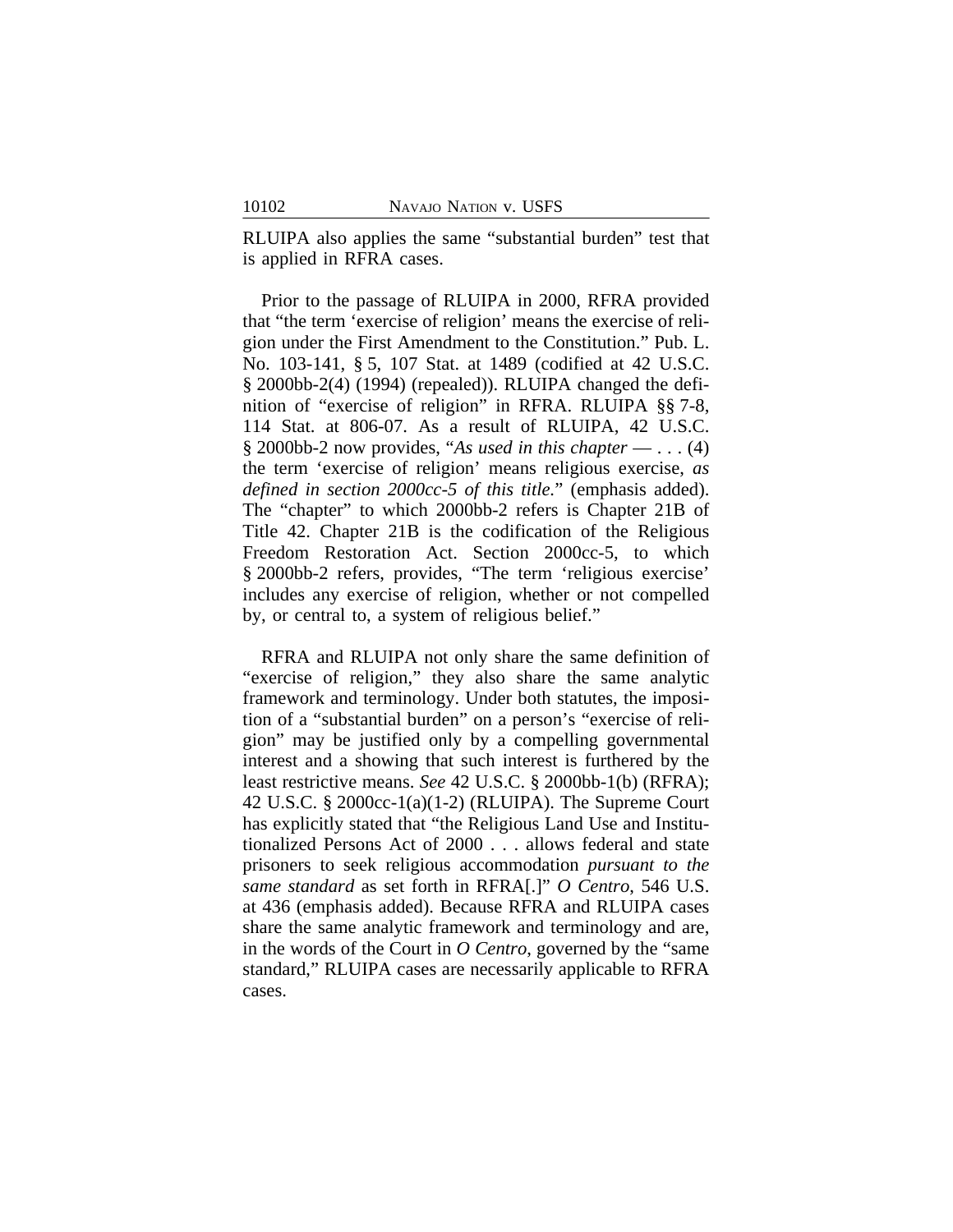# 3. Applicability of RFRA to Federal Land

Finally, the majority misstates the law when it treats as an open question whether RFRA applies to federal land. The majority writes:

The Defendants do not contend that RFRA is inapplicable to the government's use and management of its own land, which is at issue in this case. Because this issue was not raised or briefed by the parties, we have no occasion to consider it. Therefore, we assume, without deciding, that RFRA applies to the government's use and management of its land[.]

Maj. op. at 10048 n.9.

It is hardly an open question whether RFRA applies to federal land. For good reason, none of the defendants argued that RFRA is inapplicable to actions on federal land. There is nothing in the text of RFRA that says, or even suggests, that such a carve-out from RFRA exists. No case has ever so held, or even suggested, that RFRA is inapplicable to federal land.

The majority opinion uses silence of the briefs in this case as an excuse to treat the applicability of RFRA to federal land as an open question. However, the majority ignores the following exchange with the government's attorney during oral argument before the en banc panel. In that exchange, the government explicitly stated that RFRA applies to federal land:

Question [by a member of the en banc panel]: Is it your position that the substantial burden test is simply never triggered when the government is using its own land? That it's simply outside the coverage of RFRA if the government is using its own land?

Answer [by the government's attorney]: No, your honor, that is not our position. . . .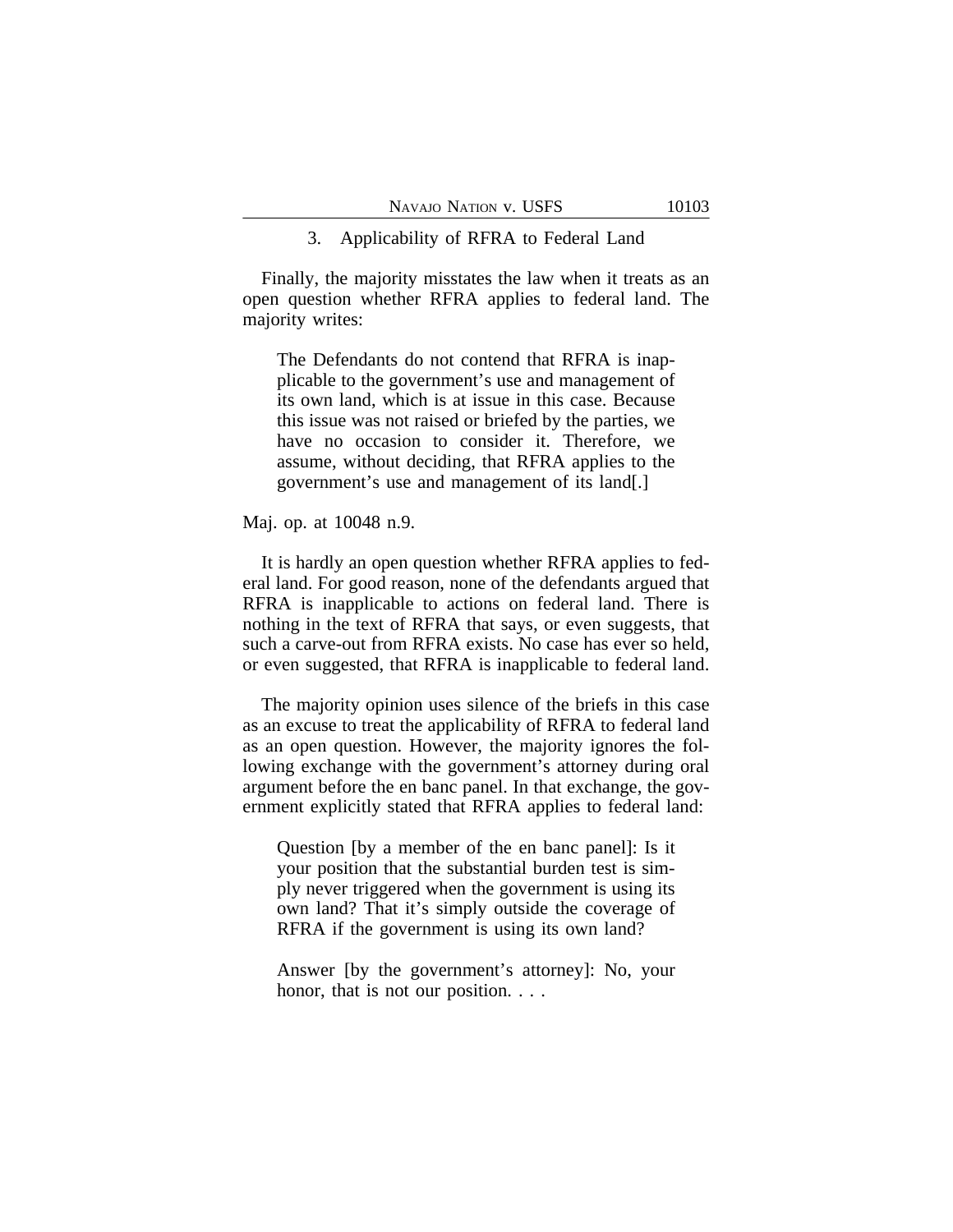Question: So, the use of government land has the potential under RFRA to impose a substantial burden?

Answer: It is possible that certain activities on certain government land can still substantially burden religious activities.

Question: And would then violate RFRA if there were no compelling state interest?

Answer: Correct. Yes.

[En banc argument at 35:06.]

D. Misunderstanding of Religious Belief and Practice

In addition to misstating the law under RFRA, the majority misunderstands the nature of religious belief and practice. The majority concludes that spraying up to 1.5 million gallons of treated sewage effluent per day on Humphrey's Peak, the most sacred of the San Francisco Peaks, does not impose a "substantial burden" on the Indians' "exercise of religion." In so concluding, the majority emphasizes the lack of physical harm. According to the majority, "[T]here are no plants, springs, natural resources, shrines with religious significance, nor any religious ceremonies that would be physically affected" by using treated sewage effluent to make artificial snow. In the majority's view, the "sole effect" of using treated sewage effluent on Humphrey's Peak is on the Indians' "subjective spiritual experience." Maj. op. at 10041.

The majority's emphasis on physical harm ignores the nature of religious belief and exercise, as well as the nature of the inquiry mandated by RFRA. The majority characterizes the Indians' religious belief and exercise as merely a "subjective spiritual experience." Though I would not choose precisely those words, they come close to describing what the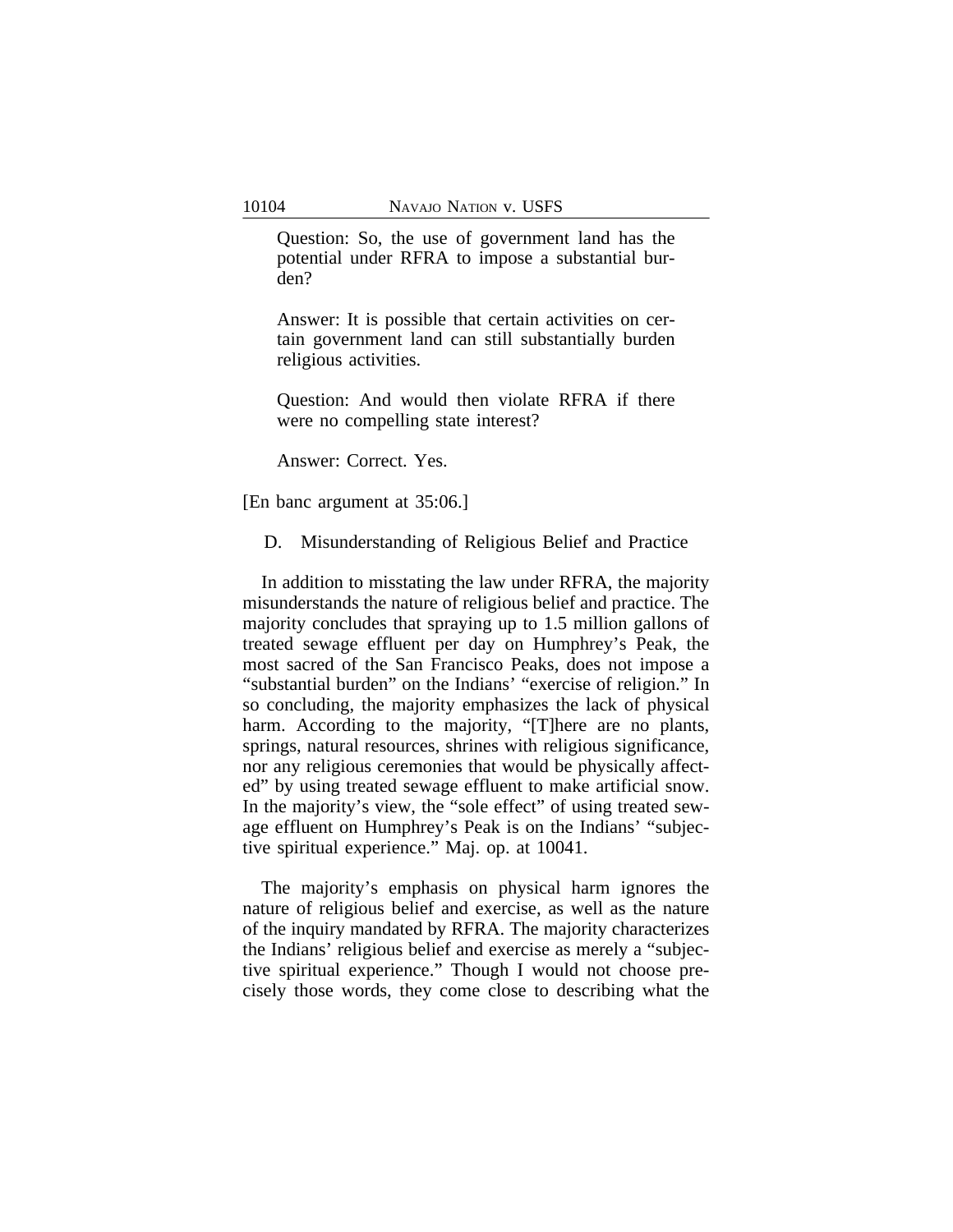majority thinks it is *not* describing — a genuine religious belief and exercise. Contrary to what the majority writes, and appears to think, religious exercise invariably, and centrally, involves a "subjective spiritual experience."

Religious belief concerns the human spirit and religious faith, not physical harm and scientific fact. Religious exercise sometimes involves physical things, but the physical or scientific character of these things is secondary to their spiritual and religious meaning. The centerpiece of religious belief and exercise is the "subjective" and the "spiritual." As William James wrote, religion may be defined as "the feelings, acts, and experiences of individual men [and women] in their solitude, so far as they apprehend themselves to stand in relation to whatever they may consider the divine." WILLIAM JAMES, THE VARIETIES OF RELIGIOUS EXPERIENCE: A STUDY IN HUMAN NATURE 31-32 (1929).

The majority's misunderstanding of the nature of religious belief and exercise as merely "subjective" is an excuse for refusing to accept the Indians' religion as worthy of protection under RFRA. According to undisputed evidence in the record, and the finding of the district court, the Indians in this case are sincere in their religious beliefs. The record makes clear that their religious beliefs and practice do not merely require the continued existence of certain plants and shrines. They require that these plants and shrines be spiritually pure, undesecrated by treated sewage effluent.

Perhaps the strength of the Indians' argument in this case could be seen more easily by the majority if another religion were at issue. For example, I do not think that the majority would accept that the burden on a Christian's exercise of religion would be insubstantial if the government permitted only treated sewage effluent for use as baptismal water, based on an argument that no physical harm would result and any adverse effect would merely be on the Christian's "subjective spiritual experience." Nor do I think the majority would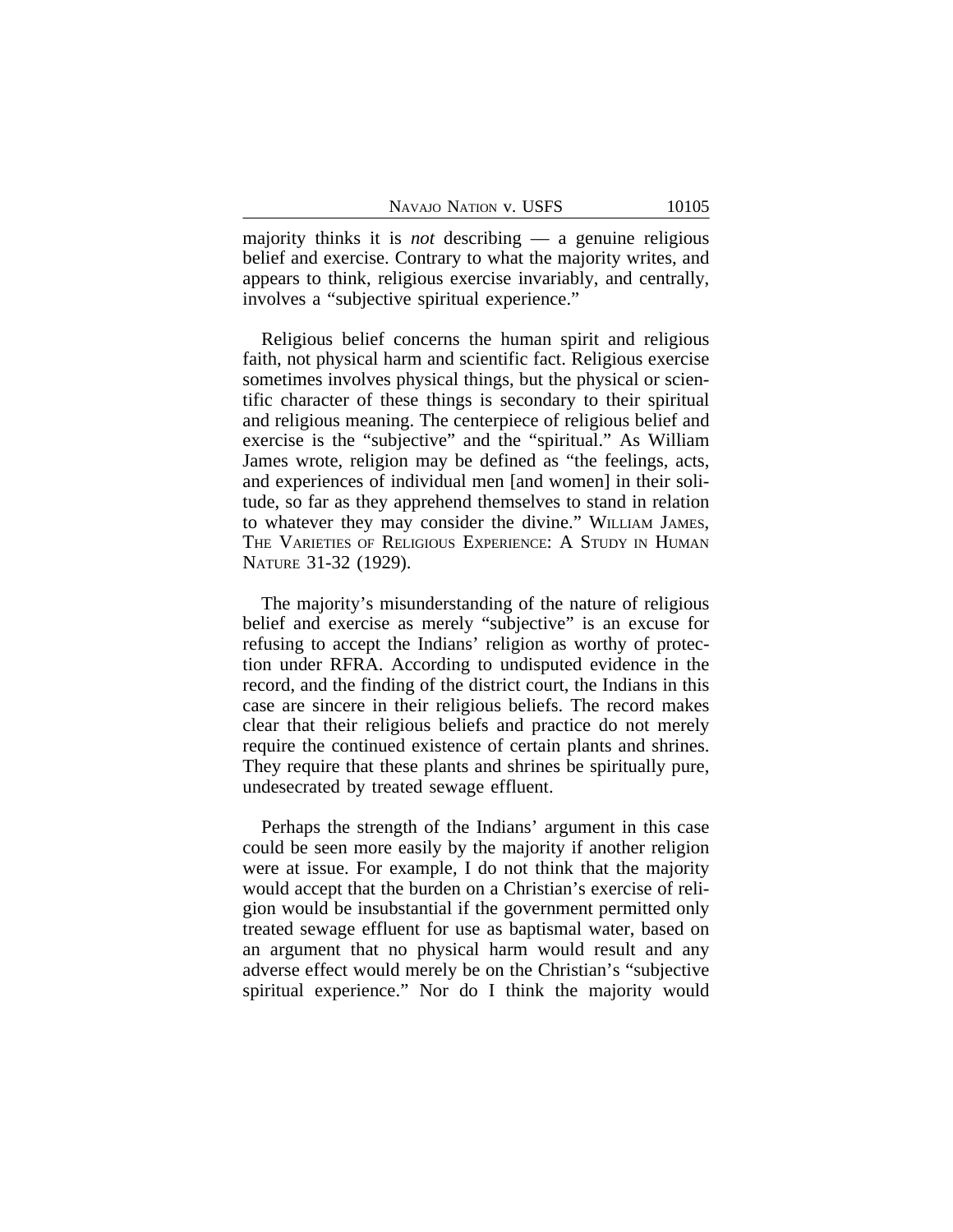accept such an argument for an orthodox Jew if the government permitted only non-Kosher food.

## E. Proper Application of RFRA

Applying our precedents, which properly reject the majority's restrictive approach, I would hold that the Indians have shown a substantial burden on the exercise of their religion under RFRA. I also believe that the Forest Service has failed to show that approval of the Snowbowl expansion was the least restrictive means to further a compelling governmental interest.

1. "Substantial Burden" on the "Exercise of Religion"

RFRA defines "exercise of religion" as "any exercise of religion, whether or not compelled by, or central to, a system of religious belief." 42 U.S.C. § § 2000bb-2(4), 2000cc-5(7)(A). Under our prior case law, a "substantial burden" on the "exercise of religion" exists where government action prevents an individual "from engaging in [religious] conduct or having a religious experience" and the interference is "more than an inconvenience." *Bryant,* 46 F.3d at 949.

# a. The Indians' "Sacred" Land and their "Exercise of Religion"

The Appellees do not dispute the sincerity of the Indians' testimony concerning their religious beliefs and practices, and the district court wrote that it was not "challenging the honest religious beliefs of any witness." The majority concedes that the Indians are sincere. It writes, "The district court found the Plaintiffs' beliefs to be sincere; there is no basis to challenge that finding." Maj. op. at 10041.

The majority seeks to undermine the importance of the district court's finding, and its own concession, by contending that the Indians consider virtually everything sacred. It writes: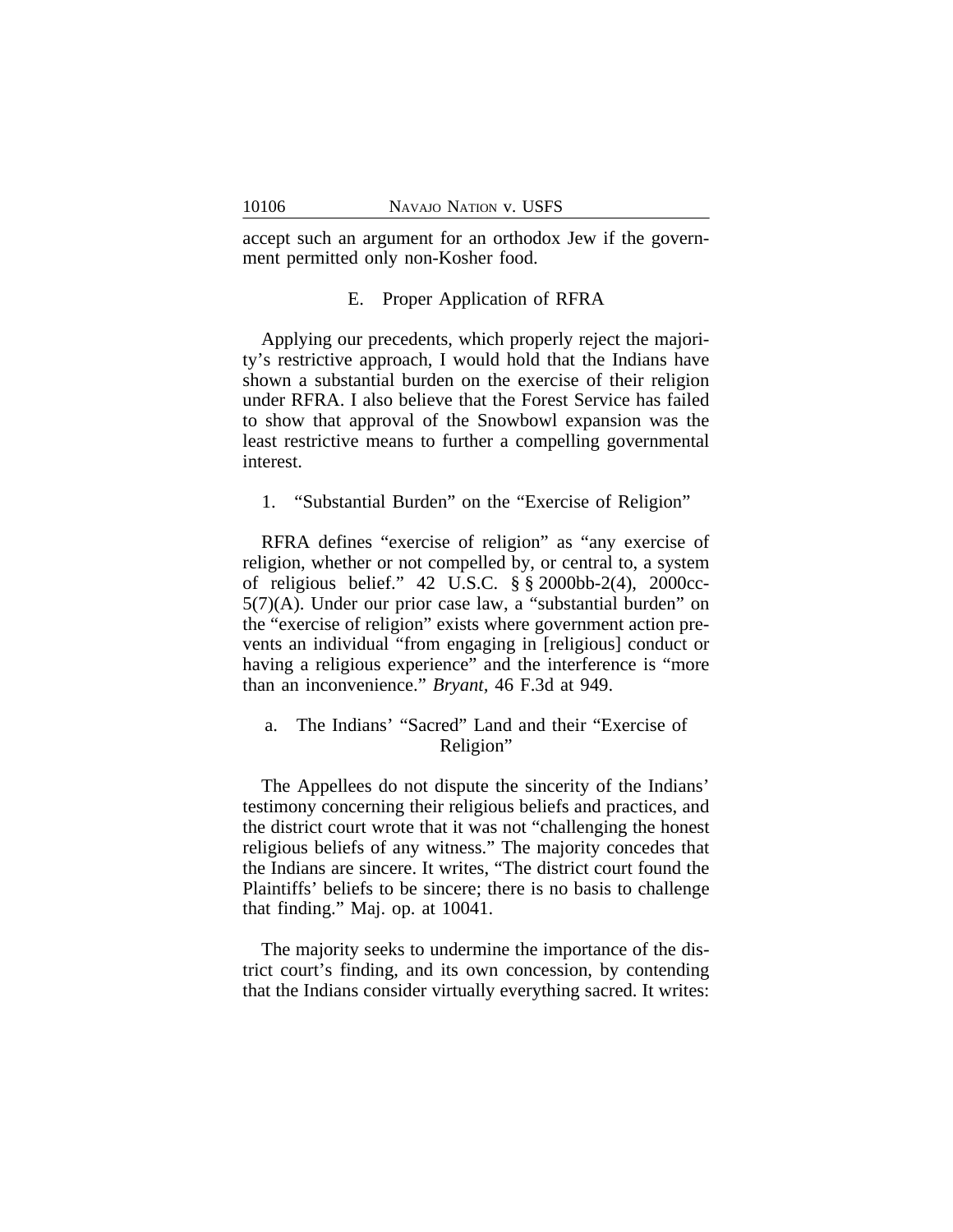In the Coconino National Forest alone, there are approximately a dozen mountains recognized as sacred by American Indian tribes. The district court found the tribes hold other landscapes to be sacred as well, such as canyons and canyon systems, rivers and river drainages, lakes, discrete mesas and buttes, rock formations, shrines, gathering areas, pilgrimage routes, and prehistoric sites. Within the Southwestern Region forest lands alone, there are between 40,000 and 50,000 prehistoric sites. The district court also found the Navajo and the Hualapai Plaintiffs consider the entire Colorado River to be sacred. New sacred areas are continuously being recognized by the Plaintiffs.

Maj. op. at 10046 n.7 (citations omitted).

The majority implies that if we hold, based on the sincerity of the Indians's religious belief, that there has been a substantial burden in this case, there is no stopping place. That is, since virtually everything is sacred, virtually any governmental action affecting the Indians' "sacred" land will be a substantial burden under RFRA.

The majority's implication rests upon an inadequate review of the record. The district court conducted a two-week trial devoted solely to the Indians' RFRA claim. The trial record demonstrates that the word "sacred" is a broad and undifferentiated term. That term does not capture the various degrees in which the Indians hold land to be sacred. For example, Vincent Randall, an Apache legislator, historian, and cultural teacher, responded to a question regarding mountains that were "sacred sites" as follows:

That's your term "sacred." That's not my term. I talked about holy mountains this morning. I talked about God's mountains. . . . Sacred to you is not the other terms. There are other places of honor and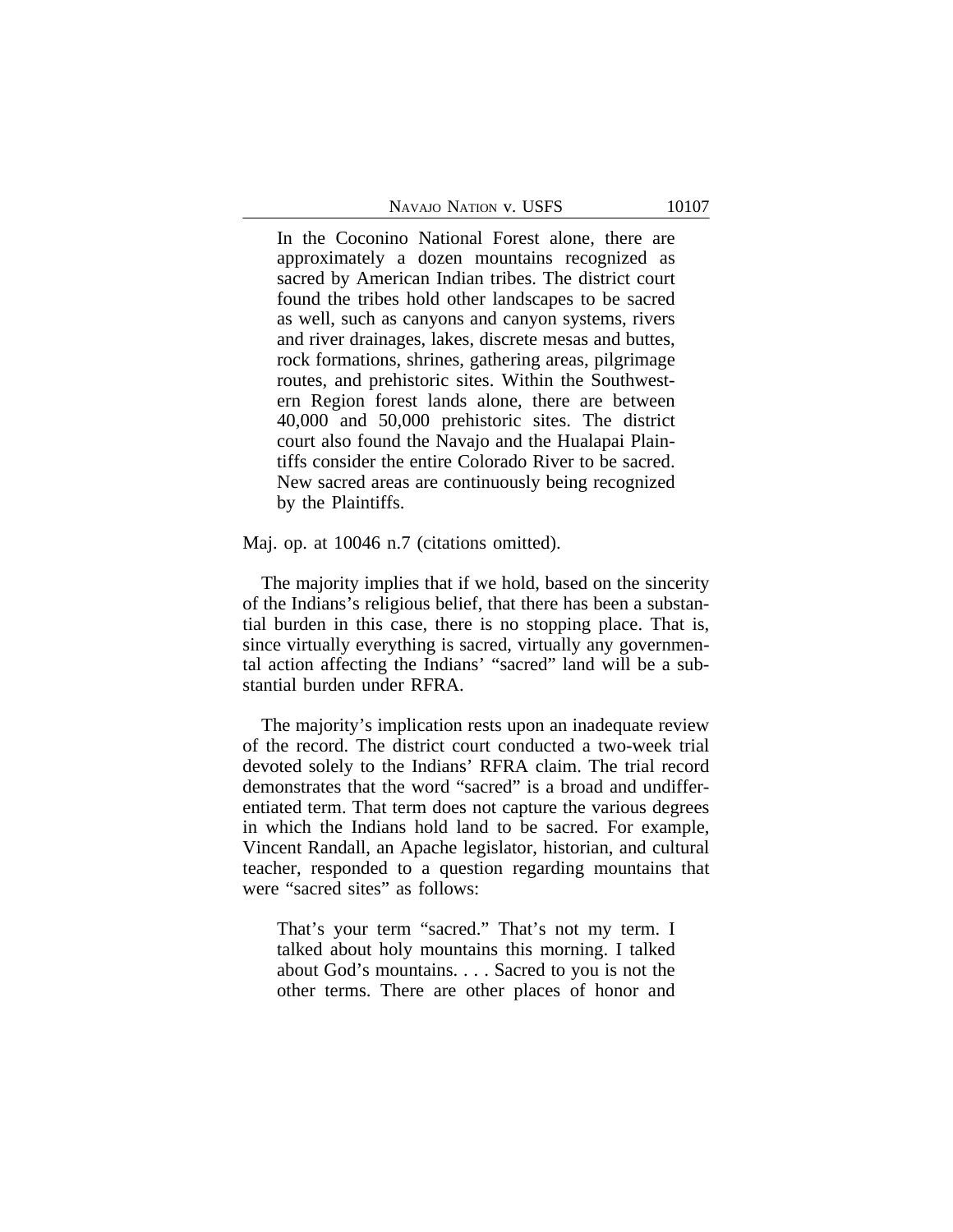respect. You're looking at everything as being sacred. There is not — there is honor and respect, just as much as the Twin Towers is a place of honor and respect. Gettysburg. Yes, there are places like that in Apache land, *but there are four holy mountains. Holy mountains*.

Trial tr. 722-23 (emphasis added).

Dianna Uqualla, subchief of the Havasupai, again explained that there are different degrees of "sacred":

The whole reservation is sacred to us, *but the mountains are more sacred*. They are like our — if you go to a church there would be like our tabernacle, that would be our altars. That's the — that's the difference like being in Fort Defiance or Window Rock versus going to each of the sacred mountains. The San Francisco Peaks would be like our tabernacle, our altar to the west.

SER 1253 (emphasis added).

Many White Mountain Apache, Navajo, and Havasupai members refer to all land that is owned, or was ever owned, by their tribe as sacred. For example, Ramon Riley, Cultural Resource Director for the White Mountain Apache, testified that the entire Apache reservation is "sacred." Trial tr. at 625, 647-51. Uqualla testified to the same effect with respect to Havasuapai land. SER 1253.

But while there are many mountains within White Mountain Apache, Navajo, and Havasupai historic territory, only a few of these mountains are "holy" or particularly "sacred." For the White Mountain Apache, there are four holy mountains. They are the San Francisco Peaks, Mt. Graham, Mt. Baldy, and Red Mountain/Four Peaks. Trial tr. at 639-43. For the Navajo, there are also four holy mountains. They are the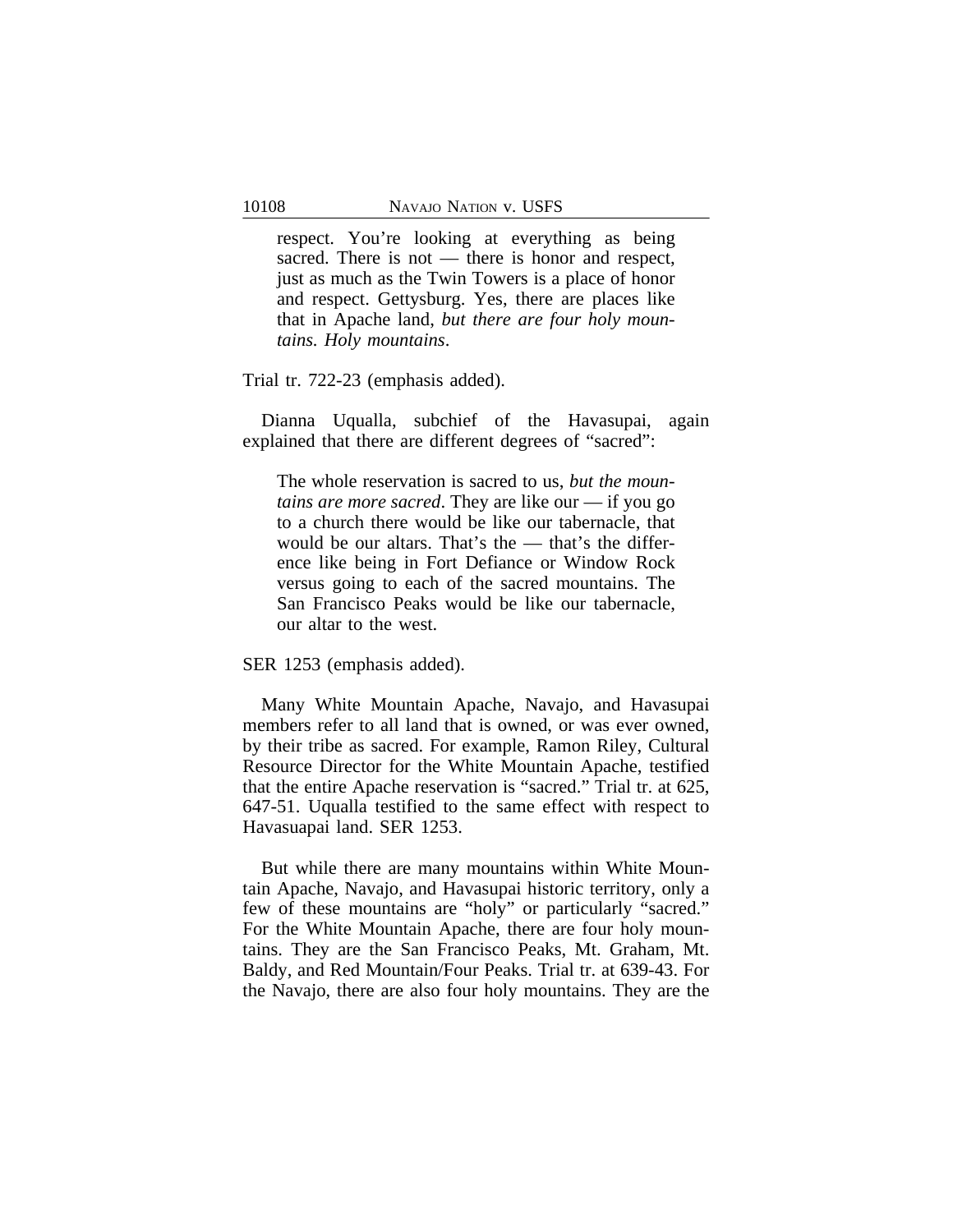San Francisco Peaks, the Blanca Peak, Mt. Taylor, and the Hesperous Mountains. Trial tr. at 739.

The Indians allow different uses on sacred land depending the degree of sacredness. For example, Mount Baldy is one of the White Mountain Apache's holy mountains. Though they consider all of their reservation land "sacred" in the sense in which that term is used by the majority, Mount Baldy is not merely sacred. It is holy. The record is clear that the Apache do not permit camping, fishing, or hunting on the portion of Mount Baldy under their control, even though they permit such activities elsewhere on their reservation.

### b. Substantial Burden on the Indians' Exercise of Religion

The record in this case makes clear that the San Francisco Peaks are particularly sacred to the surrounding Indian tribes. Humphrey's Peak is the most sacred, or holy, of the Peaks. I accept as sincere the Indians' testimony about their religious beliefs and practices, and I accept as sincere their testimony that the Peaks, and in particular Humphrey's Peak, are not merely sacred but holy mountains.

In the discussion that follows, I focus on the evidence presented by the Hopi and Navajo, and to a lesser extent on the Hualapai and Havasupai. I first describe the Indians' religious practices, and then discuss the effect the Snowbowl expansion would have on these practices.

### i. The Indians' Religious Practices

# (1) The Hopi

Hopi religious beliefs and practices center on the San Francisco Peaks. As stated by the district court, "The Peaks are where the Hopi direct their prayers and thoughts, a point in the physical world that defines the Hopi universe and serves as the home of the Kachinas, who bring water, snow and life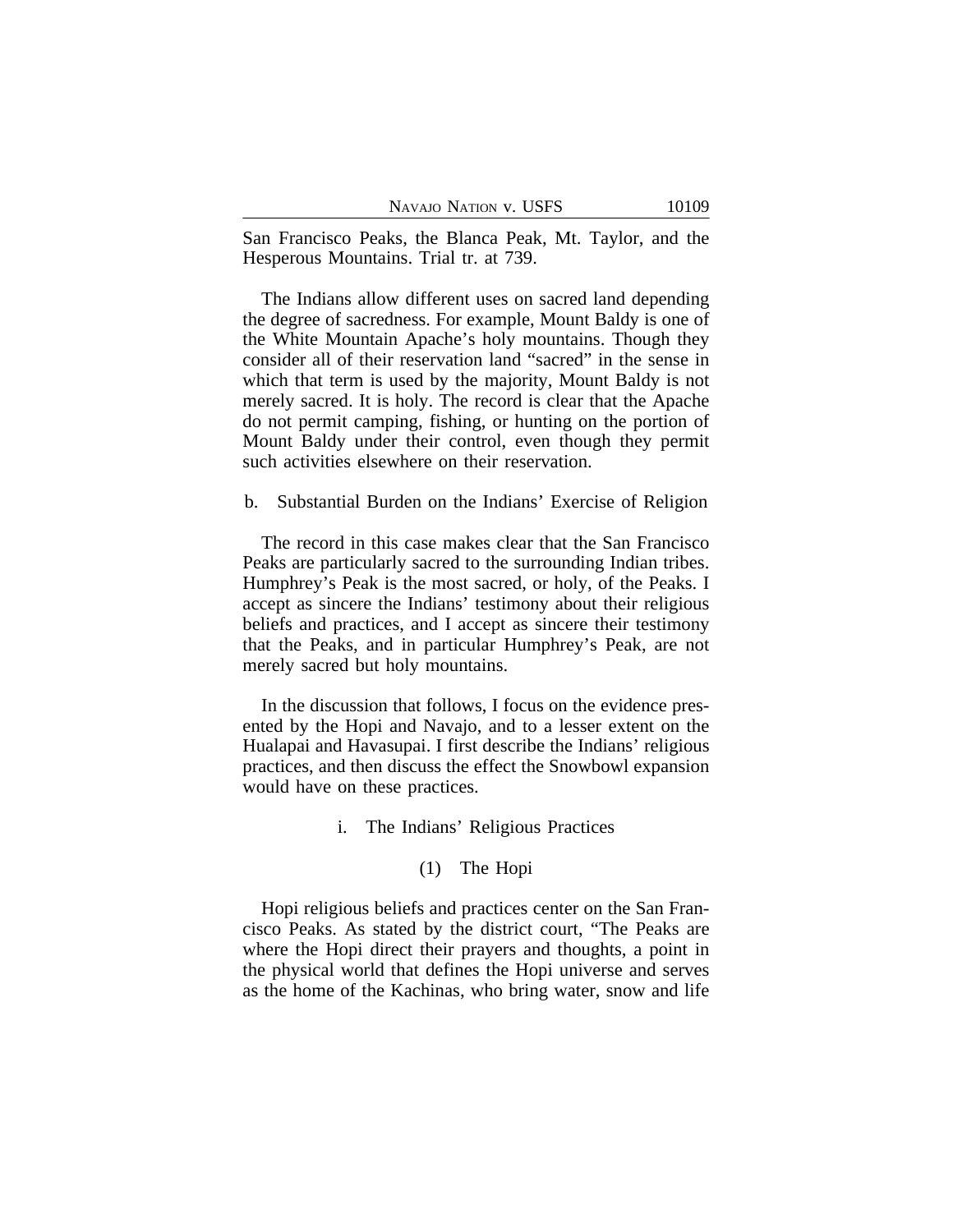to the Hopi people." 408 F. Supp. 2d at 894. The Hopi have been making pilgrimages to the Peaks since at least 1540, when they first encountered Europeans, and probably long before that.

The Hopi believe that when they emerged into this world, the clans journeyed to the Peaks (or *Nuvatukyaovi*, the "high place of snow") to receive instructions from a spiritual presence, *Ma'saw*. At the Peaks, they entered a spiritual covenant with *Ma'saw* to take care of the land, and then migrated down to the Hopi villages. The Hopi re-enact their emergence from the Peaks annually, and Hopi practitioners look to the Peaks in their daily songs and prayers as a place of tranquility, sanctity, and purity.

The Peaks are also the primary home of the powerful spiritual beings called *Katsinam* (Hopi plural of *Katsina*, or Kachina in English). Hundreds of specific *Katsinam* personify the spirits of plants, animals, people, tribes, and forces of nature. The *Katsinam* are the spirits of Hopi ancestors, and the Hopi believe that when they die, their spirits will join the *Katsinam* on the Peaks. As spiritual teachers of "the Hopi way," the *Katsinam* teach children and remind adults of the moral principles by which they must live. These principles are embodied in traditional songs given by the *Katsinam* to the Hopi and sung by the Hopi in their everyday lives. One Hopi practitioner compared these songs to sermons, which children understand simplistically but which adults come to understand more profoundly. Many of these songs focus on the Peaks.

*Katsinam* serve as intermediaries between the Hopi and the higher powers, carrying prayers from the Hopi villages to the Peaks on an annual cycle. From July through January, the *Katsinam* live on the Peaks. In sixteen days of ceremonies and prayers at the winter solstice, the Hopi pray and prepare for the *Katsinam*'s visits to the villages. In February or March, the *Katsinam* begin to arrive, and the Hopi celebrate with nightly dances at which the *Katsinam* appear in costume and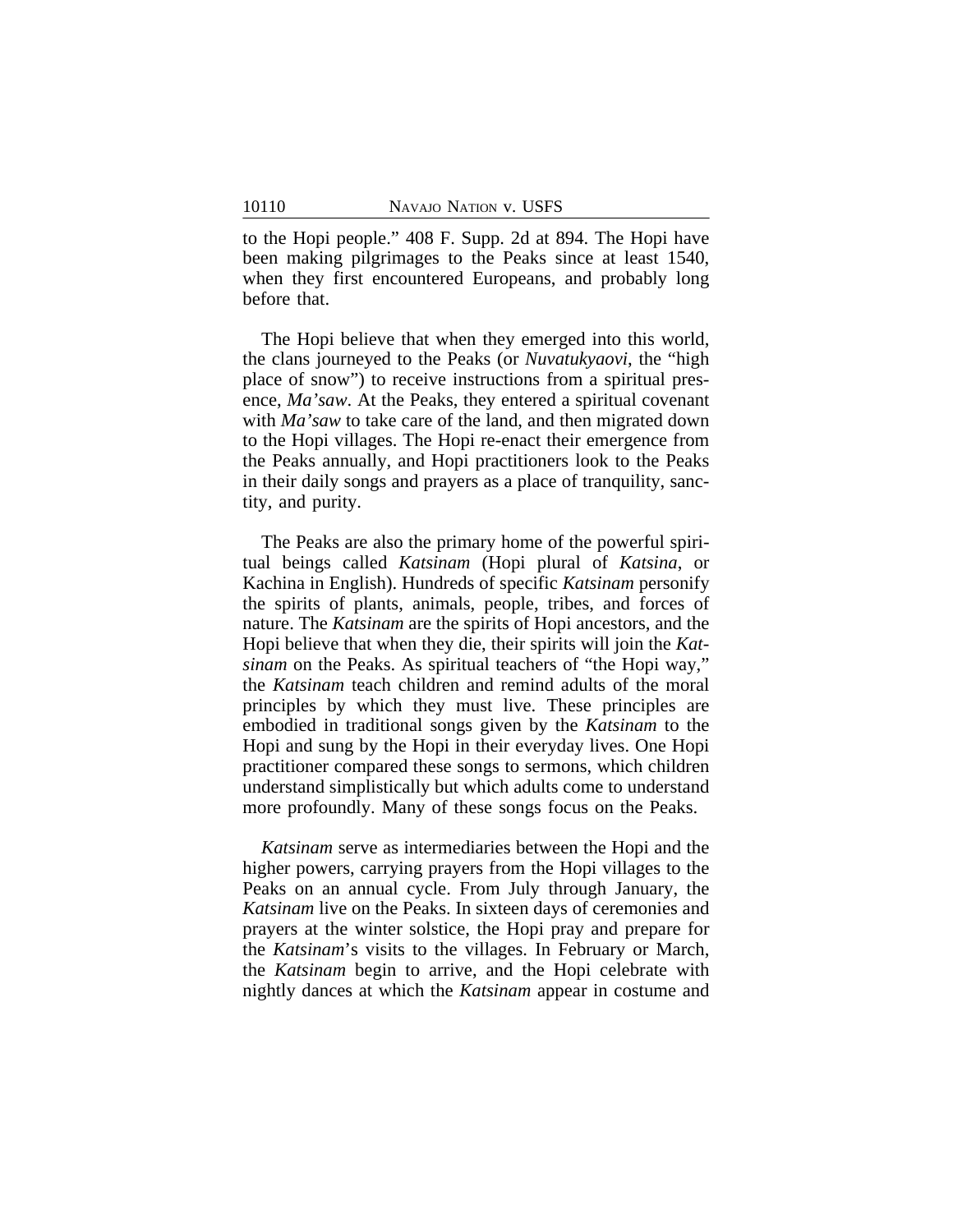perform. The *Katsinam* stay while the Hopi plant their corn and it germinates. Then, in July, the Hopi mark the *Katsinam*'s departure for the Peaks.

The Hopi believe that pleasing the *Katsinam* on the Peaks is crucial to their livelihood. Appearing in the form of clouds, the *Katsinam* are responsible for bringing rain to the Hopi villages from the Peaks. The *Katsinam* must be treated with respect, lest they refuse to bring the rains from the Peaks to nourish the corn crop. In preparation for the *Katsinam*'s arrival, prayer sticks and feathers are delivered to every member of the village, which they then deposit in traditional locations, praying for the spiritual purity necessary to receive the *Katsinam*. The *Katsinam* will not arrive until the peoples' hearts are in the right place, a state they attempt to reach through prayers directed at the spirits on the Peaks.

The Hopi have at least fourteen shrines on the Peaks. Every year, religious leaders select members of each of the approximately forty congregations, or *kiva*, among the twelve Hopi villages to make a pilgrimage to the Peaks. They gather from the Peaks both water for their ceremonies and boughs of Douglas fir worn by the *Katsinam* in their visits to the villages.

#### (2) The Navajo

The Peaks are also of fundamental importance to the religious beliefs and practices of the Navajo. The district court found, "[T]he Peaks are considered . . . to be the 'Mother of the Navajo People,' their essence and their home. The whole of the Peaks is the holiest of shrines in the Navajo way of life." 408 F. Supp. 2d at 889. Considering the mountain "like family," the Navajo greet the Peaks daily with prayer songs, of which there are more than one hundred relating to the four mountains sacred to the Navajo. Witnesses described the Peaks as "our leader" and "very much an integral part of our life, our daily lives."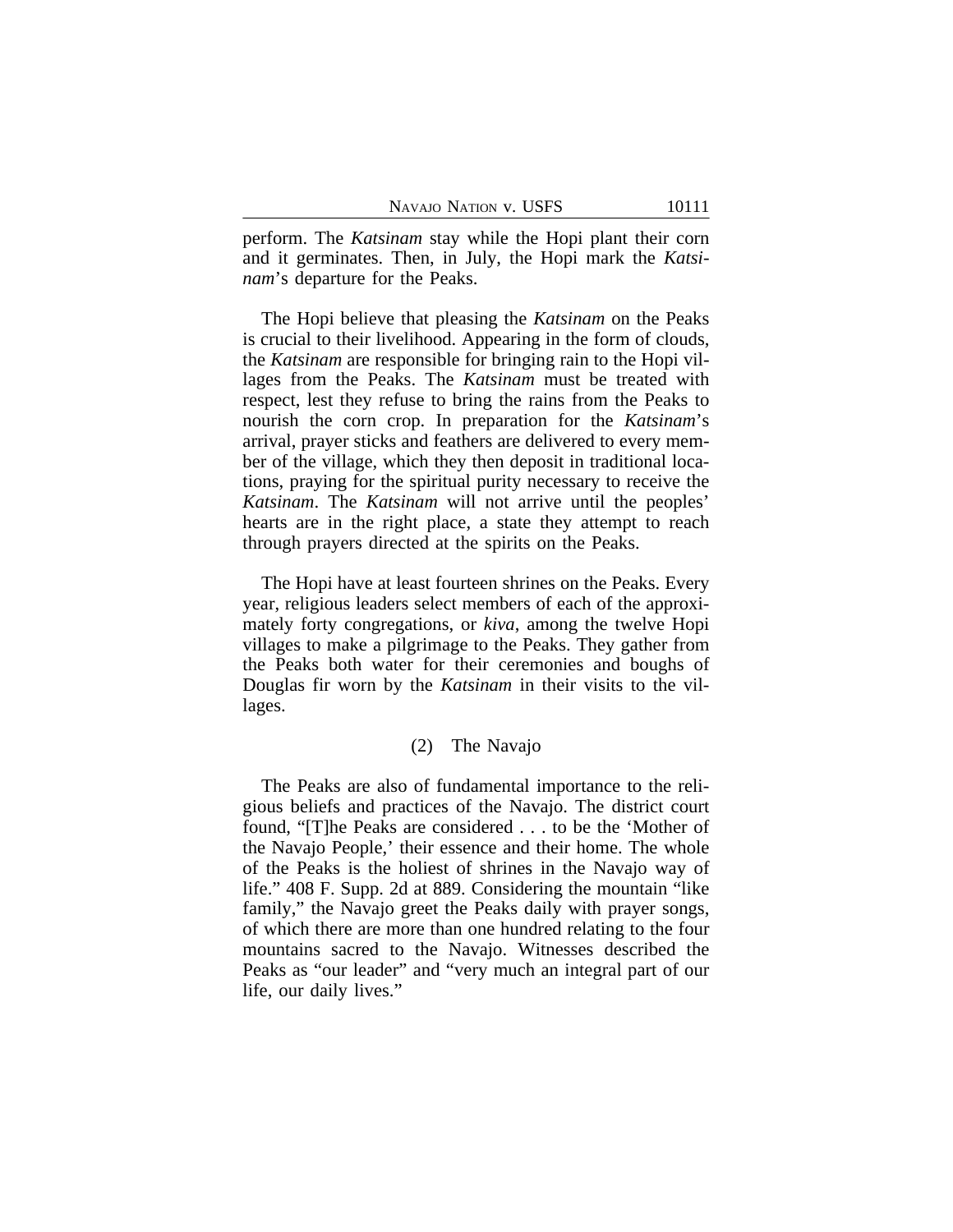#### 10112 NAVAJO NATION v. USFS

The Navajo creation story revolves around the Peaks. The mother of humanity, called the Changing Woman and compared by one witness to the Virgin Mary, resided on the Peaks and went through puberty there, an event which the people celebrated as a gift of new life. Following this celebration, called the *kinaalda*, the Changing Woman gave birth to twins, from whom the Navajo are descended. The Navajo believe that the Changing Woman's *kinaalda* gave them life, generation after generation. Young women today still celebrate their own *kinaalda* with a ceremony one witness compared to a Christian confirmation or a Jewish bat mitzvah. The ceremony sometimes involves water especially collected from the Peaks because of the Peaks' religious significance.

The Peaks are represented in the Navajo medicine bundles found in nearly every Navajo household. The medicine bundles are composed of stones, shells, herbs, and soil from each of four sacred mountains. One Navajo practitioner called the medicine bundles "our Bible," because they have "embedded" within them "the unwritten way of life for us, our songs, our ceremonies." The practitioner traced their origin to the Changing Woman: When her twins wanted to find their father, the Changing Woman instructed them to offer prayers to the Peaks and conduct ceremonies with medicine bundles. The Navajo believe that the medicine bundles are conduits for prayers; by praying to the Peaks with a medicine bundle containing soil from the Peaks, the prayer will be communicated to the mountain.

As their name suggests, medicine bundles are also used in Navajo healing ceremonies, as is medicine made with plants collected from the Peaks. Appellant Norris Nez, a Navajo medicine man, testified that "like the western doctor has his black bag with needles and other medicine, this bundle has in there the things to apply medicine to a patient." Explaining why he loves the mountain as his mother, he testified, "She is holding medicine and things to make us well and healthy. We suckle from her and get well when we consider her our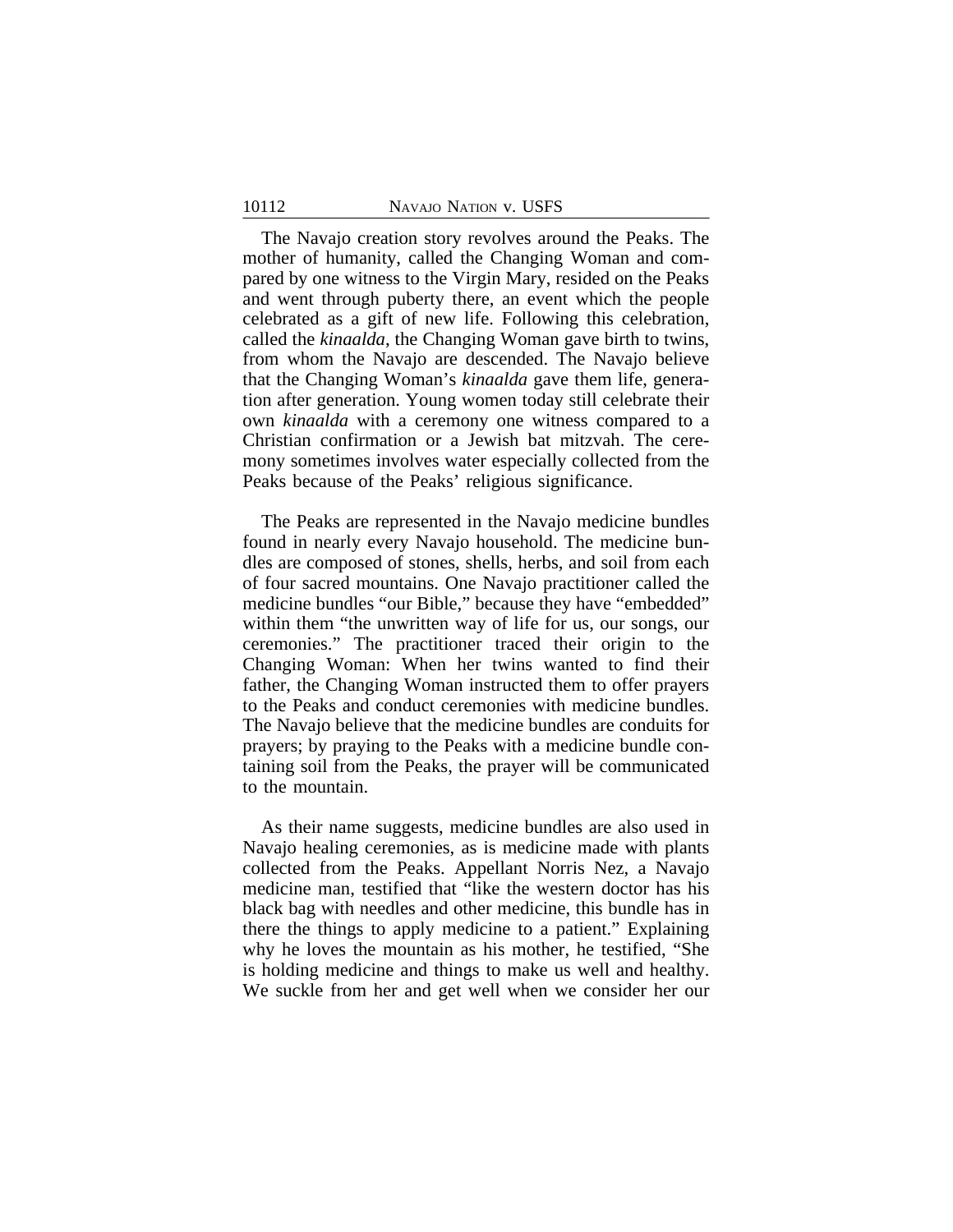Mother." Nez testified that he collects many different plants from the Peaks to make medicine.

The Peaks play a role in every Navajo religious ceremony. The medicine bundle is placed to the west, facing the Peaks. In the Blessingway ceremony, called by one witness "the backbone of our ceremony" because it is performed at the conclusion of all ceremonies, the Navajo pray to the Peaks by name.

The purity of nature, including the Peaks, plays an important part in Navajo beliefs. Among other things, it affects how a medicine bundle — described by one witness as "a living basket" — is made. The making of a medicine bundle is preceded by a four-day purification process for the medicine man and the keeper of the bundle. By Navajo tradition, the medicine bundle should be made with leather from a buck that is ritually suffocated; the skin cannot be pierced by a weapon. Medicine bundles are "rejuvenated" every few years, by replacing the ingredients with others gathered on pilgrimages to the Peaks and three other sacred mountains.

The Navajo believe their role on earth is to take care of the land. They refer to themselves as *nochoka dine*, which one witness translated as "people of the earth" or "people put on the surface of the earth to take care of the lands." They believe that the Creator put them between four sacred mountains of which the westernmost is the Peaks, or *Do'ok'oos-liid* ("shining on top," referring to its snow), and that the Creator instructed them never to leave this homeland. Although the whole reservation is sacred to the Navajo, the mountains are the most sacred part. As noted previously, one witness drew an analogy to a church, with the area within the mountains as the part of the church where the people sit, and the Peaks as "our altar to the west."

As in Hopi religious practice, the Peaks are so sacred in Navajo beliefs that, according to Joe Shirley, Jr., President of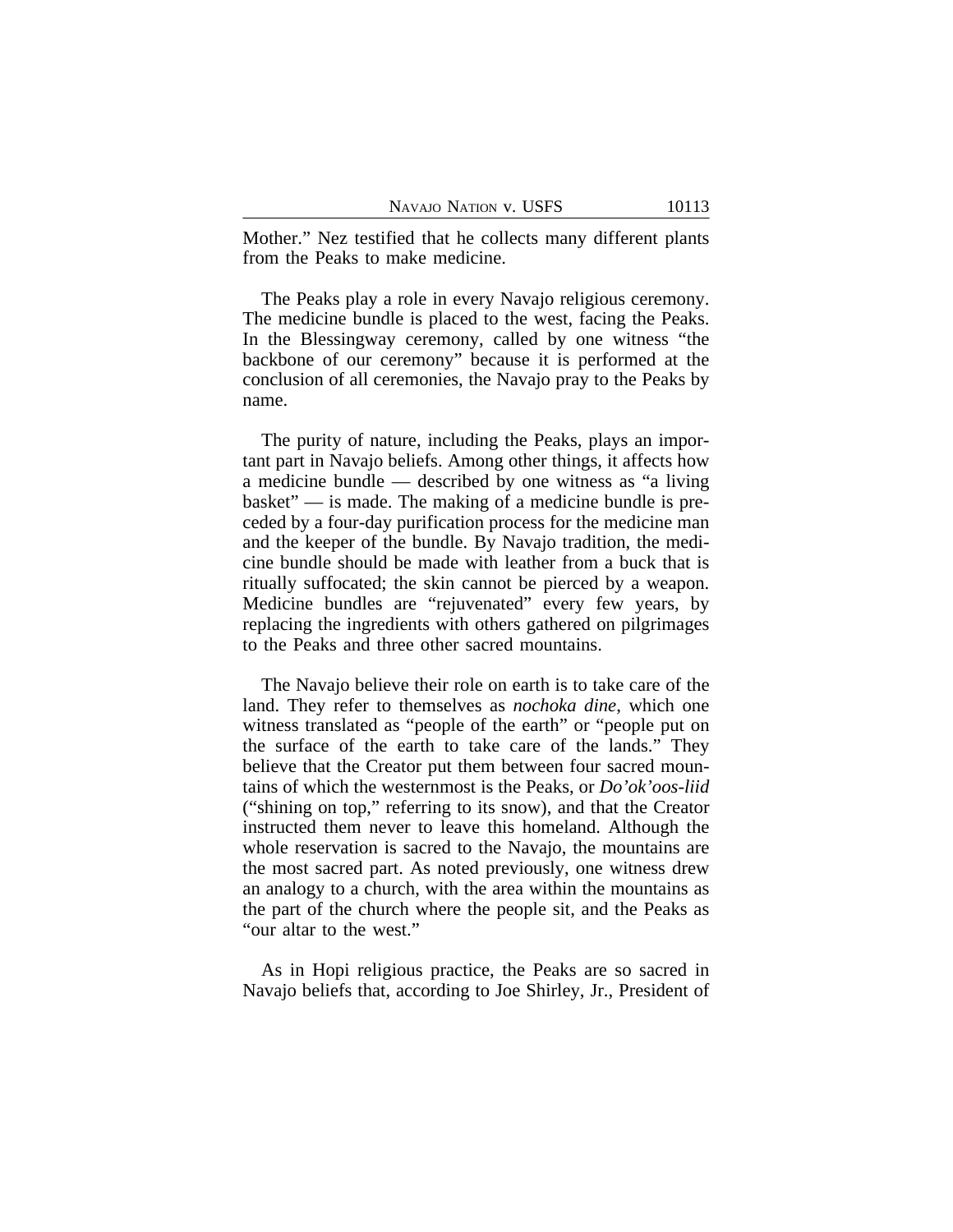the Navajo Nation, a person "cannot just voluntarily go up on this mountain at any time. It's  $-$  it's the holiest of shrines in our way of life. You have to sacrifice. You have to sing certain songs before you even dwell for a little bit to gather herbs, to do offerings." After the requisite preparation, the Navajo go on pilgrimages to the Peaks to collect plants for ceremonial and medicinal use.

### (3) The Hualapai

The Peaks figure centrally in the beliefs of the Hualapai. The Hualapai creation story takes place on the Peaks. The Hualapai believe that at one time the world was deluged by water, and the Hualapai put a young girl on a log so that she could survive. She landed on the Peaks, alone, and washed in the water. In the water, she conceived a son, who was a man born of water. She washed again, and conceived another son. These were the twin warriors or war gods, from whom the Hualapai are today descended. Later, one of the twins became ill, and the other collected plants and water from the Peaks, thereby healing his brother. From this story comes the Hualapai belief that the mountain and its water and plants are sacred and have medicinal properties. One witness called the story of the deluge, the twins, and their mother "our Bible story" and drew a comparison to Noah's Ark. As in Biblical parables and stories, Hualapai songs and stories about the twins are infused with moral principles.

Hualapai spiritual leaders travel to the Peaks to deliver prayers. Like the Hopi and the Navajo, the Hualapai believe that the Peaks are so sacred that one has to prepare oneself spiritually to visit. A spiritual leader testified that he prays to the Peaks every day and fasts before visiting to perform the prayer feather ceremony. In the prayer feather ceremony, a troubled family prays into an eagle feather for days, and the spiritual leader delivers it to the Peaks; the spirit of the eagle then carries the prayer up the mountain and to the Creator.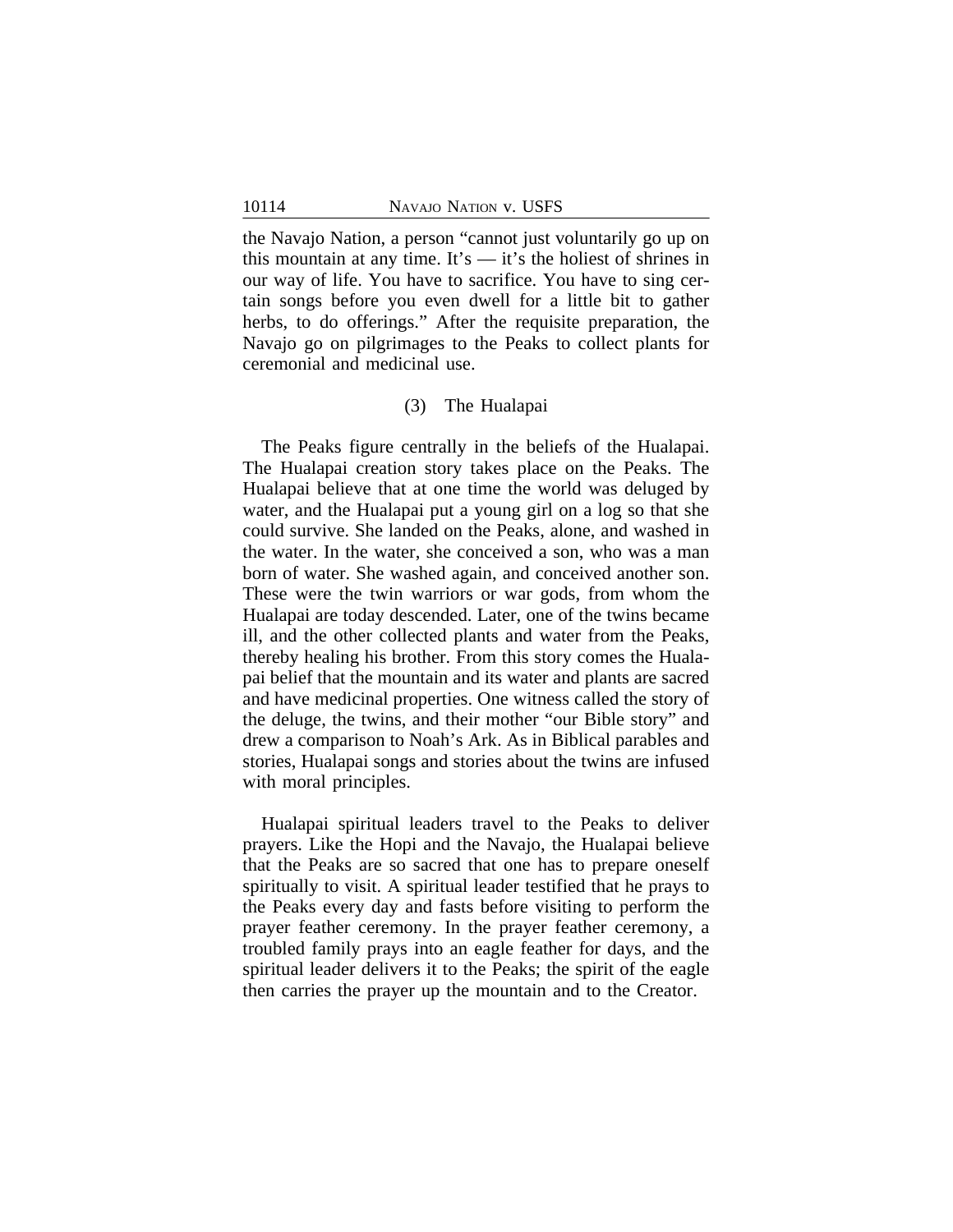| Navajo Nation v. USFS |  |  |
|-----------------------|--|--|
|-----------------------|--|--|

The Hualapai collect water from the Peaks. Hualapai religious ceremonies revolve around water, and they believe water from the Peaks is sacred. In their sweat lodge purification ceremony, the Hualapai add sacred water from the Peaks to other water, and pour it onto heated rocks to make steam. In a healing ceremony, people seeking treatment drink from the water used to produce the steam and are cleansed by brushing the water on their bodies with feathers. At the conclusion of the healing ceremony, the other people present also drink the water. A Hualapai tribal member who conducts healing ceremonies testified that water from the Peaks is used to treat illnesses of "high parts" of the body like the eyes, sinuses, mouth, throat, and brain, including tumors, meningitis, forgetfulness, and sleepwalking. He testified that the Peaks are the only place to collect water with those medicinal properties, and that he travels monthly to the Peaks to collect it from Indian Springs, which is lower on the mountain and to the west of the Snowbowl. The water there has particular significance to the Hualapai because the tribe's archaeological sites are nearby.

In another Hualapai religious ceremony, when a baby has a difficult birth, a Hualapai spiritual leader brings a portion of the placenta to the Peaks so that the child will be strong like the twins and their mother in the Hualapai creation story. The Hualapai also grind up ponderosa pine needles from the Peaks in sacred water from the Peaks to aid women in childbirth.

A Hualapai religious law forbids mixing the living and the dead. In testimony in the district court, a spiritual leader gave the example of washing a baby or planting corn immediately after taking part in a death ceremony. Mixing the two will cause a condition that was translated into English as "the ghost sickness." The leader testified that purification after "touching death" depends on the intensity of the encounter. If he had just touched the dead person's clothes or belongings, he might be purified in four days, but if he touched a body, it would require a month.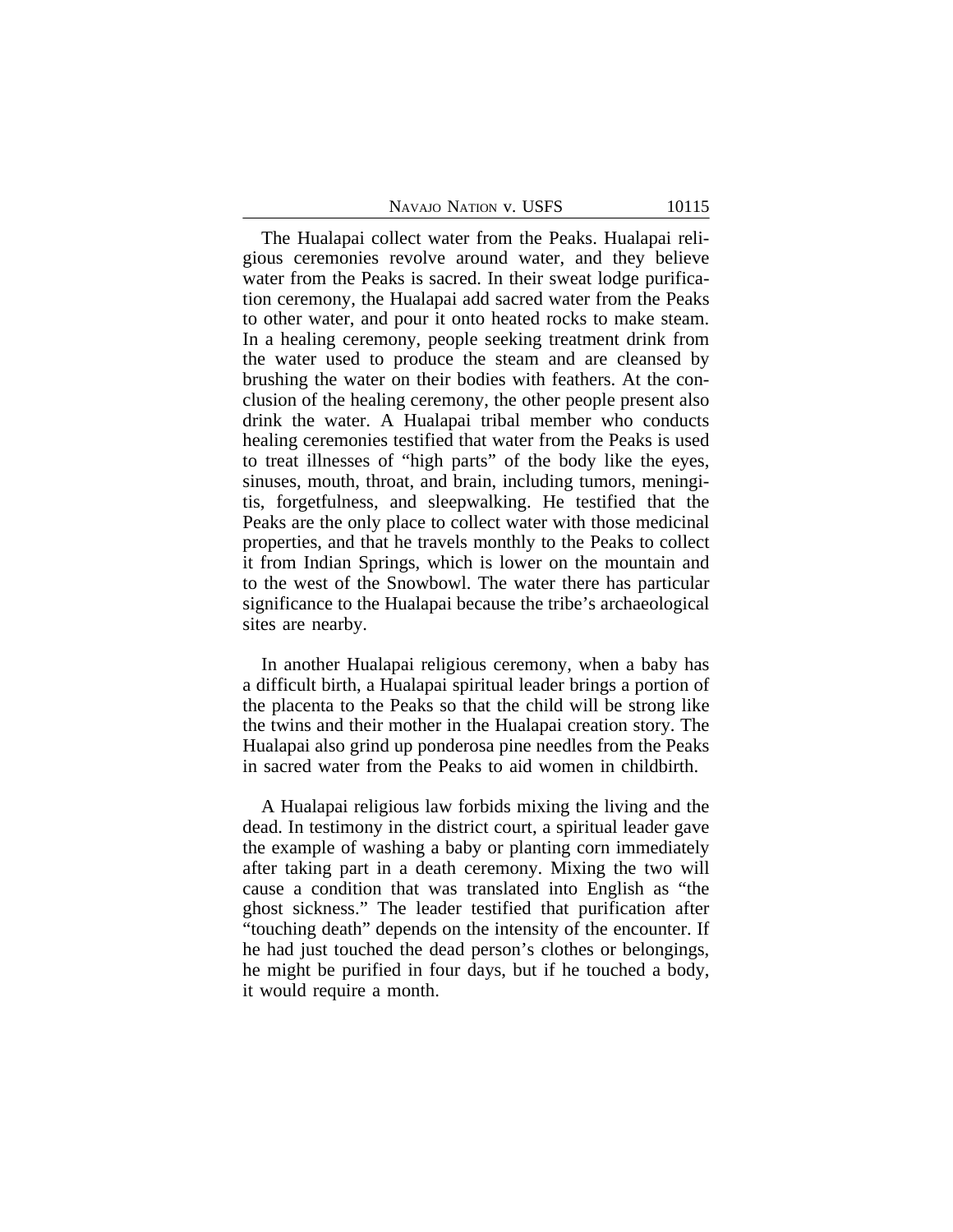## (4) The Havasupai

The Peaks are similarly central to the beliefs of the Havasupai, as the Forest Service acknowledged in the FEIS:

The Hualapai and the Havasupai perceive the world as flat, marked in the center by the San Francisco Peaks, which were visible from all parts of the Havasupai territory except inside the Grand Canyon. The commanding presence of the Peaks probably accounts for the Peaks being central to the Havasupai beliefs and traditions, even though the Peaks themselves are on the edge of their territory.

The Chairman of the Havasupai testified that the Peaks are the most sacred religious site of the Havasupai: "That is where life began." The Havasupai believe that when the earth was submerged in water, the tribe's "grandmother" floated on a log and landed and lived on the Peaks, where she survived on water from the Peaks' springs and founded the tribe.

Water is central to the religious practices of the Havasupai. Although they do not travel to the Peaks to collect water, Havasupai tribal members testified that they believe the water in the Havasu creek that they use in their sweat lodges comes ultimately from the Peaks, to which they pray daily. They believe that spring water is a living, life-giving, pure substance, and they do not use tap water in their religious practices. They perform sweat lodge ceremonies, praying and singing as they use the spring water to make steam; they believe that the steam is the breath of their ancestors, and that by taking it into themselves they are purified, cleansed, and healed. They give water to the dead to take with them on their journey, and they use it to make medicines. The Havasupai also gather rocks from the Peaks to use for making steam.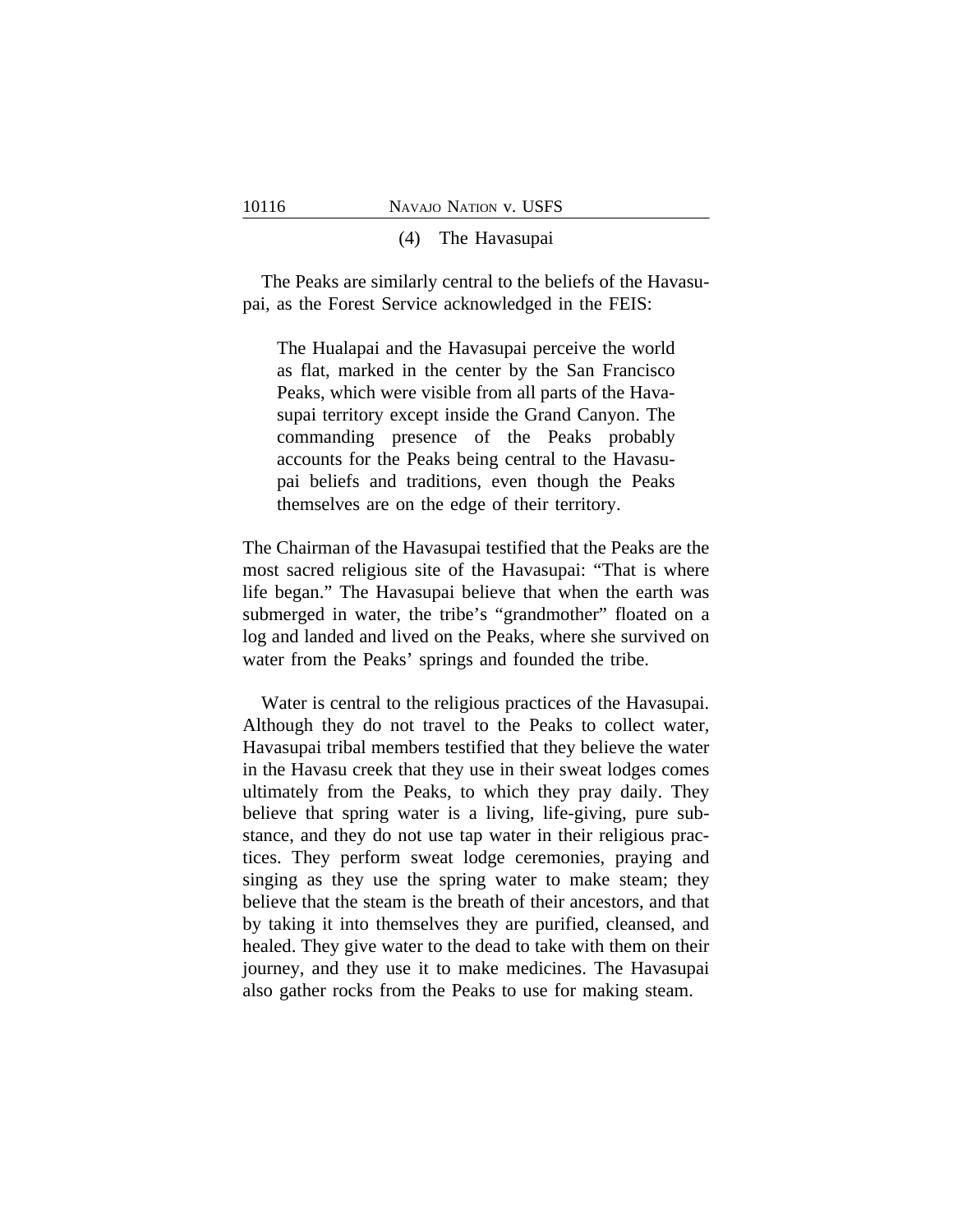## ii. The Burden Imposed by the Proposed Snowbowl Expansion

Under the proposed expansion of the Snowbowl, up to 1.5 million gallons per day of treated sewage effluent would be sprayed on Humphrey's Peak from November through February. Depending on weather conditions, substantially more than 100 million gallons of effluent could be deposited over the course of the winter ski season.

The Indians claim that the use of treated sewage effluent to make artificial snow on the Peaks would substantially burden their exercise of religion. Because the Indians' religious beliefs and practices are not uniform, the precise burdens on religious exercise vary among the Appellants. Nevertheless, the burdens fall roughly into two categories: (1) the inability to perform a particular religious ceremony, because the ceremony requires collecting natural resources from the Peaks that would be too contaminated — physically, spiritually, or both — for sacramental use; and (2) the inability to maintain daily and annual religious practices comprising an entire way of life, because the practices require belief in the mountain's purity or a spiritual connection to the mountain that would be undermined by the contamination.

The first burden — the inability to perform religious ceremonies because of contaminated resources — has been acknowledged and described at length by the Forest Service. The FEIS summarizes: "Snowmaking and expansion of facilities, especially the use of reclaimed water, would contaminate the natural resources needed to perform the required ceremonies that have been, and continue to be, the basis for the cultural identity for many of these tribes." Further, "the use of reclaimed water is believed by the tribes to be impure and would have an irretrievable impact on the use of the soil, plants, and animals for medicinal and ceremonial purposes throughout the entire Peaks, as the whole mountain is regarded as a single, living entity."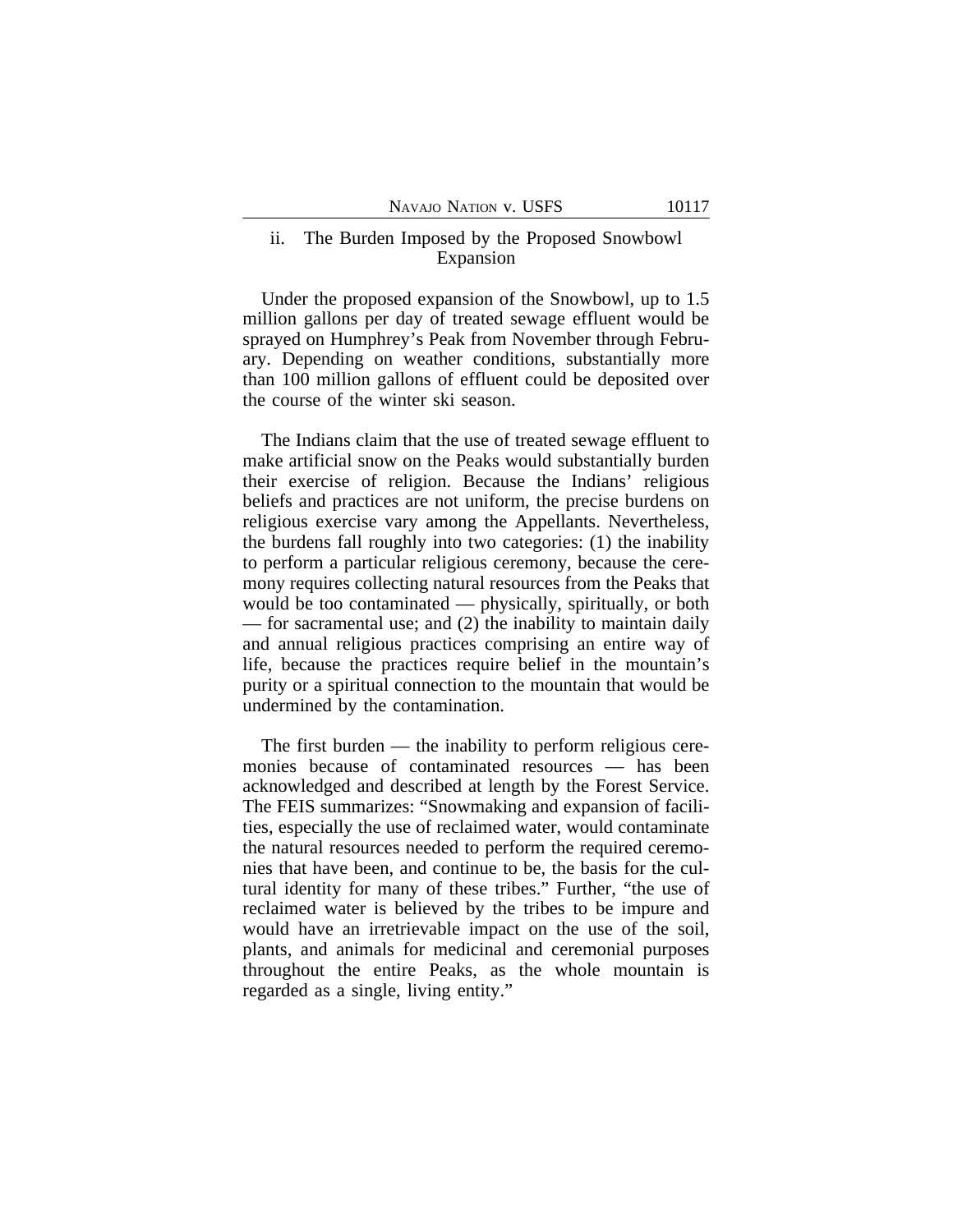#### 10118 NAVAJO NATION v. USFS

Three Navajo practitioners' testimony at trial echoed the Forest Service's assessment in describing how the proposed action would prevent them from performing various ceremonies. Larry Foster, a Navajo practitioner who is training to become a medicine man, testified that "once water is tainted and if water comes from mortuaries or hospitals, for Navajo there's no words to say that that water can be reclaimed." He further testified that he objected to the current use of the Peaks as a ski area, but that using treated sewage effluent to make artificial snow on the Peaks would be "far more serious." He explained, "I can live with a scar as a human being. But if something is injected into my body that is foreign, a foreign object — and reclaimed water, in my opinion, could be water that's reclaimed through sewage, wastewater, comes from mortuaries, hospitals, there could be disease in the waters — and that would be like injecting me and my mother, my grandmother, the Peaks, with impurities, foreign matter that's not natural."

Foster testified that if treated sewage effluent were used on the Peaks he would no longer be able to go on the pilgrimages to the Peaks that are necessary to rejuvenate the medicine bundles, which are, in turn, a part of every Navajo healing ceremony. He explained:

Your Honor, our way of life, our culture we live in — we live in the blessingway, in harmony. We try to walk in harmony, be in harmony with all of nature. And we go to all of the sacred mountains for protection. We go on a pilgrimage similar to Muslims going to Mecca. And we do this with so much love, commitment and respect. And if one mountain — and more in particularly with the San Francisco Peaks — which is our bundle mountain, or sacred, bundle mountain, were to be poisoned or given foreign materials that were not pure, it would create an imbalance — there would not be a place among the sacred mountains. We would not be able to go there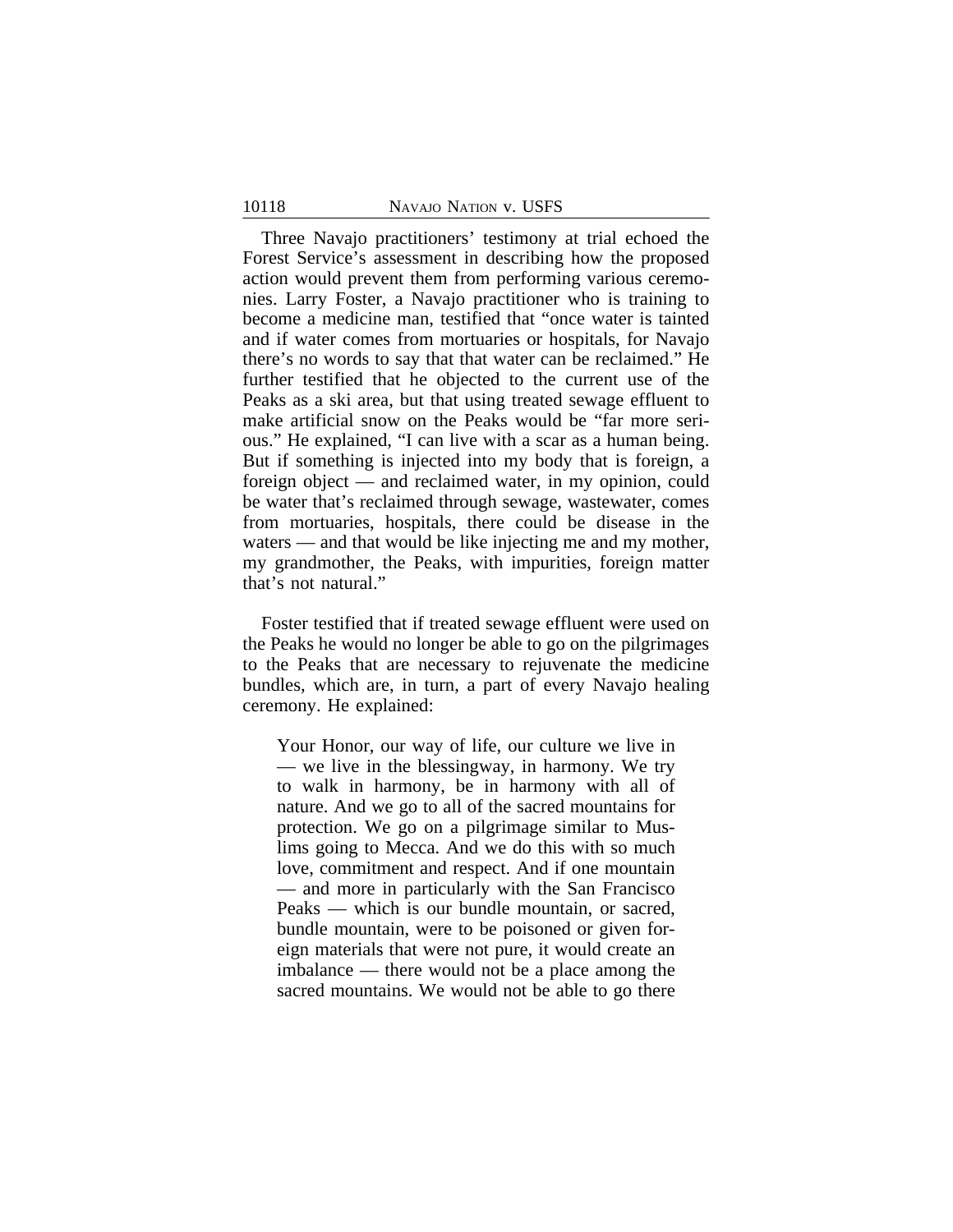to obtain herbs or medicines to do our ceremonies, because that mountain would then become impure. It would not be pure anymore. And it would be a devastation for our people.

Appellant Navajo medicine man Norris Nez testified that the proposed action would prevent him from practicing as a medicine man. He told the district court that the presence of treated sewage effluent would "ruin" his medicine, which he makes from plants collected from the Peaks. He also testified that he would be unable to perform the fundamental Blessingway ceremony, because "all [medicine] bundles will be affected and we will have nothing to use eventually."

Foster, Nez, and Navajo practitioner Steven Begay testified that because they believe the mountain is an indivisible living entity, the entire mountain would be contaminated even if the millions of gallons of treated sewage effluent are put onto only one area of the Peaks. According to Foster, Nez, and Begay, there would be contamination even on those parts of the Peaks where the effluent would not come into physical contact with particular plants or ceremonial areas. To them, the contamination is not literal in the sense that a scientist would use the term. Rather, the contamination represents the poisoning of a living being. In Foster's words, "[I]f someone were to get a prick or whatever from a contaminated needle, it doesn't matter what the percentage is, your whole body would then become contaminated. And that's what would happen to the mountain." In Nez's words, "All of it is holy. It is like a body. It is like our body. Every part of it is holy and sacred." In Begay's words, "All things that occur on the mountain are a part of the mountain, and so they will have connection to it. We don't separate the mountain."

The Hualapai also presented evidence that the proposed action would prevent them from performing particular religious ceremonies. Frank Mapatis, a Hualapai practitioner and spiritual leader who visits the Peaks approximately once a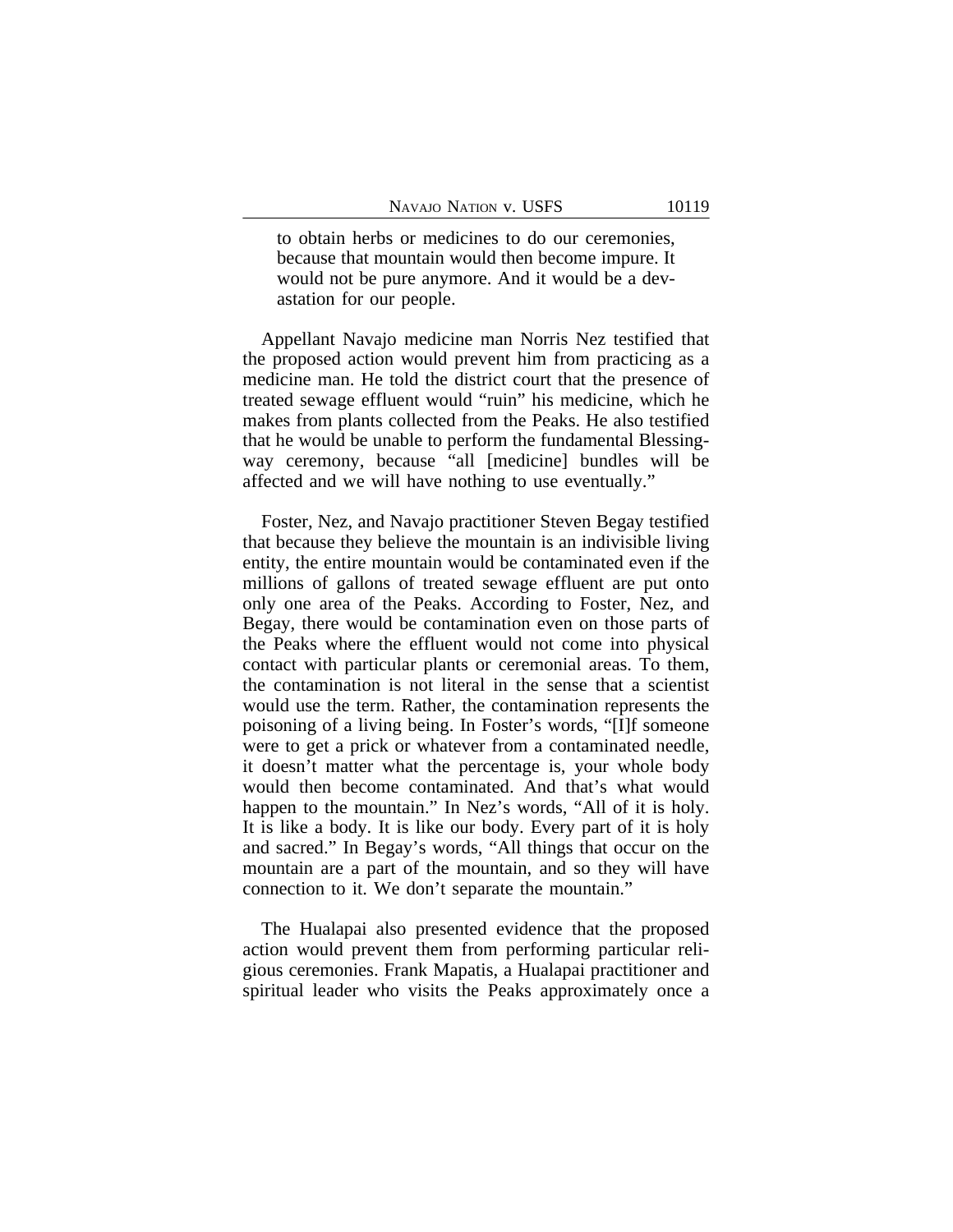month to collect water for ceremonies and plants for medicine, testified that the use of treated sewage effluent would prevent him from performing Hualapai sweat lodge and healing ceremonies with the sacred water from the Peaks. Mapatis testified that he believes that the treated sewage effluent would seep into the ground and into the spring below the Snowbowl where he collects his sacred water, so that the spring water would be "contaminated" by having been "touched with death." Because contact between the living and the dead induces "ghost sickness," which involves hallucinations, using water touched with death in healing ceremonies "would be like malpractice." Further, Mapatis would become powerless to perform the healing ceremony for ghost sickness itself, because that ceremony requires water from the Peaks, the only medicine for illnesses of the upper body and head, like hallucinations.

The second burden the proposed action would impose undermining the Indians' religious faith, practices, and way of life by desecrating the Peaks' purity— is also shown in the record. The Hopi presented evidence that the presence of treated sewage effluent on the Peaks would fundamentally undermine all of their religious practices because their way of life, or "beliefway," is largely based on the idea that the Peaks are a pure source of their rains and the home of the *Katsinam*.

Leigh Kuwanwisiwma, a Hopi religious practitioner and the director of the tribe's Cultural Preservation Office, explained the connection between contaminating the Peaks and undermining the Hopi religion:

The spiritual covenant that the Hopi clans entered into with the Caretaker I refer to as Ma'saw, the spiritual person and the other d[ei]ties that reside — and the Katsina that reside in the Peaks started out with the mountains being in their purest form. They didn't have any real intrusion by humanity.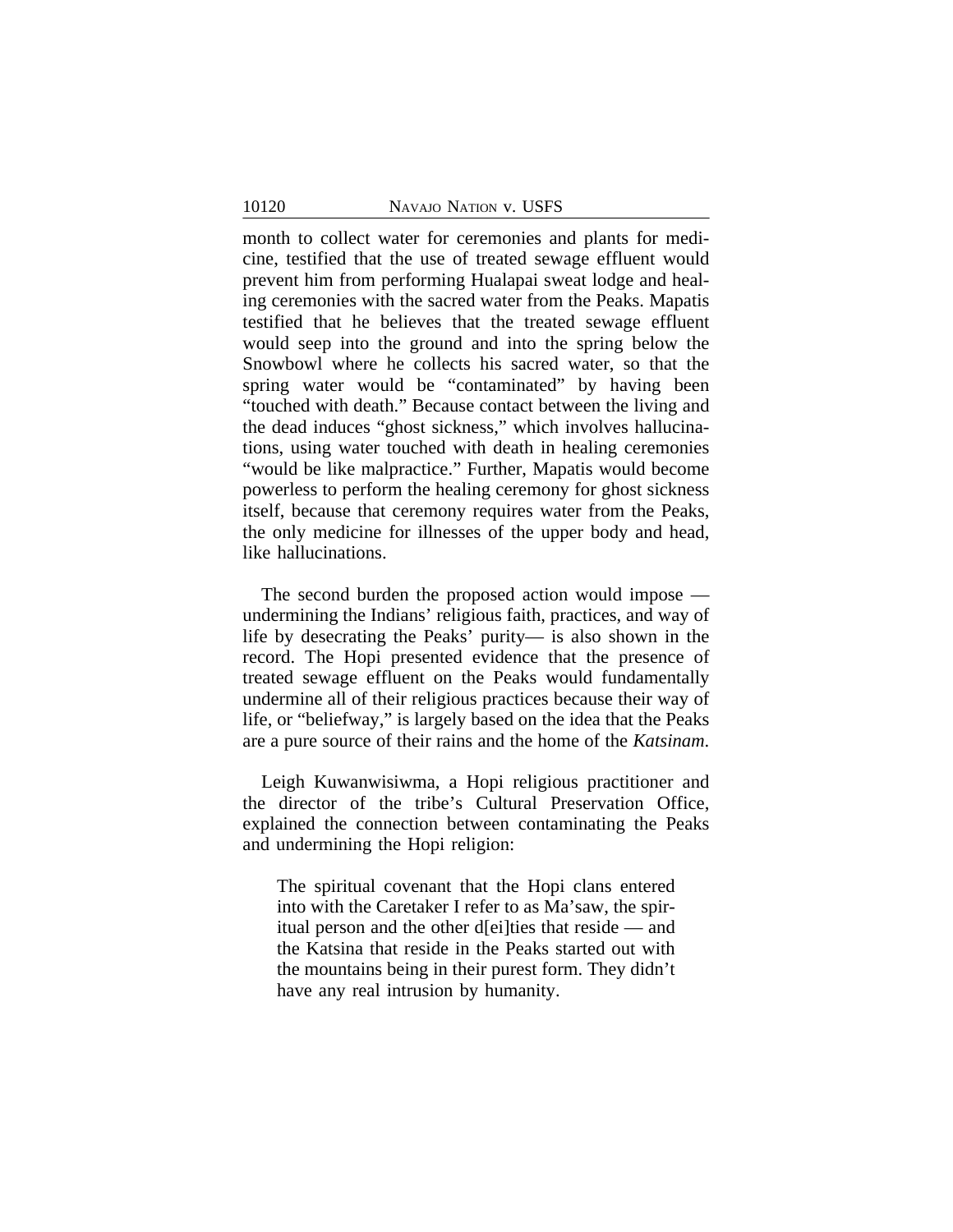The purity of the spirits, as best we can acknowledge the spiritual domain, we feel were content in receiving the Hopi clans. So when you begin to intrude on that in a manner that is really disrespectful to the Peaks and to the spiritual home of the Katsina, it affects the Hopi people. It affects the Hopi people, because as clans left and embarked on their migrations and later coming to the Hopi villages, we experienced still a mountain and peaks that were in their purest form as a place of worship to go to, to visit, to place our offerings, the tranquility, the sanctity that we left a long time ago was still there.

Antone Honanie, a Hopi practitioner, testified that he would have difficulty preparing for religious ceremonies, because treated sewage effluent is "something you can't get out of your mind when you're sitting there praying" to the mountain, "a place where everything is supposed to be pure." Emory Sekaquaptewa, a Hopi tribal member and research anthropologist, testified that the desecration of the mountain would cause *Katsinam* dance ceremonies to lose their religious value. They would "simply be a performance for performance['s] sake" rather than "a religious effort": "Hopi people are raised in this belief that the mountains are a revered place. And even though they begin with kind of a fantasy notion, this continues to grow into a more deeper spiritual sense of the mountain. So that any thing that interrupts this perception, as they hold it, would tend to undermine the  $-$  the integrity in which they hold the mountain."

Summarizing the Hopi's testimony, the district court wrote:

The individual Hopi's practice of the Hopi way permeates every part and every day of the individual's life from birth to death. . . . The Hopi Plaintiffs testified that the proposed upgrades to the Snowbowl have affected and will continue to negatively affect the way they think about the Peaks, the Kachina and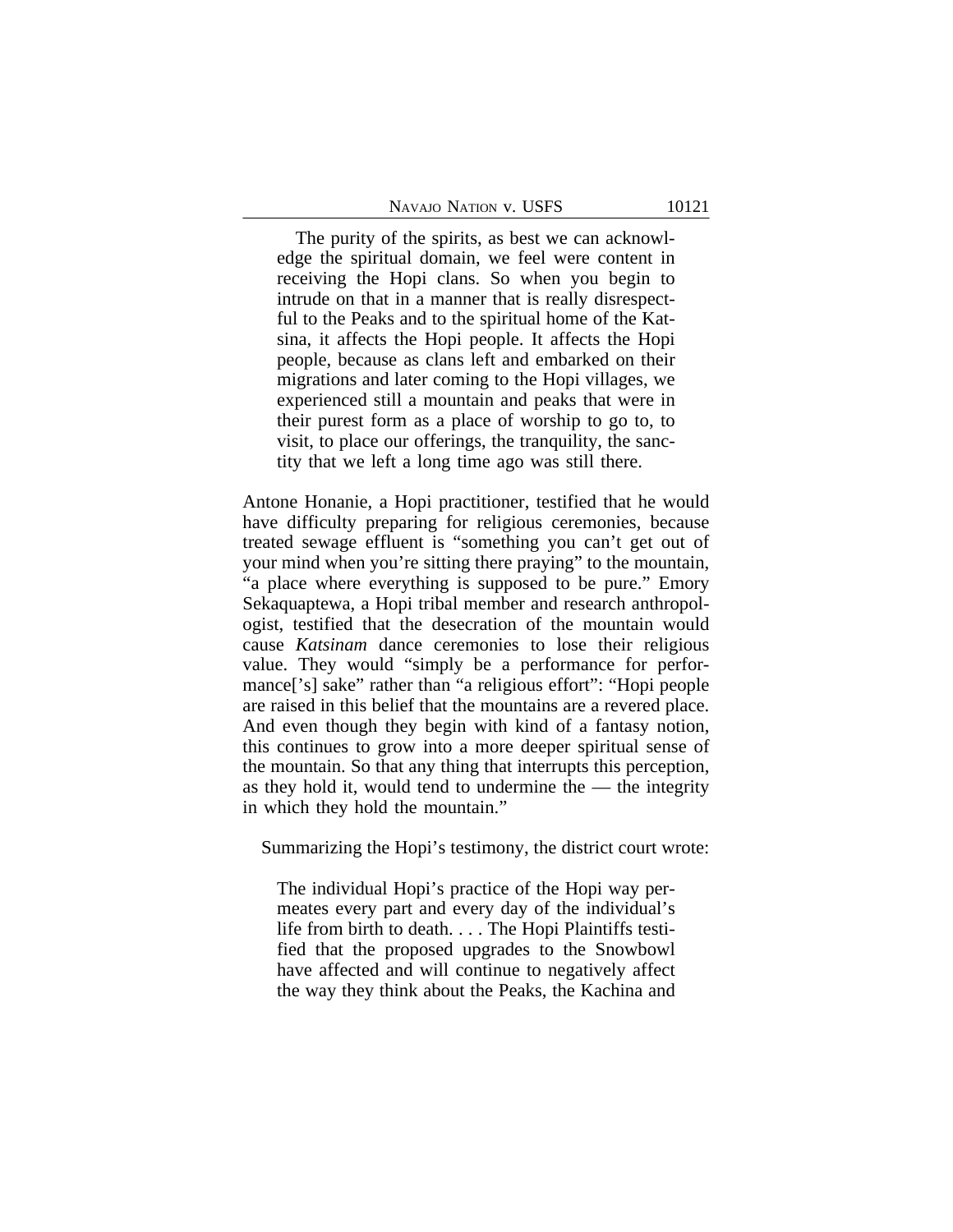themselves when preparing for any religious activity involving the Peaks and the Kachina — from daily morning prayers to the regular calendar of religious dances that occur throughout the year. . . . The Hopi Plaintiffs also testified that this negative effect on the practitioners' frames of mind due to the continued and increased desecration of the home of the Kachinas will undermine the Hopi faith and the Hopi way. According to the Hopi, the Snowbowl upgrades will undermine the Hopi faith in daily ceremonies and undermine the Hopi faith in their Kachina ceremonies as well as their faith in the blessings of life that they depend on the Kachina to bring.

408 F. Supp. 2d at 894-95.

The Havasupai presented evidence that the presence of treated sewage effluent on the Peaks would, by contaminating the Peaks, undermine their sweat lodge purification ceremonies and could lead to the end of the ceremonies. Rex Tilousi, Chairman of the Havasupai, testified that Havasupai religious stories teach that the water in Havasu Creek, which they use for their sweat ceremonies, flows from the Peaks, where the Havasupai believe life began. Although none of the three Havasupai witnesses stated that they would be completely unable to perform the sweat lodge ceremonies as a consequence of the impurity introduced by the treated sewage effluent, Roland Manakaja, a traditional practitioner, testified that the impurity would disrupt the ceremony:

If I was to take the water to sprinkle the rocks to bring the breath of our ancestors — we believe the steam is the breath of our ancestors. And the rocks placed in the west signify where our ancestors go, the deceased. . . . Once the steam rises, like it does on the Peaks, the fog or the steam that comes off is creation. And once the steam comes off and it comes into our being, it purifies and cleanses us and we go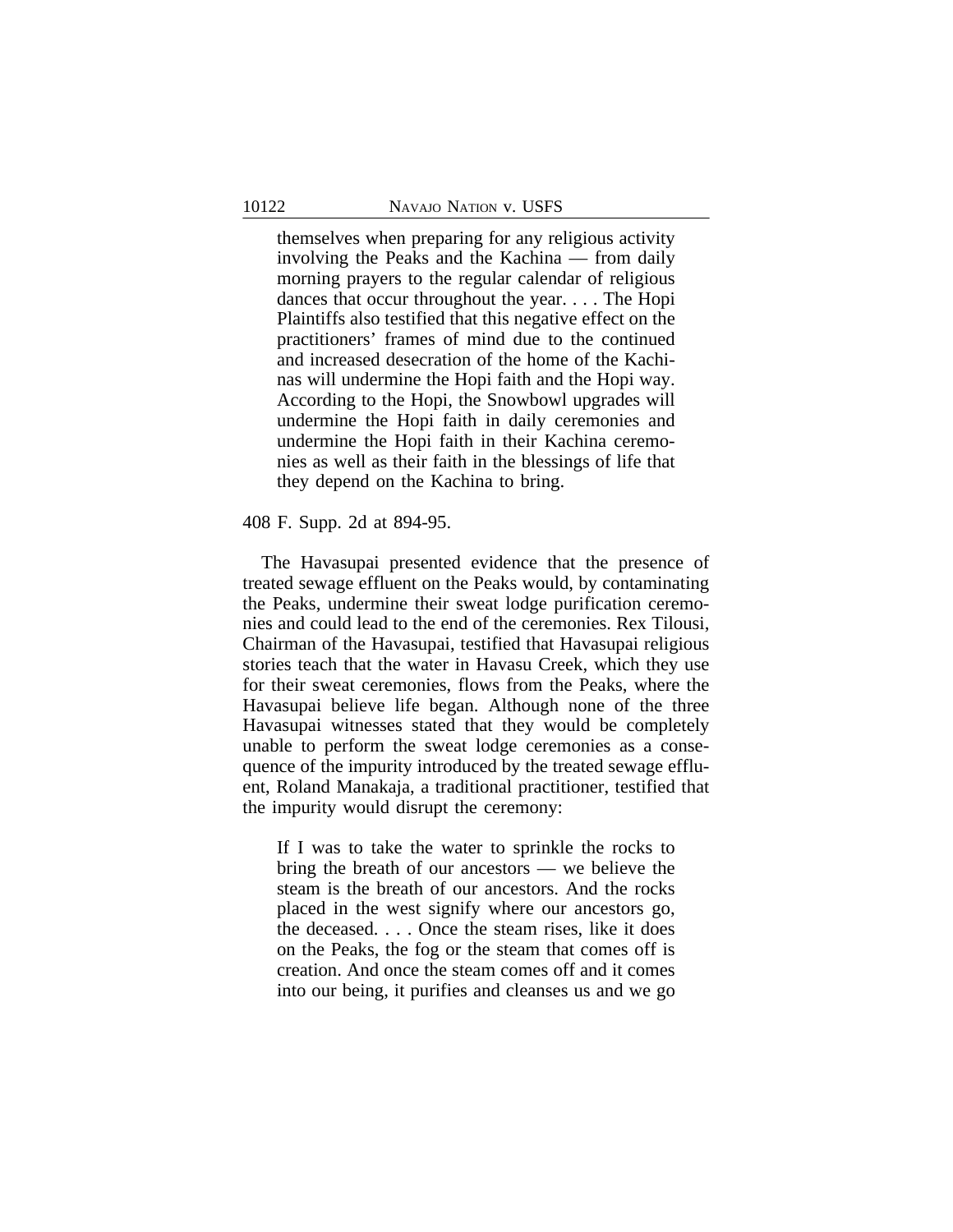to the level of trance. . . . It's going to impact mentally my spirituality. Every time I think about sprinkling that water on the rocks, I'm going to always think about this sewer that they're using to recharge the aquifer.

He further testified that he was "concerned" that the water's perceived impurity might cause the sweat lodge ceremony to die out altogether, if tribal members fear "breathing the organisms or the chemicals that may come off the steam."

The record supports the conclusion that the proposed use of treated sewage effluent on the San Francisco Peaks would impose a burden on the religious exercise of all four tribes discussed above — the Navajo, the Hopi, the Hualapai, and the Havasupai. However, on the record before us, that burden falls most heavily on the Navajo and the Hopi. The Forest Service itself wrote in the FEIS that the Peaks are the most sacred place of both the Navajo and the Hopi; that those tribes' religions have revolved around the Peaks for centuries; that their religious practices require pure natural resources from the Peaks; and that, because their religious beliefs dictate that the mountain be viewed as a whole living being, the treated sewage effluent would in their view contaminate the natural resources throughout the Peaks. Navajo Appellants presented evidence in the district court that, were the proposed action to go forward, contamination by the treated sewage effluent would prevent practitioners from making or rejuvenating medicine bundles, from making medicine, and from performing the Blessingway and healing ceremonies. Hopi Appellants presented evidence that, were the proposed action to go forward, contamination by the effluent would fundamentally undermine their entire system of belief and the associated practices of song, worship, and prayer, that depend on the purity of the Peaks, which is the source of rain and their livelihoods and the home of the *Katsinam* spirits.

In light of this showing, it is self-evident that the Snowbowl expansion prevents the Navajo and Hopi "from engag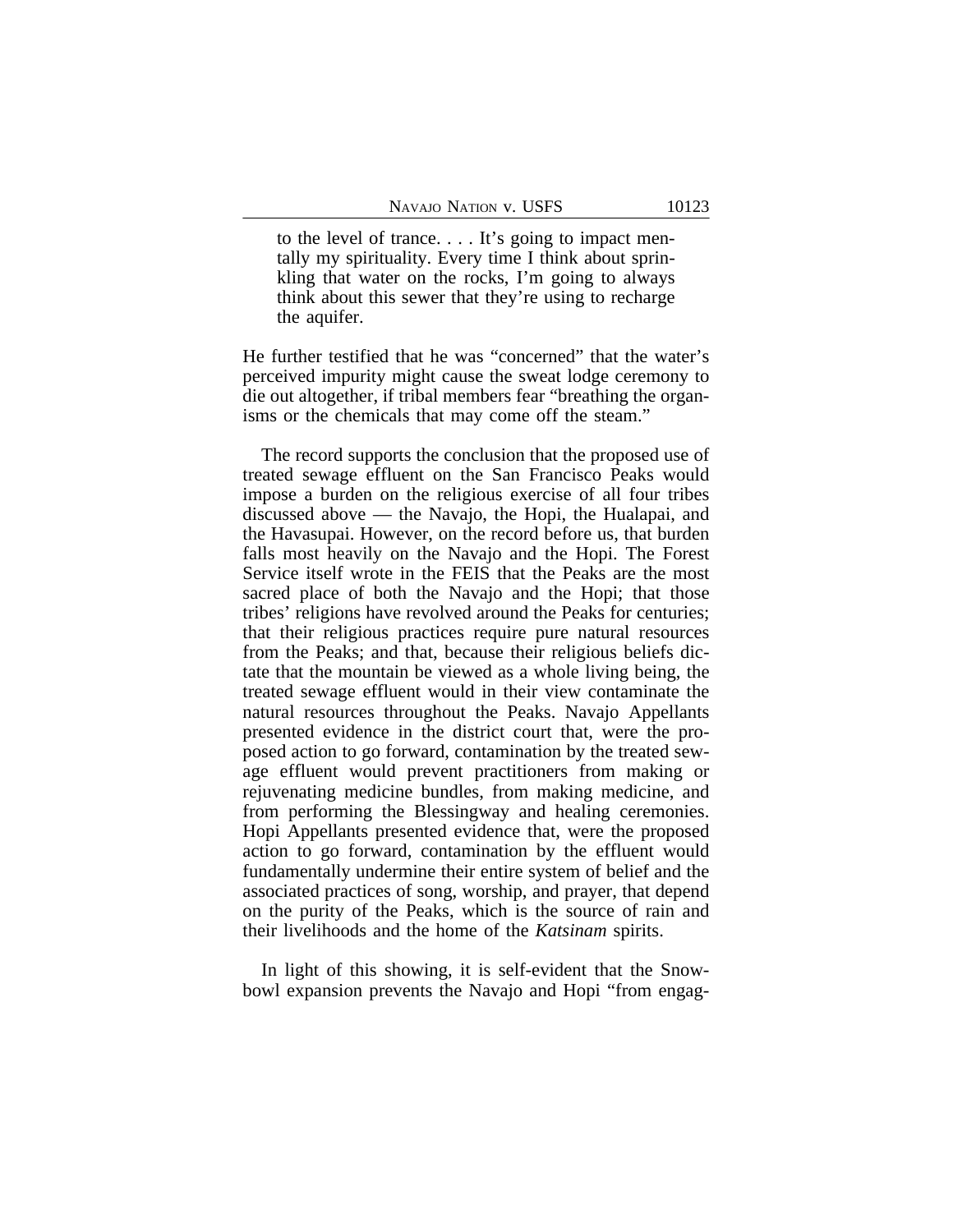ing in [religious] conduct or having a religious experience" and that this interference is "more than an inconvenience." *Bryant,* 46 F.3d at 949.The burden imposed on the religious practices of the Navajo and Hopi is certainly as substantial as the intrusion on confession deemed a "substantial burden" in *Mockaitis*, 104 F.3d at 1531, and the denial of a Halal or Kosher meat diet deemed a "substantial burden" in *Shakur*, 514 F.3d at 888-89. Thus, under RFRA, the Forest Service's approval of the Snowbowl expansion may only survive if it furthers a compelling governmental interest by the least restrictive means.

# c. "Compelling Governmental Interest" and "Least Restrictive Means"

The majority refuses to hold that spraying treated sewage effluent on Humphrey's Peak imposes a "substantial burden" on the Indians' "exercise of religion." It therefore does not reach the question whether the burden can be justified by a compelling interest and is the least restrictive means of furthering that purpose. Because I would hold that the Snowbowl expansion does constitute a substantial burden on the Indians' religious exercise, I also address this second step of the RFRA analysis.

"Requiring a State to demonstrate a compelling interest and show that it has adopted the least restrictive means of achieving that interest is the most demanding test known to constitutional law." *City of Boerne*, 521 U.S. at 534. In applying this standard, we do not accept a generalized assertion of a compelling interest, but instead require "a case-by-case determination of the question, sensitive to the facts of each particular claim." *O Centro*, 546 U.S. at 431 (quoting *Smith*, 494 U.S. at 899 (O'Connor, J., concurring in the judgment)).

The Forest Service and the Snowbowl have argued that approving the use of treated sewage effluent to make artificial snow serves several compelling governmental interests. The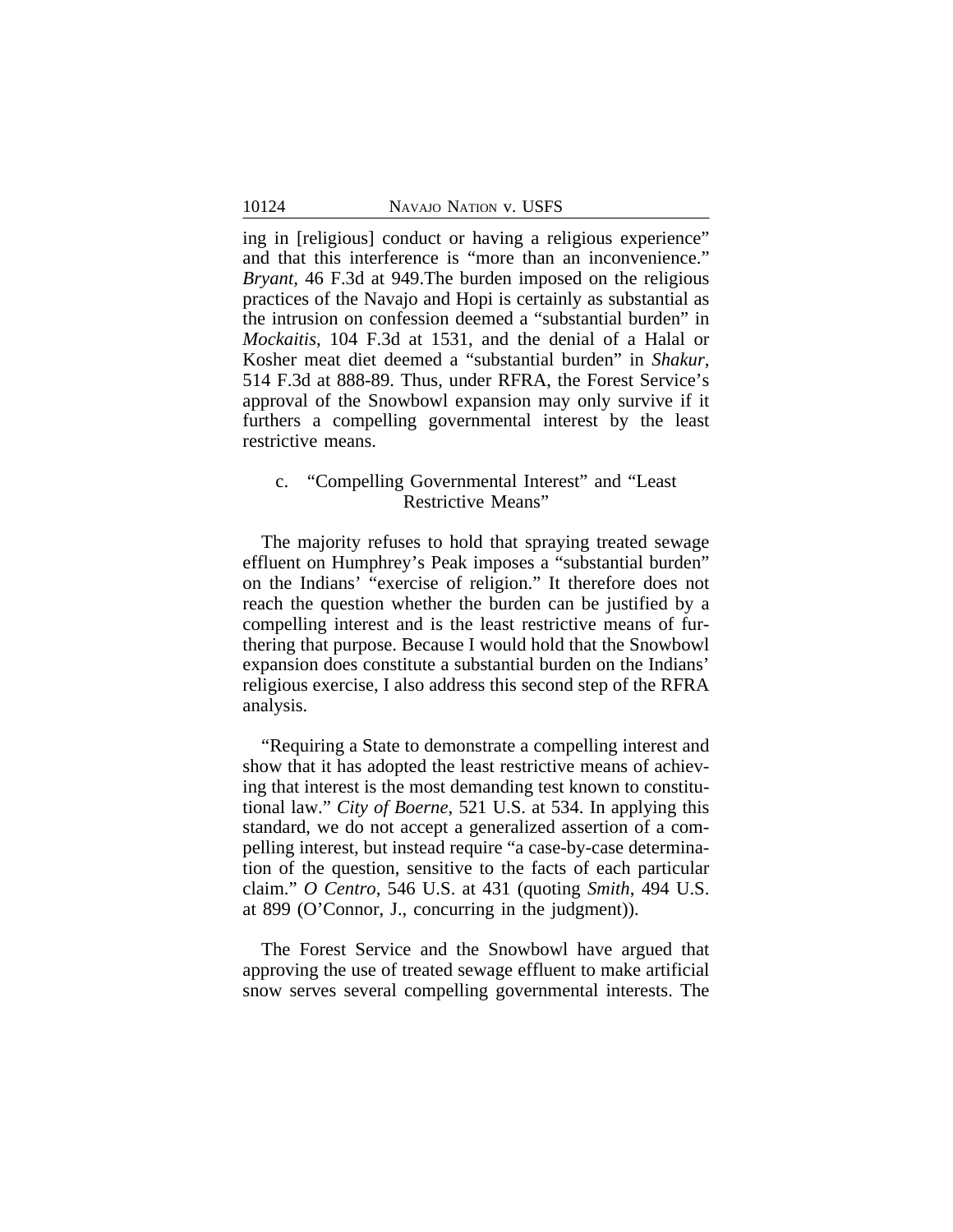district court characterized those interests as: (1) "selecting the alternative that best achieves [the Forest Service's] multiple-use mandate under the National Forest Management Act," which includes "managing the public land for recreational uses such as skiing"; (2) protecting public safety by "authorizing upgrades at Snowbowl to ensure that users of the National Forest ski area have a safe experience"; and (3) complying with the Establishment Clause. 408 F. Supp. 2d at 906. I would hold that none of these interests is compelling.

First, the Forest Service's interests in managing the forest for multiple uses, including recreational skiing, are, in the words of the Court in *O Centro*, "broadly formulated interests justifying the general applicability of government mandates" and are therefore insufficient on their own to meet RFRA's compelling interest test. 546 U.S. at 431. Appellees have argued that approving the proposed action serves the more particularized compelling interest in providing skiing at the Snowbowl, because the use of artificial snow will allow a more "reliable and consistent operating season" at one of the only two major ski areas in Arizona. I do not believe that authorizing the use of artificial snow at an already functioning commercial ski area in order to expand and improve its facilities, as well as to extend its ski season in dry years, is a governmental interest "of the highest order." *Yoder*, 406 U.S. at 215.

Second, while the Forest Service undoubtedly has a general interest in ensuring public safety on federal lands, there has been no showing that approving the proposed action advances that interest by the least restrictive means. Appellees have provided no specific evidence that skiing at the Snowbowl in its current state is unsafe.

Third, approving the proposed action does not serve a compelling governmental interest in avoiding conflict with the Establishment Clause. The Forest Service has not suggested that avoiding a conflict with the Establishment Clause is a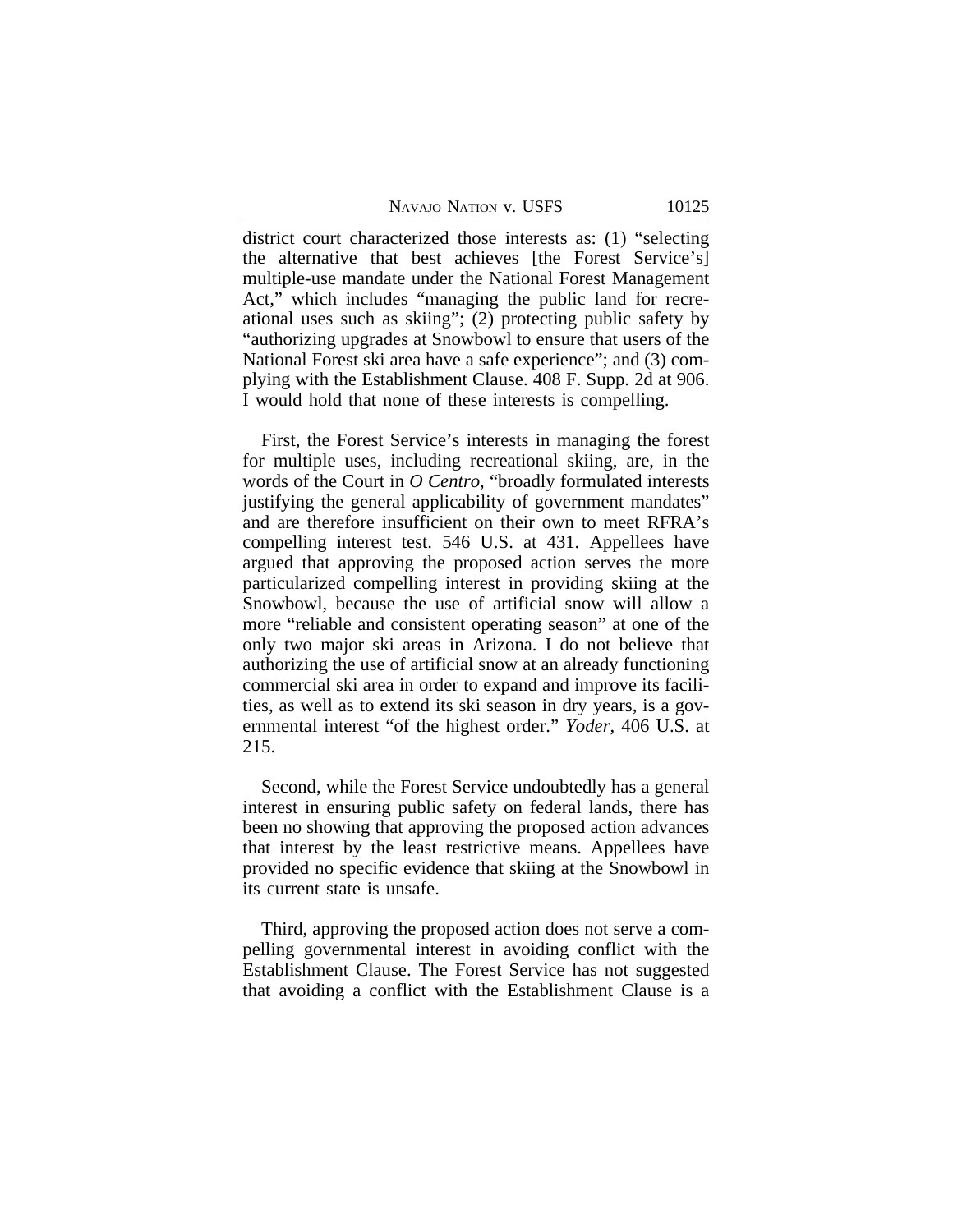compelling interest served by the proposed action. Only the Snowbowl has made that argument. The argument is not convincing. The Supreme Court has repeatedly held that the Constitution "affirmatively mandates accommodation, not merely tolerance, of all religions, and forbids hostility toward any." *Lynch v. Donnelly*, 465 U.S. 668, 673 (1984). "Anything less would require the 'callous indifference' we have said was never intended by the Establishment Clause." *Id.* (citations omitted); *see also Hobbie v. Unemp. App. Comm'n of Fla.*, 480 U.S. 136, 144-45 (1987) ("This Court has long recognized that the government may (and sometimes must) accommodate religious practices and that it may do so without violating the Establishment Clause."). Refusing to allow a commercial ski resort in a national forest to spray treated sewage effluent on the Indians' most sacred mountain is an accommodation that falls far short of the sort of advancement of religion that gives rise to an Establishment Clause violation.

## F. Conclusion

I would therefore hold that the proposed expansion of the Arizona Snowbowl, which would entail spraying up to 1.5 million gallons per day of treated sewage effluent on the holiest of the San Francisco Peaks, violates RFRA. The expansion would impose a "substantial burden" on the Indians' "exercise of religion" and is not justified by a "compelling government interest."

II. National Environmental Protection Act

# A. Pleading under Rule 8(a)

The majority concludes that Appellants failed properly to plead a violation of NEPA in their complaint. The violation in question is an alleged failure by the Forest Service to analyze the risks posed by human ingestion of artificial snow made with treated sewage effluent. Because of the asserted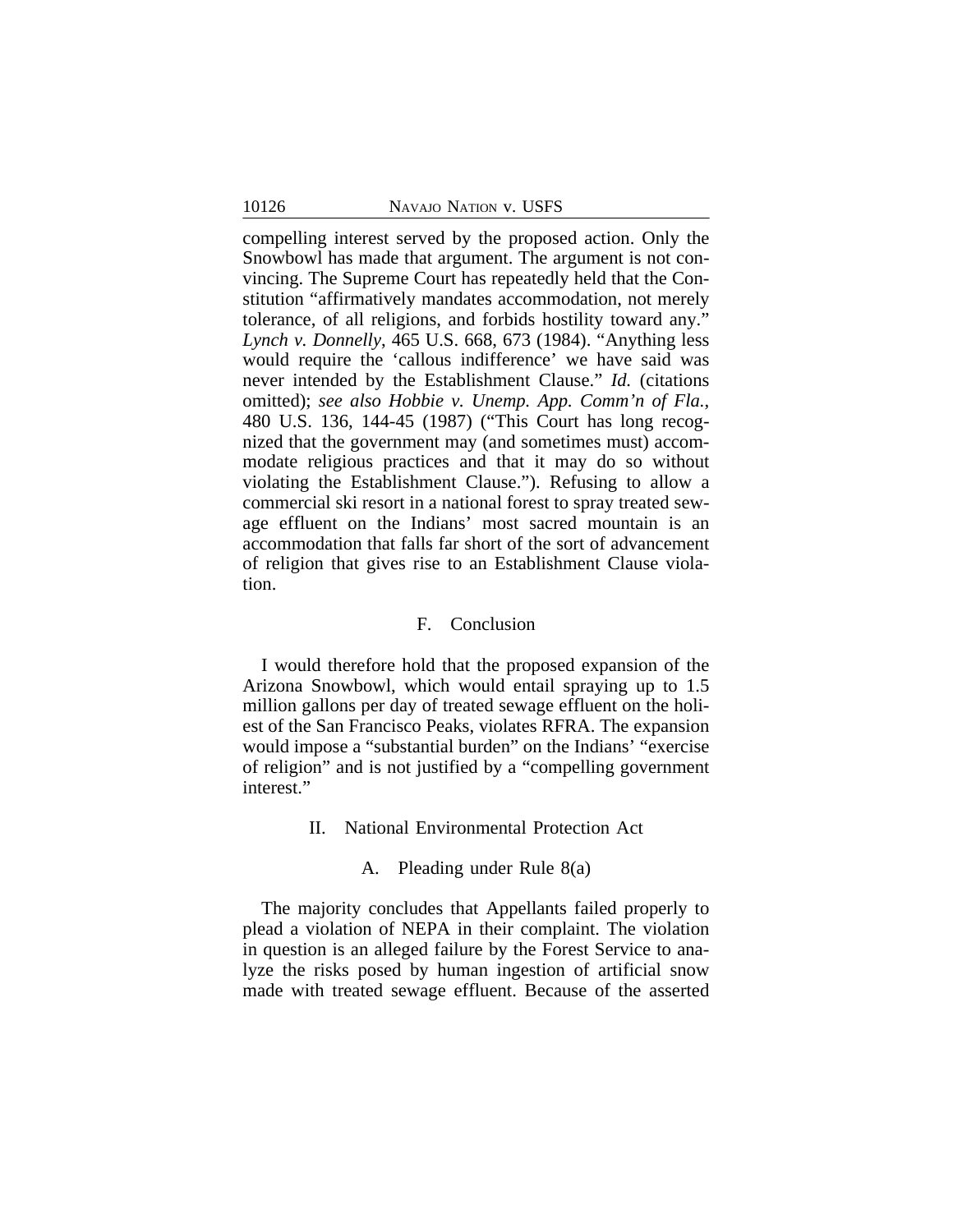pleading mistake, the majority declines to reach the merits of the claimed violation.

Under Federal Rule of Civil Procedure 8(a), a proper complaint need only contain "a short and plain statement of the claim showing that the pleader is entitled to relief." Rule 8(a), adopted in 1938, replaced the old "code pleading" regime under which plaintiffs had been required to plead detailed factual allegations in the complaint, on pain of having their complaints dismissed on demurrer. Under the more relaxed "notice pleading" requirement of Rule 8(a), a plaintiff is not required to plead detailed facts. Under Rule 8(a), a plaintiff is required only to "advise the other party of the event being sued upon, . . . provide some guidance in a subsequent proceeding as to what was decided for purposes of res judicata and collateral estoppel, and . . . indicate whether the case should be tried to the court or to a jury. No more is demanded of the pleadings than this." 5 C. Wright & A. Miller, Federal Practice & Procedure § 1202 (2008).

Appellants' complaint in the district court, while general, was sufficient to provide notice that they were asserting NEPA violations based on the Forest Service's failure to consider the health risks presented by the Snowbowl expansion. The Navajo Nation and the Havasupai Tribe both alleged in their complaints that the Forest Service violated NEPA by "fail[ing] to take a 'hard look' at the impacts of introducing reclaimed waste water to the ecosystem." [SER 1184; 1200]. In particular, they alleged, "The FEIS fails to adequately address the effects of soil disturbance, and the persistent pollutants in reclaimed water." *Id.*

In another context, generalized allegations such as these might be insufficient to alert defendants that a specific health risk, such as the ingestion of artificial snow, was included in general statements referring to "the impacts of introducing reclaimed waste water to the ecosystem" and "persistent pollutants in reclaimed water." In the context of this case, how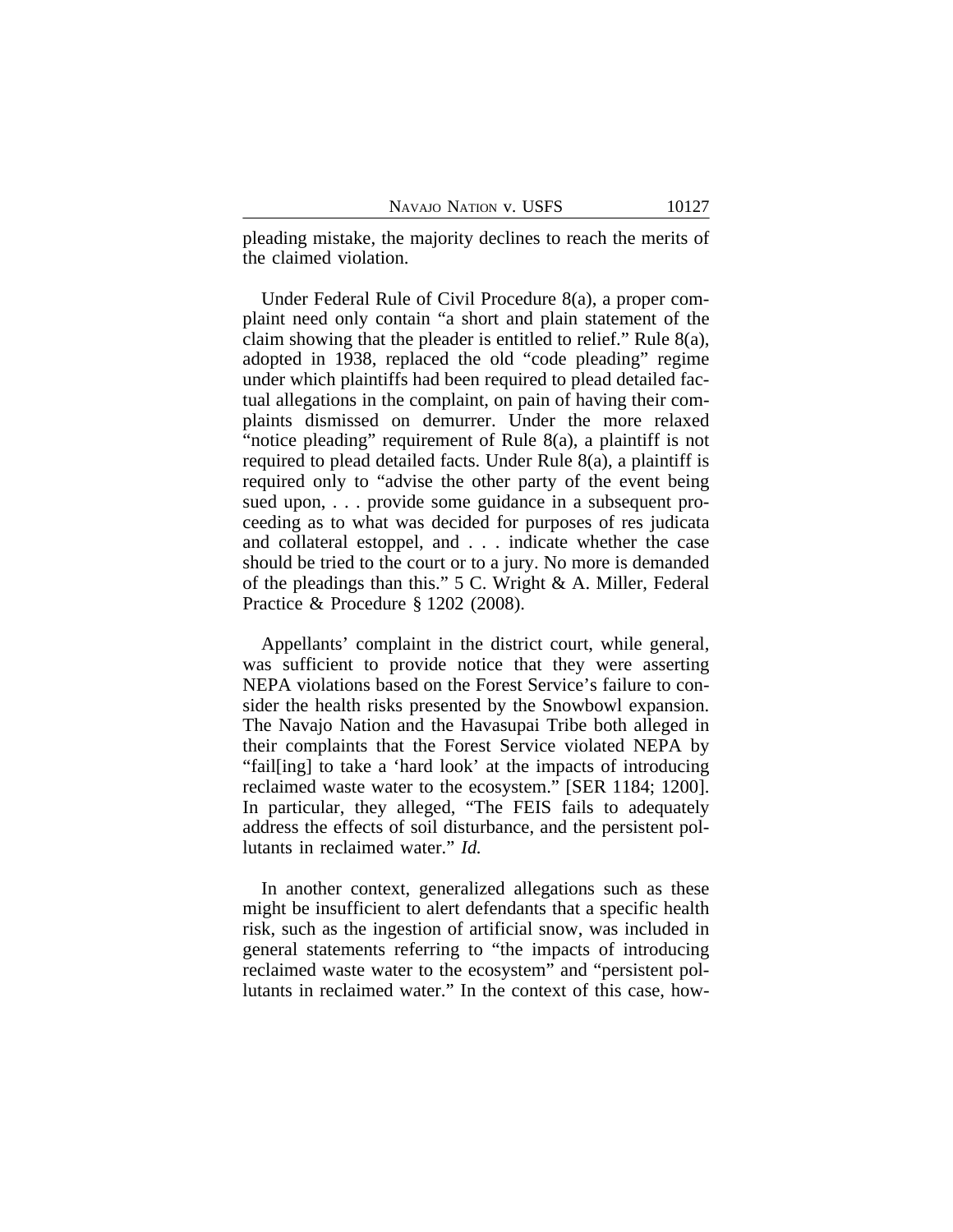ever, Appellants' allegations were sufficient to put defendants on notice of the nature of their NEPA claim.

First, even before the complaint was filed, the Forest Service was well aware of the dispute about whether the FEIS adequately addressed the risk of children and others ingesting artificial snow made from treated sewage effluent. For example, in October 2002, before the draft EIS was published, the Service wrote what it called a "strategic talking point" addressing the risk posed by the ingestion of the artificial snow. The "talking point" began with the question: "Will my kids get sick if they eat artificial snow made from treated wastewater?" It continued with a scripted answer: "[T]his question is really one that will be thoroughly answered in the NEPA analysis process." Appellants repeatedly made clear to the Forest Service, both in comments on the draft EIS and in administrative appeals, that this risk needed to be addressed as part of the NEPA process.

Second, Appellants raised the issue of ingestion of artificial snow in their motion for summary judgment, specifically addressing several pages to the following argument: "The FEIS Does Not Contain a 'Reasonably Thorough Discussion of the Significant Aspects of the Probable Environmental Consequences' of the Project — The FEIS Ignores (In Part) the Possibility of Children Eating Snow Made from Reclaimed Water." [Plaintiffs' Motion for Summary Judgment at 20-23]. The Forest Service and the Snowbowl both objected that this argument was not adequately alleged in the complaint. But they showed no prejudice arising out of the alleged lack of notice, and they addressed the merits of the issue in their opposition to the motion. [Defendant's Response In Opposition to All Plaintiffs' Motions for Summary Judgment at 16-17; Arizona Snowbowl Resort LP's Opposition to Plaintiffs' Motions for Summary Judgment at 5-6].

Third, Appellants had raised the issue of ingestion of artificial snow in their administrative appeal, and the Forest Ser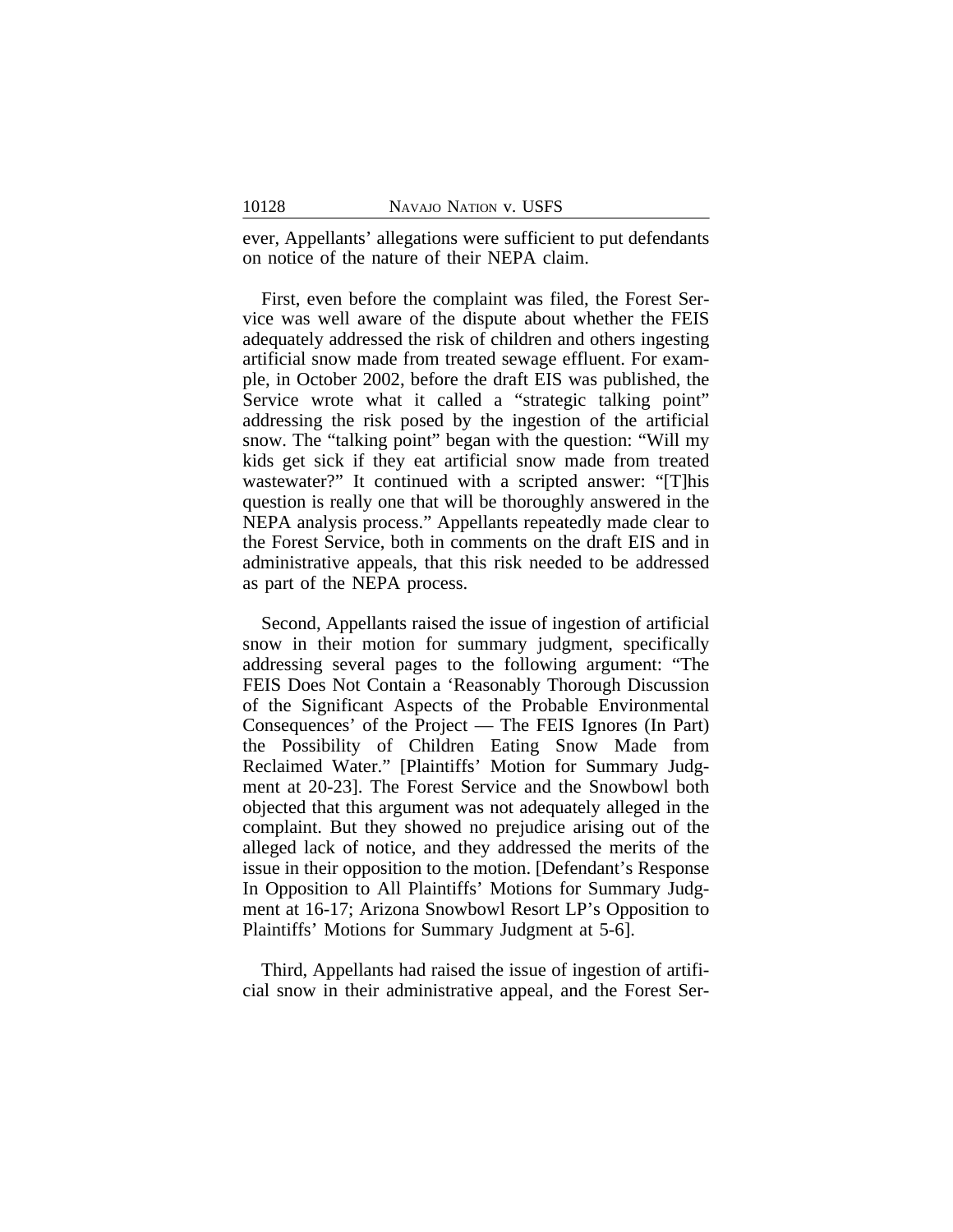vice had no need to develop additional evidence, through discovery or otherwise, in order to address the issue in the district court.

The majority objects to this analysis on two grounds. First, it contends that because Appellants have not appealed the district court's denial of their motion to amend their complaint, they cannot now contend that their complaint was adequate. Maj. op. at  $10070-71 \& n.26$ . That is not the law. If a complaint is adequate under Rule 8(a), there is no need to amend it. It is well established that if a plaintiff believes that a complaint satisfies Rule 8(a), he or she may stand on the complaint and appeal a dismissal to the court of appeals. *See WMX Technologies, Inc. v. Miller*, 80 F.3d 1315, 1318 (9th Cir. 1996) (citing *Carson Harbor Village Ltd. v. City of Carson*, 37 F.3d 468, 471 n.3 (9th Cir. 1994) (quoting *McGuckin v. Smith*, 974 F.2d 1050, 1053 (9th Cir.1992))). A plaintiff may move to amend a complaint that, in the view of the district court, is inadequate under Rule 8(a). But making such a motion is not an admission, for purposes of appeal, that the district court is correct in viewing the complaint as inadequate. Nor, having made such a motion, is the plaintiff required to appeal the district court's denial of that motion in order to assert that the initial complaint was adequate. *See, e.g.*, *Quinn v. Ocwen Federal Bank FSB*, 470 F.3d 1240, 1247 n.2 (8th Cir. 2006).

Second, the majority contends that the Navajo Appellants "do not explain why their complaint is otherwise sufficient to state this NEPA claim—despite the Defendants' assertion that the Navajo Plaintiffs failed to plead this NEPA claim." Maj. op. at 10070. The majority is wrong. The Navajo Appellants clearly "explain" why their complaint was sufficient. Part III.B of their brief in this court is headed: "The FEIS Ignores the Possibility of Children Eating Snow Made from Reclaimed Water." Part III.B.3 of their brief is headed: "This Issue Was Properly Raised and Considered by the Lower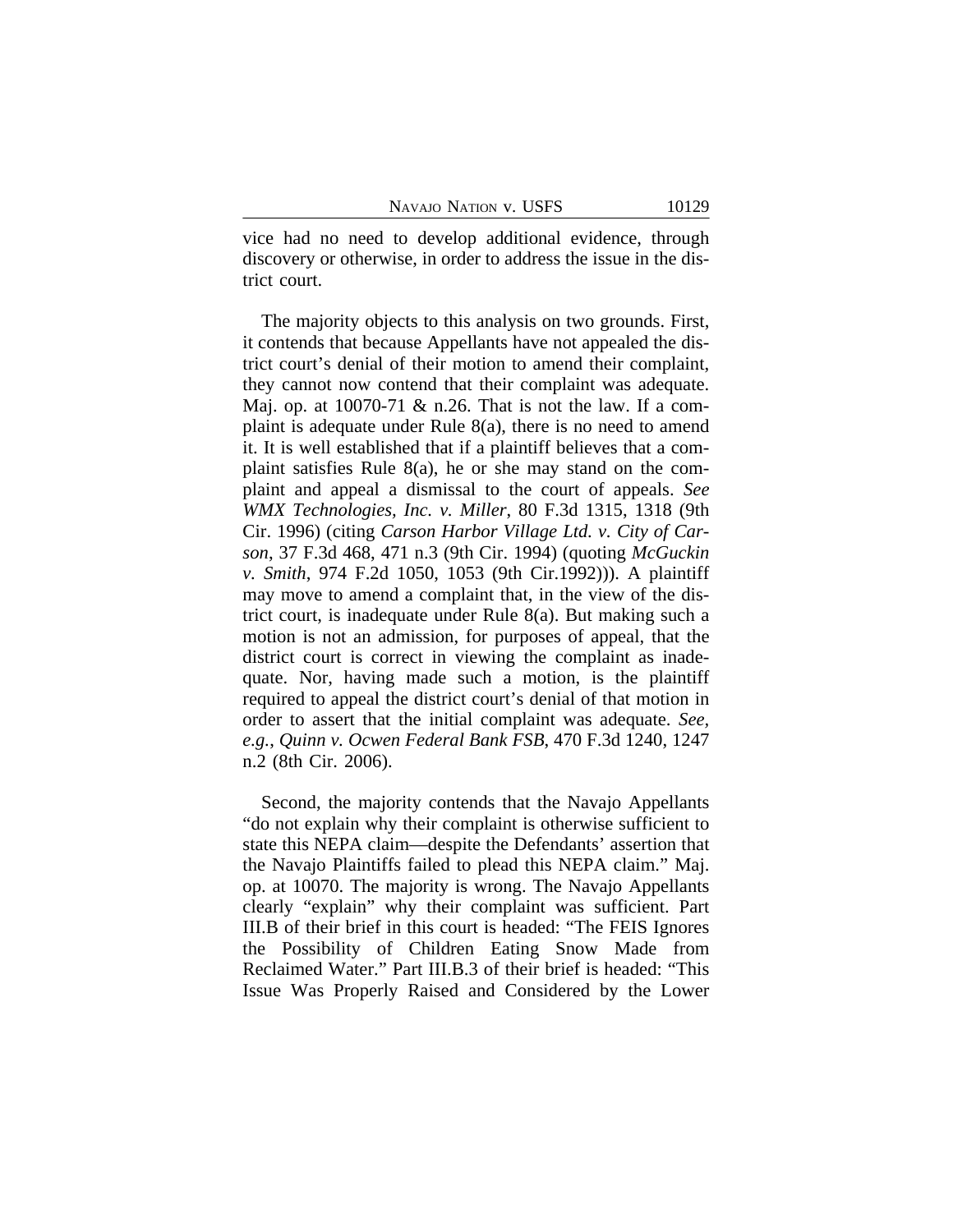Court." [Reply brief, at 19] The first paragraph of Part III.B.3 reads:

Defendants assert that Plaintiffs did not raise this issue in their comments on the the DEIS, in their administrative appeal, *or in their Complaint*. As a result, according to defendants, Plaintiffs are precluded from raising this argument on appeal. *This misstates the facts of the case and applicable law*.

[*Id*.] (Emphasis added).

The Navajo Appellants explain in their brief that the issue of children eating snow made from effluent was raised during the preparation of the FEIS. They explain that defendants were therefore already well aware of this issue when it was raised in the district court. They explain, further, in their brief in this court: "Plaintiffs properly pled violations of NEPA in their Complaint, even though the specific allegations at issue were not included therein. The issue [of the FEIS's failure to analyze the risk of children ingesting snow made from treated effluent] was briefed at summary judgment by all parties and presented at oral argument. The lower court heard the argument . . . and issued a decision on this claim resulting in this appeal." *Id.* at 23-4.

Under notice pleading, a plaintiff need not make specific allegations in the complaint, so long as the complaint is sufficient to put defendant on notice of the nature of plaintiff's claim. As the Navajo Appellants make clear, the defendants in the district court were well aware of the nature of plaintiffs' claim that the FEIS failed to analyze the risk of children eating snow made from the effluent. This is sufficient to satisfy the notice pleading requirement of Rule 8(a).

I would therefore reach the merits of Appellants' claim that the Forest Service failed to study adequately the risks posed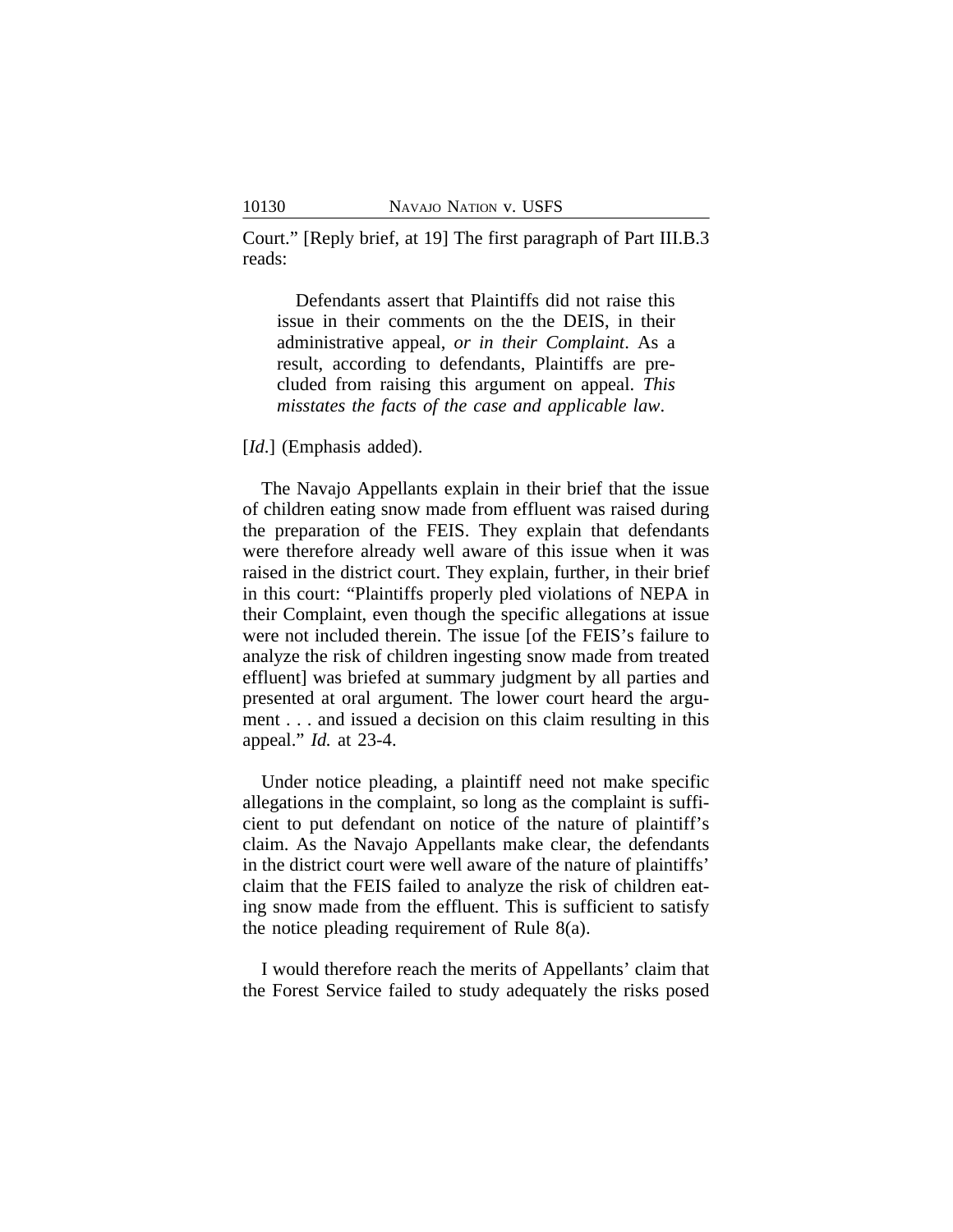by human ingestion of artificial snow made with treated sewage effluent.

## B. Merits

"NEPA 'does not mandate particular results,' but 'simply provides the necessary process' to ensure that federal agencies take a 'hard look' at the environmental consequences of their actions." *Muckleshoot Indian Tribe v. U.S. Forest Serv.*, 177 F.3d 800, 814 (9th Cir. 1999) (quoting *Robertson v. Methow Valley Citizens Council*, 490 U.S. 332, 350 (1989)). Regulations require that an EIS discuss environmental impacts "in proportion to their significance." 40 C.F.R. § 1502.2(b). For impacts discussed only briefly, there should be "enough discussion to show why more study is not warranted." *Id.*

We employ a "'rule of reason [standard] to determine whether the [EIS] contains a reasonably thorough discussion of the significant aspects of the probable environmental consequences.' " *Ctr. for Biological Diversity v. U.S. Forest Serv.*, 349 F.3d 1157, 1166 (9th Cir. 2003) (first alteration in original) (quoting *Kern v. U.S. Bureau of Land Mgmt.*, 284 F.3d 1062, 1071 (9th Cir. 2002)). In reviewing an EIS, a court must not substitute its judgment for that of the agency, but rather must uphold the agency decision as long as the agency has "considered the relevant factors and articulated a rational connection between the facts found and the choice made." *Selkirk Conservation Alliance v. Forsgren*, 336 F.3d 944, 953-54 (9th Cir. 2003) (quoting *Wash. Crab Producers, Inc. v. Mosbacher*, 924 F.2d 1438, 1441 (9th Cir. 1990)).

The treated sewage effluent proposed for use in making artificial snow at the Snowbowl meets the standards of the ADEQ for what Arizona calls "A+ reclaimed water." The ADEQ permits use of A+ reclaimed water for snowmaking, but it has specifically disapproved human ingestion of such water. Arizona law requires users of reclaimed water to "place and maintain signage at locations [where the water is used] so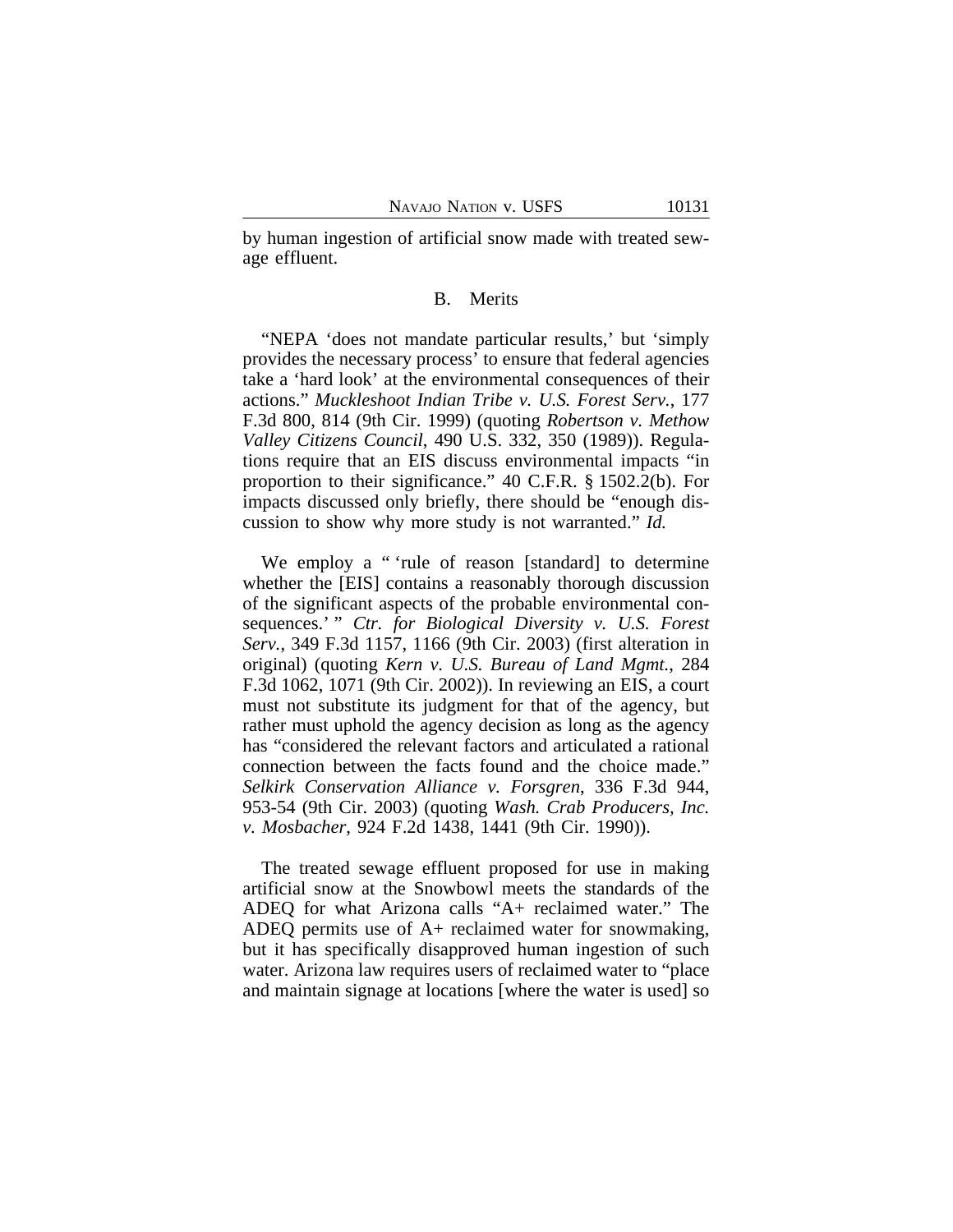the public is informed that reclaimed water is in use and that no one should drink from the system." Ariz. Admin. Code § R18-9-704(H) (2005). Human consumption, "fullimmersion water activity with a potential of ingestion," and "evaporative cooling or misting" are all prohibited. *Id.* § R18- 9-704(G)(2). Irrigation users must employ "application methods that reasonably preclude human contact," including preventing "contact with drinking fountains, water coolers, or eating areas," and preventing the treated effluent from "standing on open access areas during normal periods of use." *Id.* § R18-9-704(F).

The FEIS does not contain a reasonably thorough discussion of the risks posed by possible human ingestion of artificial snow made from treated sewage effluent, and it does not articulate why such discussion is unnecessary.

The main body of the FEIS addresses the health implications of using treated sewage effluent in subchapter 3H, "Watershed Resources." Much of the subchapter's analysis focuses on the "hydrogeologic setting" and on the effect of the artificial snow once it has melted. The part of the subchapter describing the treated sewage effluent acknowledges that its risks to human health are not well known because it contains unregulated contaminants in amounts not ordinarily found in drinking water, including prescription drugs and chemicals from personal care products. The subchapter contains tables listing the amounts of various organic and inorganic chemical constituents that have been measured in the treated sewage effluent. One table compares the level of contaminants in Flagstaff's treated sewage effluent to the level permitted under national drinking water standards. The table shows that Flagstaff simply does not test for the presence of the following contaminants regulated by the national standards: Acrylamide, Dalapon, Di(2-ethylhexyl) adipate, Dinoseb, Diquat, Endothall, Epichlorohydrin, Ethylene dibromide, Lindane, Oxamyl (Vydate), Picloram, Simazine, and Aluminum. The table also shows that Flagstaff does not mea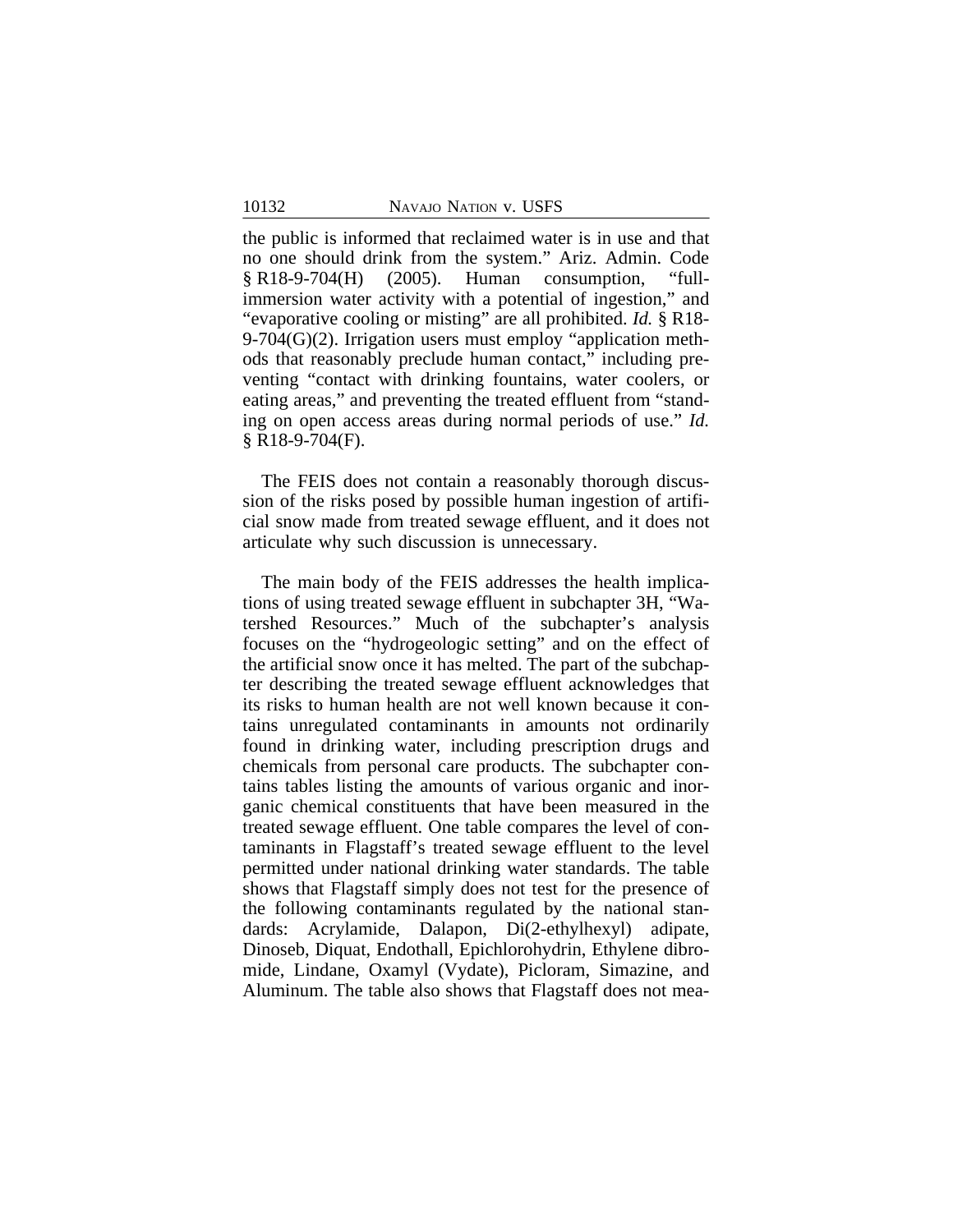NAVAJO NATION V. USFS 10133

sure the following contaminants with sufficient precision to determine whether they are present at levels that exceed the national standards: Nitrate, Benzo (a) pyrene (PAHs), Pentachlorophenol, and Polychlorinatedbiphenyls (PCBs). However, the FEIS does not go on to discuss either the health risks resulting from ingestion of the treated sewage effluent or the likelihood that humans — either adults or children — will in fact ingest the artificial snow.

Instead, the environmental impact analysis in subchapter 3H, the only part of the FEIS to discuss the characteristics of treated sewage effluent, addresses only the impact on the watersheds and aquifers. That analysis assesses the treated sewage effluent's impact after it has filtered through the ground, a process the FEIS estimates may result in "an order of magnitude decrease in concentration of solutes." Thus, although the subchapter reasonably discusses the human health risks to downgradient users, it does not address the risks entailed in humans' direct exposure to, and possible ingestion of, undiluted treated sewage effluent that has not yet filtered through the ground.

Only two statements in the FEIS could possibly be mistaken for an analysis of the risk that children would ingest the artificial snow. The first follows three combined questions by a commenter: (1) whether signs would be posted to warn that "reclaimed water" has been used to make the artificial snow; (2) how much exposure to the snow would be sufficient to make a person ill; and (3) how long it would take to see adverse effects on plants and animals downstream. The response to these questions is four sentences long. It states that signs would be posted, but it does not say how numerous or how large the signs would be. It then summarizes the treatment the sewage would undergo. The final sentence asserts: "In terms of microbiological and chemical water quality, the proposed use of reclaimed water for snowmaking represents a low risk of acute or chronic adverse environmental impact to plants, wildlife, and humans."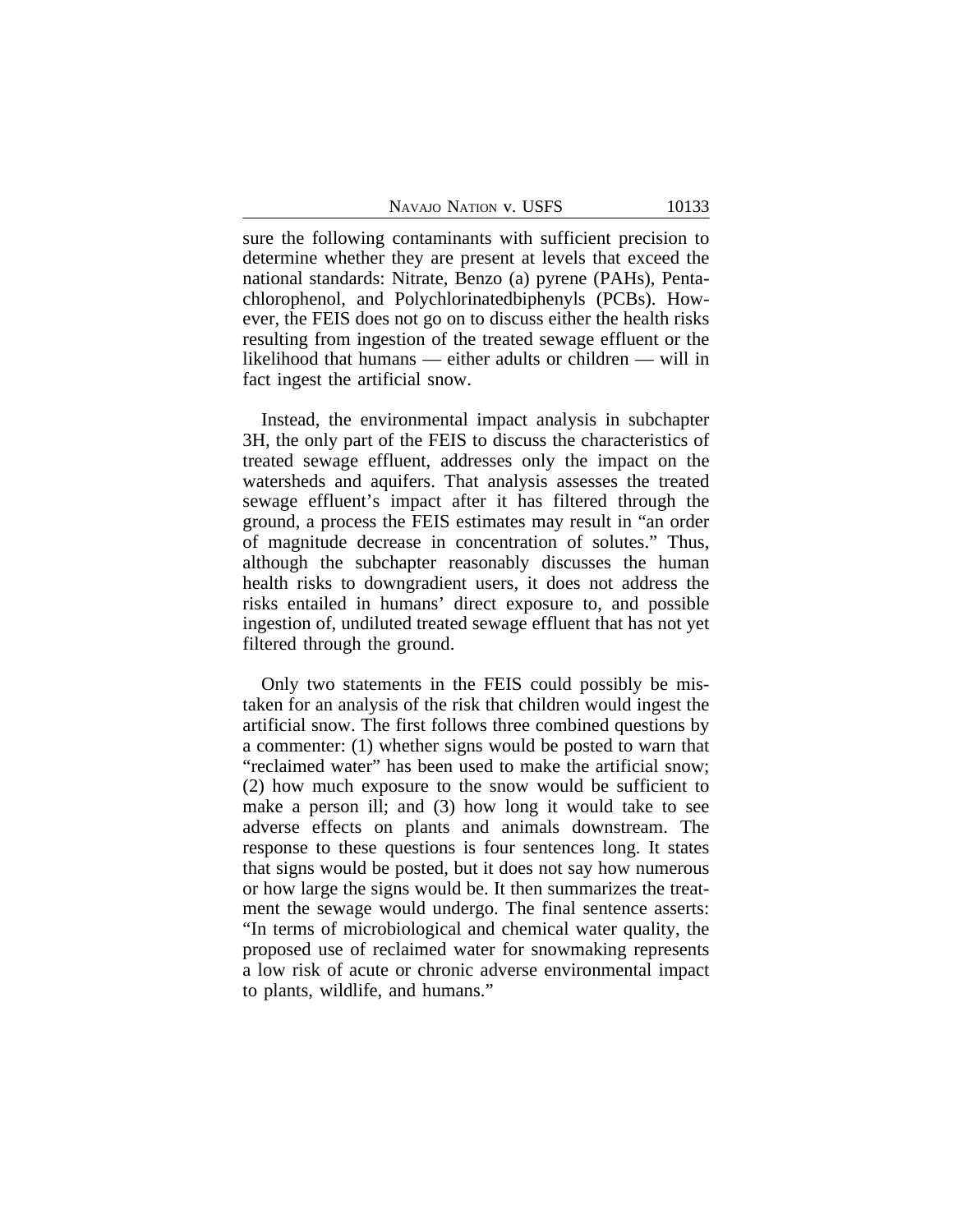This response does not answer the specific and highly relevant question: How much direct exposure to the artificial snow is safe? Nor does the response provide any analysis of the extent of the likely "exposure," including the likelihood that children or adults would accidentally or intentionally ingest the snow made from non-potable treated sewage effluent.

Another statement appears on the last page of responses to comments in the FEIS. The questions and response are:

[Question:] In areas where reclaimed water is presently used, there are signs posted to warn against consumption of the water. Will these signs be posted at the Snowbowl? If so, how will that keep children from putting snow in there [sic] mouths or accidentally consuming the snow in the case of a wreck?

[Answer:] There will be signs posted at Snowbowl informing visitors of the use of reclaimed water as a snowmaking water source. Much like areas of Flagstaff where reclaimed water is used, it is the responsibility of the visitor or the minor's guardian to avoid consuming snow made with reclaimed water. It is important to note that machine-produced snow would be mixed and therefore diluted with natural snow decreasing the percentage of machineproduced snow within the snowpack. Because ADEQ approved the use of reclaimed water, it is assumed different types of incidental contact that could potentially occur from use of class A reclaimed water for snowmaking were fully considered.

There are several problems with this response. First, the response does not assess the risk that children will eat the artificial snow. Stating that it is the parents' responsibility to prevent their children from doing so neither responds to the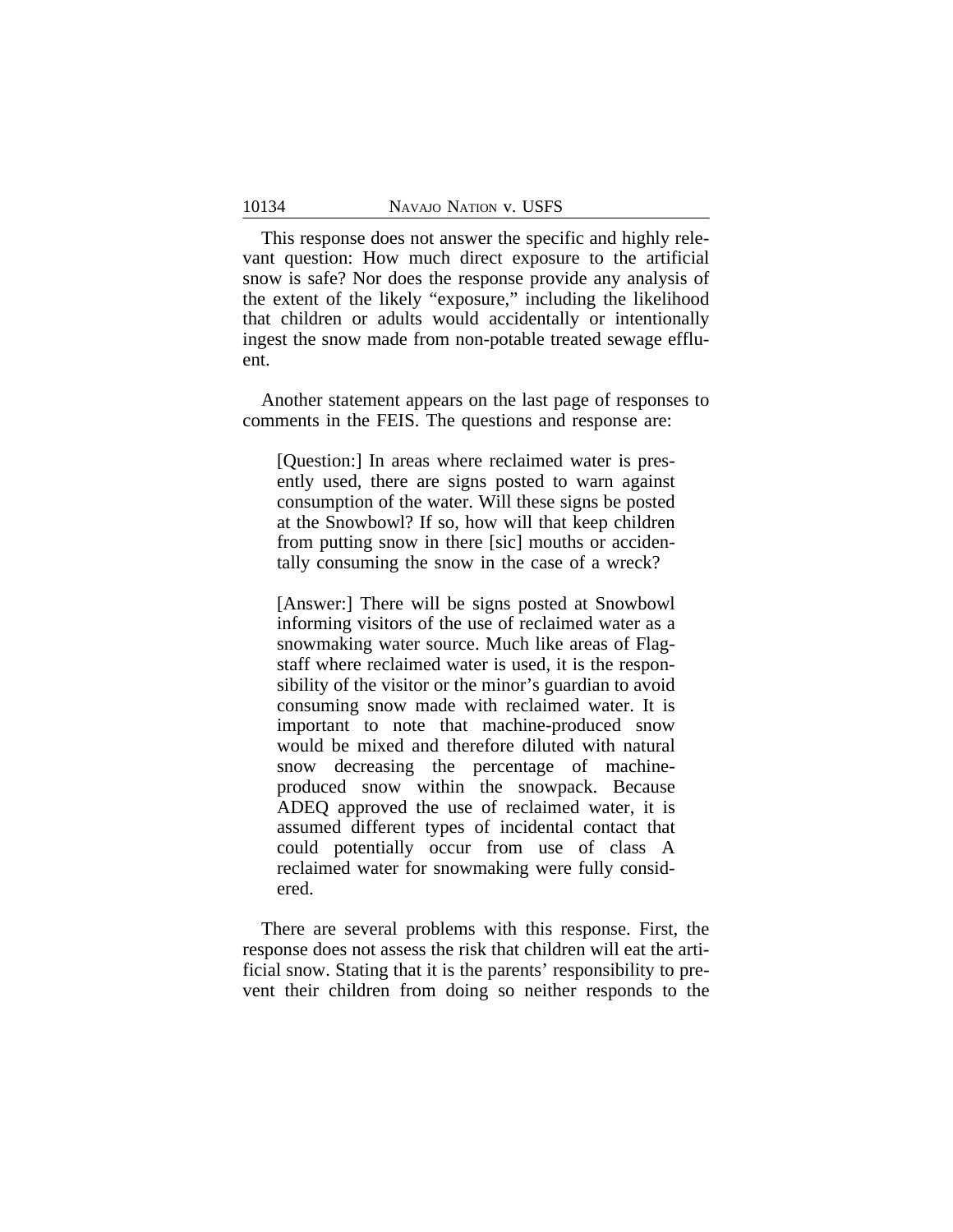NAVAJO NATION V. USFS 10135

question whether signs would prevent children from eating snow nor addresses whether ingesting artificial snow would be harmful. Second, the Forest Service's assumption that the ADEQ's approval means the snow must be safe for ingestion is inconsistent with that same agency's regulations, which are designed to prevent human ingestion. Third, the assumption that the ADEQ actually analyzed the risk of skiers ingesting the treated sewage effluent snow is not supported by any evidence in the FEIS (or elsewhere in the administrative record). Finally, the Forest Service's answer is misleading in stating that the treated sewage effluent will be "diluted." The artificial snow would itself be made entirely from treated sewage effluent and would only be "mixed and therefore diluted" with natural snow insofar as the artificial snow intermingles with a layer of natural snow. During a dry winter, there may be little or no natural snow with which to "dilute" the treated sewage effluent.

Appellees have also contended that the FEIS "sets forth relevant mitigation measures" to "the possibility that someone may ingest snow." Although Appellees have not specified the "relevant mitigation measures" to which they refer, the only mitigation measure mentioned in the FEIS is the requirement under Arizona law that the Snowbowl post signs "so the public is informed that reclaimed water is in use and that no one should drink from the system." Ariz. Admin. Code § R18-9- 704(H) (2005). This "mitigation measure" is not listed along with the fifty-five mitigation measures catalogued in a table in the FEIS. *Cf.* 40 C.F.R. § 1502.14(f) (requiring agencies to include "appropriate mitigation measures" in the EIS's description of the proposal and its alternatives). The measure's omission from the FEIS table is hardly surprising, however, given that the FEIS does not address as an environmental impact the risk to human health from the possible ingestion of artificial snow made from treated sewage effluent.

Our role in reviewing the FEIS under the APA is not to second-guess a determination by the Forest Service about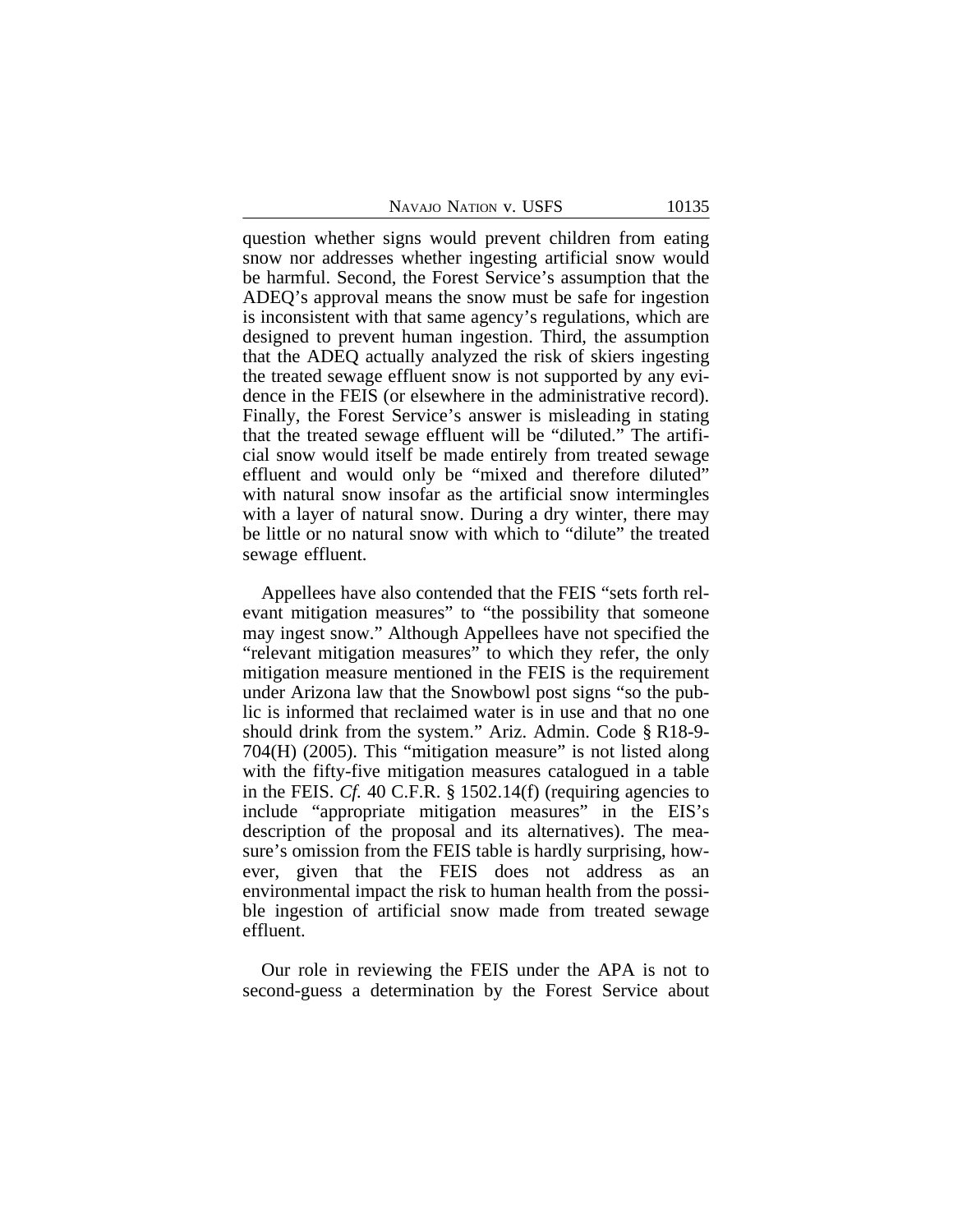whether artificial snow made from treated sewage effluent would be ingested and, if so, whether such ingestion would threaten human health. We are charged, rather, with evaluating whether the FEIS contains "a reasonably thorough discussion of the significant aspects of the probable environmental consequences." *Ctr. for Biological Diversity*, 349 F.3d at 1166 (quotation marks omitted). An agency preparing an EIS is required to take a "hard look" that "[a]t the least . . . encompasses a thorough investigation into the environmental impacts of an agency's action and a candid acknowledgment of the risks that those impacts entail." *Nat'l Audubon Soc'y v. Dep't of the Navy*, 422 F.3d 174, 185 (4th Cir. 2005) (citing *Robertson*, 490 U.S. 332, 350 (1989) (stating that NEPA requires environmental costs to be "adequately identified and evaluated")). A proper NEPA analysis will "foster both informed decisionmaking and informed public participation." *Churchill County v. Norton*, 276 F.3d 1060, 1071 (9th Cir. 2001) (quoting *California v. Block*, 690 F.2d 753, 761 (9th Cir. 1982)).

I do not believe that the Forest Service has provided a "reasonably thorough discussion" of any risks posed by human ingestion of artificial snow made from treated sewage effluent or articulated why such a discussion is unnecessary, has provided a "candid acknowledgment" of any such risks, and has provided an analysis that will "foster both informed decisionmaking and informed public participation." I would therefore hold that the FEIS does not satisfy NEPA with respect to the possible risks posed by human ingestion of the artificial snow.

### III. Conclusion

I would hold that Appellants have proved violations of both the Religious Freedom Restoration Act and the National Environmental Policy Act. Of the two, the RFRA violation is by far the more serious. A NEPA violation can almost always be cured, and certainly could be cured in this case. However, the RFRA violation resulting from the proposed development of